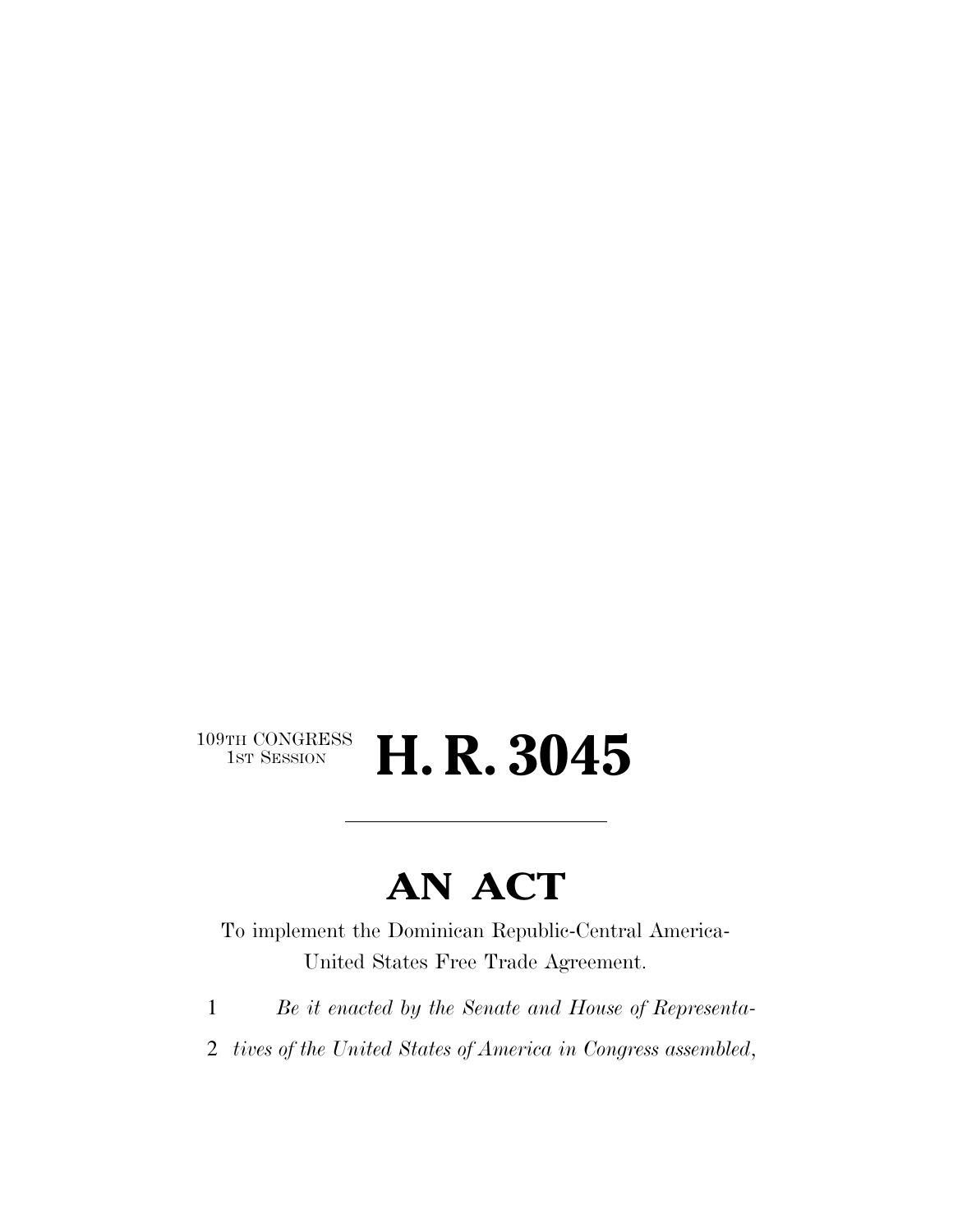## 1 **SECTION 1. SHORT TITLE; TABLE OF CONTENTS.**

- 2 (a) SHORT TITLE.—This Act may be cited as the
- 3 ''Dominican Republic-Central America-United States Free
- 4 Trade Agreement Implementation Act''.
- 5 (b) TABLE OF CONTENTS.—The table of contents for
- 6 this Act is as follows:

Sec. 1. Short title; table of contents.

Sec. 2. Purposes.

Sec. 3. Definitions.

### TITLE I—APPROVAL OF, AND GENERAL PROVISIONS RELATING TO, THE AGREEMENT

- Sec. 101. Approval and entry into force of the Agreement.
- Sec. 102. Relationship of the Agreement to United States and State law.
- Sec. 103. Implementing actions in anticipation of entry into force and initial regulations.
- Sec. 104. Consultation and layover provisions for, and effective date of, proclaimed actions.
- Sec. 105. Administration of dispute settlement proceedings.
- Sec. 106. Arbitration of claims.
- Sec. 107. Effective dates; effect of termination.

#### TITLE II—CUSTOMS PROVISIONS

- Sec. 201. Tariff modifications.
- Sec. 202. Additional duties on certain agricultural goods.
- Sec. 203. Rules of origin.
- Sec. 204. Customs user fees.
- Sec. 205. Retroactive application for certain liquidations and reliquidations of textile or apparel goods.
- Sec. 206. Disclosure of incorrect information; false certifications of origin; denial of preferential tariff treatment.
- Sec. 207. Reliquidation of entries.
- Sec. 208. Recordkeeping requirements.
- Sec. 209. Enforcement relating to trade in textile or apparel goods.
- Sec. 210. Regulations.

### TITLE III—RELIEF FROM IMPORTS

Sec. 301. Definitions.

#### Subtitle A—Relief From Imports Benefiting From the Agreement

- Sec. 311. Commencing of action for relief.
- Sec. 312. Commission action on petition.
- Sec. 313. Provision of relief.
- Sec. 314. Termination of relief authority.
- Sec. 315. Compensation authority.
- Sec. 316. Confidential business information.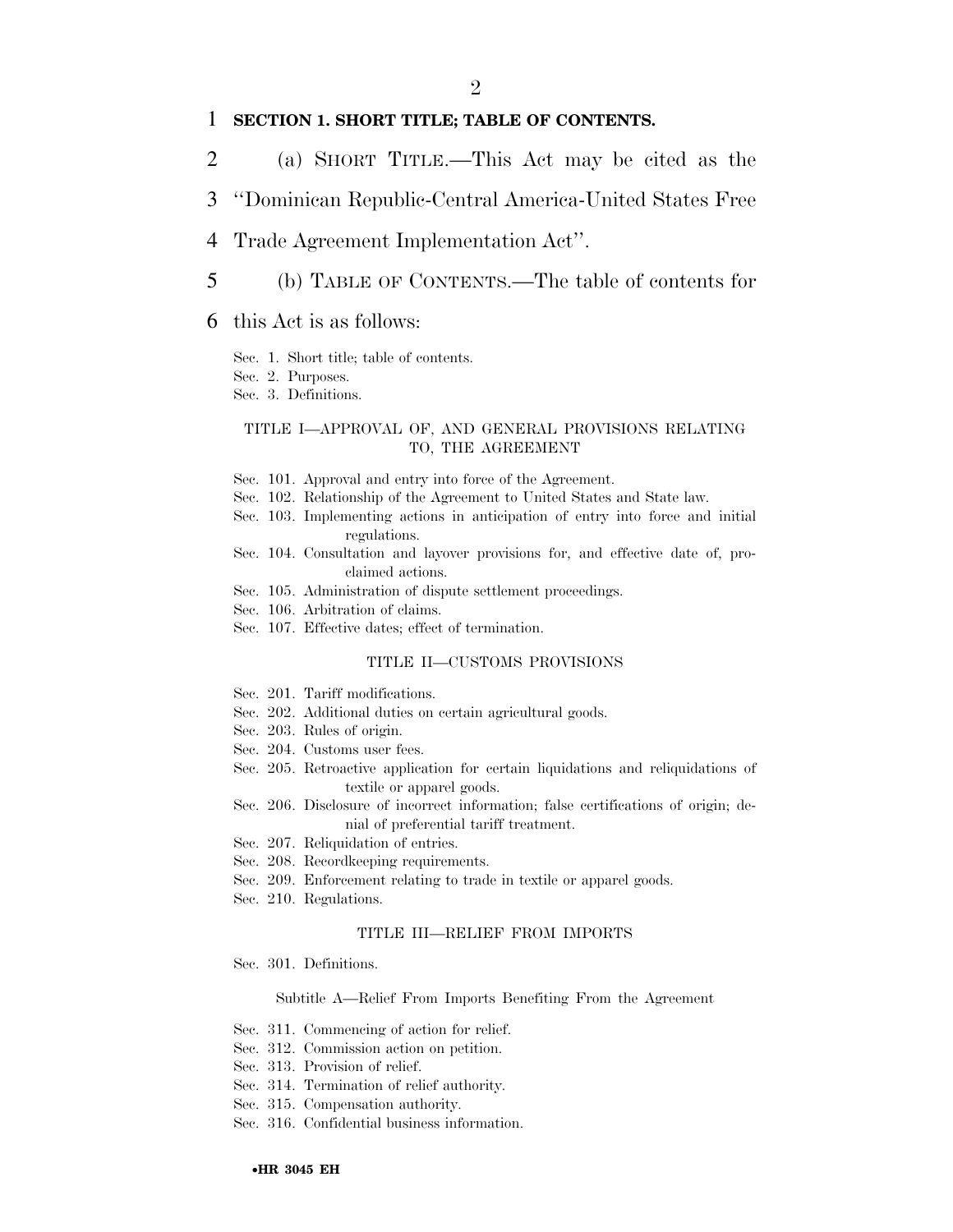#### Subtitle B—Textile and Apparel Safeguard Measures

- Sec. 321. Commencement of action for relief.
- Sec. 322. Determination and provision of relief.
- Sec. 323. Period of relief.
- Sec. 324. Articles exempt from relief.
- Sec. 325. Rate after termination of import relief.
- Sec. 326. Termination of relief authority.
- Sec. 327. Compensation authority.
- Sec. 328. Confidential business information.

Subtitle C—Cases Under Title II of the Trade Act of 1974

Sec. 331. Findings and action on goods of CAFTA–DR countries.

#### TITLE IV—MISCELLANEOUS

Sec. 401. Eligible products.

- Sec. 402. Modifications to the Caribbean Basin Economic Recovery Act.
- Sec. 403. Periodic reports and meetings on labor obligations and labor capacitybuilding provisions.

## 1 **SEC. 2. PURPOSES.**

- 2 The purposes of this Act are— 3 (1) to approve and implement the Free Trade 4 Agreement between the United States, Costa Rica, 5 the Dominican Republic, El Salvador, Guatemala, 6 Honduras, and Nicaragua entered into under the au-7 thority of section 2103(b) of the Bipartisan Trade 8 Promotion Authority Act of 2002 (19 U.S.C. 9 3803(b));
	- 10 (2) to strengthen and develop economic rela-11 tions between the United States, Costa Rica, the 12 Dominican Republic, El Salvador, Guatemala, Hon-13 duras, and Nicaragua for their mutual benefit;
	- 14 (3) to establish free trade between the United 15 States, Costa Rica, the Dominican Republic, El Sal-16 vador, Guatemala, Honduras, and Nicaragua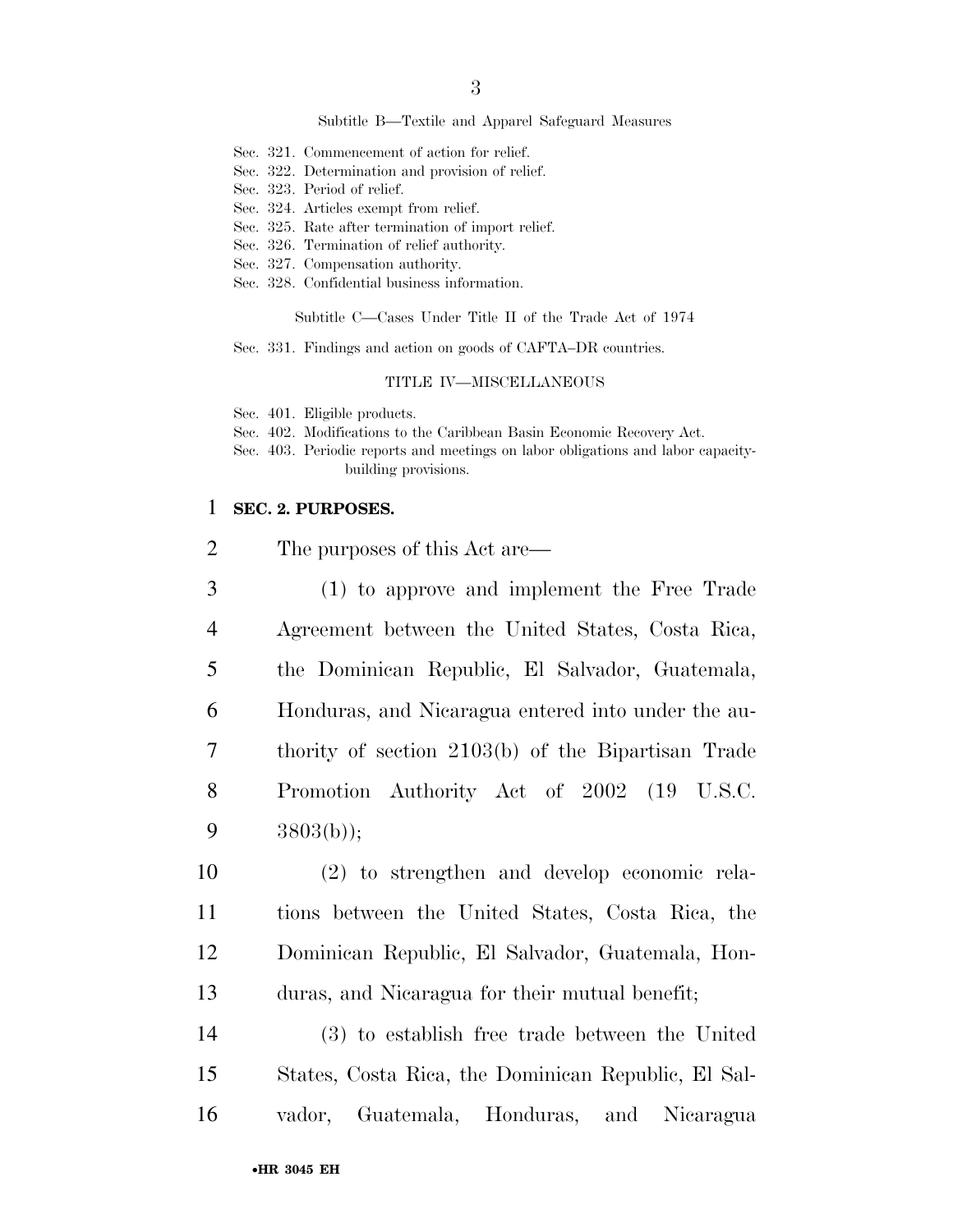through the reduction and elimination of barriers to

 trade in goods and services and to investment; and (4) to lay the foundation for further coopera- tion to expand and enhance the benefits of the Agreement. **SEC. 3. DEFINITIONS.**  In this Act: (1) AGREEMENT.—The term ''Agreement'' means the Dominican Republic-Central America- United States Free Trade Agreement approved by 11 the Congress under section  $101(a)(1)$ . (2) CAFTA–DR COUNTRY.—Except as pro-13 vided in section 203, the term "CAFTA–DR coun- try'' means— (A) Costa Rica, for such time as the Agreement is in force between the United States and Costa Rica; (B) the Dominican Republic, for such time as the Agreement is in force between the 20 United States and the Dominican Republic; (C) El Salvador, for such time as the Agreement is in force between the United States and El Salvador;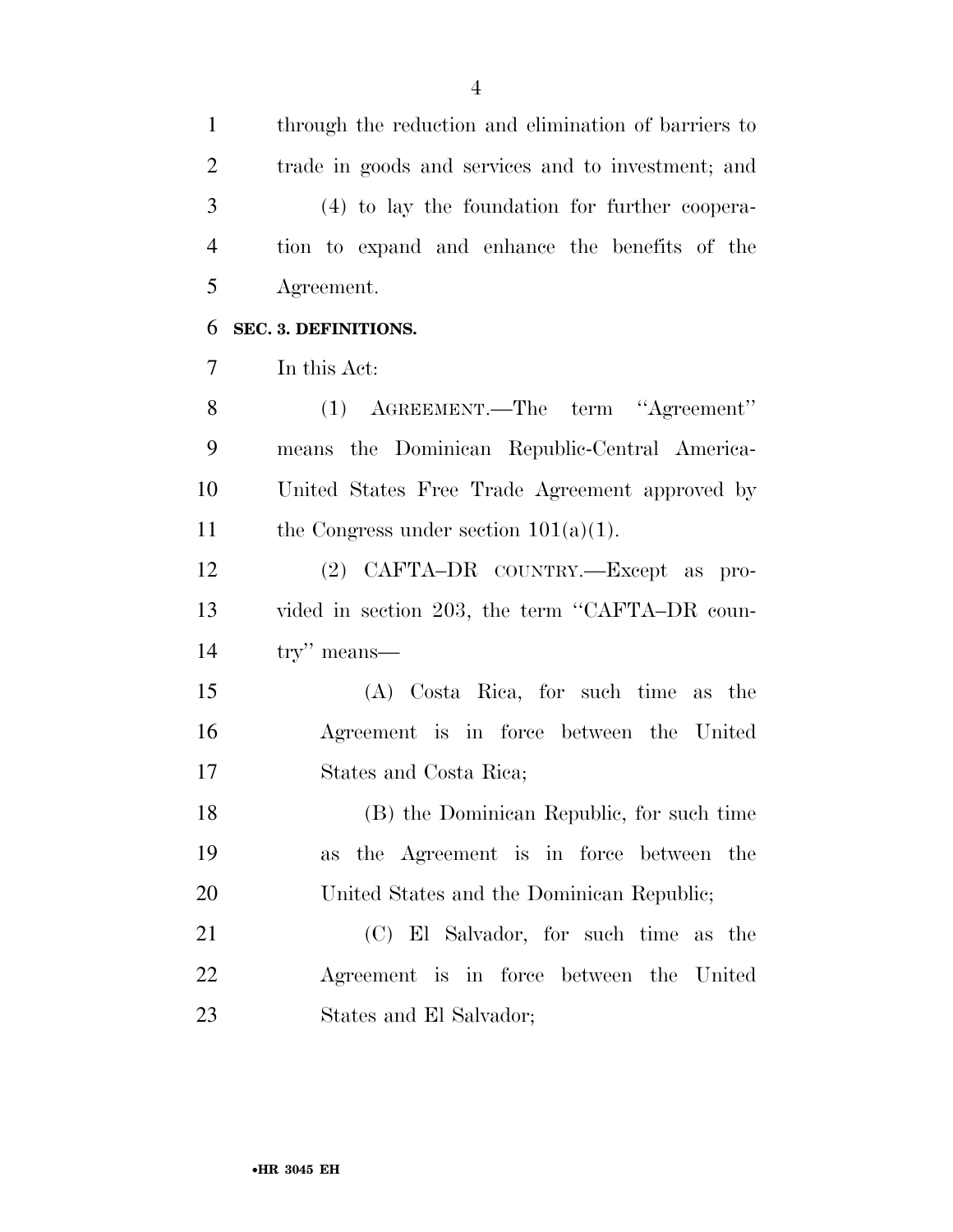| $\mathbf{1}$   | (D) Guatemala, for such time as the                     |
|----------------|---------------------------------------------------------|
| $\overline{2}$ | Agreement is in force between the United                |
| 3              | States and Guatemala;                                   |
| $\overline{4}$ | (E) Honduras, for such time as the Agree-               |
| 5              | ment is in force between the United States and          |
| 6              | Honduras; and                                           |
| $\overline{7}$ | (F) Nicaragua, for such time as the Agree-              |
| 8              | ment is in force between the United States and          |
| 9              | Nicaragua.                                              |
| 10             | (3) COMMISSION.—The term "Commission"                   |
| 11             | means the United States International Trade Com-        |
| 12             | mission.                                                |
| 13             | (4) HTS.—The term "HTS" means the Har-                  |
| 14             | monized Tariff Schedule of the United States.           |
| 15             | $(5)$ TEXTILE OR APPAREL GOOD.—The term                 |
| 16             | "textile or apparel good" means a good listed in the    |
| 17             | Annex to the Agreement on Textiles and Clothing         |
| 18             | referred to in section $101(d)(4)$ of the Uruguay       |
| 19             | Round Agreements Act $(19 \text{ U.S.C. } 3511(d)(4)),$ |
| 20             | other than a good listed in Annex 3.29 of the Agree-    |
| 21             | ment.                                                   |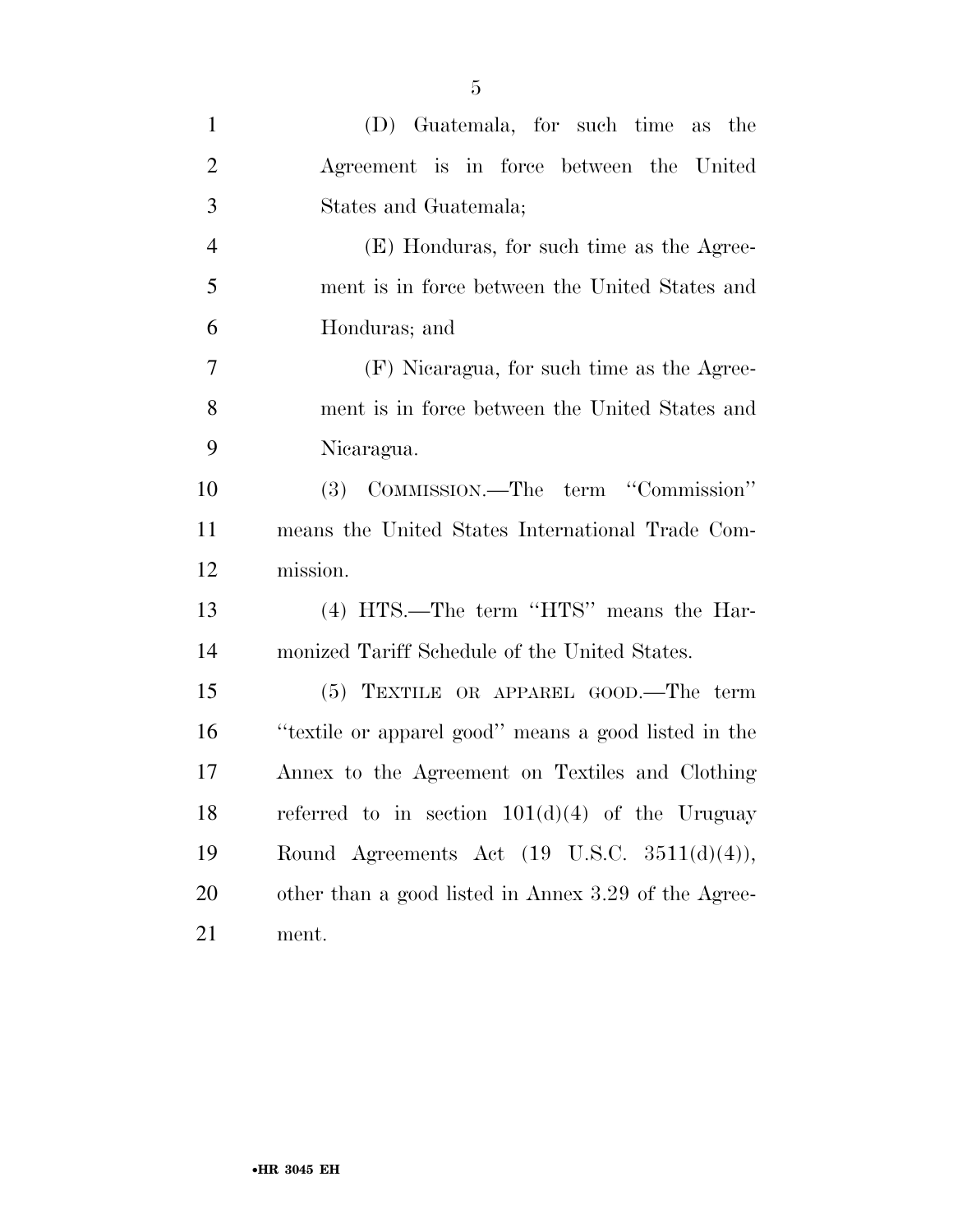## **TITLE I—APPROVAL OF, AND GENERAL PROVISIONS RE- LATING TO, THE AGREEMENT SEC. 101. APPROVAL AND ENTRY INTO FORCE OF THE AGREEMENT.**

 (a) APPROVAL OF AGREEMENT AND STATEMENT OF ADMINISTRATIVE ACTION.—Pursuant to section 2105 of the Bipartisan Trade Promotion Authority Act of 2002 (19 U.S.C. 3805) and section 151 of the Trade Act of 1974 (19 U.S.C. 2191), the Congress approves—

 (1) the Dominican Republic-Central America- United States Free Trade Agreement entered into on August 5, 2004, with the Governments of Costa Rica, the Dominican Republic, El Salvador, Guate- mala, Honduras, and Nicaragua, and submitted to the Congress on June 23, 2005; and

 (2) the statement of administrative action pro- posed to implement the Agreement that was sub-mitted to the Congress on June 23, 2005.

 (b) CONDITIONS FOR ENTRY INTO FORCE OF THE AGREEMENT.—At such time as the President determines 22 that countries listed in subsection  $(a)(1)$  have taken meas- ures necessary to comply with the provisions of the Agree- ment that are to take effect on the date on which the Agreement enters into force, the President is authorized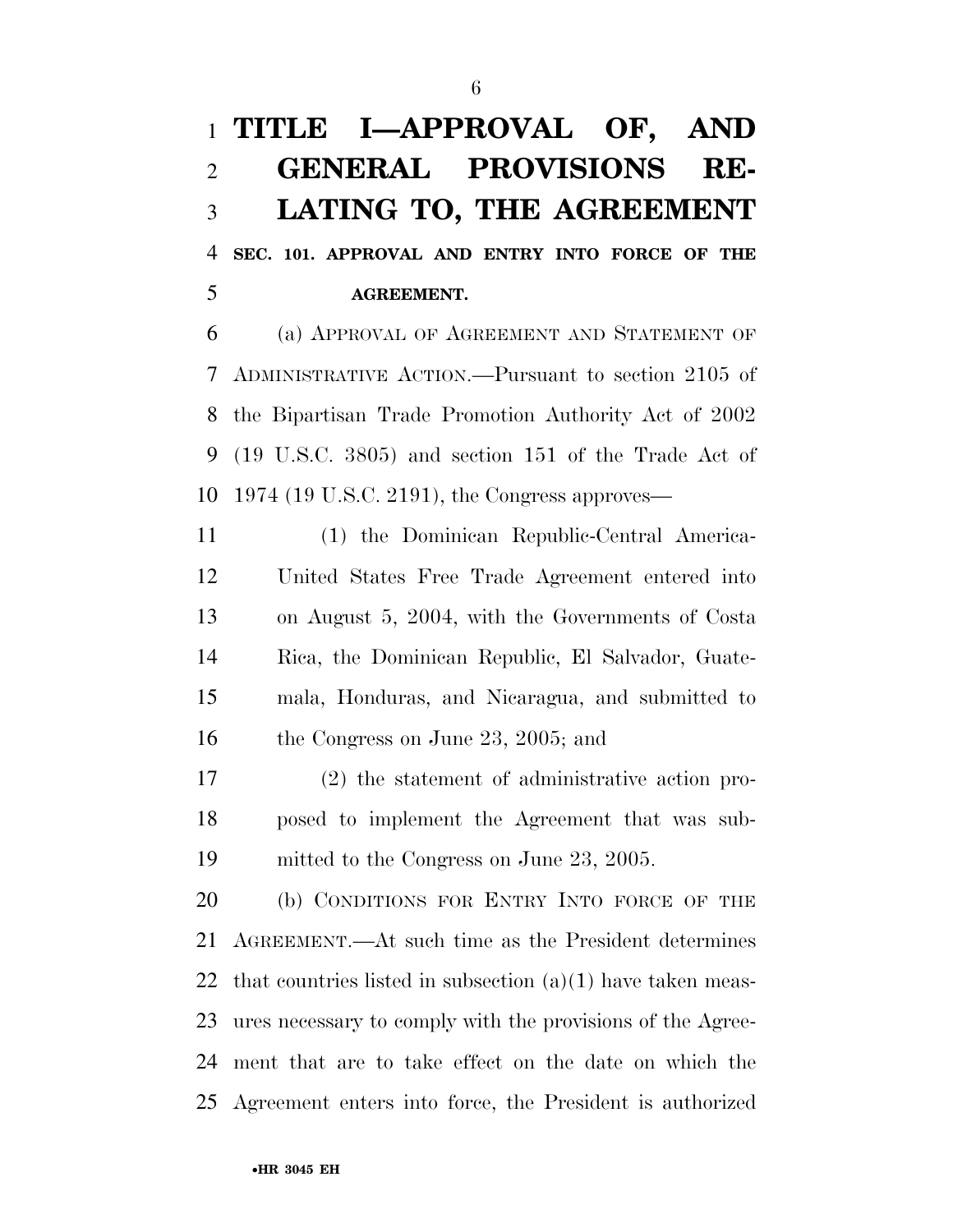to provide for the Agreement to enter into force with re- spect to those countries that provide for the Agreement to enter into force for them. **SEC. 102. RELATIONSHIP OF THE AGREEMENT TO UNITED STATES AND STATE LAW.**  (a) RELATIONSHIP OF AGREEMENT TO UNITED STATES LAW.— 8 (1) UNITED STATES LAW TO PREVAIL IN CON- FLICT.—No provision of the Agreement, nor the ap- plication of any such provision to any person or cir- cumstance, which is inconsistent with any law of the United States shall have effect. (2) CONSTRUCTION.—Nothing in this Act shall be construed— (A) to amend or modify any law of the United States, or (B) to limit any authority conferred under any law of the United States, unless specifically provided for in this Act. (b) RELATIONSHIP OF AGREEMENT TO STATE LAW.— 22 (1) LEGAL CHALLENGE.—No State law, or the application thereof, may be declared invalid as to any person or circumstance on the ground that the provision or application is inconsistent with the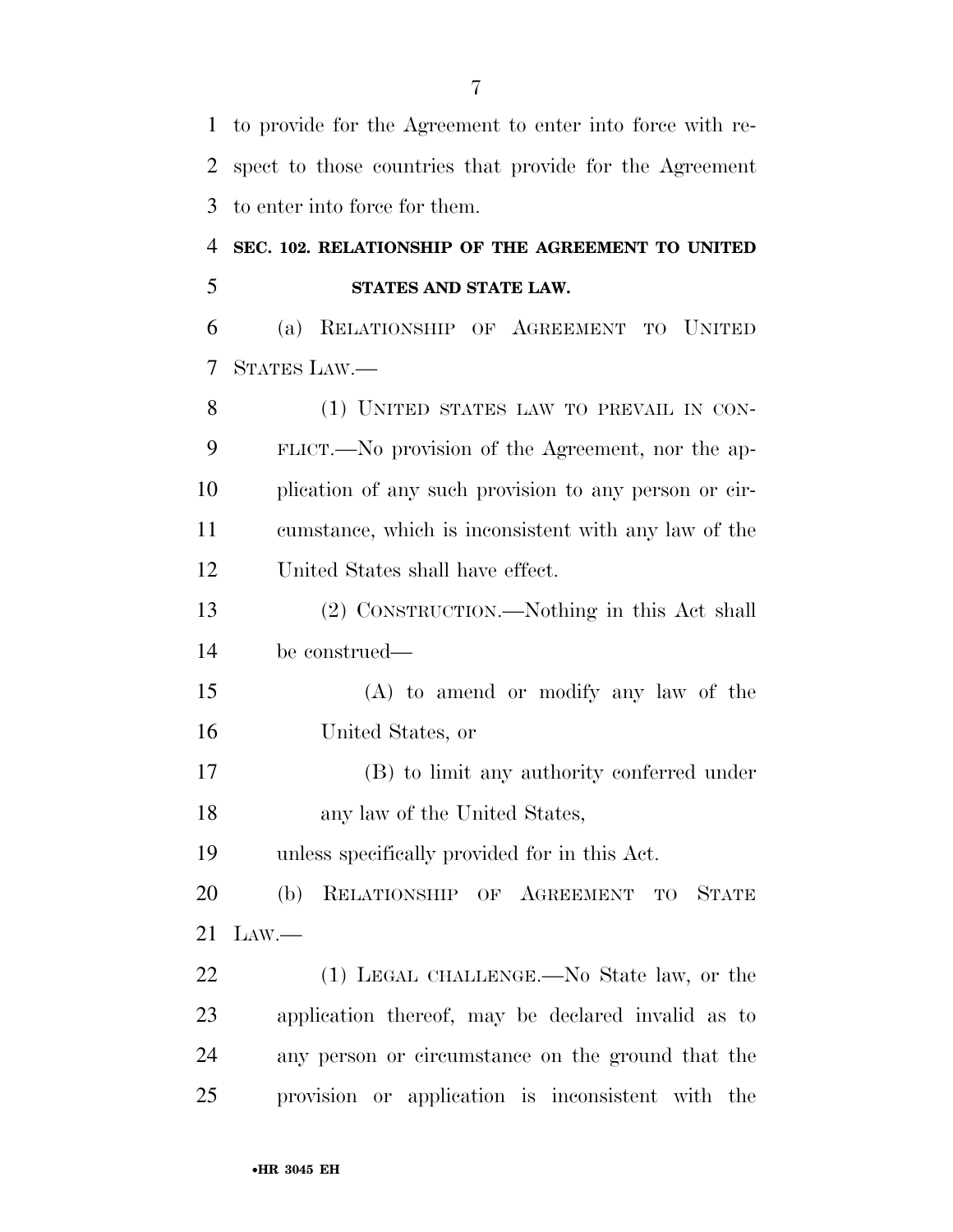| $\mathbf{1}$   | Agreement, except in an action brought by the          |
|----------------|--------------------------------------------------------|
| $\overline{2}$ | United States for the purpose of declaring such law    |
| 3              | or application invalid.                                |
| $\overline{4}$ | (2) DEFINITION OF STATE LAW.—For purposes              |
| 5              | of this subsection, the term "State law" includes—     |
| 6              | (A) any law of a political subdivision of a            |
| $\tau$         | State; and                                             |
| 8              | (B) any State law regulating or taxing the             |
| 9              | business of insurance.                                 |
| 10             | (c) EFFECT OF AGREEMENT WITH RESPECT TO PRI-           |
| 11             | VATE REMEDIES. No person other than the United         |
| 12             | States—                                                |
| 13             | (1) shall have any cause of action or defense          |
| 14             | under the Agreement or by virtue of congressional      |
| 15             | approval thereof; or                                   |
| 16             | $(2)$ may challenge, in any action brought under       |
| 17             | any provision of law, any action or inaction by any    |
| 18             | department, agency, or other instrumentality of the    |
| 19             | United States, any State, or any political subdivision |
| 20             | of a State, on the ground that such action or inac-    |
| 21             | tion is inconsistent with the Agreement.               |
| 22             | SEC. 103. IMPLEMENTING ACTIONS IN ANTICIPATION OF      |
| 23             | ENTRY INTO FORCE AND INITIAL REGULA-                   |
| 24             | TIONS.                                                 |
| 25             | (a) IMPLEMENTING ACTIONS.—                             |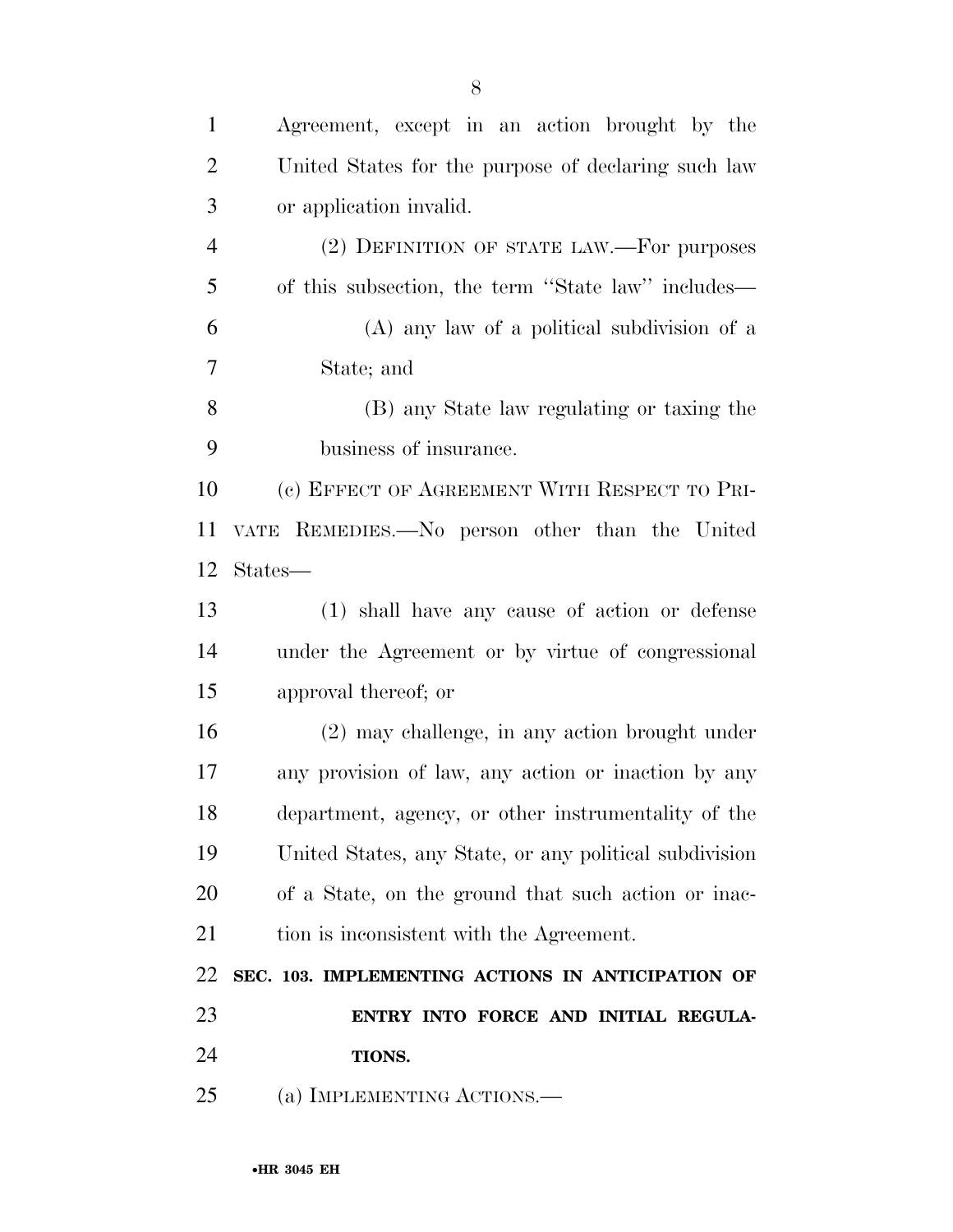| $\mathbf{1}$   | (1)<br>PROCLAMATION AUTHORITY.—After<br>the           |
|----------------|-------------------------------------------------------|
| $\overline{2}$ | date of the enactment of this Act—                    |
| 3              | (A) the President may proclaim such ac-               |
| $\overline{4}$ | tions, and                                            |
| 5              | other appropriate officers of the<br>(B)              |
| 6              | United States Government may issue such reg-          |
| 7              | ulations,                                             |
| 8              | as may be necessary to ensure that any provision of   |
| 9              | this Act, or amendment made by this Act, that takes   |
| 10             | effect on the date the Agreement enters into force    |
| 11             | is appropriately implemented on such date, but no     |
| 12             | such proclamation or regulation may have an effec-    |
| 13             | tive date earlier than the date the Agreement enters  |
| 14             | into force.                                           |
| 15             | (2) EFFECTIVE DATE OF CERTAIN PROCLAIMED              |
| 16             | ACTIONS.—Any action proclaimed by the President       |
| 17             | under the authority of this Act that is not subject   |
| 18             | to the consultation and layover provisions under sec- |
| 19             | tion 104 may not take effect before the 15th day      |
| 20             | after the date on which the text of the proclamation  |
| 21             | is published in the Federal Register.                 |
| 22             | (3) WAIVER OF 15-DAY RESTRICTION.—The 15-             |
| 23             | day restriction contained in paragraph (2) on the     |
| 24             | taking effect of proclaimed actions is waived to the  |

extent that the application of such restriction would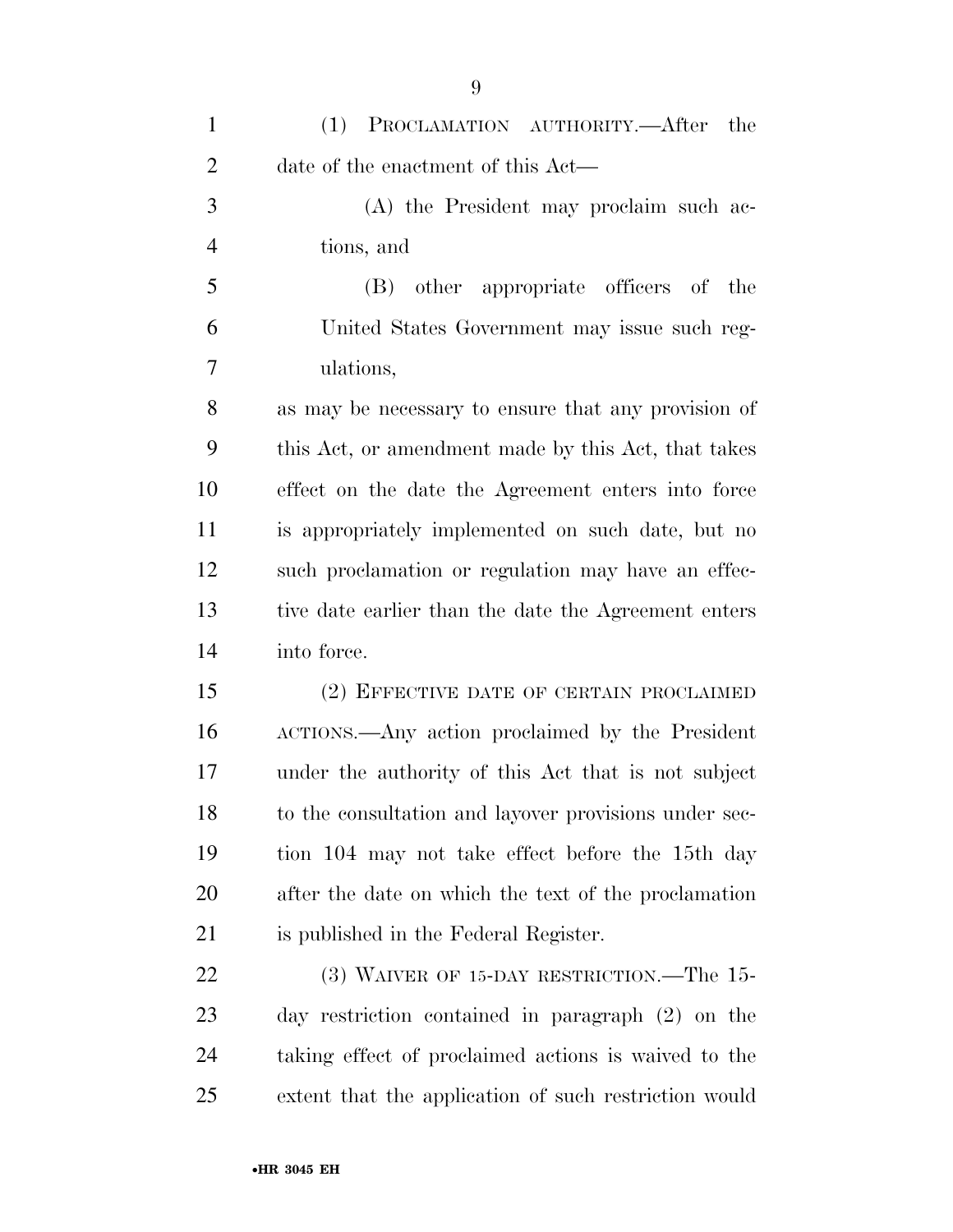prevent the taking effect on the date the Agreement enters into force of any action proclaimed under this section.

 (b) INITIAL REGULATIONS.—Initial regulations nec- essary or appropriate to carry out the actions required by or authorized under this Act or proposed in the statement of administrative action submitted under section  $101(a)(2)$  to implement the Agreement shall, to the max- imum extent feasible, be issued within 1 year after the date on which the Agreement enters into force. In the case of any implementing action that takes effect on a date after the date on which the Agreement enters into force, initial regulations to carry out that action shall, to the maximum extent feasible, be issued within 1 year after such effective date.

## **SEC. 104. CONSULTATION AND LAYOVER PROVISIONS FOR,**

 **AND EFFECTIVE DATE OF, PROCLAIMED AC-TIONS.** 

 If a provision of this Act provides that the implemen- tation of an action by the President by proclamation is subject to the consultation and layover requirements of this section, such action may be proclaimed only if—

 (1) the President has obtained advice regarding 24 the proposed action from—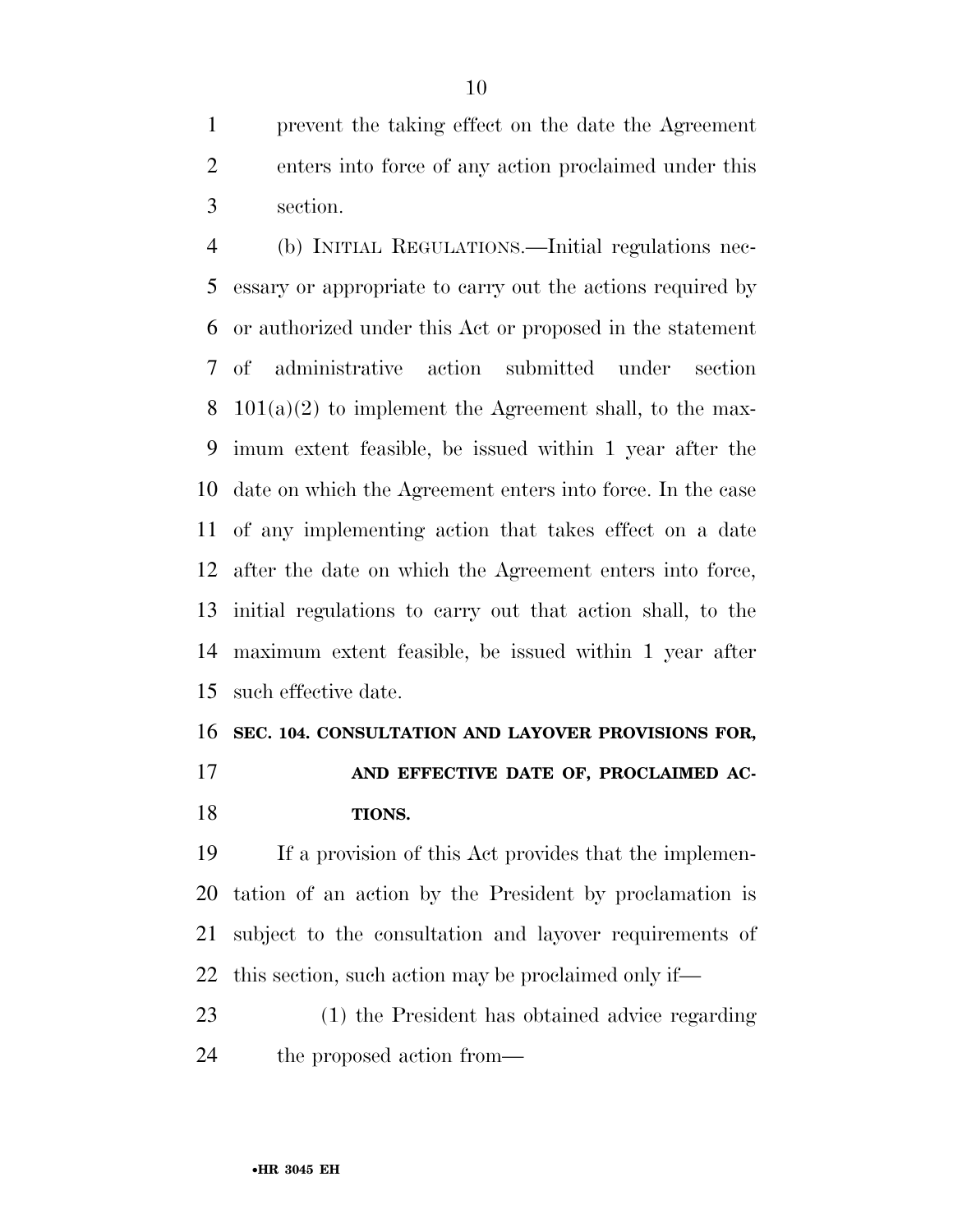| $\mathbf{1}$   | (A) the appropriate advisory committees                     |
|----------------|-------------------------------------------------------------|
| $\overline{2}$ | established under section 135 of the Trade Act              |
| 3              | of 1974 (19 U.S.C. 2155); and                               |
| $\overline{4}$ | (B) the Commission;                                         |
| 5              | (2) the President has submitted to the Com-                 |
| 6              | mittee on Finance of the Senate and the Committee           |
| 7              | on Ways and Means of the House of Representatives           |
| 8              | a report that sets forth—                                   |
| 9              | (A) the action proposed to be proclaimed                    |
| 10             | and the reasons therefor; and                               |
| 11             | (B) the advice obtained under paragraph                     |
| 12             | (1);                                                        |
| 13             | $(3)$ a period of 60 calendar days, beginning on            |
| 14             | the first day on which the requirements set forth in        |
| 15             | paragraphs $(1)$ and $(2)$ have been met has expired;       |
| 16             | and                                                         |
| 17             | (4) the President has consulted with such Com-              |
| 18             | mittees regarding the proposed action during the pe-        |
| 19             | riod referred to in paragraph (3).                          |
| 20             | SEC. 105. ADMINISTRATION OF DISPUTE SETTLEMENT PRO-         |
| 21             | <b>CEEDINGS.</b>                                            |
| 22             | (a) ESTABLISHMENT OR DESIGNATION OF OFFICE.                 |
| 23             | The President is authorized to establish or designate with- |
| 24             | in the Department of Commerce an office that shall be       |
| 25             | responsible for providing administrative assistance to pan- |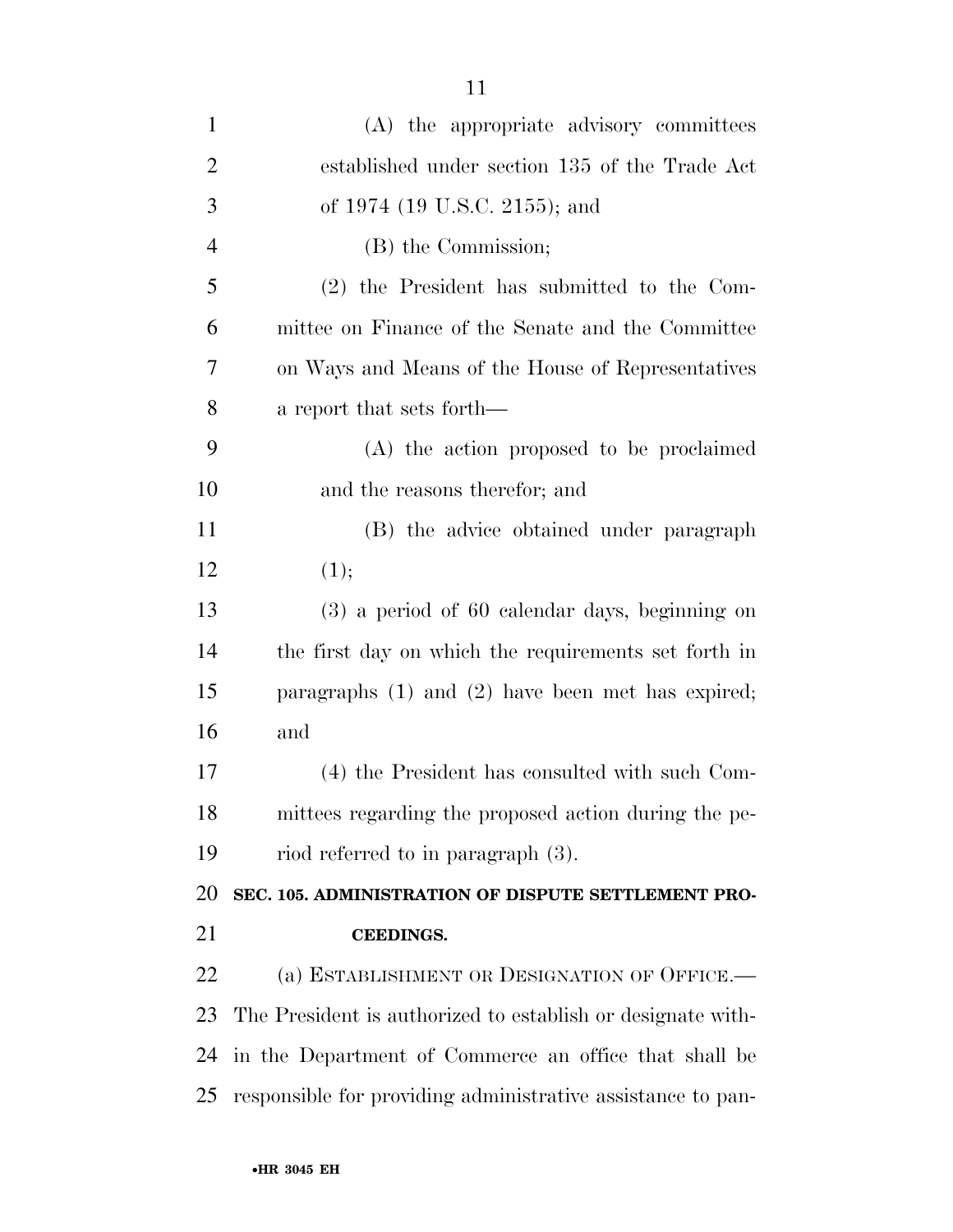els established under chapter 20 of the Agreement. The office may not be considered to be an agency for purposes of section 552 of title 5, United States Code.

 (b) AUTHORIZATION OF APPROPRIATIONS.—There are authorized to be appropriated for each fiscal year after fiscal year 2005 to the Department of Commerce such sums as may be necessary for the establishment and oper- ations of the office established or designated under sub- section (a) and for the payment of the United States share of the expenses of panels established under chapter 20 of the Agreement.

## **SEC. 106. ARBITRATION OF CLAIMS.**

 The United States is authorized to resolve any claim against the United States covered by article 15 10.16.1(a)(i)(C) or article 10.16.1(b)(i)(C) of the Agree- ment, pursuant to the Investor-State Dispute Settlement procedures set forth in section B of chapter 10 of the Agreement.

## **SEC. 107. EFFECTIVE DATES; EFFECT OF TERMINATION.**

 (a) EFFECTIVE DATES.—Except as provided in sub- section (b), the provisions of this Act and the amendments made by this Act take effect on the date the Agreement enters into force.

 (b) EXCEPTIONS.—Sections 1 through 3 and this title take effect on the date of the enactment of this Act.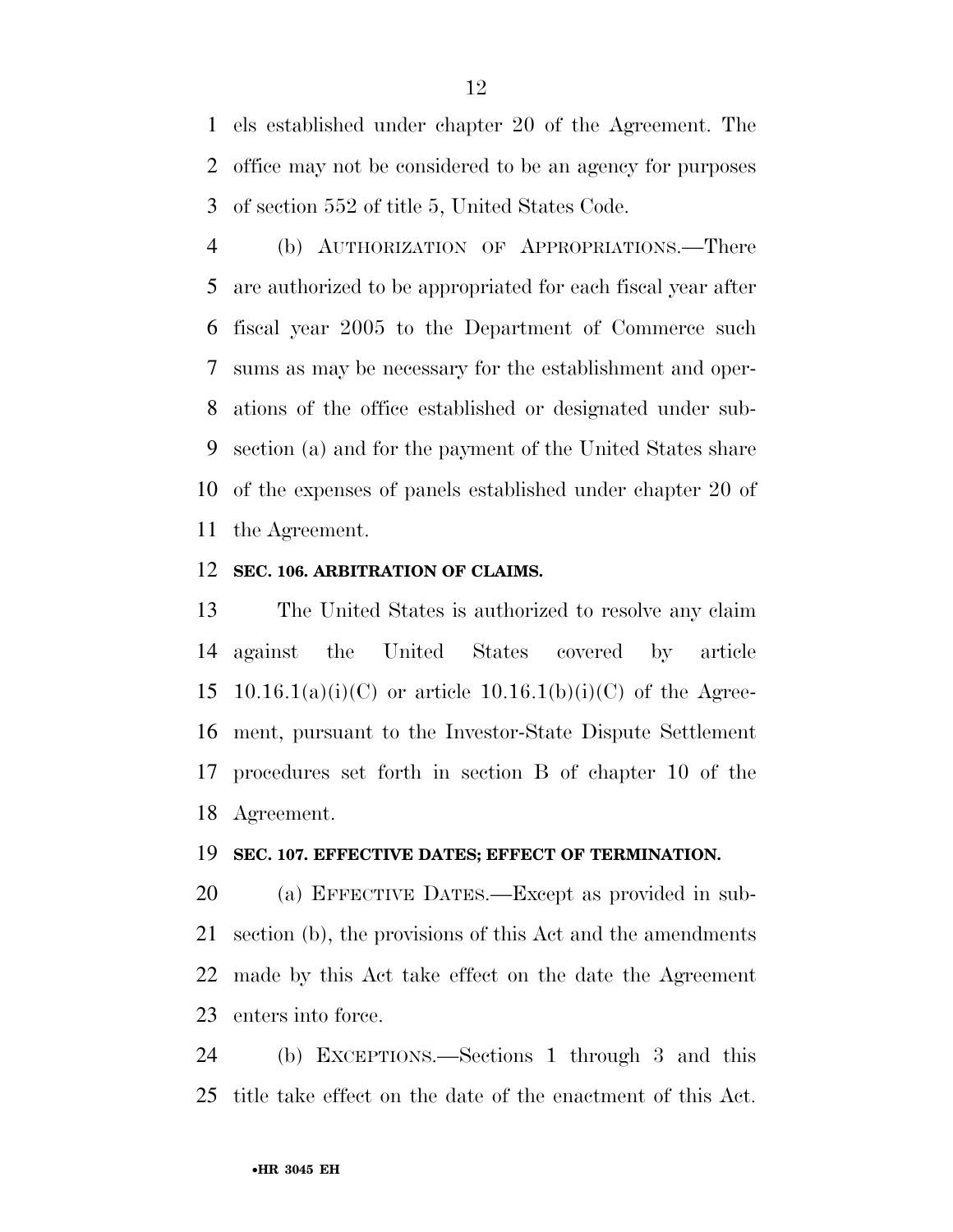(c) TERMINATION OF CAFTA–DR STATUS.—During any period in which a country ceases to be a CAFTA– DR country, the provisions of this Act (other than this subsection) and the amendments made by this Act shall cease to have effect with respect to that country.

 (d) TERMINATION OF THE AGREEMENT.—On the date on which the Agreement ceases to be in force with respect to the United States, the provisions of this Act (other than this subsection) and the amendments made by this Act shall cease to have effect.

## **TITLE II—CUSTOMS PROVISIONS**

## **SEC. 201. TARIFF MODIFICATIONS.**

 (a) TARIFF MODIFICATIONS PROVIDED FOR IN THE AGREEMENT.—

 (1) PROCLAMATION AUTHORITY.—The Presi-dent may proclaim—

 (A) such modifications or continuation of any duty,

 (B) such continuation of duty-free or ex-cise treatment, or

21 (C) such additional duties, as the President determines to be necessary or ap- propriate to carry out or apply articles 3.3, 3.5, 3.6, 3.21, 3.26, 3.27, and 3.28, and Annexes 3.3, 3.27,

and 3.28 of the Agreement.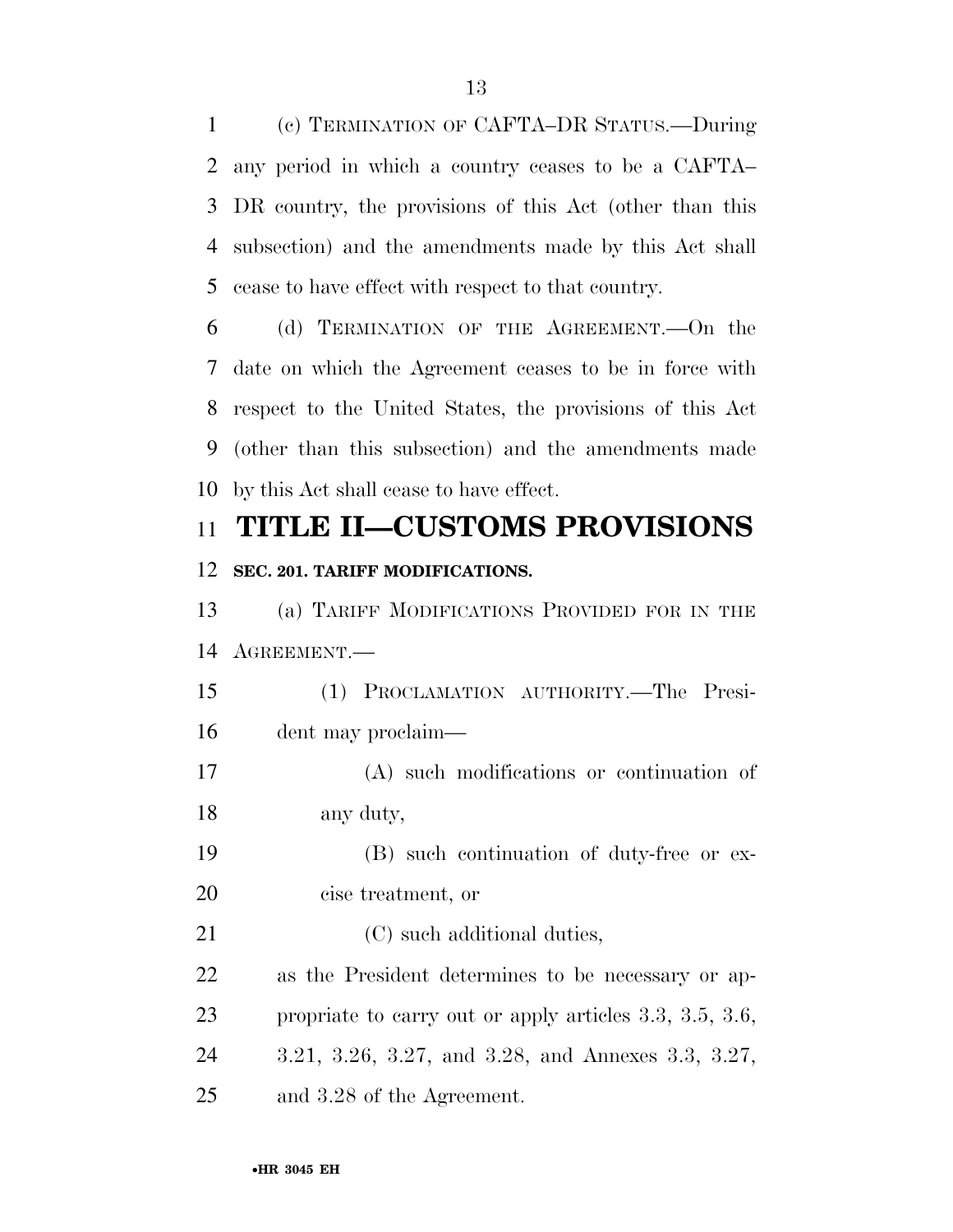| $\mathbf{1}$   | (2) EFFECT ON GSP STATUS.—Notwithstanding                |
|----------------|----------------------------------------------------------|
| $\overline{2}$ | section $502(a)(1)$ of the Trade Act of 1974 (19         |
| 3              | U.S.C. $2462(a)(1)$ , the President shall terminate      |
| $\overline{4}$ | the designation of each CAFTA-DR country as a            |
| 5              | beneficiary developing country for purposes of title V   |
| 6              | of the Trade Act of 1974 on the date the Agreement       |
| 7              | enters into force with respect to that country.          |
| 8              | (3) EFFECT ON CBERA STATUS.—                             |
| 9              | (A) IN GENERAL.—Notwithstanding sec-                     |
| 10             | tion $212(a)$ of the Caribbean Basin Economic            |
| 11             | Recovery Act $(19 \text{ U.S.C. } 2702(a))$ , the Presi- |
| 12             | dent shall terminate the designation of each             |
| 13             | CAFTA-DR country as a beneficiary country                |
| 14             | for purposes of that Act on the date the Agree-          |
| 15             | ment enters into force with respect to that              |
| 16             | country.                                                 |
| 17             | (B) EXCEPTION.—Notwithstanding<br>sub-                   |
| 18             | paragraph $(A)$ , each such country shall be con-        |
| 19             | sidered a beneficiary country under section              |
| 20             | $212(a)$ of the Caribbean Basin Economic Re-             |
| 21             | covery Act, for purposes of—                             |
| 22             | (i) sections $771(7)(G)(ii)(III)$<br>and                 |
| 23             | $771(7)$ (H) of the Tariff Act of 1930 (19               |
| 24             | U.S.C.<br>1677(7)(G)(ii)(III)<br>and                     |
| 25             | $1677(7)$ (H));                                          |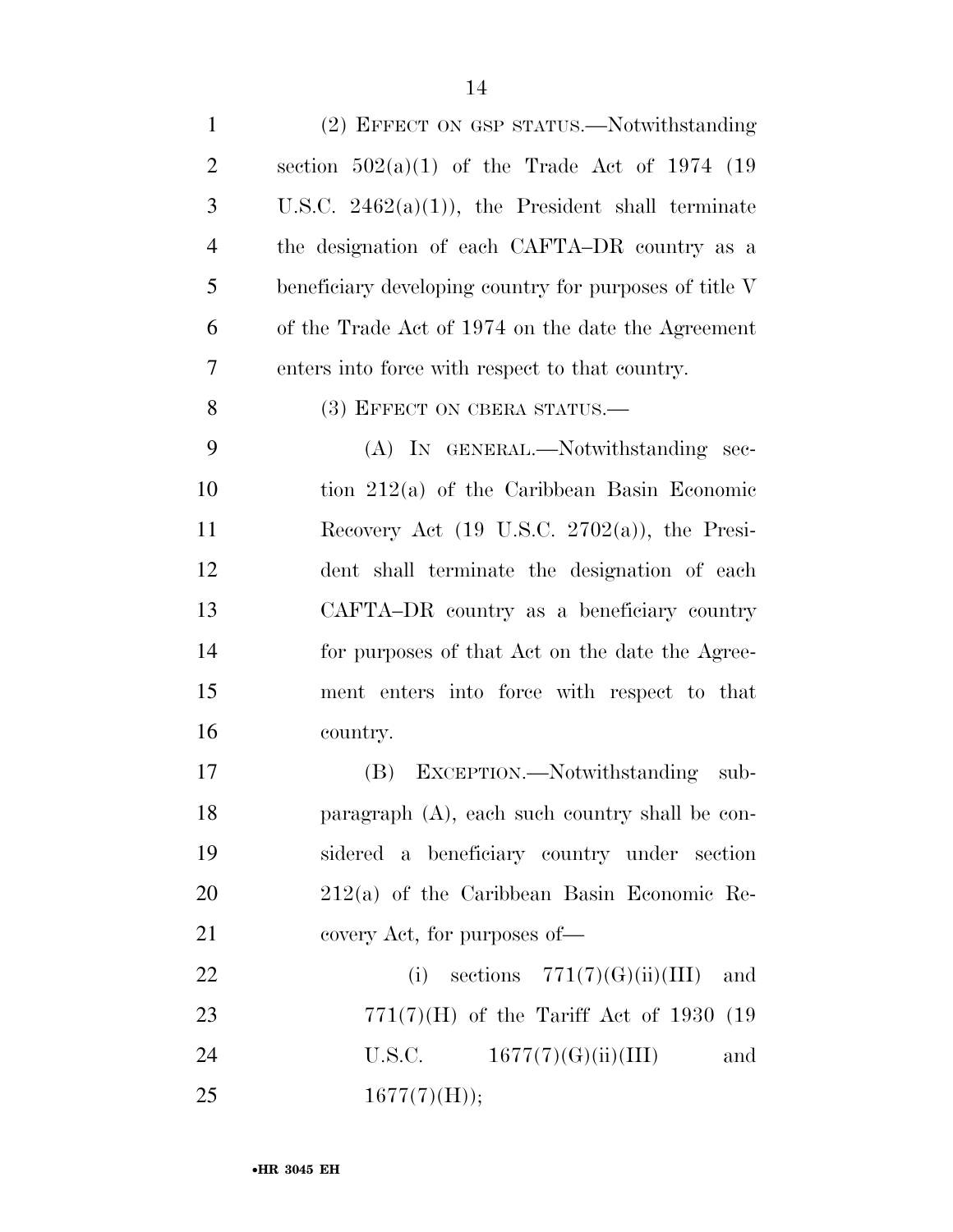| $\mathbf{1}$   | (ii) the duty-free treatment provided                      |
|----------------|------------------------------------------------------------|
| $\overline{2}$ | under paragraph $12$ of Appendix I of the                  |
| 3              | General Notes to the Schedule of the                       |
| $\overline{4}$ | United States to Annex 3.3 of the Agree-                   |
| 5              | ment; and                                                  |
| 6              | (iii) section $274(h)(6)(B)$ of the Inter-                 |
| 7              | nal Revenue Code of 1986.                                  |
| 8              | (b) OTHER TARIFF MODIFICATIONS.—Subject to the             |
| 9              | consultation and layover provisions of section 104, the    |
| 10             | President may proclaim—                                    |
| 11             | (1) such modifications or continuation of any              |
| 12             | duty,                                                      |
| 13             | (2) such modifications as the United States                |
| 14             | may agree to with a CAFTA-DR country regarding             |
| 15             | the staging of any duty treatment set forth in Annex       |
| 16             | 3.3 of the Agreement,                                      |
| 17             | (3) such continuation of duty-free or excise               |
| 18             | treatment, or                                              |
| 19             | (4) such additional duties,                                |
| 20             | as the President determines to be necessary or appropriate |
| 21             | to maintain the general level of reciprocal and mutually   |
| 22             | advantageous concessions provided for by the Agreement.    |
| 23             | (c) CONVERSION TO AD VALOREM RATES.-For pur-               |
| 24             | poses of subsections (a) and (b), with respect to any good |
| 25             | for which the base rate in the Schedule of the United      |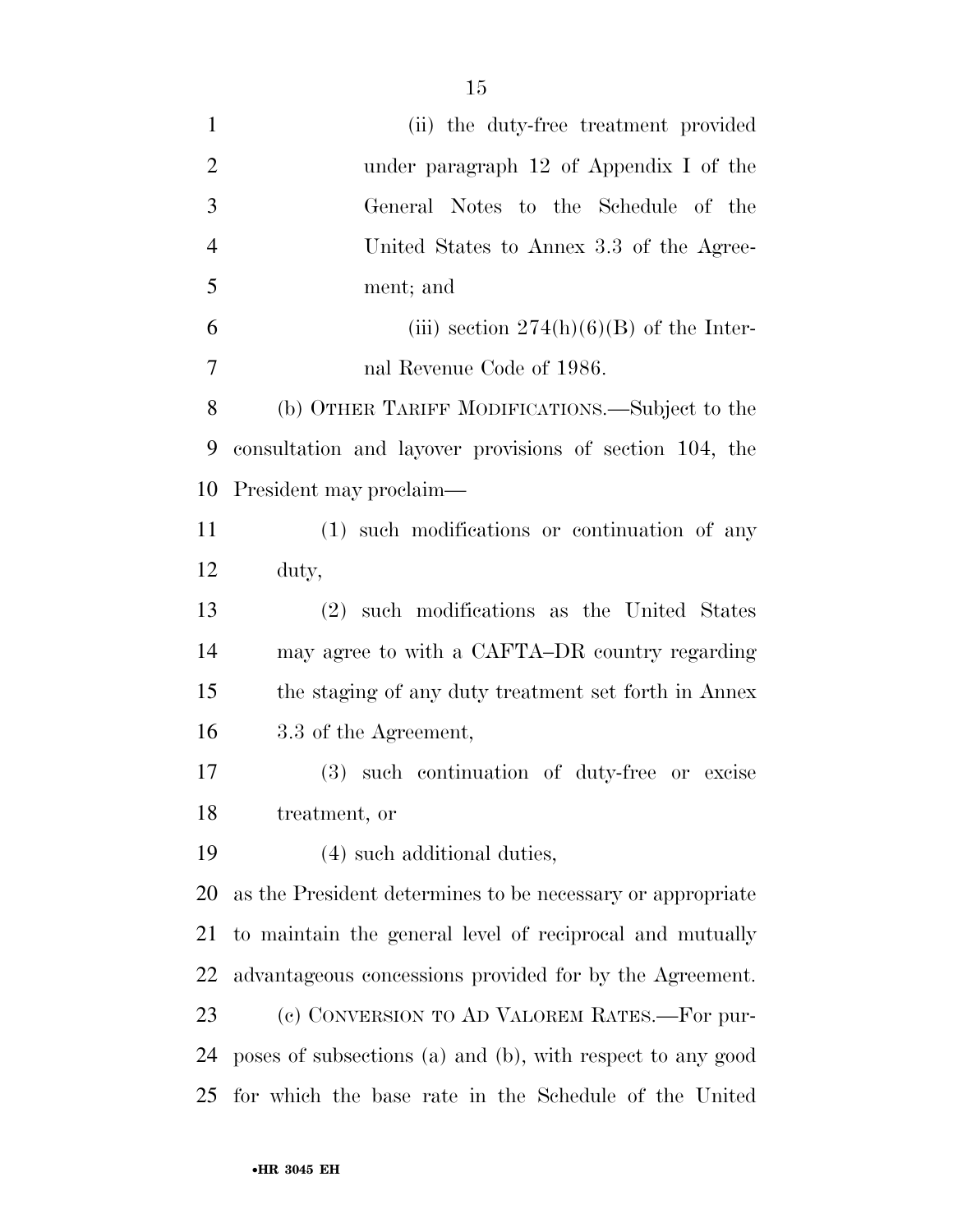States to Annex 3.3 of the Agreement is a specific or com- pound rate of duty, the President may substitute for the base rate an ad valorem rate that the President deter-mines to be equivalent to the base rate.

 **SEC. 202. ADDITIONAL DUTIES ON CERTAIN AGRICUL-TURAL GOODS.** 

(a) GENERAL PROVISIONS.—

8 (1) APPLICABILITY OF SUBSECTION.—This sub- section applies to additional duties assessed under subsection (b).

11 (2) APPLICABLE NTR (MFN) RATE OF DUTY.— For purposes of subsection (b), the term ''applicable NTR (MFN) rate of duty'' means, with respect to a safeguard good, a rate of duty that is the lesser of—

 (A) the column 1 general rate of duty that would, at the time the additional duty is im- posed under subsection (b), apply to a good classifiable in the same 8-digit subheading of the HTS as the safeguard good; or

 (B) the column 1 general rate of duty that would, on the day before the date on which the Agreement enters into force, apply to a good classifiable in the same 8-digit subheading of the HTS as the safeguard good.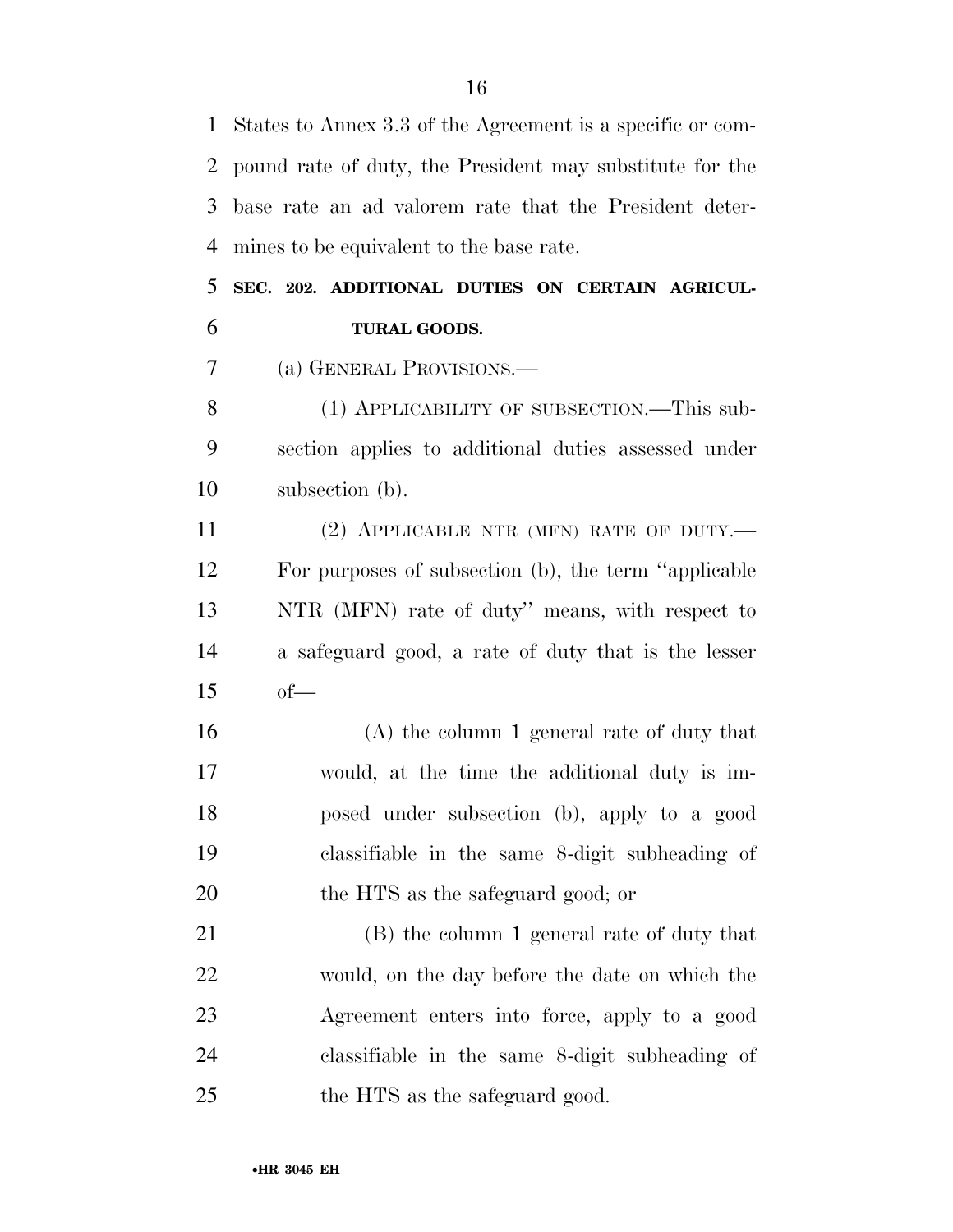| $\mathbf{1}$   | (3) SCHEDULE RATE OF DUTY.—For purposes              |
|----------------|------------------------------------------------------|
| $\overline{2}$ | of subsection (b), the term "schedule rate of duty"  |
| 3              | means, with respect to a safeguard good, the rate of |
| $\overline{4}$ | duty for that good that is set out in the Schedule   |
| 5              | of the United States to Annex 3.3 of the Agreement.  |
| 6              | (4) SAFEGUARD GOOD.—In this section, the             |
| 7              | term "safeguard good" means a good—                  |
| 8              | (A) that is included in the Schedule of the          |
| 9              | United States to Annex 3.15 of the Agreement;        |
| 10             | (B) that qualifies as an originating good            |
| 11             | under section 203, except that operations per-       |
| 12             | formed in or material obtained from the United       |
| 13             | States shall be considered as if the operations      |
| 14             | were performed in, and the material was ob-          |
| 15             | tained from, a country that is not a party to        |
| 16             | the Agreement; and                                   |
| 17             | (C) for which a claim for preferential tariff        |
| 18             | treatment under the Agreement has been made.         |
| 19             | (5) EXCEPTIONS.—No additional duty shall be          |
| <b>20</b>      | assessed on a good under subsection (b) if, at the   |
| 21             | time of entry, the good is subject to import relief  |
| 22             | under—                                               |
| 23             | $(A)$ subtitle A of title III of this Act; or        |
| 24             | (B) chapter 1 of title II of the Trade Act           |
| 25             | of 1974 (19 U.S.C. 2251 et seq.).                    |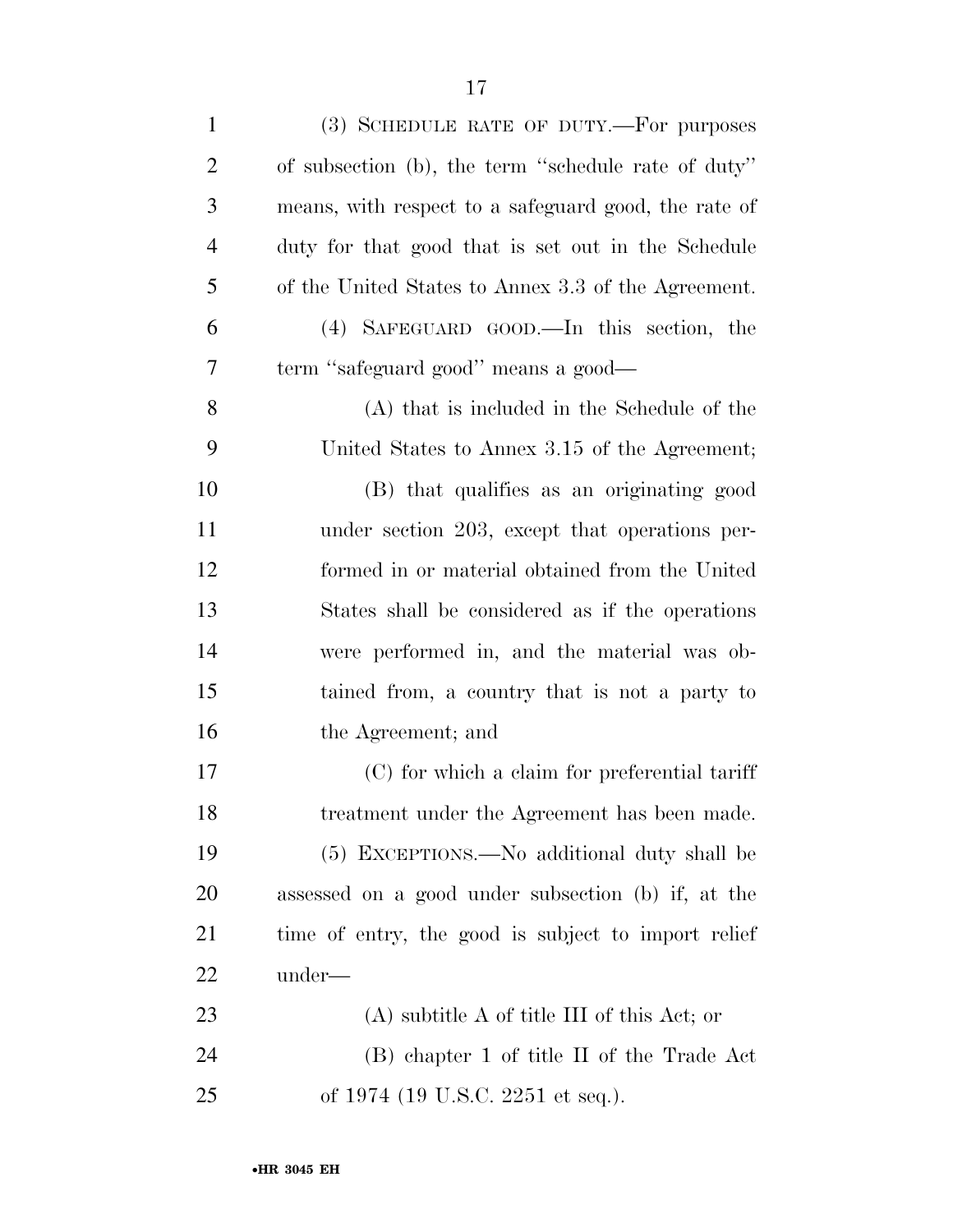(6) TERMINATION.—The assessment of an ad- ditional duty on a good under subsection (b) shall cease to apply to that good on the date on which duty-free treatment must be provided to that good under the Schedule of the United States to Annex 3.3 of the Agreement.

 (7) NOTICE.—Not later than 60 days after the Secretary of the Treasury first assesses an addi- tional duty in a calendar year on a good under sub- section (b), the Secretary shall notify the country whose good is subject to the additional duty in writ- ing of such action and shall provide to that country data supporting the assessment of the additional duty.

(b) ADDITIONAL DUTIES ON SAFEGUARD GOODS.—

 (1) IN GENERAL.—In addition to any duty pro- claimed under subsection (a) or (b) of section 201, and subject to subsection (a), the Secretary of the Treasury shall assess a duty, in the amount deter- mined under paragraph (2), on a safeguard good of a CAFTA–DR country imported into the United States in a calendar year if the Secretary determines that, prior to such importation, the total volume of that safeguard good of such country that is imported into the United States in that calendar year exceeds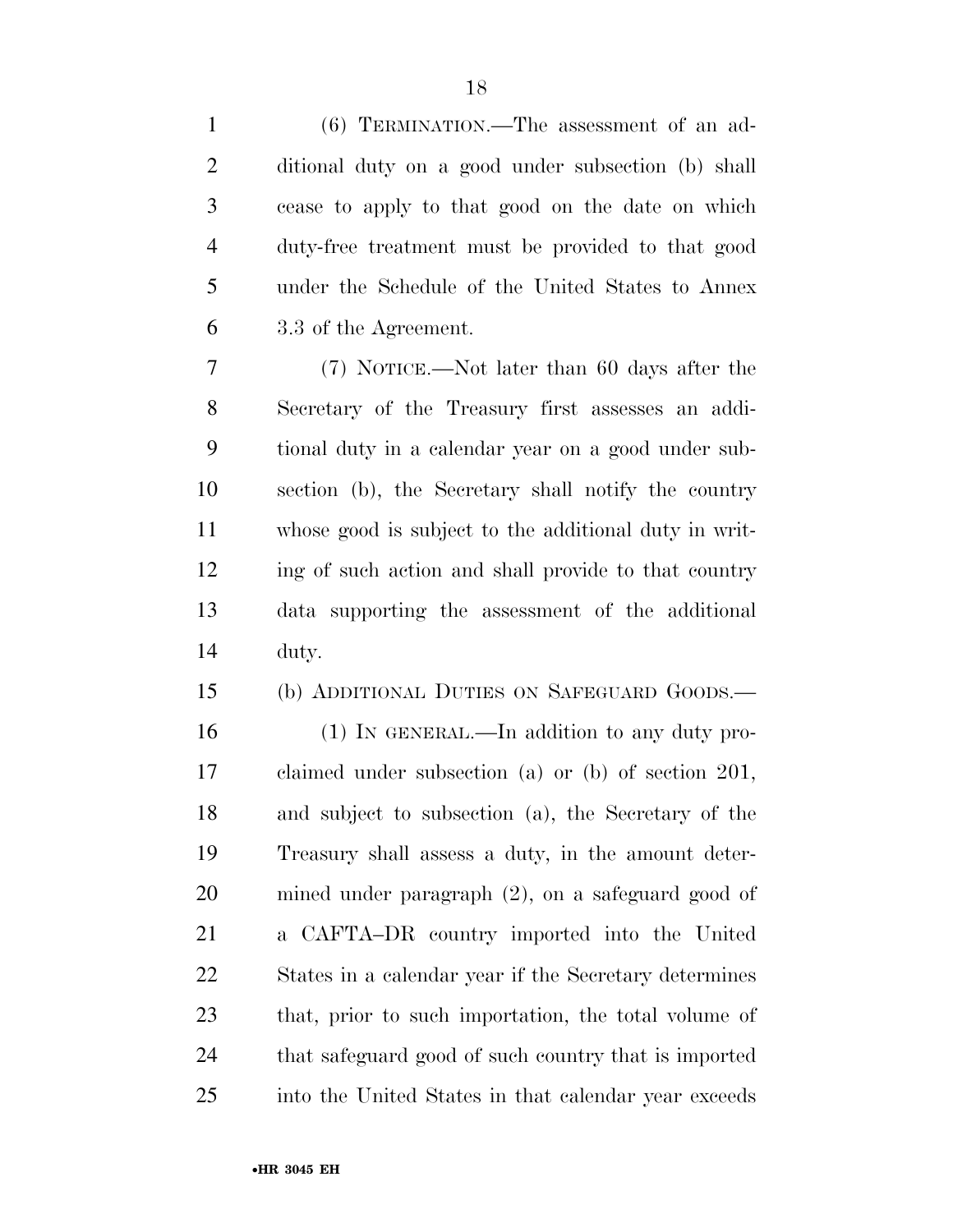| $\mathbf{1}$   | 130 percent of the volume that is set out for that    |
|----------------|-------------------------------------------------------|
| $\overline{2}$ | safeguard good in the corresponding year in the       |
| 3              | table for that country contained in Appendix I of the |
| $\overline{4}$ | General Notes to the Schedule of the United States    |
| 5              | to Annex 3.3 of the Agreement. For purposes of this   |
| 6              | subsection, year 1 in that table corresponds to the   |
| 7              | calendar year in which the Agreement enters into      |
| 8              | force.                                                |
| 9              | (2) CALCULATION OF ADDITIONAL DUTY.—The               |
| 10             | additional duty on a safeguard good under this sub-   |
| 11             | section shall be—                                     |
| 12             | $(A)$ in the case of a good classified under          |
| 13             | 1202.10.80, 1202.20.80,<br>subheading                 |
| 14             | 2008.11.15, 2008.11.35, or 2008.11.60 of the          |
| 15             | $HTS-$                                                |
| 16             | $(i)$ in years 1 through 5, an amount                 |
| 17             | equal to 100 percent of the excess of the             |
| 18             | applicable NTR (MFN) rate of duty over                |
| 19             | the schedule rate of duty;                            |
| 20             | (ii) in years 6 through 10, an amount                 |
| 21             | equal to 75 percent of the excess of the ap-          |
| 22             | plicable NTR (MFN) rate of duty over the              |
| 23             | schedule rate of duty; and                            |
| 24             | (iii) in years 11 through 14, an                      |
| 25             | amount equal to 50 percent of the excess              |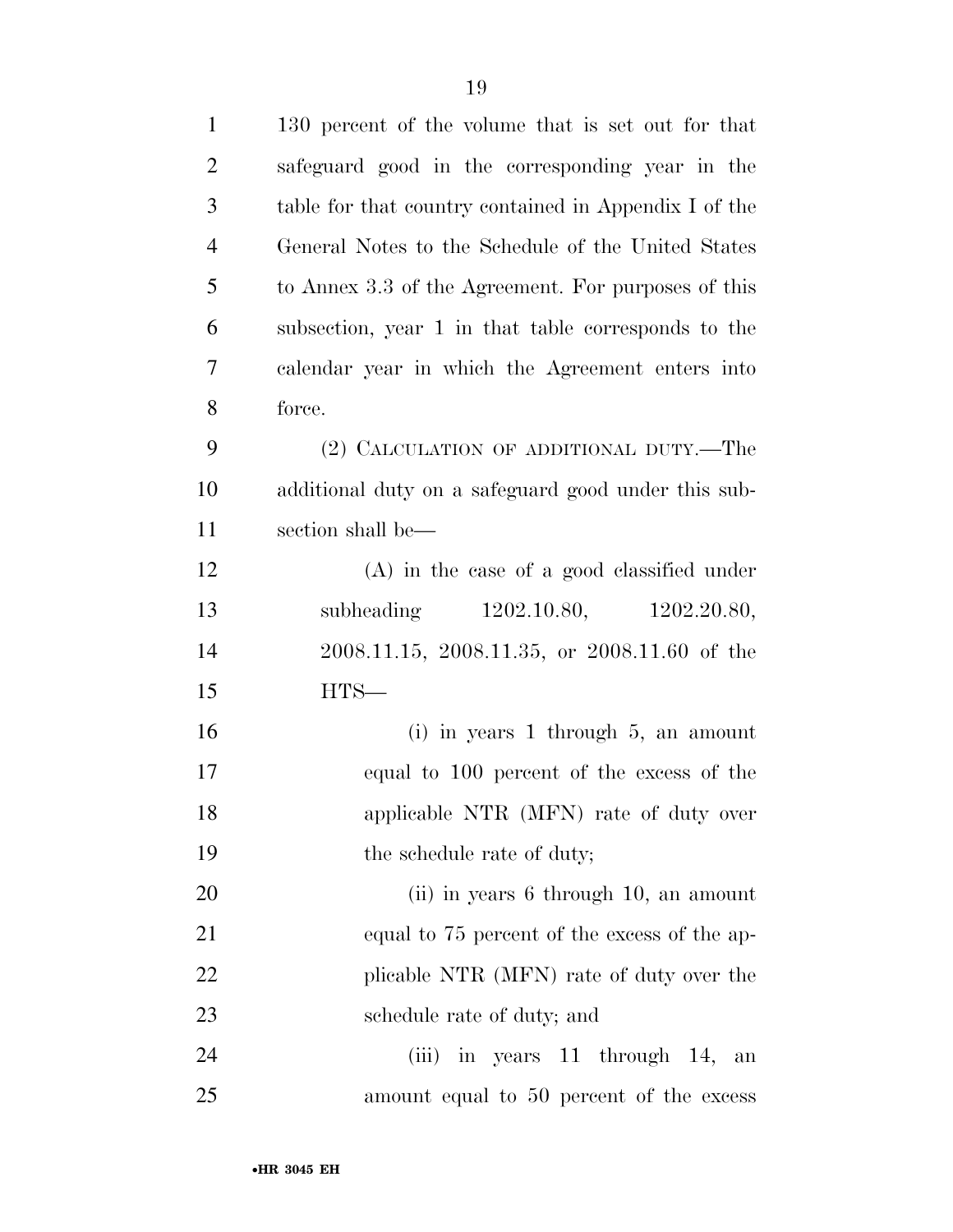| $\mathbf{1}$   | of the applicable NTR (MFN) rate of duty               |
|----------------|--------------------------------------------------------|
| $\overline{2}$ | over the schedule rate of duty; and                    |
| 3              | (B) in the case of any other safeguard                 |
| $\overline{4}$ | $\text{good}$                                          |
| 5              | $(i)$ in years 1 through 14, an amount                 |
| 6              | equal to 100 percent of the excess of the              |
| 7              | applicable NTR (MFN) rate of duty over                 |
| 8              | the schedule rate of duty;                             |
| 9              | (ii) in years $15$ through $17$ , an                   |
| 10             | amount equal to 75 percent of the excess               |
| 11             | of the applicable NTR (MFN) rate of duty               |
| 12             | over the schedule rate of duty; and                    |
| 13             | (iii) in years $18$ and $19$ , an amount               |
| 14             | equal to 50 percent of the excess of the ap-           |
| 15             | plicable NTR (MFN) rate of duty over the               |
| 16             | schedule rate of duty.                                 |
| 17             | SEC. 203. RULES OF ORIGIN.                             |
| 18             | (a) APPLICATION AND INTERPRETATION.—In this            |
| 19             | section:                                               |
| 20             | (1) TARIFF CLASSIFICATION.—The basis for               |
| 21             | any tariff classification is the HTS.                  |
| 22             | (2) REFERENCE TO HTS.—Whenever in this                 |
| 23             | section there is a reference to a chapter, heading, or |
| 24             | subheading, such reference shall be a reference to a   |
| 25             | chapter, heading, or subheading of the HTS.            |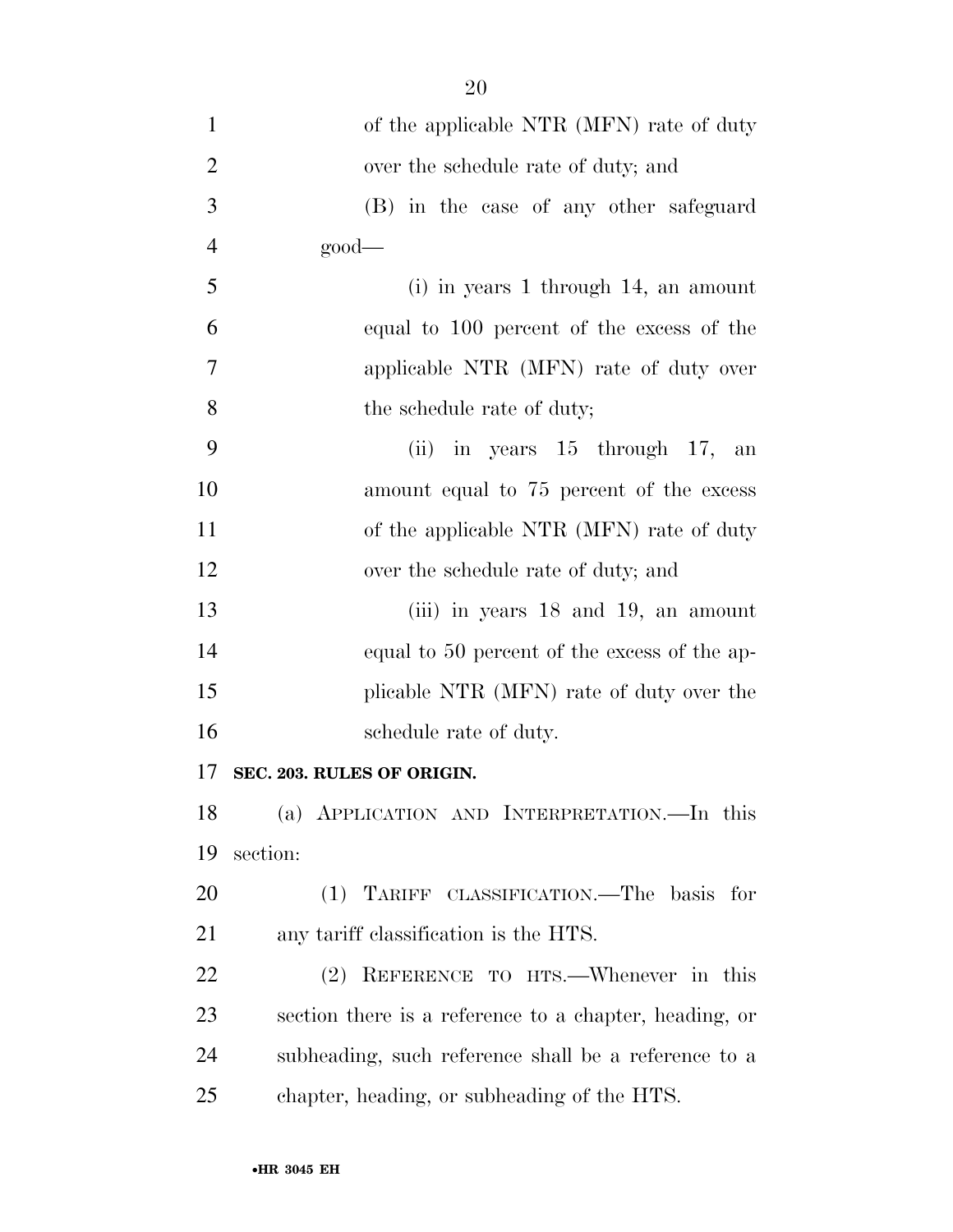(3) COST OR VALUE.—Any cost or value re- ferred to in this section shall be recorded and main- tained in accordance with the generally accepted ac- counting principles applicable in the territory of the country in which the good is produced (whether the United States or another CAFTA–DR country). (b) ORIGINATING GOODS.—For purposes of this Act

 and for purposes of implementing the preferential tariff treatment provided for under the Agreement, except as otherwise provided in this section, a good is an originating good if—

 (1) the good is a good wholly obtained or pro- duced entirely in the territory of one or more of the CAFTA–DR countries;

 $15 \t(2)$  the good—

 (A) is produced entirely in the territory of one or more of the CAFTA–DR countries, and—

 (i) each of the nonoriginating mate- rials used in the production of the good undergoes an applicable change in tariff classification specified in Annex 4.1 of the Agreement; or

 (ii) the good otherwise satisfies any applicable regional value-content or other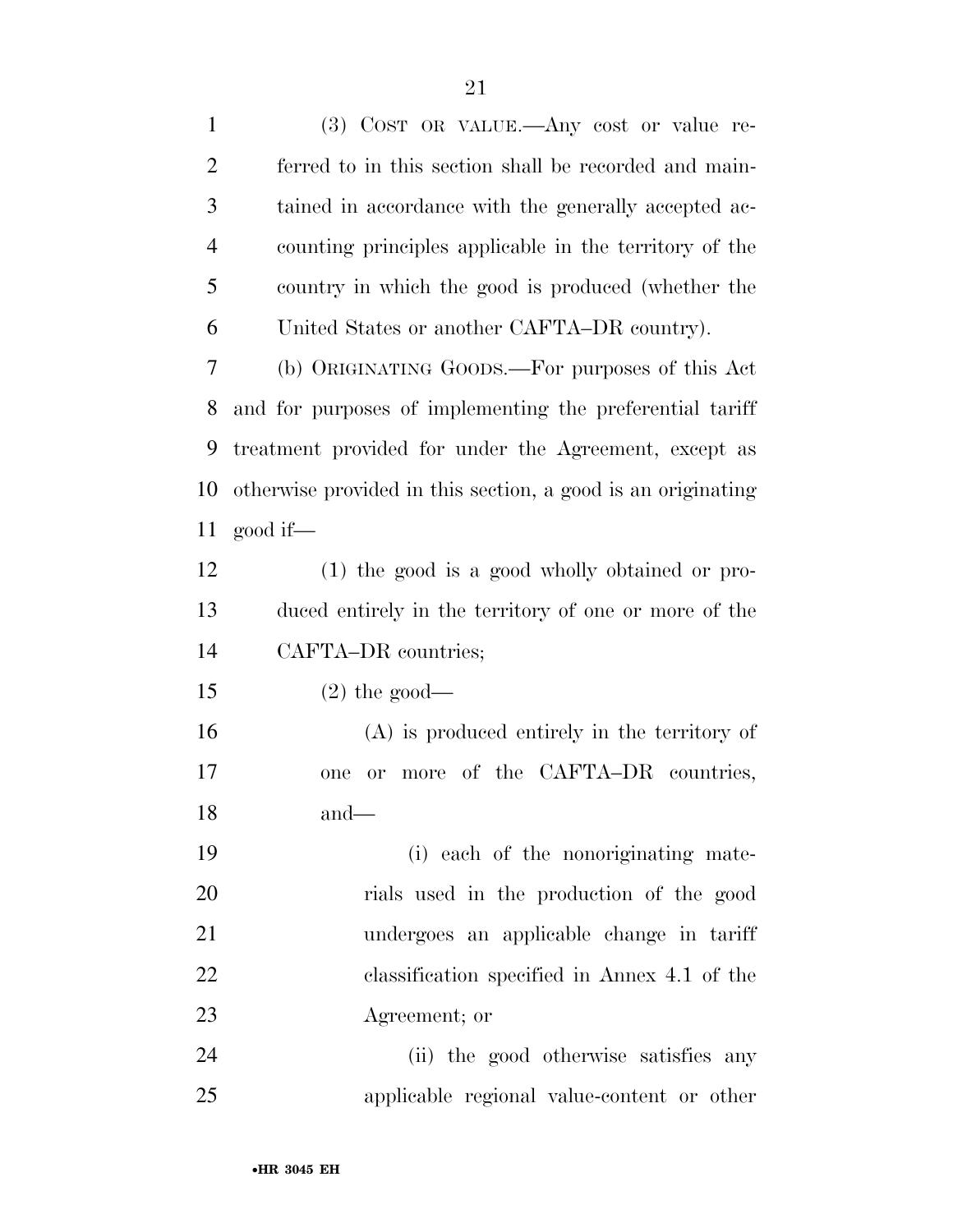| $\mathbf{1}$   | requirements specified in Annex 4.1 of the               |
|----------------|----------------------------------------------------------|
| $\overline{2}$ | Agreement; and                                           |
| 3              | (B) satisfies all other applicable require-              |
| $\overline{4}$ | ments of this section; or                                |
| 5              | (3) the good is produced entirely in the terri-          |
| 6              | tory of one or more of the CAFTA-DR countries,           |
| 7              | exclusively from materials described in paragraph        |
| 8              | $(1)$ or $(2)$ .                                         |
| 9              | (c) REGIONAL VALUE-CONTENT.                              |
| 10             | (1) IN GENERAL.—For purposes of subsection               |
| 11             | $(b)(2)$ , the regional value-content of a good referred |
| 12             | to in Annex 4.1 of the Agreement, except for goods       |
| 13             | to which paragraph (4) applies, shall be calculated      |
| 14             | by the importer, exporter, or producer of the good,      |
| 15             | on the basis of the build-down method described in       |
| 16             | paragraph $(2)$ or the build-up method described in      |
| 17             | paragraph $(3)$ .                                        |
| 18             | $(2)$ BUILD-DOWN METHOD.—                                |
| 19             | (A) IN GENERAL.—The regional value-con-                  |
| 20             | tent of a good may be calculated on the basis            |
| 21             | of the following build-down method:                      |
|                | $NVC = \frac{AV-VNM}{AV} \times 100$                     |
| 22             | (B) DEFINITIONS.—In subparagraph (A):                    |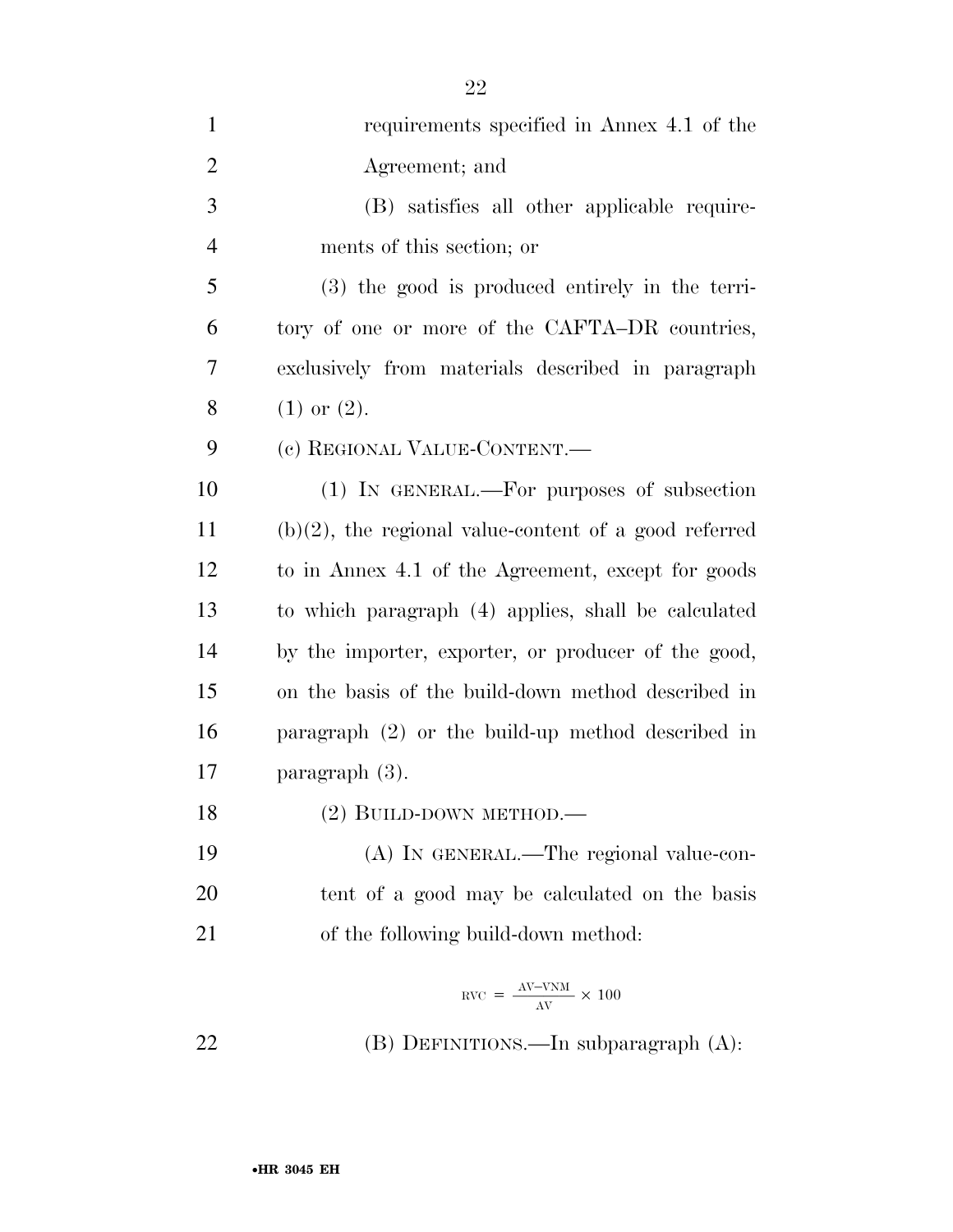| $\mathbf{1}$   | (i) RVC.—The term "RVC" means                                |
|----------------|--------------------------------------------------------------|
| $\overline{2}$ | the regional value-content of the good, ex-                  |
| 3              | pressed as a percentage.                                     |
| $\overline{4}$ | (ii) $AV$ .—The term " $AV$ " means the                      |
| 5              | adjusted value of the good.                                  |
| 6              | (iii) VNM.—The term "VNM" means                              |
| 7              | the value of nonoriginating materials that                   |
| 8              | are acquired and used by the producer in                     |
| 9              | the production of the good, but does not                     |
| 10             | include the value of a material that is self-                |
| 11             | produced.                                                    |
| 12             | (3) BUILD-UP METHOD.-                                        |
| 13             | (A) IN GENERAL.—The regional value-con-                      |
| 14             | tent of a good may be calculated on the basis                |
| 15             | of the following build-up method:                            |
|                | $\text{RVC} = \frac{\text{VOM}}{\Delta \text{V}} \times 100$ |
| 16             | (B) DEFINITIONS.—In subparagraph (A):                        |
| 17             | (i) RVC.—The term "RVC" means                                |
| 18             | the regional value-content of the good, ex-                  |
| 19             | pressed as a percentage.                                     |
| 20             | (ii) $AV$ .—The term " $AV$ " means the                      |
| 21             | adjusted value of the good.                                  |
| 22             | (iii) VOM.—The term "VOM" means                              |
| 23             | the value of originating materials that are                  |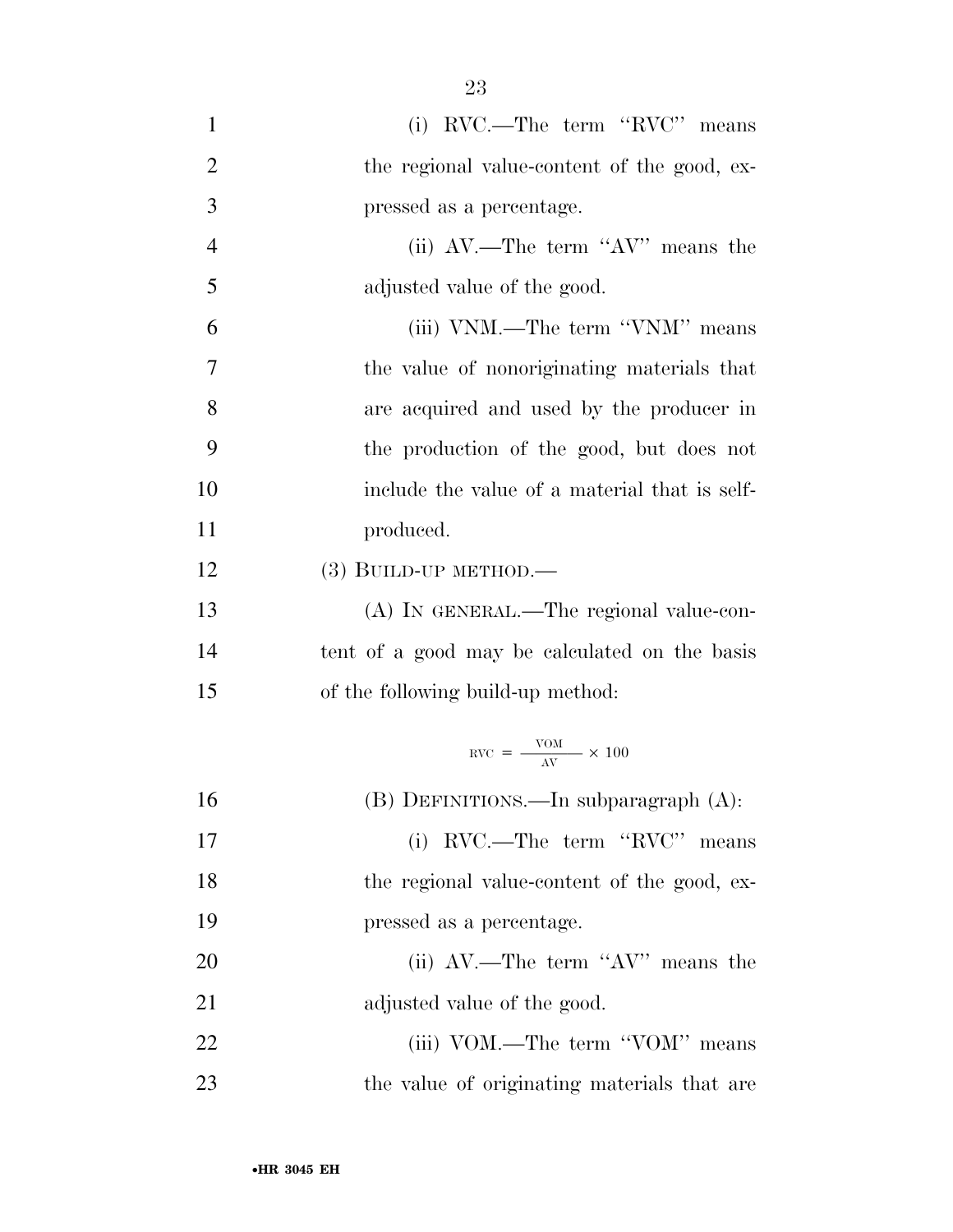| $\mathbf{1}$   | acquired or self-produced, and used by the                |
|----------------|-----------------------------------------------------------|
| $\overline{2}$ | producer in the production of the good.                   |
| 3              | (4) SPECIAL RULE FOR CERTAIN AUTOMOTIVE                   |
| $\overline{4}$ | GOODS.                                                    |
| 5              | (A) IN GENERAL.—For purposes of sub-                      |
| 6              | section $(b)(2)$ , the regional value-content of an       |
| 7              | automotive good referred to in Annex 4.1 of the           |
| 8              | Agreement may be calculated by the importer,              |
| 9              | exporter, or producer of the good, on the basis           |
| 10             | of the following net cost method:                         |
|                | $\text{RVC} = \frac{\text{NC-VNM}}{\text{NC}} \times 100$ |
| 11             | $(B)$ DEFINITIONS.—In subparagraph $(A)$ :                |
| 12             | AUTOMOTIVE GOOD.—The<br>(i)<br>term                       |
| 13             | "automotive good" means a good provided                   |
| 14             | for in any of subheadings 8407.31 through                 |
| 15             | 8407.34, subheading 8408.20, heading                      |
| 16             | 8409, or in any of headings 8701 through                  |
| 17             | 8708.                                                     |
| 18             | (ii) RVC.—The term "RVC" means                            |
| 19             | the regional value-content of the auto-                   |
| 20             | motive good, expressed as a percentage.                   |
| 21             | (iii) NC.—The term "NC" means the                         |
| 22             | net cost of the automotive good.                          |
| 23             | (iv) VNM.—The term "VNM" means                            |
| 24             | the value of nonoriginating materials that                |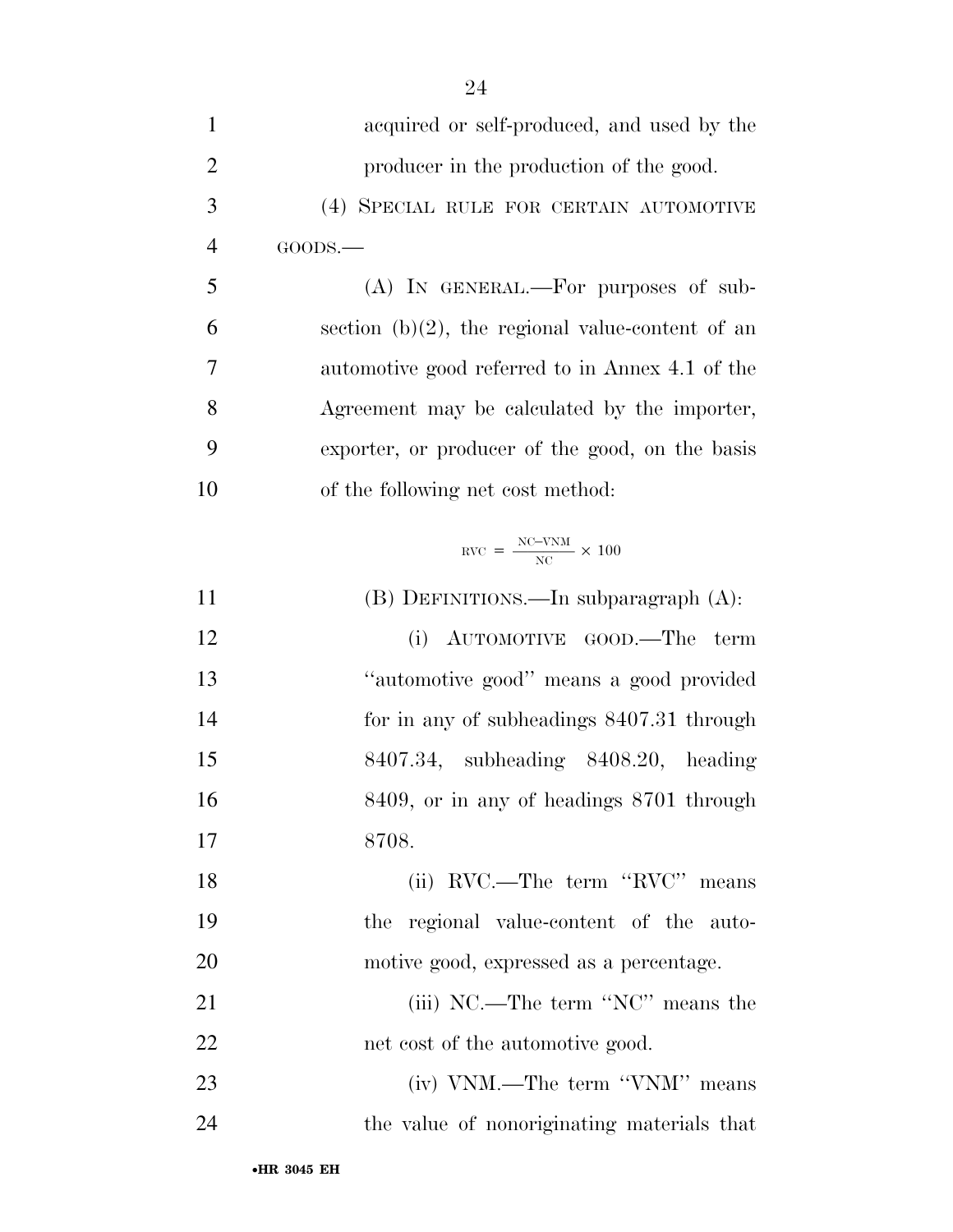are acquired and used by the producer in 2 the production of the automotive good, but does not include the value of a material 4 that is self-produced. (C) MOTOR VEHICLES.— (i) BASIS OF CALCULATION.—For purposes of determining the regional value- content under subparagraph (A) for an automotive good that is a motor vehicle provided for in any of headings 8701 through 8705, an importer, exporter, or producer may average the amounts cal- culated under the formula contained in subparagraph (A), over the producer's fis- cal year— (I) with respect to all motor vehi- cles in any 1 of the categories de- scribed in clause (ii); or (II) with respect to all motor ve- hicles in any such category that are exported to the territory of one or 22 more of the CAFTA–DR countries. 23 (ii) CATEGORIES.—A category is de-scribed in this clause if it—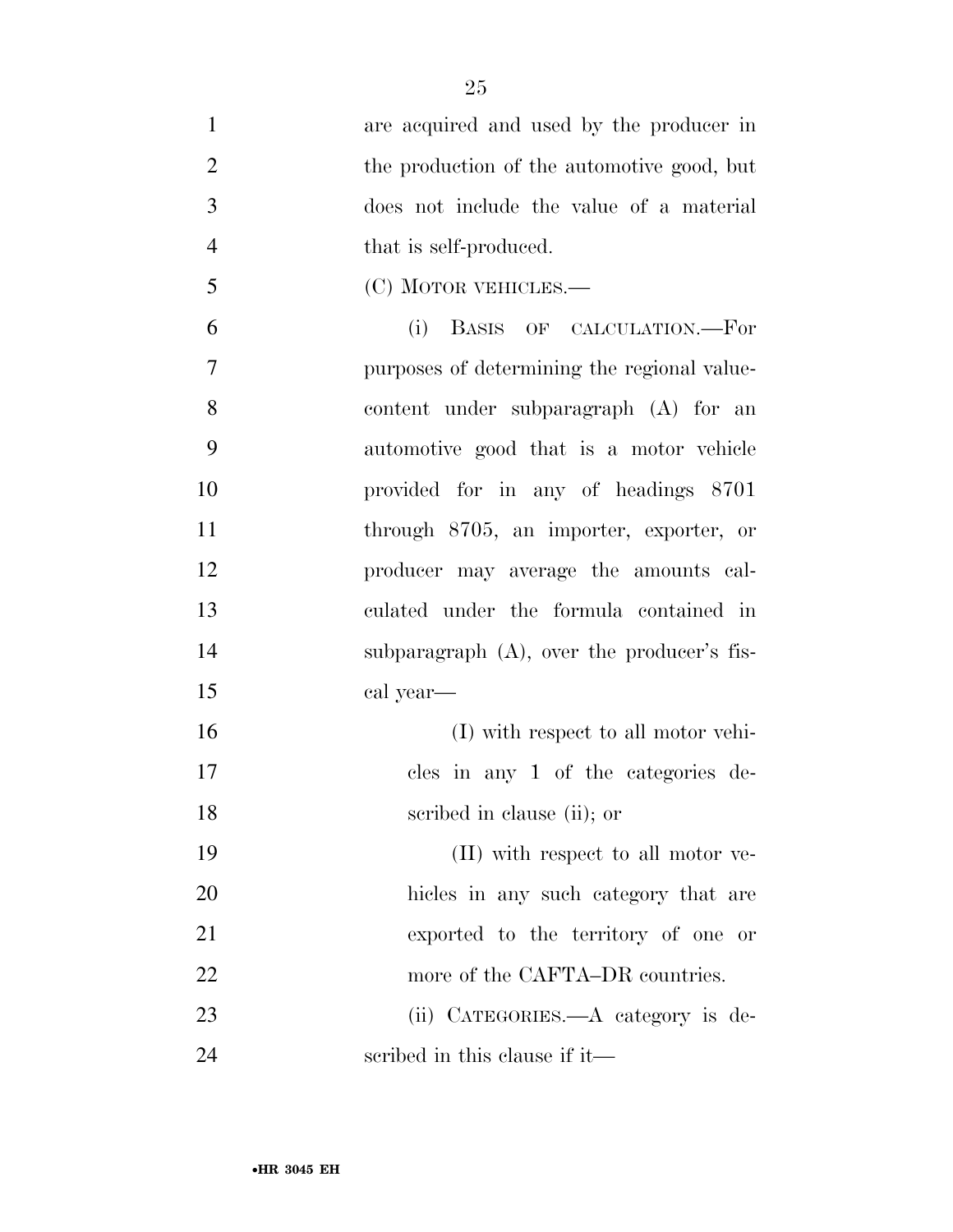| $\mathbf{1}$   | $(I)$ is the same model line of                 |
|----------------|-------------------------------------------------|
| $\overline{2}$ | motor vehicles, is in the same class of         |
| 3              | vehicles, and is produced in the same           |
| $\overline{4}$ | plant in the territory of a CAFTA-              |
| 5              | DR country, as the good described in            |
| 6              | clause (i) for which regional value-            |
| $\tau$         | content is being calculated;                    |
| 8              | (II) is the same class of motor                 |
| 9              | vehicles, and is produced in the same           |
| 10             | plant in the territory of a CAFTA-              |
| 11             | DR country, as the good described in            |
| 12             | clause (i) for which regional value-            |
| 13             | content is being calculated; or                 |
| 14             | (III) is the same model line of                 |
| 15             | motor vehicles produced in the terri-           |
| 16             | tory of a CAFTA–DR country as the               |
| 17             | good described in clause (i) for which          |
| 18             | regional value-content is being cal-            |
| 19             | culated.                                        |
| 20             | (D) OTHER AUTOMOTIVE GOODS.-For                 |
| 21             | purposes of determining the regional value-con- |
| 22             | tent under subparagraph (A) for automotive      |
| 23             | goods provided for in any of subheadings        |
| 24             | 8407.31 through 8407.34, in subheading          |
| 25             | 8408.20, or in heading 8409, 8706, 8707, or     |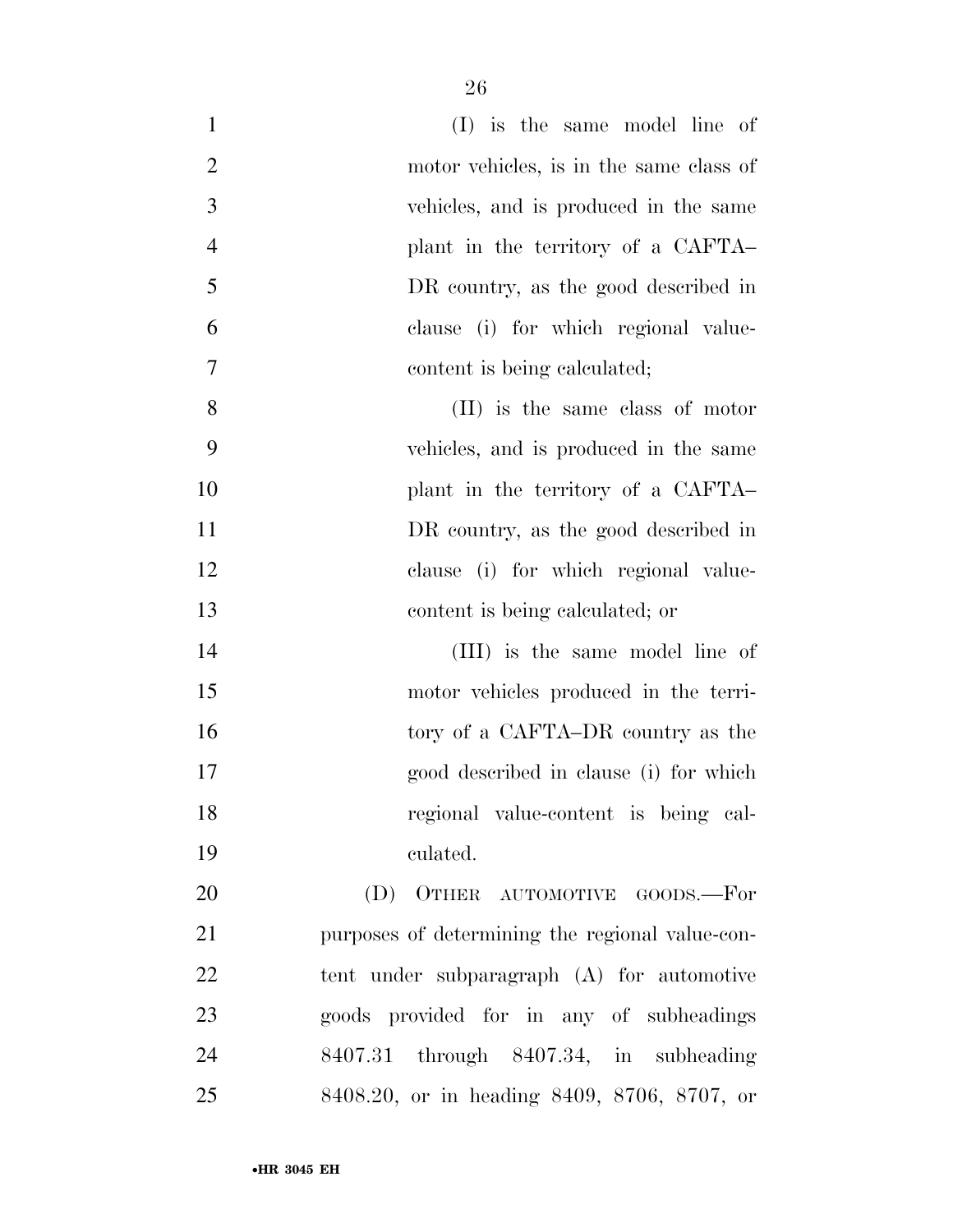| $\mathbf{1}$   | 8708, that are produced in the same plant, an     |
|----------------|---------------------------------------------------|
| $\overline{2}$ | importer, exporter, or producer may—              |
| 3              | (i) average the amounts calculated                |
| $\overline{4}$ | under the formula contained in subpara-           |
| 5              | graph $(A)$ over—                                 |
| 6              | (I) the fiscal year of the motor                  |
| 7              | vehicle producer to whom the auto-                |
| 8              | motive goods are sold,                            |
| 9              | (II) any quarter or month, or                     |
| 10             | (III) its own fiscal year,                        |
| 11             | if the goods were produced during the fis-        |
| 12             | cal year, quarter, or month that is the           |
| 13             | basis for the calculation;                        |
| 14             | (ii) determine the average referred to            |
| 15             | in clause (i) separately for such goods sold      |
| 16             | to 1 or more motor vehicle producers; or          |
| 17             | make a separate determination<br>(iii)            |
| 18             | under clause (i) or (ii) for automotive           |
| 19             | goods that are exported to the territory of       |
| 20             | one or more of the CAFTA–DR countries.            |
| 21             | (E) CALCULATING NET COST.—The im-                 |
| 22             | porter, exporter, or producer shall, consistent   |
| 23             | with the provisions regarding allocation of costs |
| 24             | set out in generally accepted accounting prin-    |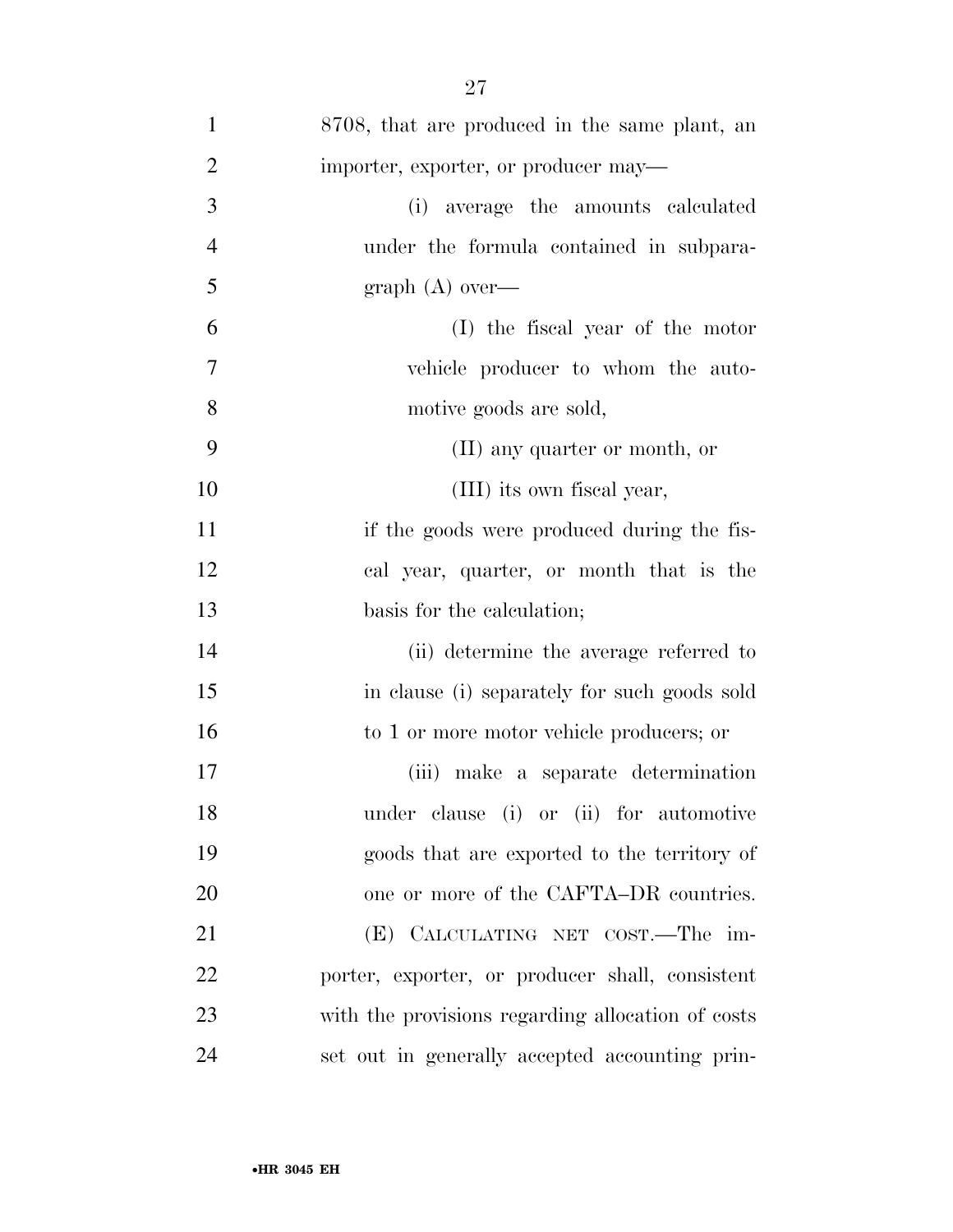ciples, determine the net cost of an automotive good under subparagraph (B) by—

 (i) calculating the total cost incurred with respect to all goods produced by the producer of the automotive good, sub- tracting any sales promotion, marketing and after-sales service costs, royalties, shipping and packing costs, and nonallow- able interest costs that are included in the total cost of all such goods, and then rea- sonably allocating the resulting net cost of 12 those goods to the automotive good;

 (ii) calculating the total cost incurred with respect to all goods produced by that producer, reasonably allocating the total cost to the automotive good, and then sub- tracting any sales promotion, marketing and after-sales service costs, royalties, shipping and packing costs, and nonallow- able interest costs that are included in the portion of the total cost allocated to the automotive good; or

 (iii) reasonably allocating each cost that forms part of the total cost incurred with respect to the automotive good so that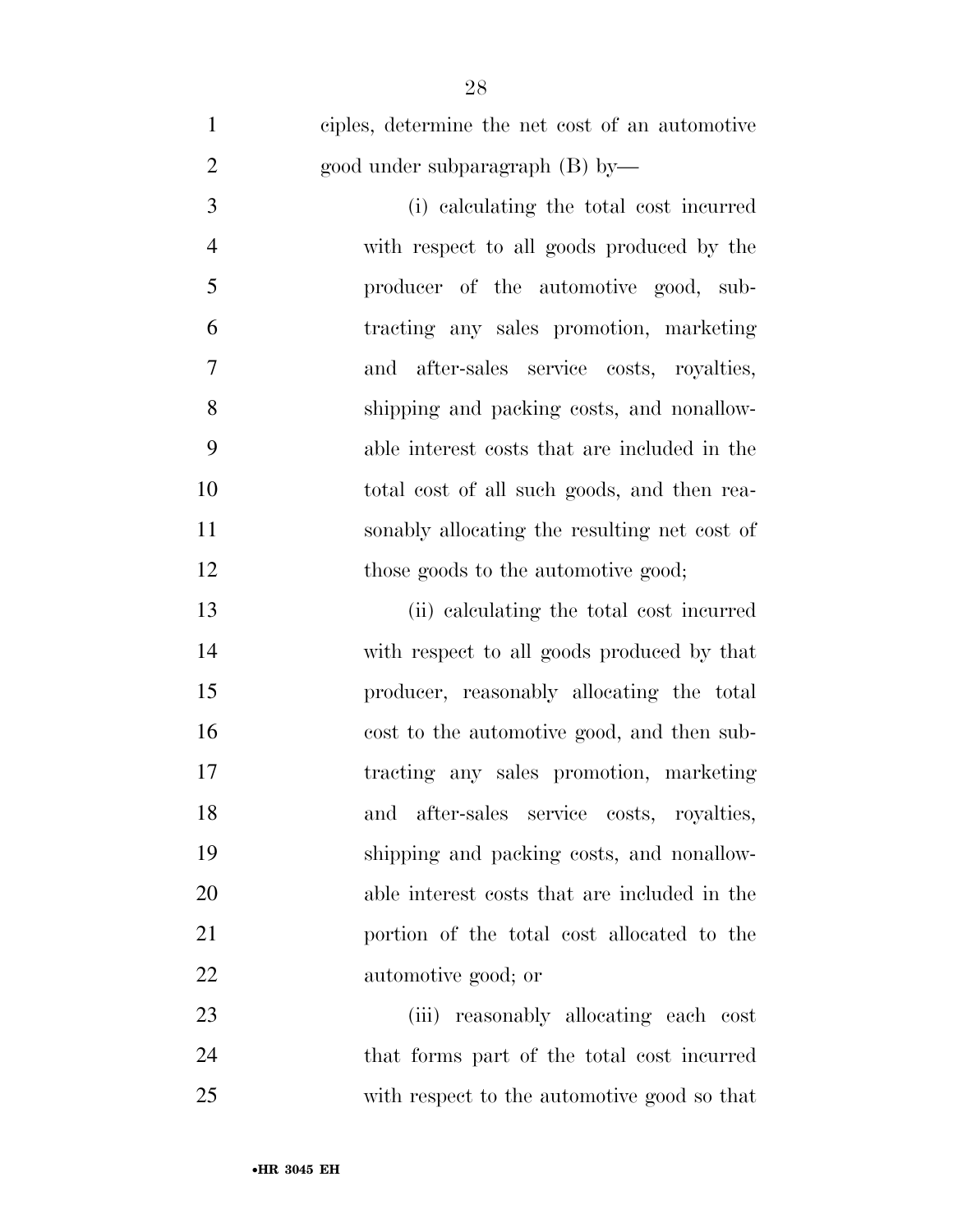| $\mathbf{1}$   | the aggregate of all such costs does not in-        |
|----------------|-----------------------------------------------------|
| $\overline{2}$ | clude any sales promotion, marketing and            |
| 3              | after-sales service costs, royalties, shipping      |
| $\overline{4}$ | and packing costs, or nonallowable interest         |
| 5              | costs.                                              |
| 6              | (d) VALUE OF MATERIALS.—                            |
| 7              | (1) IN GENERAL.—For the purpose of calcu-           |
| 8              | lating the regional value-content of a good under   |
| 9              | subsection (c), and for purposes of applying the de |
| 10             | minimis rules under subsection (f), the value of a  |
| 11             | material is—                                        |
| 12             | $(A)$ in the case of a material that is im-         |
| 13             | ported by the producer of the good, the ad-         |
| 14             | justed value of the material;                       |
| 15             | (B) in the case of a material acquired in           |
| 16             | the territory in which the good is produced, the    |
| 17             | value, determined in accordance with Articles 1     |
| 18             | through 8, Article 15, and the corresponding in-    |
| 19             | terpretive notes of the Agreement on Implemen-      |
| 20             | tation of Article VII of the General Agreement      |
| 21             | on Tariffs and Trade 1994 referred to in sec-       |
| 22             | tion $101(d)(8)$ of the Uruguay Round Agree-        |
| 23             | ments Act, as set forth in regulations promul-      |
| 24             | gated by the Secretary of the Treasury pro-         |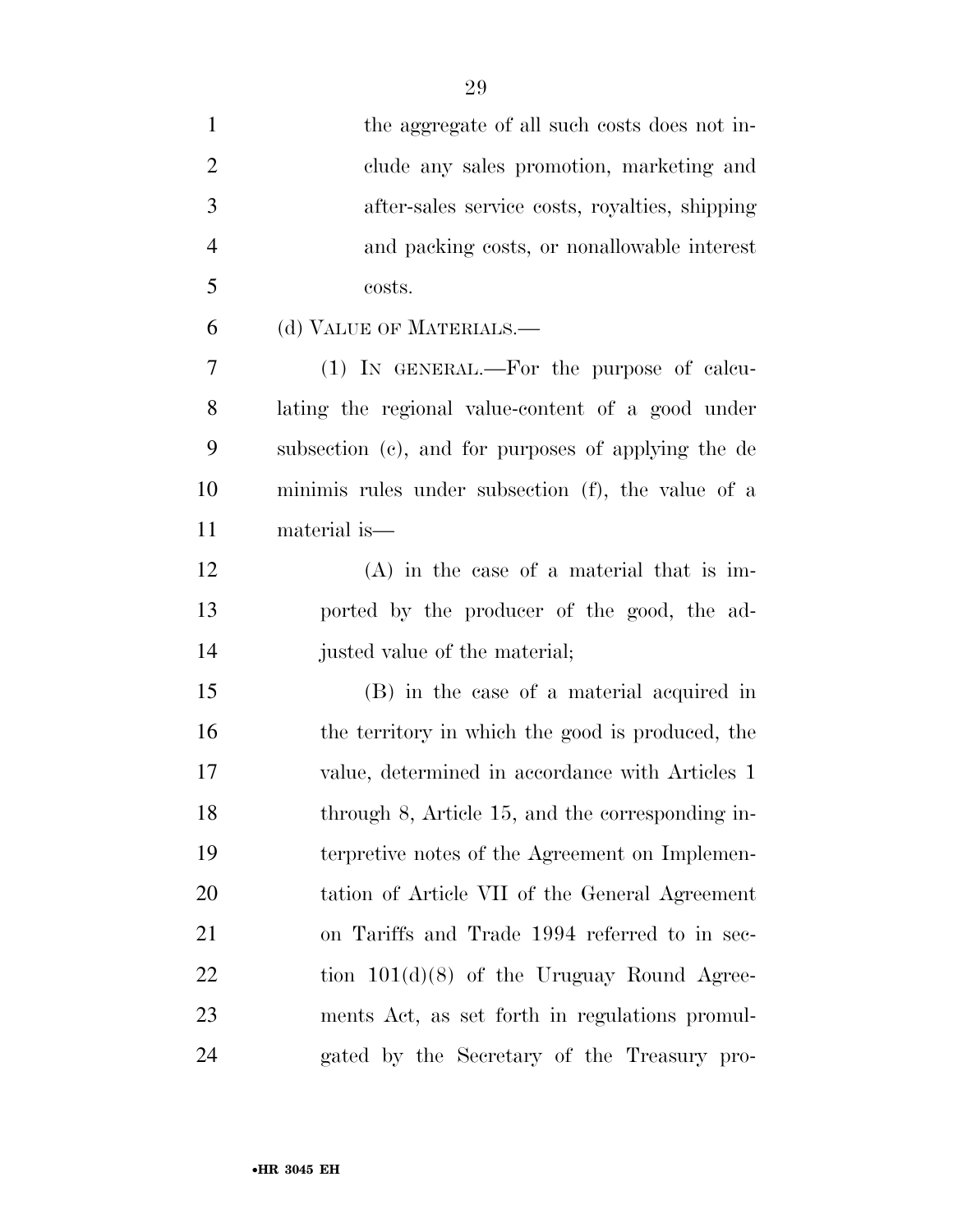| $\mathbf{1}$   | viding for the application of such Articles in the |
|----------------|----------------------------------------------------|
| $\overline{2}$ | absence of an importation; or                      |
| 3              | $(C)$ in the case of a material that is self-      |
| $\overline{4}$ | produced, the sum of—                              |
| 5              | (i) all expenses incurred in the pro-              |
| 6              | duction of the material, including general         |
| 7              | expenses; and                                      |
| 8              | (ii) an amount for profit equivalent to            |
| 9              | the profit added in the normal course of           |
| 10             | trade.                                             |
| 11             | (2) FURTHER ADJUSTMENTS TO THE VALUE OF            |
| 12             | MATERIALS.-                                        |
| 13             | ORIGINATING MATERIAL.—The<br>fol-<br>(A)           |
| 14             | lowing expenses, if not included in the value of   |
| 15             | an originating material calculated under para-     |
| 16             | $graph(1)$ , may be added to the value of the      |
| 17             | originating material:                              |
| 18             | (i) The costs of freight, insurance,               |
| 19             | packing, and all other costs incurred in           |
| 20             | transporting the material within or be-            |
| 21             | tween the territory of one or more of the          |
| 22             | CAFTA-DR countries to the location of              |
| 23             | the producer.                                      |
| 24             | (ii) Duties, taxes, and customs broker-            |
| 25             | age fees on the material paid in the terri-        |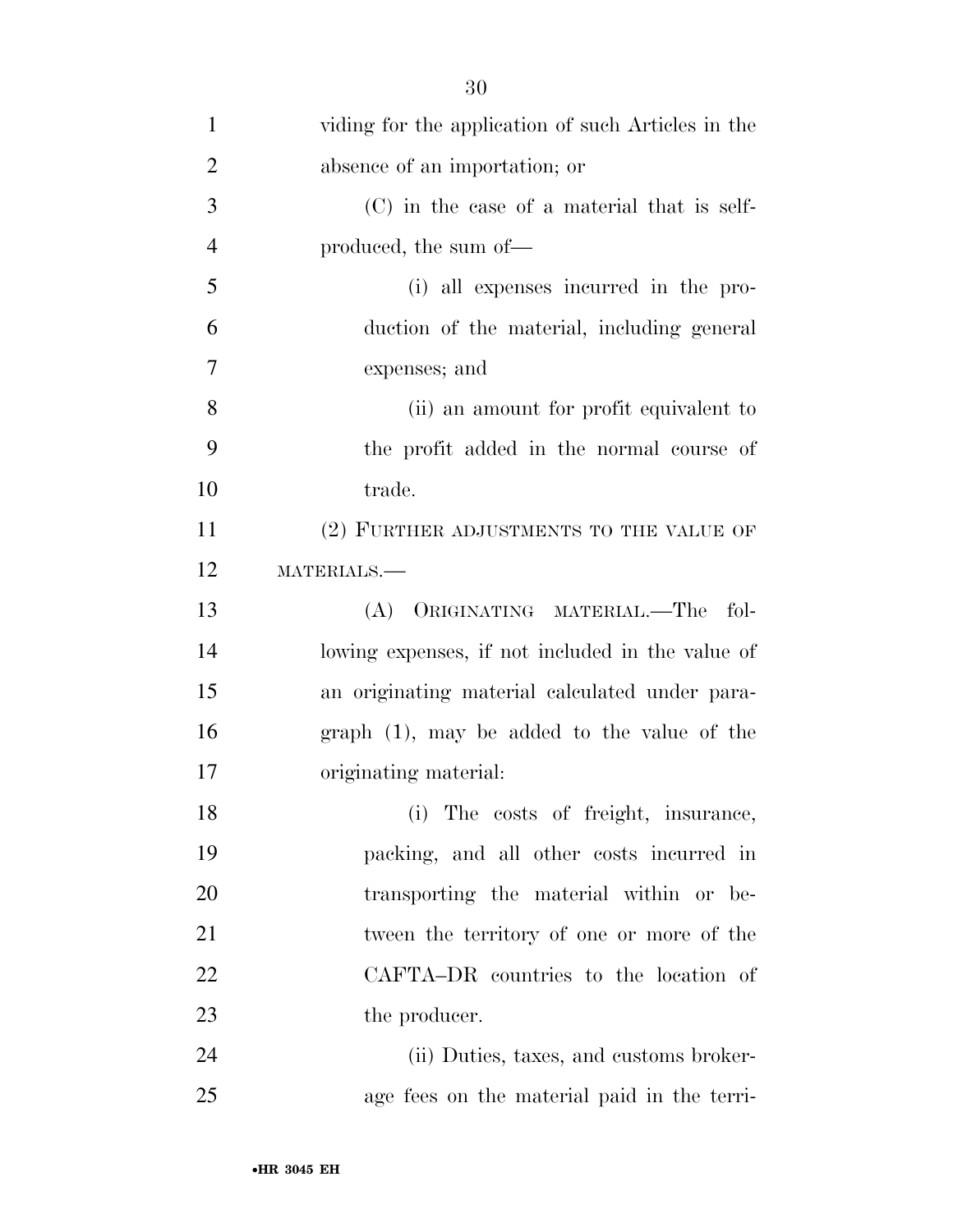| $\mathbf{1}$   | tory of one or more of the CAFTA-DR               |
|----------------|---------------------------------------------------|
| $\overline{2}$ | countries, other than duties or taxes that        |
| 3              | are waived, refunded, refundable, or other-       |
| $\overline{4}$ | wise recoverable, including credit against        |
| 5              | duty or tax paid or payable.                      |
| 6              | (iii) The cost of waste and spoilage re-          |
| 7              | sulting from the use of the material in the       |
| 8              | production of the good, less the value of         |
| 9              | renewable scrap or byproducts.                    |
| 10             | NONORIGINATING MATERIAL.—The<br>(B)               |
| 11             | following expenses, if included in the value of a |
| 12             | nonoriginating material calculated under para-    |
| 13             | $graph(1)$ , may be deducted from the value of    |
| 14             | the nonoriginating material:                      |
| 15             | (i) The costs of freight, insurance,              |
| 16             | packing, and all other costs incurred in          |
| 17             | transporting the material within or be-           |
| 18             | tween the territory of one or more of the         |
| 19             | CAFTA-DR countries to the location of             |
| 20             | the producer.                                     |
| 21             | (ii) Duties, taxes, and customs broker-           |
| 22             | age fees on the material paid in the terri-       |
| 23             | tory of one or more of the CAFTA-DR               |
| 24             | countries, other than duties or taxes that        |
| 25             | are waived, refunded, refundable, or other-       |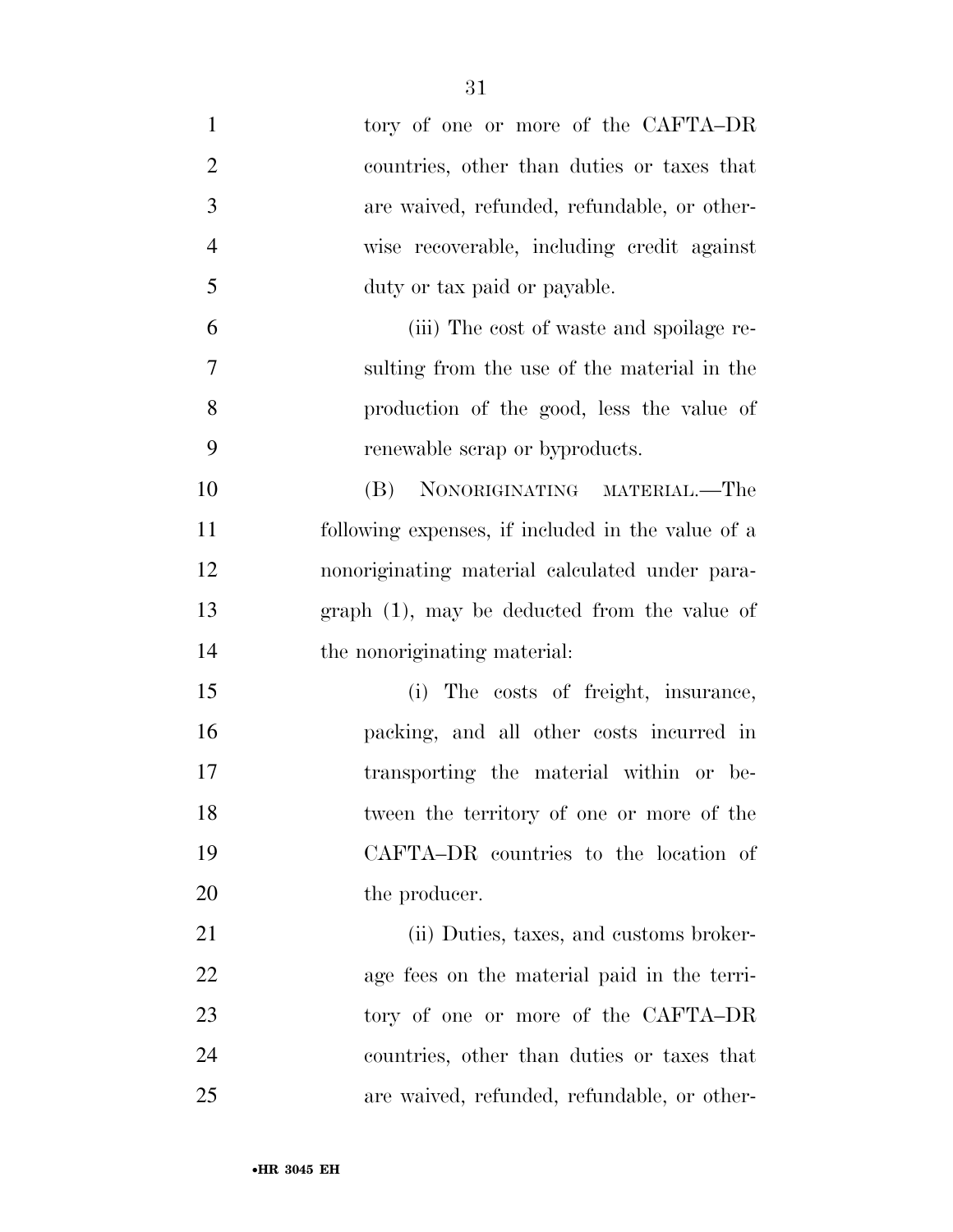| $\mathbf{1}$   | wise recoverable, including credit against           |
|----------------|------------------------------------------------------|
| $\overline{2}$ | duty or tax paid or payable.                         |
| 3              | (iii) The cost of waste and spoilage re-             |
| $\overline{4}$ | sulting from the use of the material in the          |
| 5              | production of the good, less the value of            |
| 6              | renewable scrap or byproducts.                       |
| 7              | (iv) The cost of originating materials               |
| 8              | used in the production of the nonorigi-              |
| 9              | nating material in the territory of one or           |
| 10             | more of the CAFTA-DR countries.                      |
| 11             | (e) ACCUMULATION.-                                   |
| 12             | (1) ORIGINATING MATERIALS USED IN PRODUC-            |
| 13             | TION OF GOODS OF ANOTHER COUNTRY.—Origi-             |
| 14             | nating materials from the territory of one or more   |
| 15             | of the CAFTA–DR countries that are used in the       |
| 16             | production of a good in the territory of another     |
| 17             | CAFTA–DR country shall be considered to originate    |
| 18             | in the territory of that other country.              |
| 19             | (2) MULTIPLE PROCEDURES.—A good that is              |
| 20             | produced in the territory of one or more of the      |
| 21             | CAFTA–DR countries by 1 or more producers is an      |
| 22             | originating good if the good satisfies the require-  |
| 23             | ments of subsection (b) and all other applicable re- |
| 24             | quirements of this section.                          |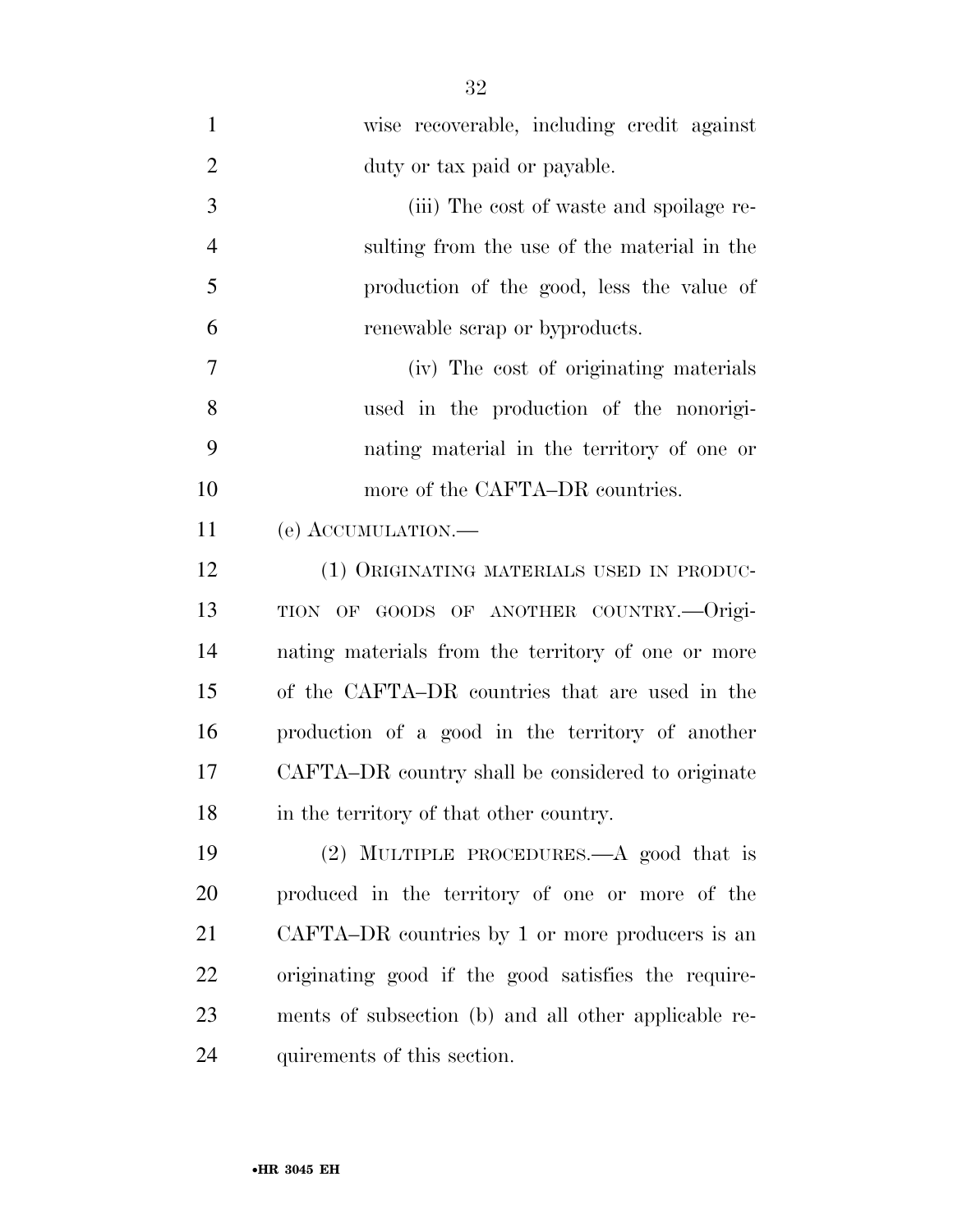| $\mathbf{1}$   | (f) DE MINIMIS AMOUNTS OF NONORIGINATING MA-            |
|----------------|---------------------------------------------------------|
| $\overline{2}$ | TERIALS.                                                |
| 3              | (1) IN GENERAL.—Except as provided in para-             |
| $\overline{4}$ | graphs $(2)$ and $(3)$ , a good that does not undergo a |
| 5              | change in tariff classification pursuant to Annex 4.1   |
| 6              | of the Agreement is an originating good if—             |
| 7              | (A) the value of all nonoriginating mate-               |
| 8              | rials that—                                             |
| 9              | (i) are used in the production of the                   |
| 10             | good, and                                               |
| 11             | (ii) do not undergo the applicable                      |
| 12             | change in tariff classification (set out in             |
| 13             | Annex 4.1 of the Agreement),                            |
| 14             | does not exceed 10 percent of the adjusted              |
| 15             | value of the good;                                      |
| 16             | (B) the good meets all other applicable re-             |
| 17             | quirements of this section; and                         |
| 18             | (C) the value of such nonoriginating mate-              |
| 19             | rials is included in the value of nonoriginating        |
| 20             | materials for any applicable regional value-con-        |
| 21             | tent requirement for the good.                          |
| 22             | (2) EXCEPTIONS.—Paragraph (1) does<br>not               |
| 23             | apply to the following:                                 |
| 24             | (A) A nonoriginating material provided for              |
| 25             | in chapter 4, or a nonoriginating dairy prepara-        |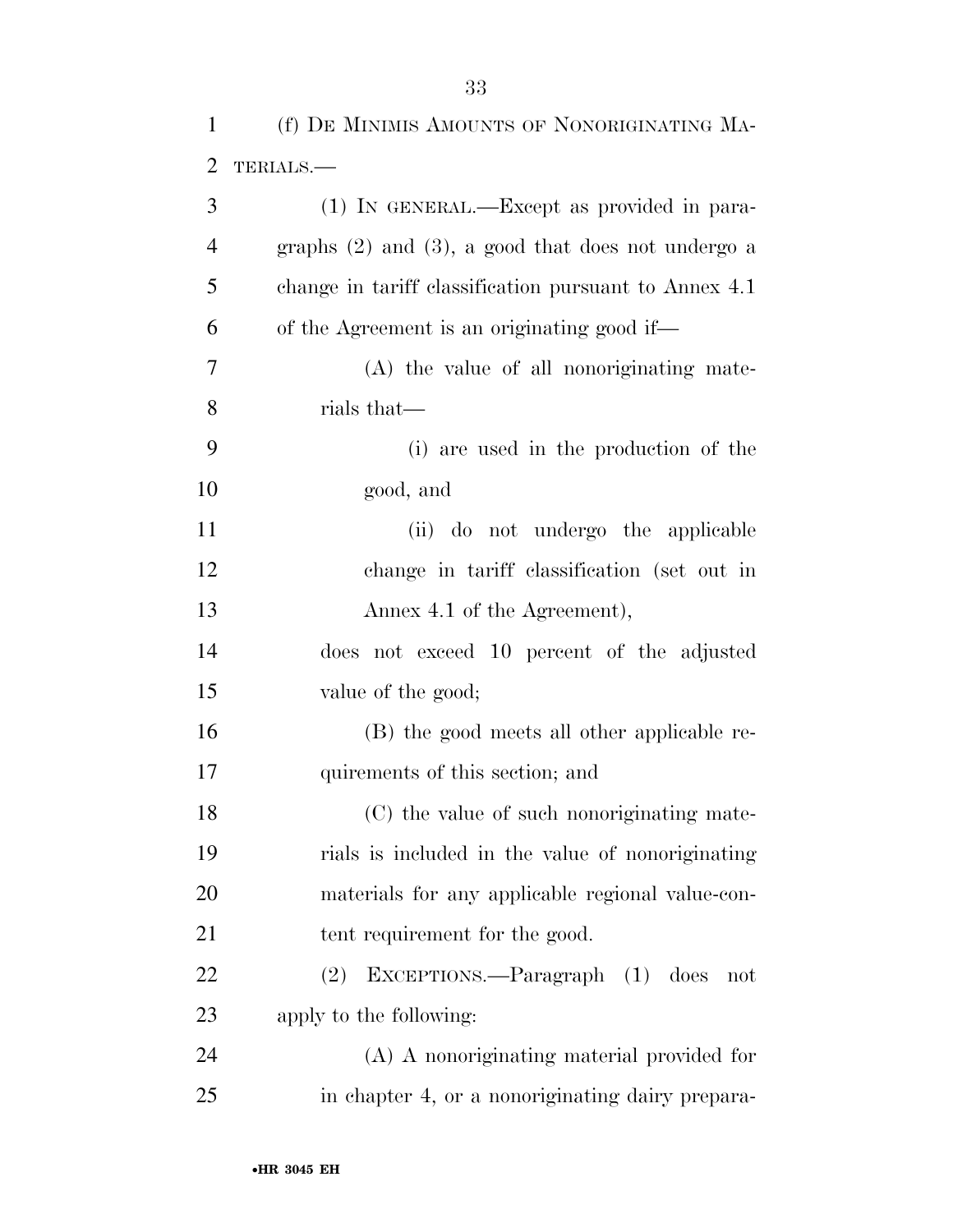| $\mathbf{1}$   | tion containing over 10 percent by weight of     |
|----------------|--------------------------------------------------|
| $\overline{2}$ | milk solids provided for in subheading 1901.90   |
| 3              | or 2106.90, that is used in the production of a  |
| $\overline{4}$ | good provided for in chapter 4.                  |
| 5              | (B) A nonoriginating material provided for       |
| 6              | in chapter 4, or a nonoriginating dairy prepara- |
| 7              | tion containing over 10 percent by weight of     |
| 8              | milk solids provided for in subheading 1901.90,  |
| 9              | that is used in the production of the following  |
| 10             | goods:                                           |
| 11             | Infant preparations containing<br>(i)            |
| 12             | over 10 percent by weight of milk solids         |
| 13             | provided for in subheading 1901.10.              |
| 14             | (ii) Mixes and doughs, containing over           |
| 15             | 25 percent by weight of butterfat, not put       |
| 16             | up for retail sale, provided for in sub-         |
| 17             | heading $1901.20$ .                              |
| 18             | (iii) Dairy preparations containing              |
| 19             | over 10 percent by weight of milk solids         |
| 20             | provided for in subheading 1901.90 or            |
| 21             | 2106.90.                                         |
| 22             | (iv) Goods provided for in heading               |
| 23             | 2105.                                            |
| 24             | (v) Beverages containing milk pro-               |
| 25             | vided for in subheading 2202.90.                 |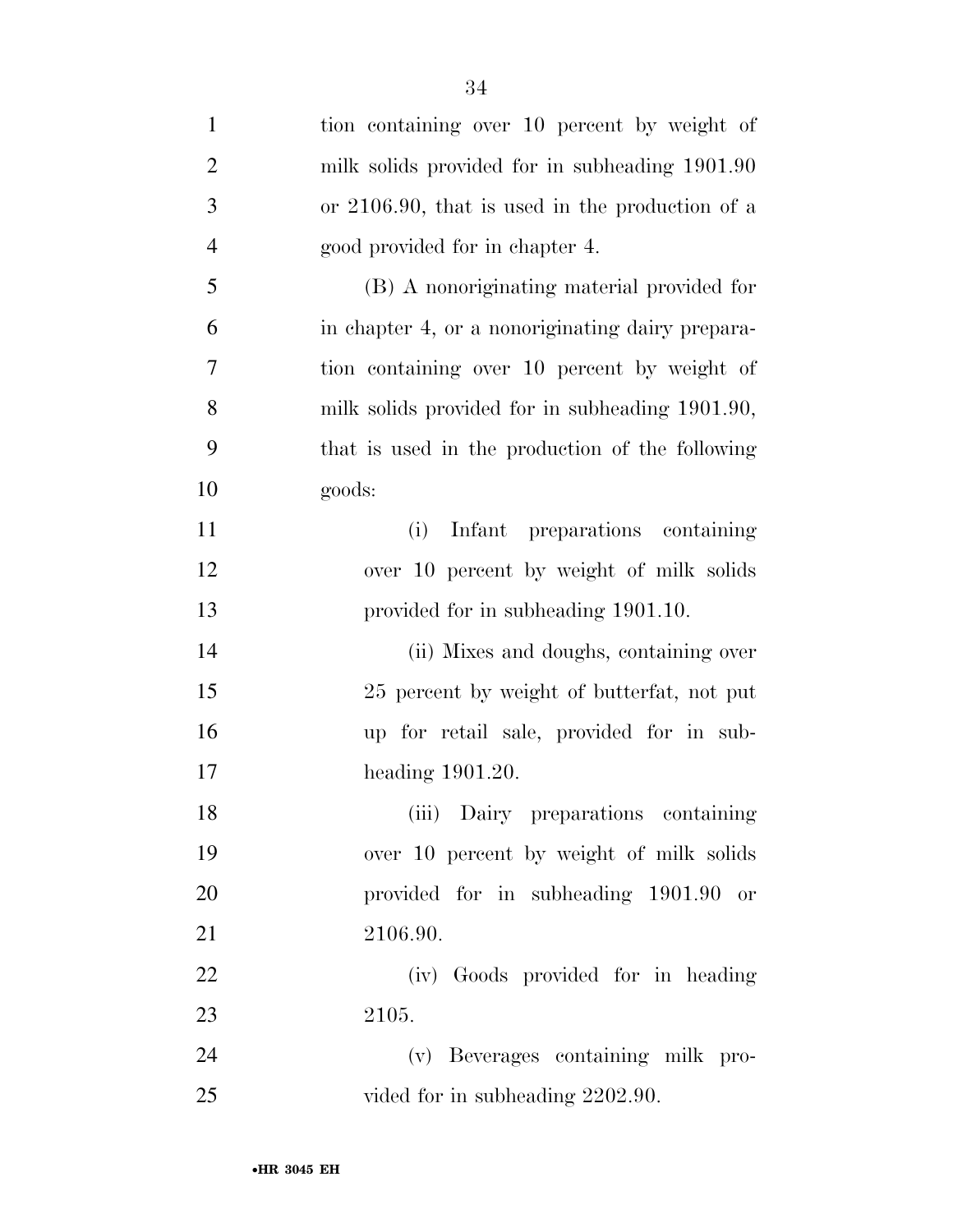|   | (vi) Animal feeds containing over 10              |
|---|---------------------------------------------------|
| 2 | percent by weight of milk solids provided         |
| 3 | for in subheading 2309.90.                        |
|   | (C) A nonoriginating material provided for        |
| 5 | in heading 0805, or any of subheadings            |
| 6 | $2009.11$ through $2009.39$ , that is used in the |
|   |                                                   |

 production of a good provided for in any of sub- headings 2009.11 through 2009.39, or in fruit or vegetable juice of any single fruit or vege- table, fortified with minerals or vitamins, con- centrated or unconcentrated, provided for in subheading 2106.90 or 2202.90.

 (D) A nonoriginating material provided for in heading 0901 or 2101 that is used in the production of a good provided for in heading 0901 or 2101.

 (E) A nonoriginating material provided for in heading 1006 that is used in the production of a good provided for in heading 1102 or 1103 or subheading 1904.90.

 (F) A nonoriginating material provided for in chapter 15 that is used in the production of 23 a good provided for in chapter 15.

 (G) A nonoriginating material provided for in heading 1701 that is used in the production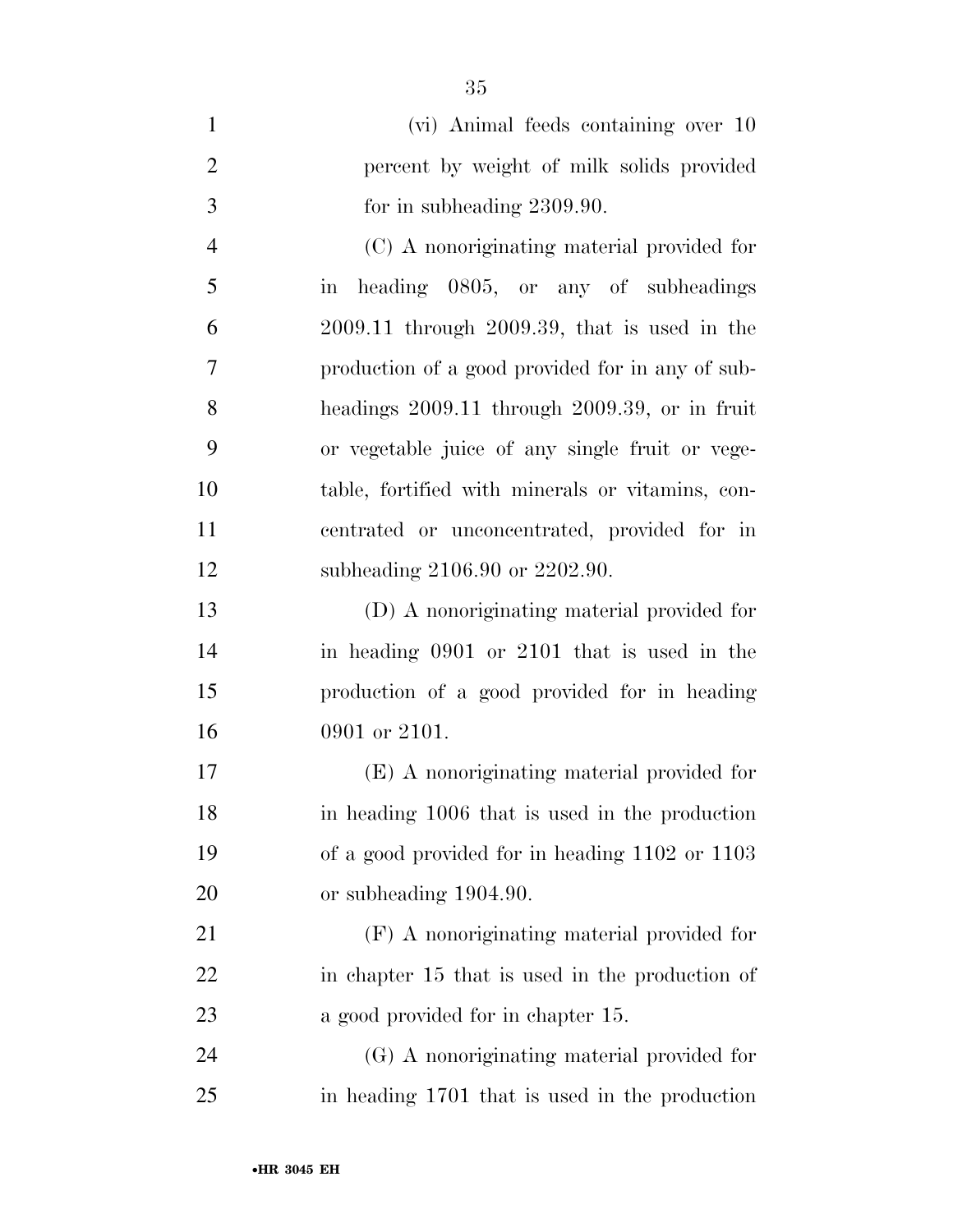| $\mathbf{1}$   | of a good provided for in any of headings 1701      |
|----------------|-----------------------------------------------------|
| $\overline{2}$ | through $1703$ .                                    |
| 3              | (H) A nonoriginating material provided for          |
| $\overline{4}$ | in chapter 17 that is used in the production of     |
| 5              | a good provided for in subheading 1806.10.          |
| 6              | (I) Except as provided in subparagraphs             |
| 7              | $(A)$ through $(H)$ and Annex 4.1 of the Agree-     |
| 8              | ment, a nonoriginating material used in the         |
| 9              | production of a good provided for in any of         |
| 10             | chapters 1 through 24, unless the nonorigi-         |
| 11             | nating material is provided for in a different      |
| 12             | subheading than the good for which origin is        |
| 13             | being determined under this section.                |
| 14             | $(3)$ TEXTILE OR APPAREL GOODS.—                    |
| 15             | (A) IN GENERAL.—Except as provided in               |
| 16             | subparagraph (B), a textile or apparel good         |
| 17             | that is not an originating good because certain     |
| 18             | fibers or yarns used in the production of the       |
| 19             | component of the good that determines the tar-      |
| 20             | iff classification of the good do not undergo an    |
| 21             | applicable change in tariff classification, set out |
| 22             | in Annex 4.1 of the Agreement, shall be consid-     |
| 23             | ered to be an originating good if—                  |
| 24             | (i) the total weight of all such fibers             |

or yarns in that component is not more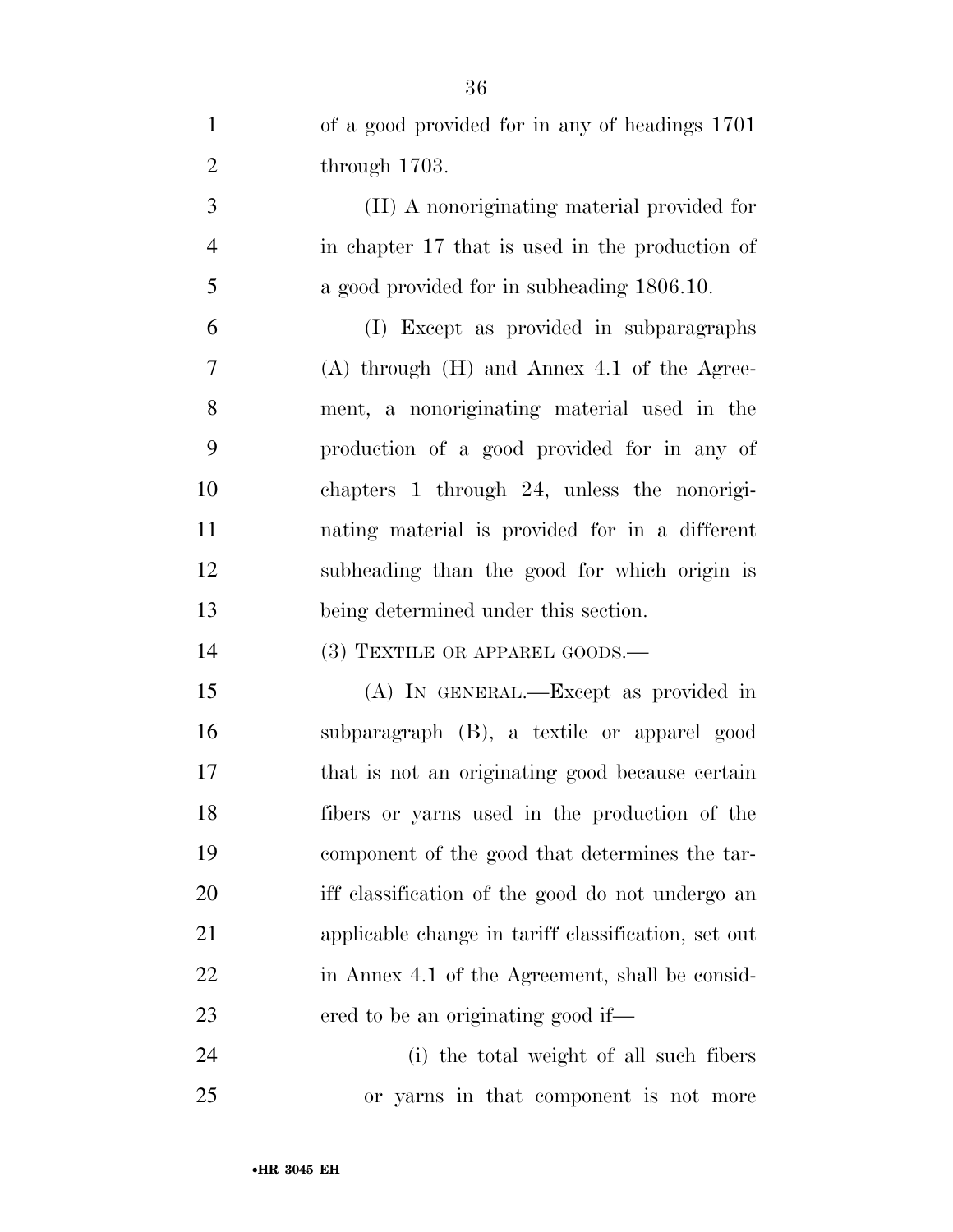| $\mathbf{1}$   | than 10 percent of the total weight of that       |
|----------------|---------------------------------------------------|
| $\overline{2}$ | component; or                                     |
| 3              | (ii) the yarns are those described in             |
| $\overline{4}$ | section $204(b)(3)(B)(vi)(IV)$ of the Andean      |
| 5              | Preference Act (19 U.S.C.<br>Trade                |
| 6              | $3203(b)(3)(B)(vi)(IV))$ (as in effect on the     |
| $\tau$         | date of the enactment of this Act).               |
| 8              | CERTAIN TEXTILE<br>(B)<br>OR<br><b>APPAREL</b>    |
| 9              | GOODS.—A textile or apparel good containing       |
| 10             | elastomeric yarns in the component of the good    |
| 11             | that determines the tariff classification of the  |
| 12             | good shall be considered to be an originating     |
| 13             | good only if such yarns are wholly formed in      |
| 14             | the territory of a CAFTA–DR country.              |
| 15             | (C) YARN, FABRIC, OR FIBER.—For pur-              |
| 16             | poses of this paragraph, in the case of a good    |
| 17             | that is a yarn, fabric, or fiber, the term "com-  |
| 18             | ponent of the good that determines the tariff     |
| 19             | classification of the good" means all of the fi-  |
| 20             | bers in the good.                                 |
| 21             | (g) FUNGIBLE GOODS AND MATERIALS.—                |
| 22             | $(1)$ In GENERAL.—                                |
| 23             | (A) CLAIM FOR PREFERENTIAL TARIFF                 |
| 24             | TREATMENT.— $A$ person claiming that a fun-       |
| 25             | gible good or fungible material is an originating |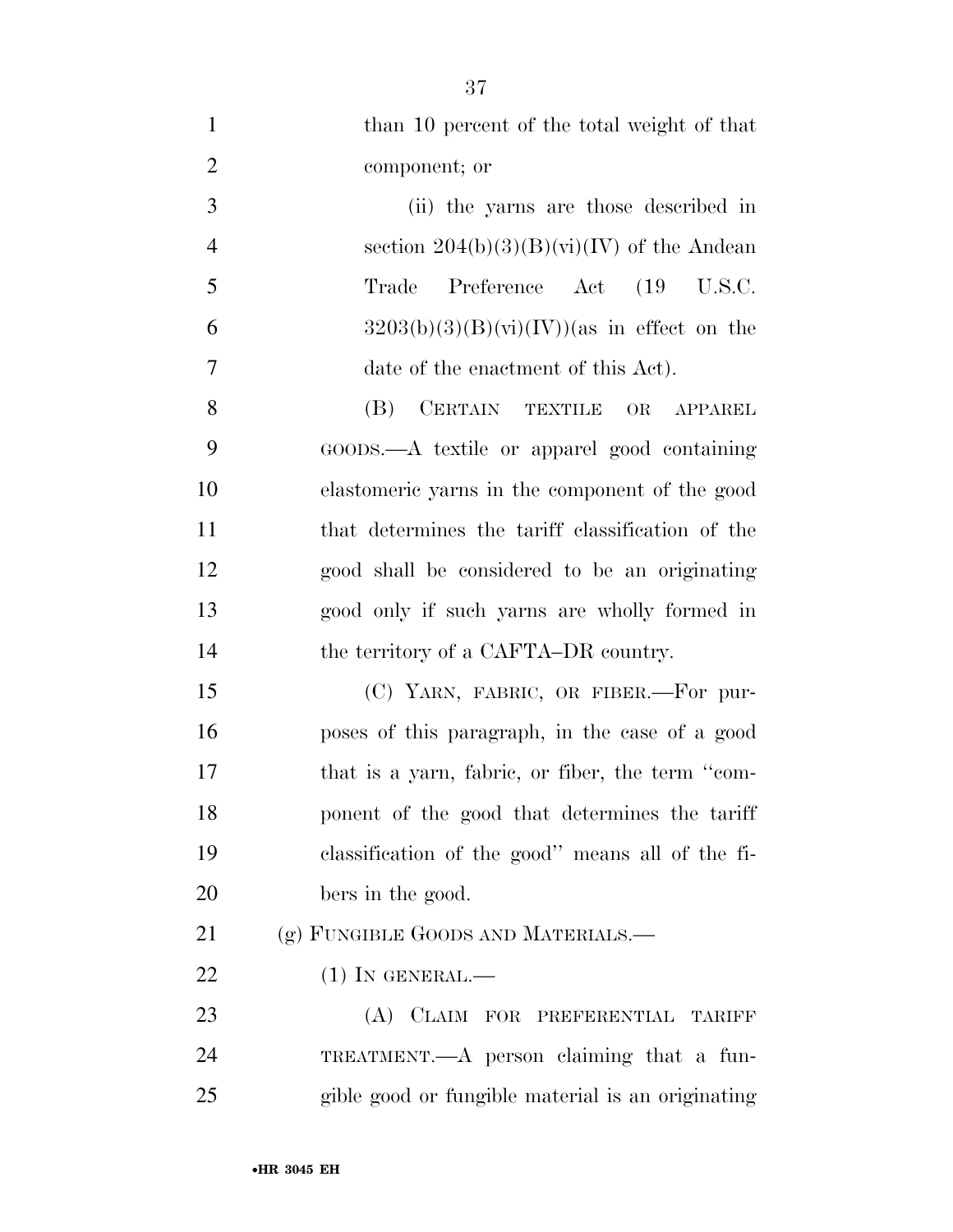| $\mathbf{1}$   | good may base the claim either on the physical        |
|----------------|-------------------------------------------------------|
| $\overline{2}$ | segregation of the fungible good or fungible ma-      |
| 3              | terial or by using an inventory management            |
| $\overline{4}$ | method with respect to the fungible good or           |
| 5              | fungible material.                                    |
| 6              | (B) INVENTORY MANAGEMENT METHOD.—                     |
| 7              | In this subsection, the term "inventory manage-       |
| 8              | ment method" means—                                   |
| 9              | (i) averaging;                                        |
| 10             | $(ii)$ "last-in, first-out";                          |
| 11             | $(iii)$ "first-in, first-out"; or                     |
| 12             | (iv) any other method—                                |
| 13             | (I) recognized in the generally                       |
| 14             | accepted accounting principles of the                 |
| 15             | CAFTA-DR country in which the                         |
| 16             | production is performed; or                           |
| 17             | (II) otherwise accepted by that                       |
| 18             | country.                                              |
| 19             | ELECTION OF INVENTORY METHOD.-<br>(2)                 |
| 20             | person selecting an inventory management method       |
| 21             | under paragraph (1) for a particular fungible good    |
| 22             | or fungible material shall continue to use that meth- |
| 23             | od for that fungible good or fungible material        |
| 24             | throughout the fiscal year of that person.            |
| 25             | (h) ACCESSORIES, SPARE PARTS, OR TOOLS.—              |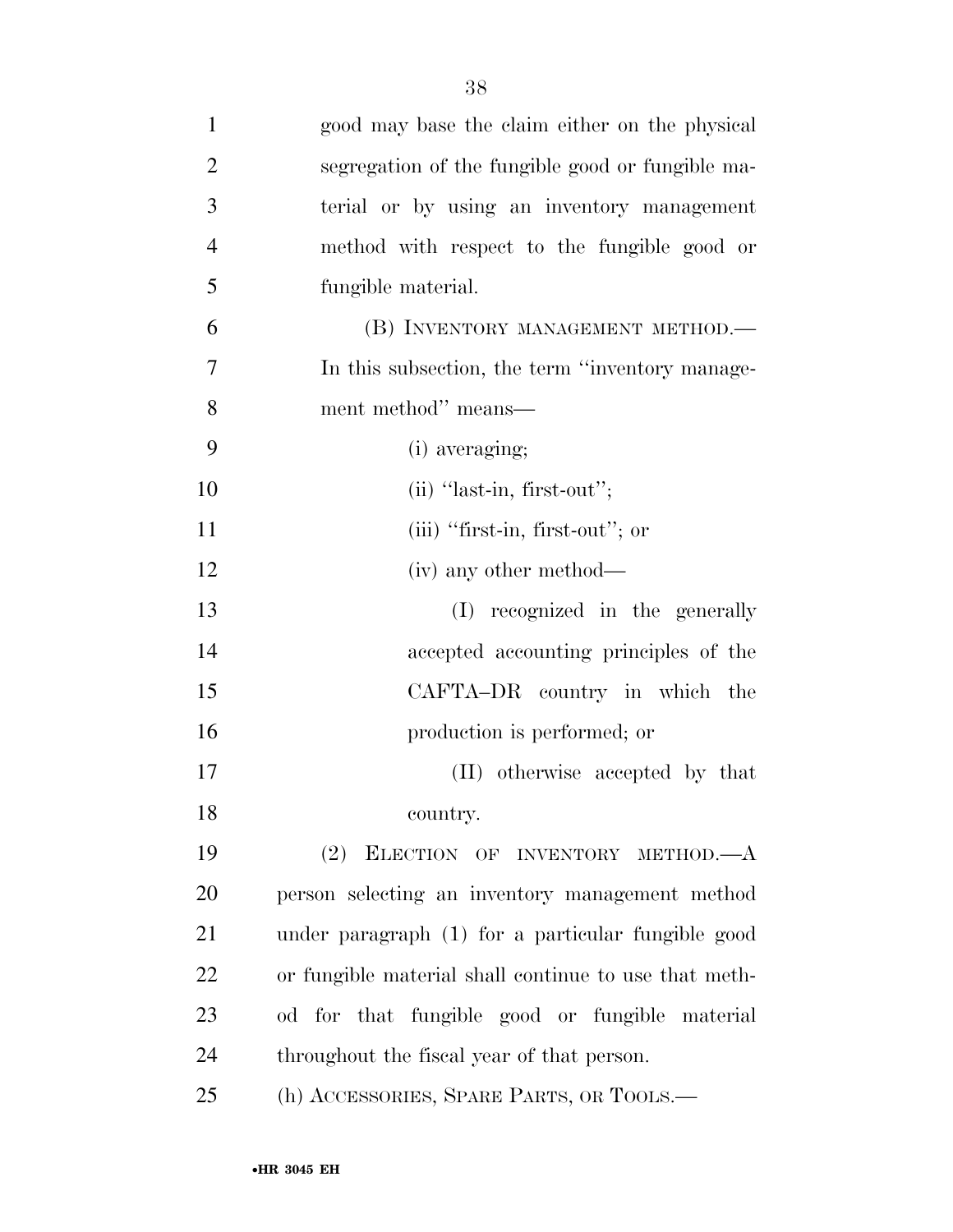| $\mathbf{1}$   | (1) IN GENERAL.—Subject to paragraphs $(2)$           |
|----------------|-------------------------------------------------------|
| $\overline{2}$ | and (3), accessories, spare parts, or tools delivered |
| 3              | with a good that form part of the good's standard     |
| $\overline{4}$ | accessories, spare parts, or tools shall—             |
| 5              | (A) be treated as originating goods if the            |
| 6              | good is an originating good; and                      |
| 7              | (B) be disregarded in determining whether             |
| 8              | all the nonoriginating materials used in the pro-     |
| 9              | duction of the good undergo the applicable            |
| 10             | change in tariff classification set out in Annex      |
| 11             | 4.1 of the Agreement.                                 |
| 12             | (2) CONDITIONS.—Paragraph (1) shall apply             |
| 13             | only if—                                              |
| 14             | (A) the accessories, spare parts, or tools            |
| 15             | are classified with and not invoiced separately       |
|                |                                                       |
| 16             | from the good, regardless of whether they ap-         |
| 17             | pear specified or separately identified in the in-    |
| 18             | voice for the good; and                               |
| 19             | (B) the quantities and value of the acces-            |
| $20\,$         | sories, spare parts, or tools are customary for       |
| 21             | the good.                                             |
| 22             | (3) REGIONAL VALUE-CONTENT.—If the good is            |
| 23             | subject to a regional value-content requirement, the  |
| 24             | value of the accessories, spare parts, or tools shall |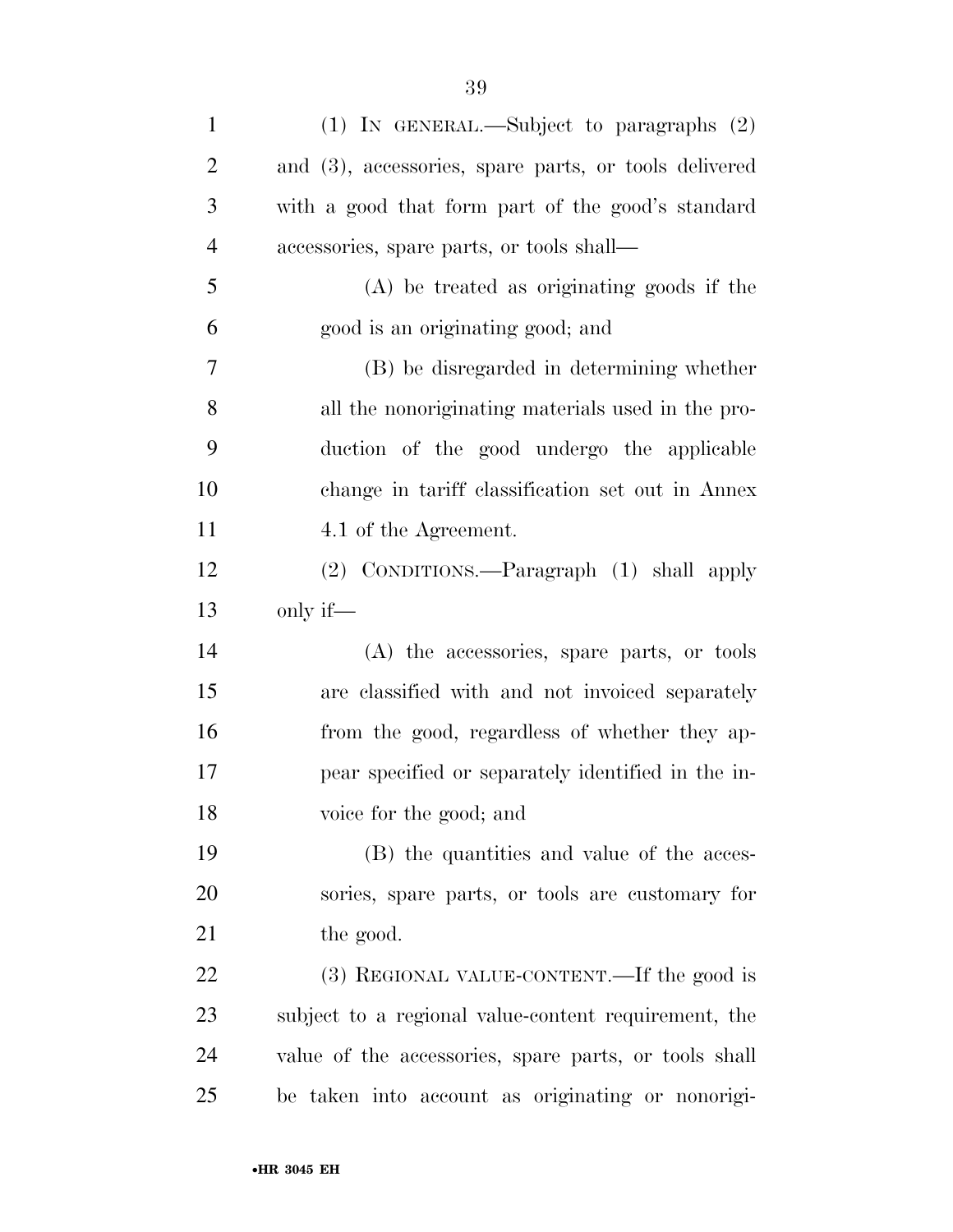nating materials, as the case may be, in calculating the regional value-content of the good.

 (i) PACKAGING MATERIALS AND CONTAINERS FOR RETAIL SALE.—Packaging materials and containers in which a good is packaged for retail sale, if classified with the good, shall be disregarded in determining whether all the nonoriginating materials used in the production of the good undergo the applicable change in tariff classification set out in Annex 4.1 of the Agreement, and, if the good is subject to a regional value-content requirement, the value of such packaging materials and containers shall be taken into account as originating or nonoriginating mate- rials, as the case may be, in calculating the regional value-content of the good.

 (j) PACKING MATERIALS AND CONTAINERS FOR SHIPMENT.—Packing materials and containers for ship- ment shall be disregarded in determining whether a good is an originating good.

 (k) INDIRECT MATERIALS.—An indirect material shall be treated as an originating material without regard to where it is produced.

22 (l) TRANSIT AND TRANSHIPMENT.—A good that has undergone production necessary to qualify as an origi-nating good under subsection (b) shall not be considered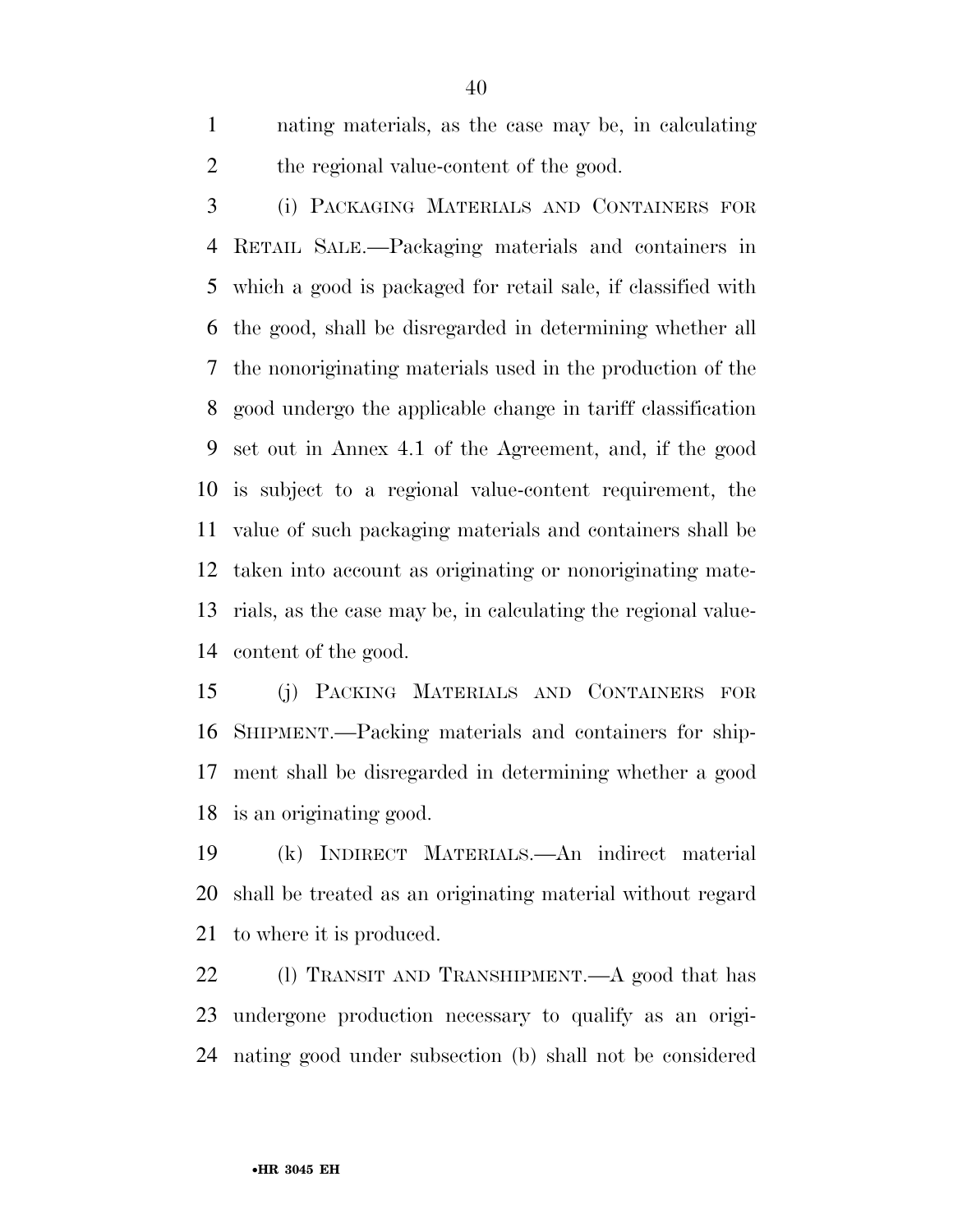to be an originating good if, subsequent to that produc-tion, the good—

 (1) undergoes further production or any other operation outside the territories of the CAFTA–DR countries, other than unloading, reloading, or any other operation necessary to preserve the good in good condition or to transport the good to the terri-tory of a CAFTA–DR country; or

 (2) does not remain under the control of cus- toms authorities in the territory of a country other 11 than a CAFTA–DR country.

 (m) GOODS CLASSIFIABLE AS GOODS PUT UP IN SETS.—Notwithstanding the rules set forth in Annex 4.1 of the Agreement, goods classifiable as goods put up in sets for retail sale as provided for in General Rule of Inter- pretation 3 of the HTS shall not be considered to be origi-nating goods unless—

 (1) each of the goods in the set is an origi-nating good; or

 (2) the total value of the nonoriginating goods 21 in the set does not exceed—

 (A) in the case of textile or apparel goods, 10 percent of the adjusted value of the set; or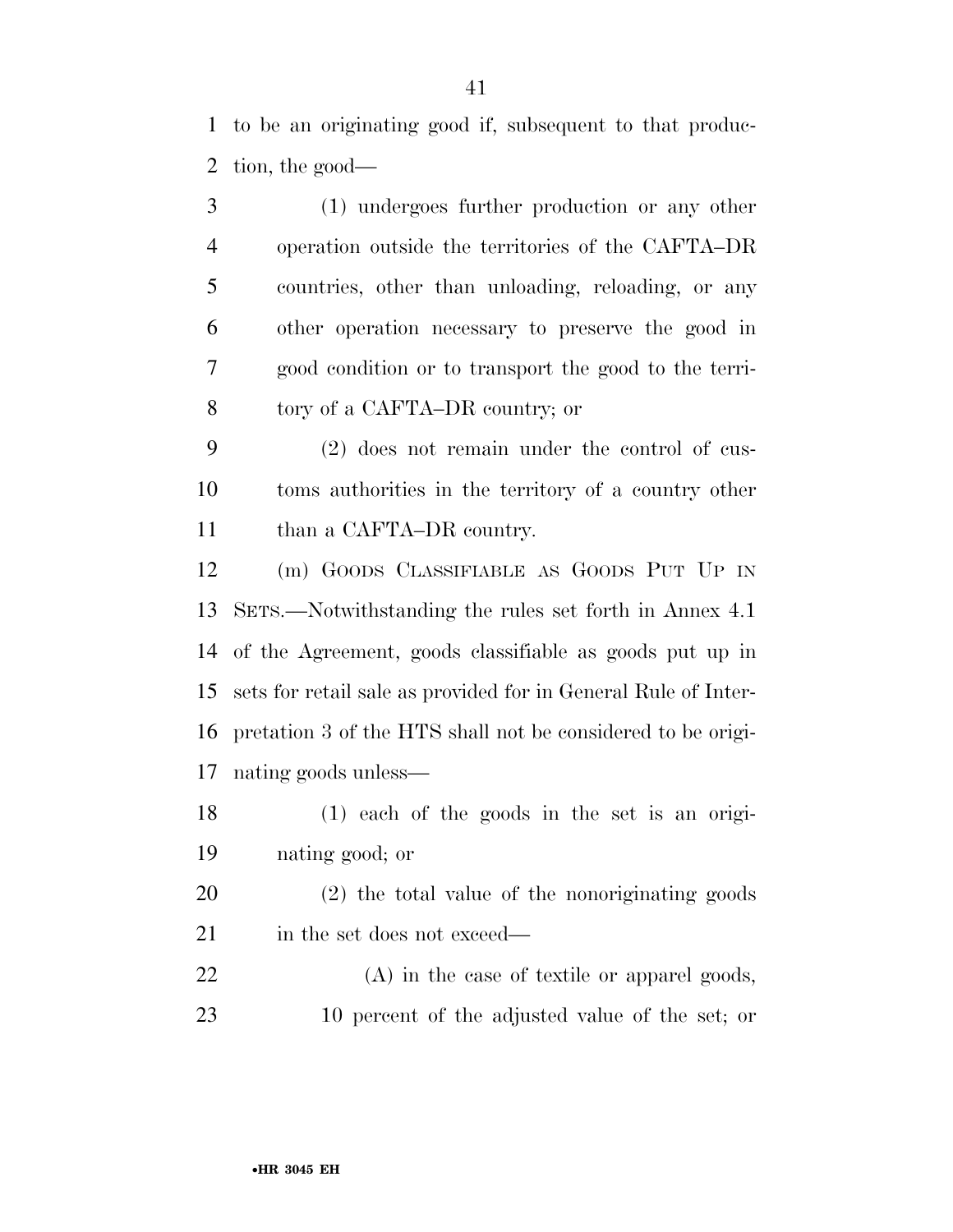| $\mathbf{1}$   | (B) in the case of a good, other than a tex-          |
|----------------|-------------------------------------------------------|
| $\overline{2}$ | tile or apparel good, 15 percent of the adjusted      |
| 3              | value of the set.                                     |
| $\overline{4}$ | (n) DEFINITIONS.—In this section:                     |
| 5              | (1) ADJUSTED VALUE.—The term "adjusted                |
| 6              | value" means the value determined in accordance       |
| 7              | with Articles 1 through 8, Article 15, and the cor-   |
| 8              | responding interpretive notes of the Agreement on     |
| 9              | Implementation of Article VII of the General Agree-   |
| 10             | ment on Tariffs and Trade 1994 referred to in sec-    |
| 11             | tion $101(d)(8)$ of the Uruguay Round Agreements      |
| 12             | Act, adjusted, if necessary, to exclude any costs,    |
| 13             | charges, or expenses incurred for transportation, in- |
| 14             | surance, and related services incident to the inter-  |
| 15             | national shipment of the merchandise from the coun-   |
| 16             | try of exportation to the place of importation.       |
| 17             | CAFTA–DR<br>(2)<br>COUNTRY.—The<br>term               |
| 18             | "CAFTA-DR country" means—                             |
| 19             | (A) the United States; and                            |
| 20             | (B) Costa Rica, the Dominican Republic,               |
| 21             | El Salvador, Guatemala, Honduras, or Nica-            |
| 22             | ragua, for such time as the Agreement is in           |
| 23             | force between the United States and that coun-        |

24 try.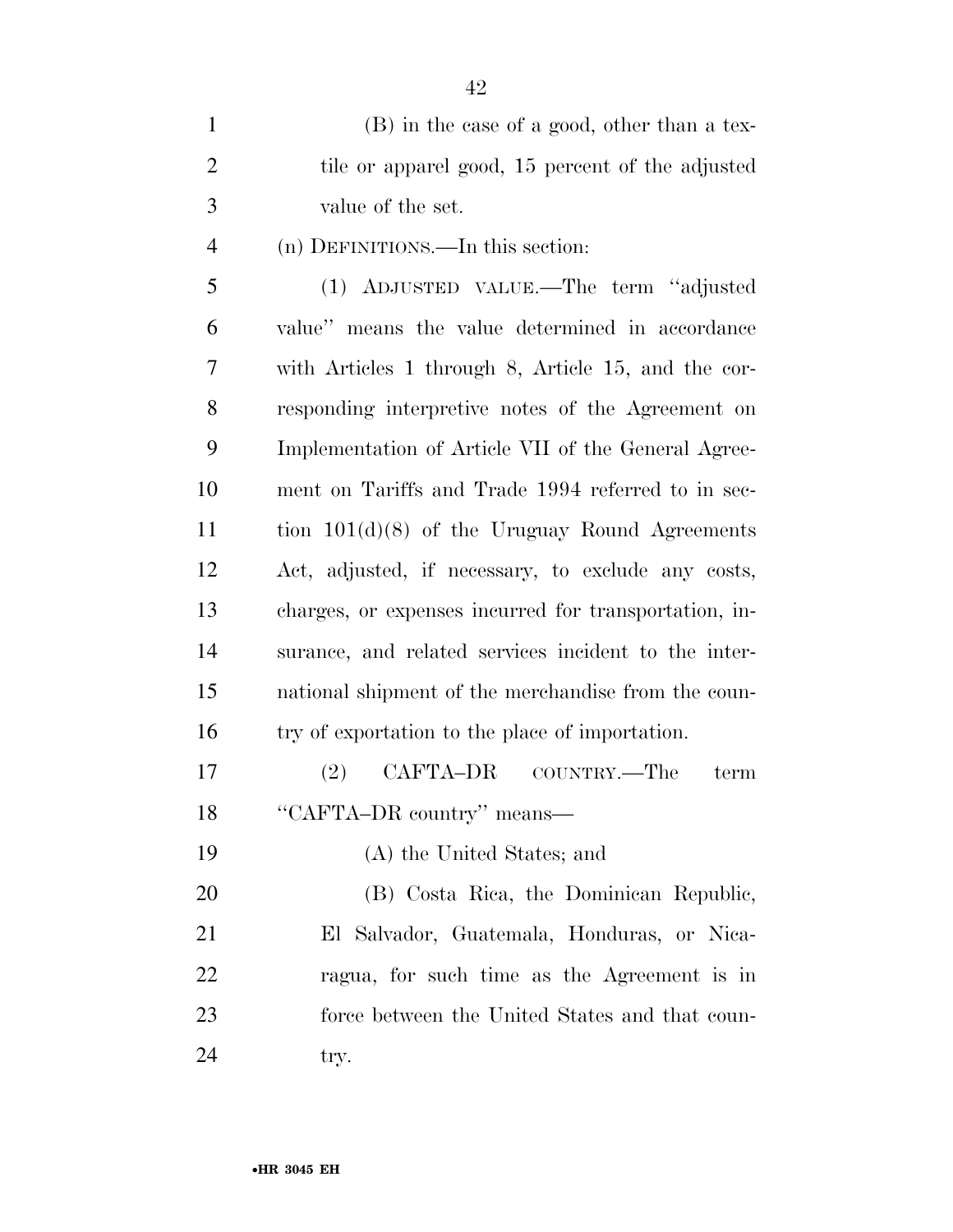| $\mathbf{1}$   | (3) CLASS OF MOTOR VEHICLES.—The term                 |
|----------------|-------------------------------------------------------|
| $\overline{2}$ | "class of motor vehicles" means any one of the fol-   |
| 3              | lowing categories of motor vehicles:                  |
| $\overline{4}$ | (A) Motor vehicles provided for in sub-               |
| 5              | heading 8701.20, 8704.10, 8704.22, 8704.23,           |
| 6              | 8704.32, or 8704.90, or heading 8705 or 8706,         |
| 7              | or motor vehicles for the transport of 16 or          |
| 8              | persons provided for in subheading<br>more            |
| 9              | 8702.10 or 8702.90.                                   |
| 10             | (B) Motor vehicles provided for in sub-               |
| 11             | heading 8701.10 or any of subheadings                 |
| 12             | 8701.30 through 8701.90.                              |
| 13             | $(C)$ Motor vehicles for the transport of 15          |
| 14             | or fewer persons provided for in subheading           |
| 15             | $8702.10$ or $8702.90$ , or motor vehicles provided   |
| 16             | for in subheading $8704.21$ or $8704.31$ .            |
| 17             | (D) Motor vehicles provided for in any of             |
| 18             | subheadings 8703.21 through 8703.90.                  |
| 19             | $(4)$ FUNGIBLE<br>GOOD OR<br><b>FUNGIBLE</b><br>MATE- |
| 20             | RIAL.—The term "fungible good" or "fungible mate-     |
| 21             | rial" means a good or material, as the case may be,   |
| 22             | that is interchangeable with another good or mate-    |
| 23             | rial for commercial purposes and the properties of    |
| 24             | which are essentially identical to such other good or |
| 25             | material.                                             |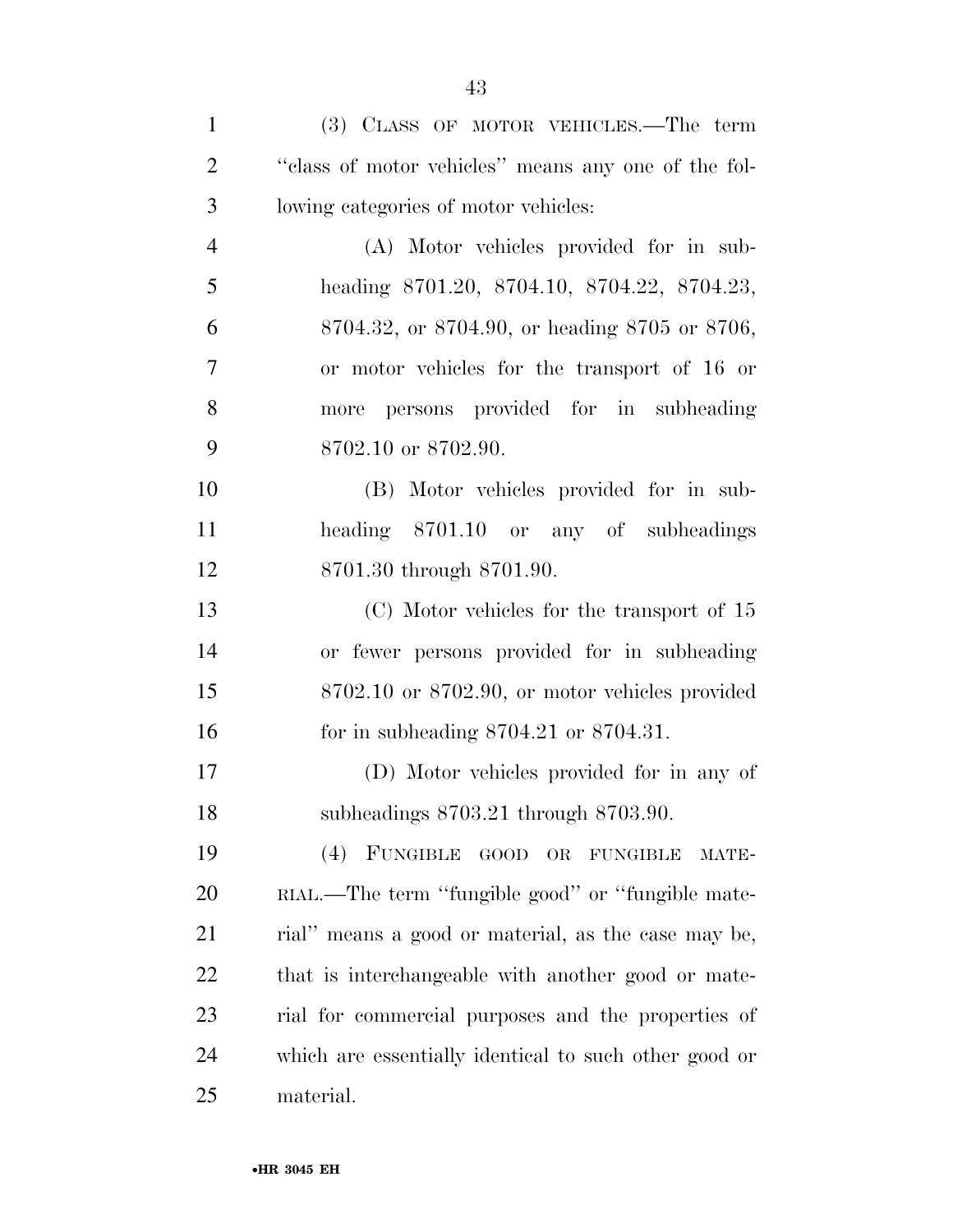(5) GENERALLY ACCEPTED ACCOUNTING PRIN- CIPLES.—The term ''generally accepted accounting principles'' means the recognized consensus or sub- stantial authoritative support in the territory of a CAFTA–DR country with respect to the recording of revenues, expenses, costs, assets, and liabilities, the disclosure of information, and the preparation of financial statements. The principles may encompass broad guidelines of general application as well as de- tailed standards, practices, and procedures. (6) GOODS WHOLLY OBTAINED OR PRODUCED

12 ENTIRELY IN THE TERRITORY OF ONE OR MORE OF THE CAFTA–DR COUNTRIES.—The term ''goods wholly obtained or produced entirely in the territory of one or more of the CAFTA–DR countries'' means—

 (A) plants and plant products harvested or gathered in the territory of one or more of the CAFTA–DR countries;

 (B) live animals born and raised in the ter-21 ritory of one or more of the CAFTA–DR coun-22 tries:

 (C) goods obtained in the territory of one or more of the CAFTA–DR countries from live animals;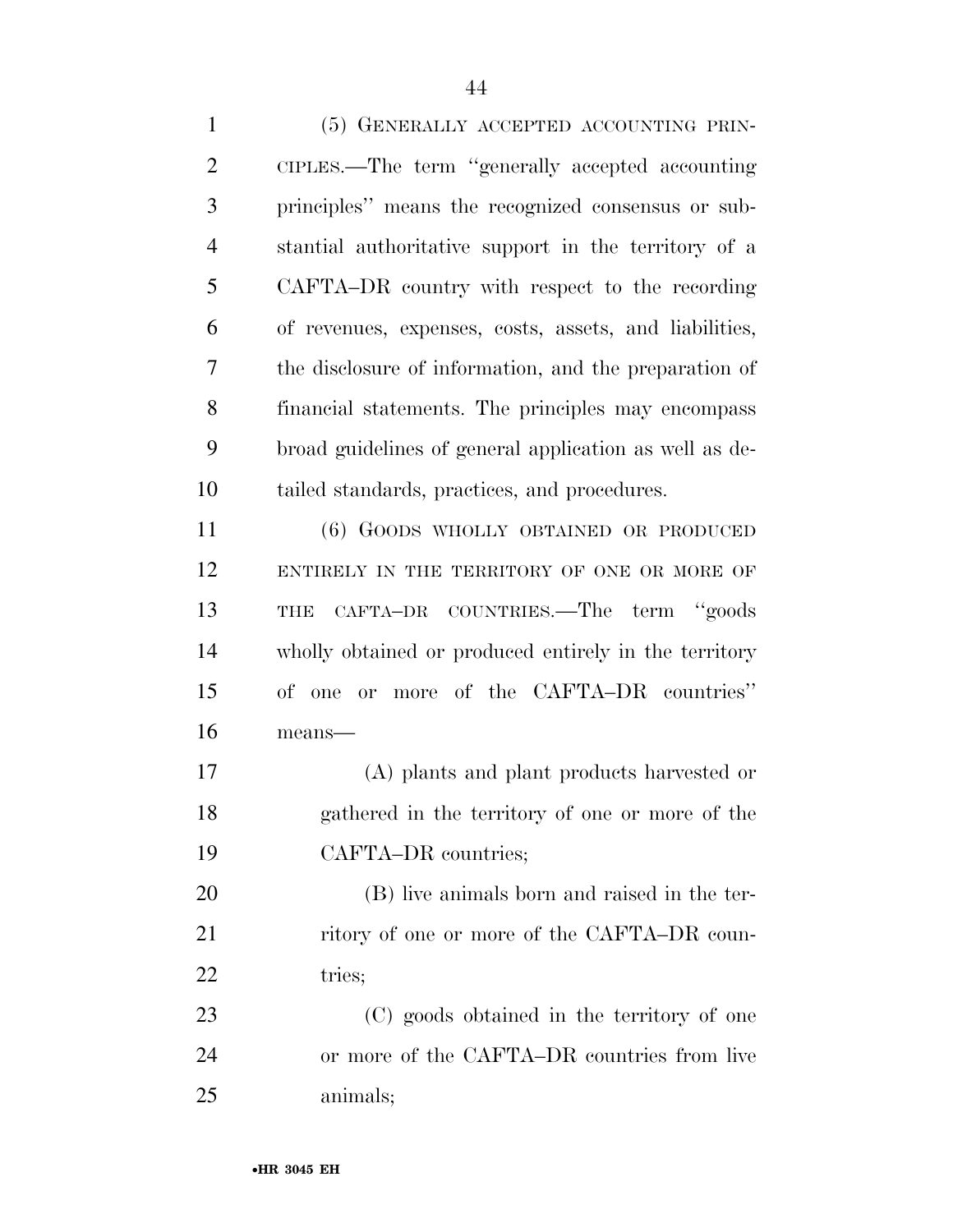| $\mathbf{1}$   | (D) goods obtained from hunting, trap-             |
|----------------|----------------------------------------------------|
| $\overline{2}$ | ping, fishing or aquaculture conducted in the      |
| 3              | territory of one or more of the CAFTA-DR           |
| $\overline{4}$ | countries;                                         |
| 5              | (E) minerals and other natural resources           |
| 6              | not included in subparagraphs $(A)$ through $(D)$  |
| 7              | that are extracted or taken in the territory of    |
| 8              | one or more of the CAFTA–DR countries;             |
| 9              | (F) fish, shellfish, and other marine life         |
| 10             | taken from the sea, seabed, or subsoil outside     |
| 11             | the territory of one or more of the CAFTA-DR       |
| 12             | countries by vessels registered or recorded with   |
| 13             | a CAFTA–DR country and flying the flag of          |
| 14             | that country;                                      |
| 15             | (G) goods produced on board factory ships          |
| 16             | from the goods referred to in subparagraph $(F)$ , |
| 17             | if such factory ships are registered or recorded   |
| 18             | with that CAFTA–DR country and fly the flag        |
| 19             | of that country;                                   |
| 20             | (H) goods taken by a CAFTA–DR country              |
| 21             | or a person of a CAFTA–DR country from the         |
| <u>22</u>      | seabed or subsoil outside territorial waters, if a |
| 23             | CAFTA–DR country has rights to exploit such        |
| 24             | seabed or subsoil;                                 |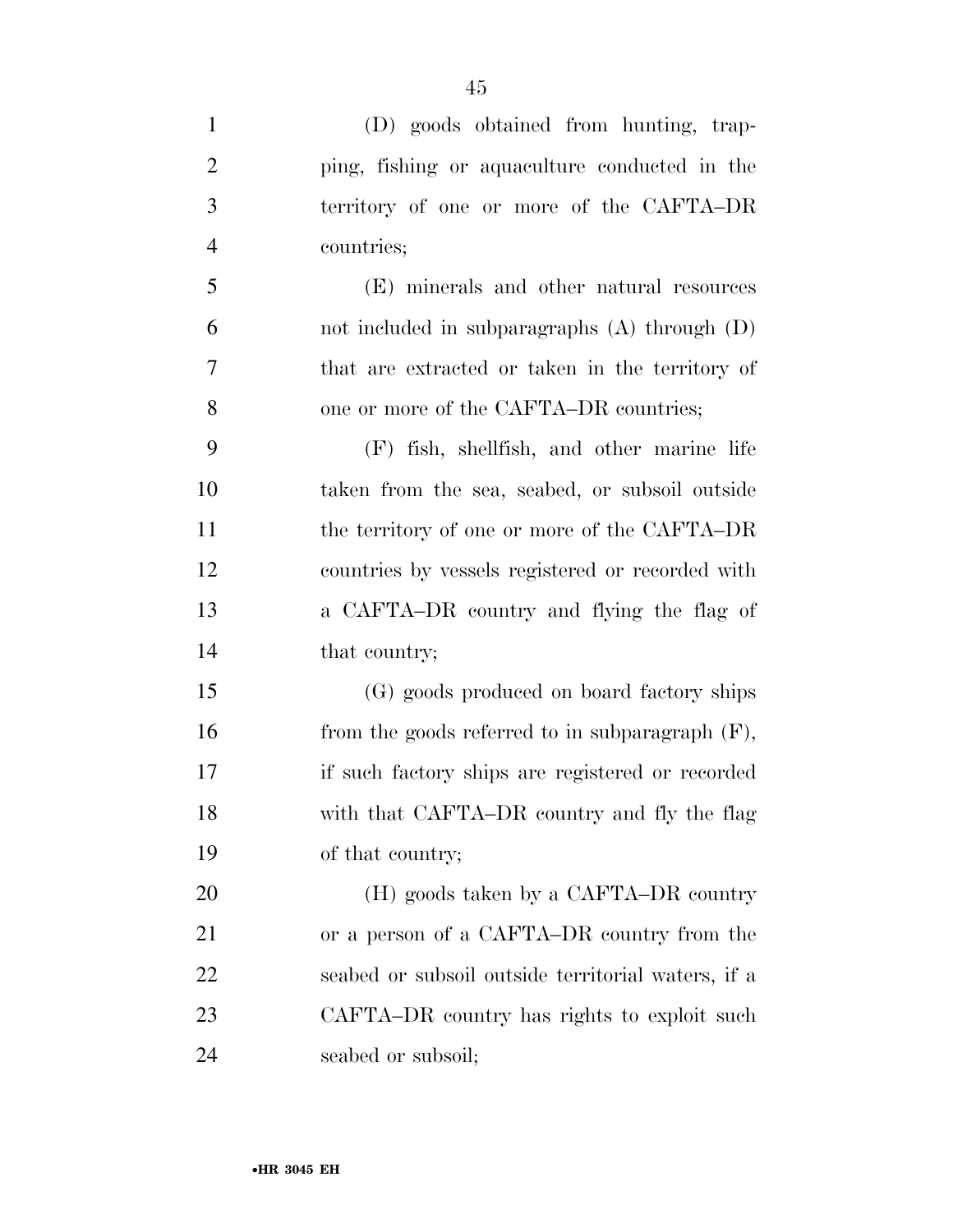| $\mathbf{1}$   | (I) goods taken from outer space, if the         |
|----------------|--------------------------------------------------|
| $\overline{2}$ | goods are obtained by a CAFTA–DR country or      |
| 3              | a person of a CAFTA-DR country and not           |
| $\overline{4}$ | processed in the territory of a country other    |
| 5              | than a CAFTA–DR country;                         |
| 6              | (J) waste and scrap derived from—                |
| 7              | (i) manufacturing or processing oper-            |
| 8              | ations in the territory of one or more of        |
| 9              | the CAFTA–DR countries; or                       |
| 10             | (ii) used goods collected in the terri-          |
| 11             | tory of one or more of the CAFTA-DR              |
| 12             | countries, if such goods are fit only for the    |
| 13             | recovery of raw materials;                       |
| 14             | (K) recovered goods derived in the terri-        |
| 15             | tory of one or more of the CAFTA-DR coun-        |
| 16             | tries from used goods, and used in the territory |
| 17             | of a CAFTA–DR country in the production of       |
| 18             | remanufactured goods; and                        |
| 19             | (L) goods produced in the territory of one       |
| 20             | or more of the CAFTA-DR countries exclu-         |
| 21             | sively from-                                     |
| 22             | (i) goods referred to in any of sub-             |
| 23             | paragraphs $(A)$ through $(J)$ , or              |
| 24             | (ii) the derivatives of goods referred           |
| 25             | to in clause (i),                                |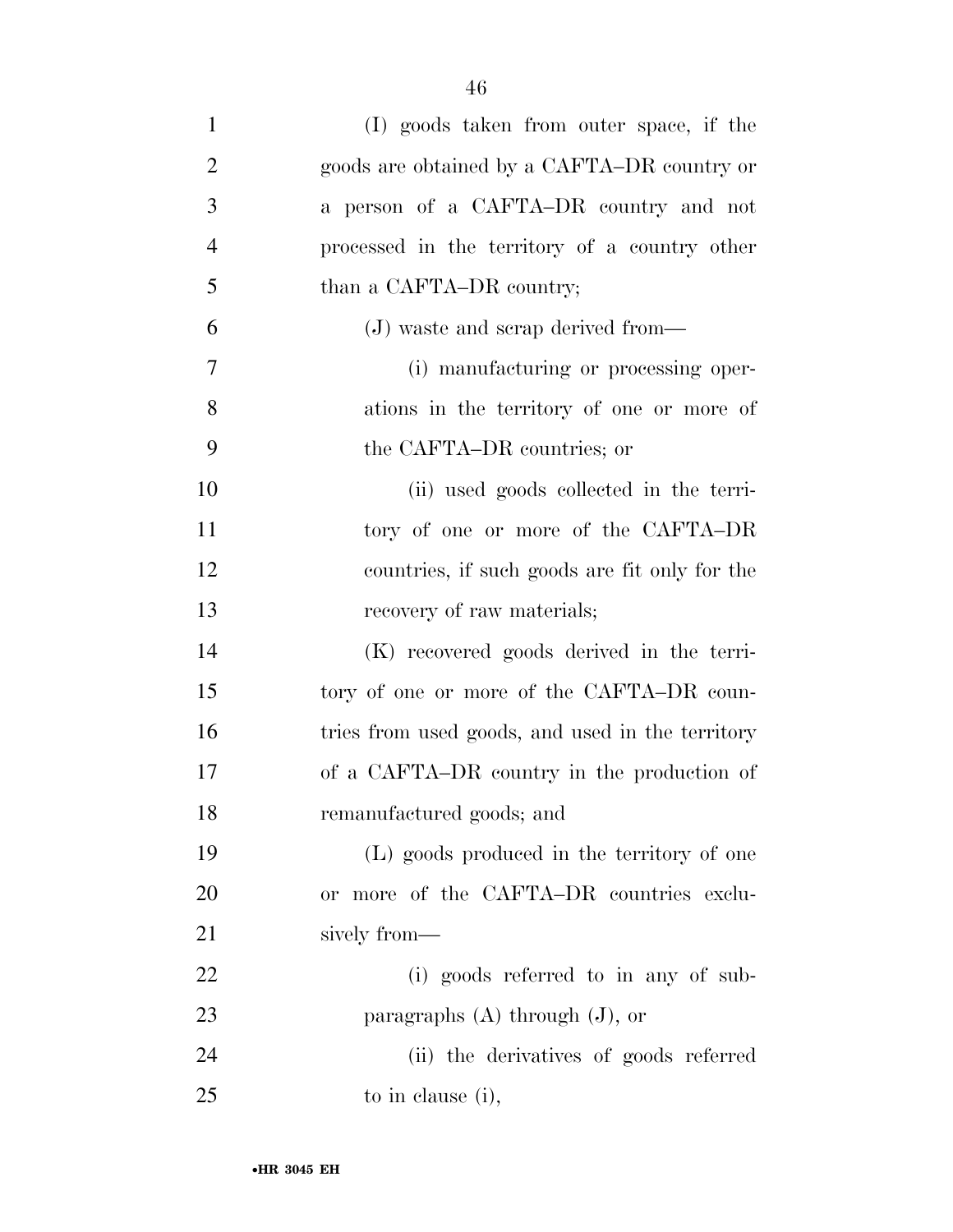|  |  | at any stage of production. |
|--|--|-----------------------------|
|  |  |                             |

| $\overline{2}$ | (7) IDENTICAL GOODS.—The term "identical               |
|----------------|--------------------------------------------------------|
| 3              | goods" means identical goods as defined in the         |
| $\overline{4}$ | Agreement on Implementation of Article VII of the      |
| 5              | General Agreement on Tariffs and Trade 1994 re-        |
| 6              | ferred to in section $101(d)(8)$ of the Uruguay Round  |
| 7              | Agreements Act;                                        |
| 8              | (8) INDIRECT MATERIAL.—The term "indirect              |
| 9              | material" means a good used in the production, test-   |
| 10             | ing, or inspection of a good but not physically incor- |
| 11             | porated into the good, or a good used in the mainte-   |
| 12             | nance of buildings or the operation of equipment as-   |
| 13             | sociated with the production of a good, including—     |
|                |                                                        |
| 14             | (A) fuel and energy;                                   |
| 15             | (B) tools, dies, and molds;                            |
| 16             | (C) spare parts and materials used in the              |
| 17             | maintenance of equipment or buildings;                 |
| 18             | (D) lubricants, greases, compounding ma-               |
| 19             | terials, and other materials used in production        |
| 20             | or used to operate equipment or buildings;             |
| 21             | (E) gloves, glasses, footwear, clothing,               |
| 22             | safety equipment, and supplies;                        |
| 23             | (F) equipment, devices, and supplies used              |
| 24             | for testing or inspecting the good;                    |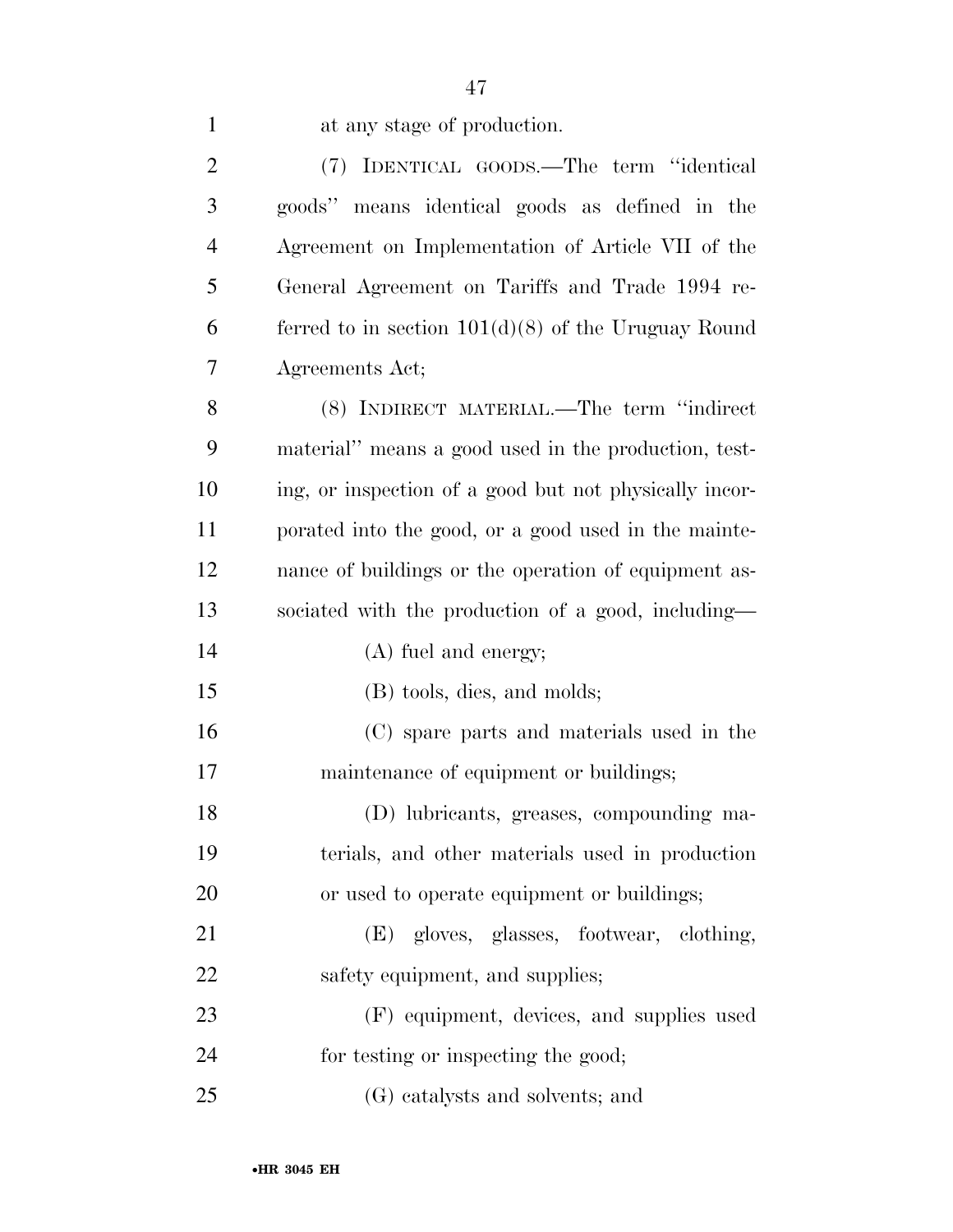(H) any other goods that are not incor- porated into the good but the use of which in the production of the good can reasonably be demonstrated to be a part of that production. (9) MATERIAL.—The term ''material'' means a good that is used in the production of another good, including a part or an ingredient. (10) MATERIAL THAT IS SELF-PRODUCED.— The term ''material that is self-produced'' means an originating material that is produced by a producer of a good and used in the production of that good. (11) MODEL LINE.—The term ''model line'' means a group of motor vehicles having the same platform or model name. (12) NET COST.—The term ''net cost'' means total cost minus sales promotion, marketing, and after-sales service costs, royalties, shipping and packing costs, and non-allowable interest costs that are included in the total cost. (13) NONALLOWABLE INTEREST COSTS.—The term ''nonallowable interest costs'' means interest costs incurred by a producer that exceed 700 basis points above the applicable official interest rate for comparable maturities of the CAFTA–DR country

in which the producer is located.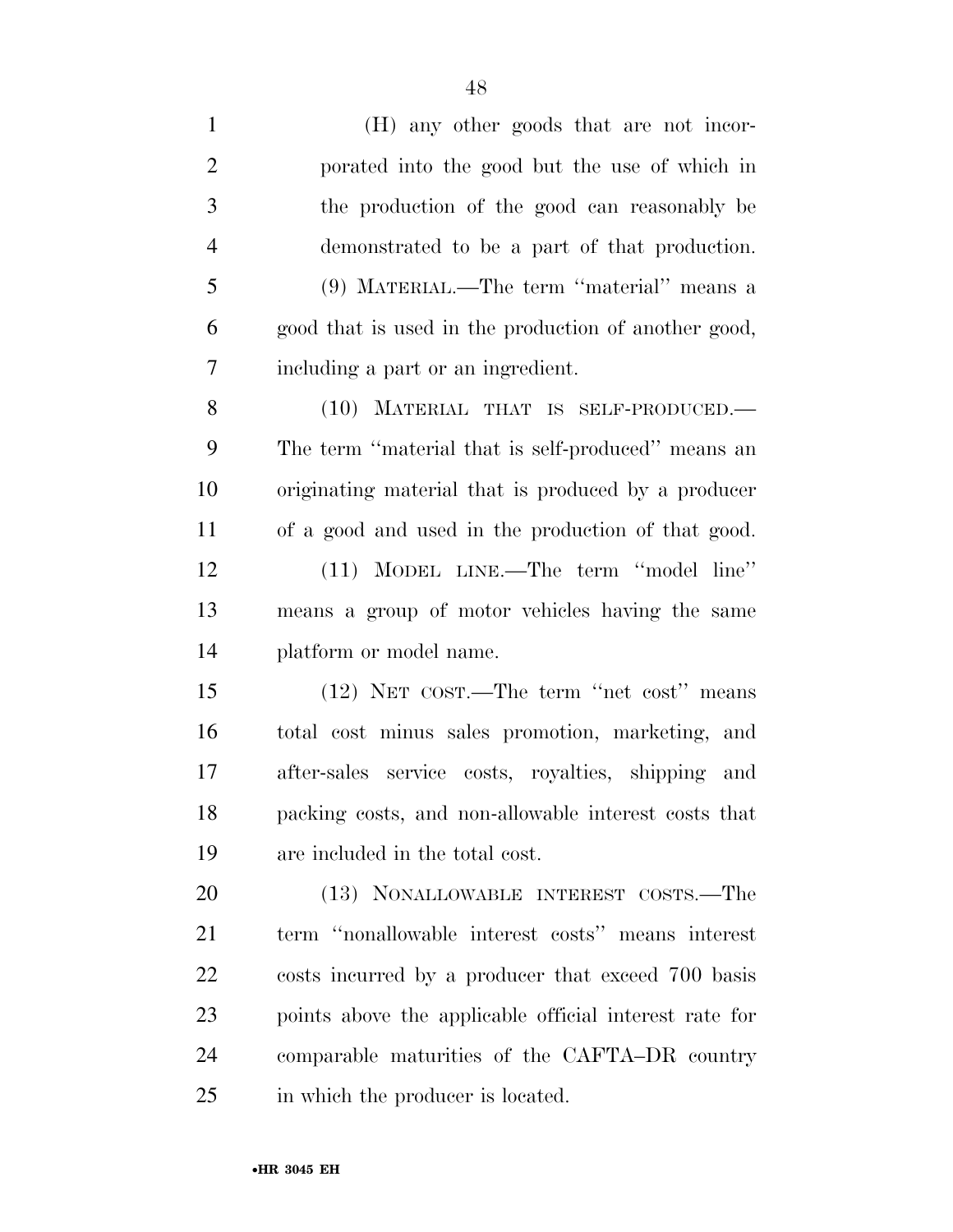(14) NONORIGINATING GOOD OR NONORIGI- NATING MATERIAL.—The terms ''nonoriginating good'' and ''nonoriginating material'' mean a good or material, as the case may be, that does not qual- ify as originating under this section. (15) PACKING MATERIALS AND CONTAINERS FOR SHIPMENT.—The term ''packing materials and containers for shipment'' means the goods used to protect a good during its transportation and does not include the packaging materials and containers 11 in which a good is packaged for retail sale. 12 (16) PREFERENTIAL TARIFF TREATMENT. The term ''preferential tariff treatment'' means the customs duty rate, and the treatment under article 3.10.4 of the Agreement, that are applicable to an originating good pursuant to the Agreement. (17) PRODUCER.—The term ''producer'' means a person who engages in the production of a good 19 in the territory of a CAFTA–DR country. (18) PRODUCTION.—The term ''production'' means growing, mining, harvesting, fishing, raising, trapping, hunting, manufacturing, processing, as- sembling, or disassembling a good. 24 (19) REASONABLY ALLOCATE.—The term "rea-sonably allocate'' means to apportion in a manner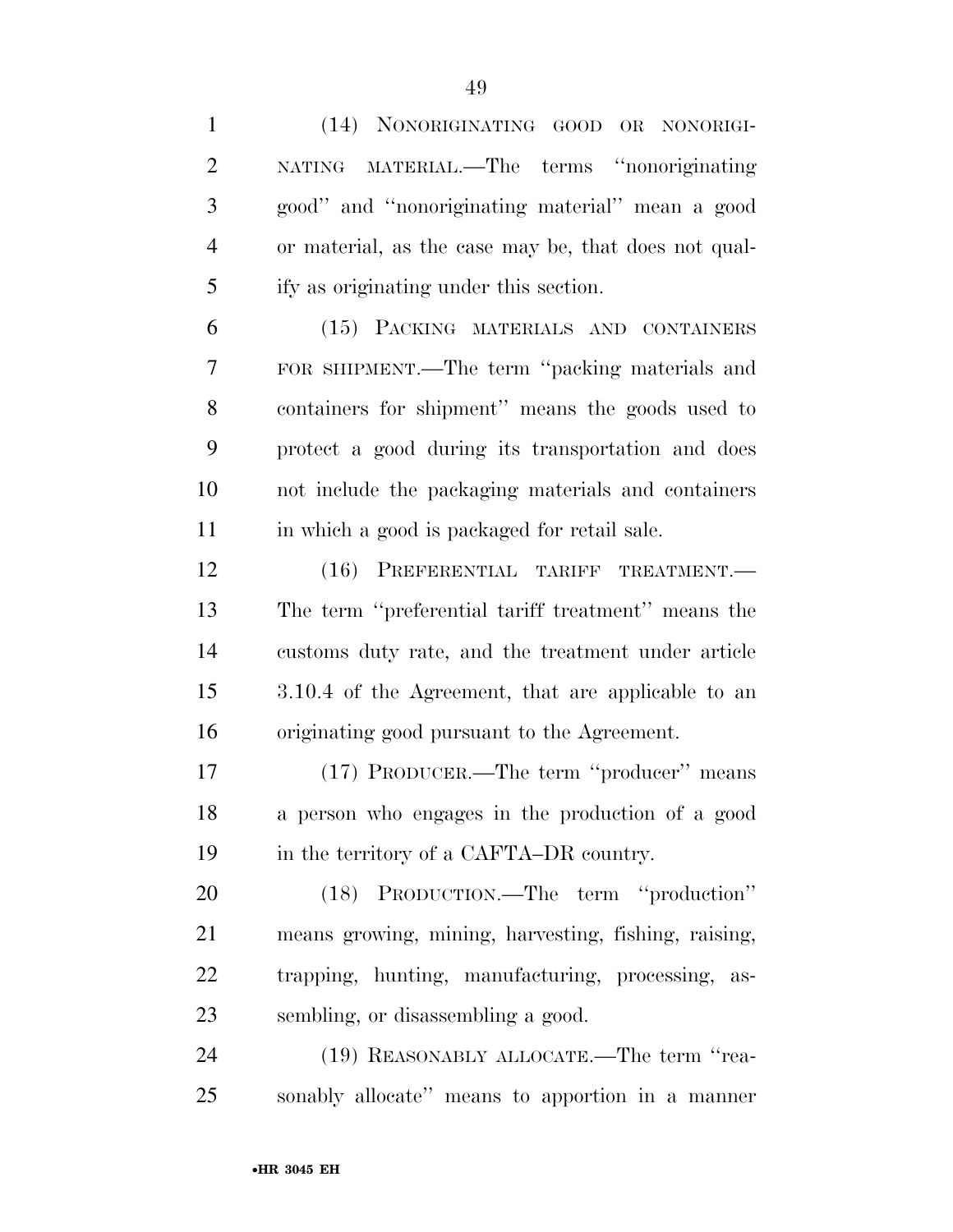| $\mathbf{1}$   | that would be appropriate under generally accepted   |
|----------------|------------------------------------------------------|
| $\overline{2}$ | accounting principles.                               |
| 3              | (20) RECOVERED GOODS.—The term "recov-               |
| $\overline{4}$ | ered goods" means materials in the form of indi-     |
| 5              | vidual parts that are the result of—                 |
| 6              | (A) the disassembly of used goods into in-           |
| 7              | dividual parts; and                                  |
| 8              | (B) the cleaning, inspecting, testing, or            |
| 9              | other processing that is necessary for improve-      |
| 10             | ment to sound working condition of such indi-        |
| 11             | vidual parts.                                        |
| 12             | (21) REMANUFACTURED GOOD.—The term "re-              |
| 13             | manufactured good" means a good that is classified   |
| 14             | under chapter 84, 85, or 87, or heading 9026, 9031,  |
| 15             | or 9032, other than a good classified under heading  |
| 16             | $8418$ or $8516$ , and that—                         |
| 17             | (A) is entirely or partially comprised of re-        |
| 18             | covered goods; and                                   |
| 19             | (B) has a similar life expectancy and en-            |
| 20             | joys a factory warranty similar to such a new        |
| 21             | good.                                                |
| 22             | (22) TOTAL COST.—The term "total<br>$\cos t$ "       |
| 23             | means all product costs, period costs, and other     |
| 24             | costs for a good incurred in the territory of one or |
| 25             | more of the CAFTA–DR countries.                      |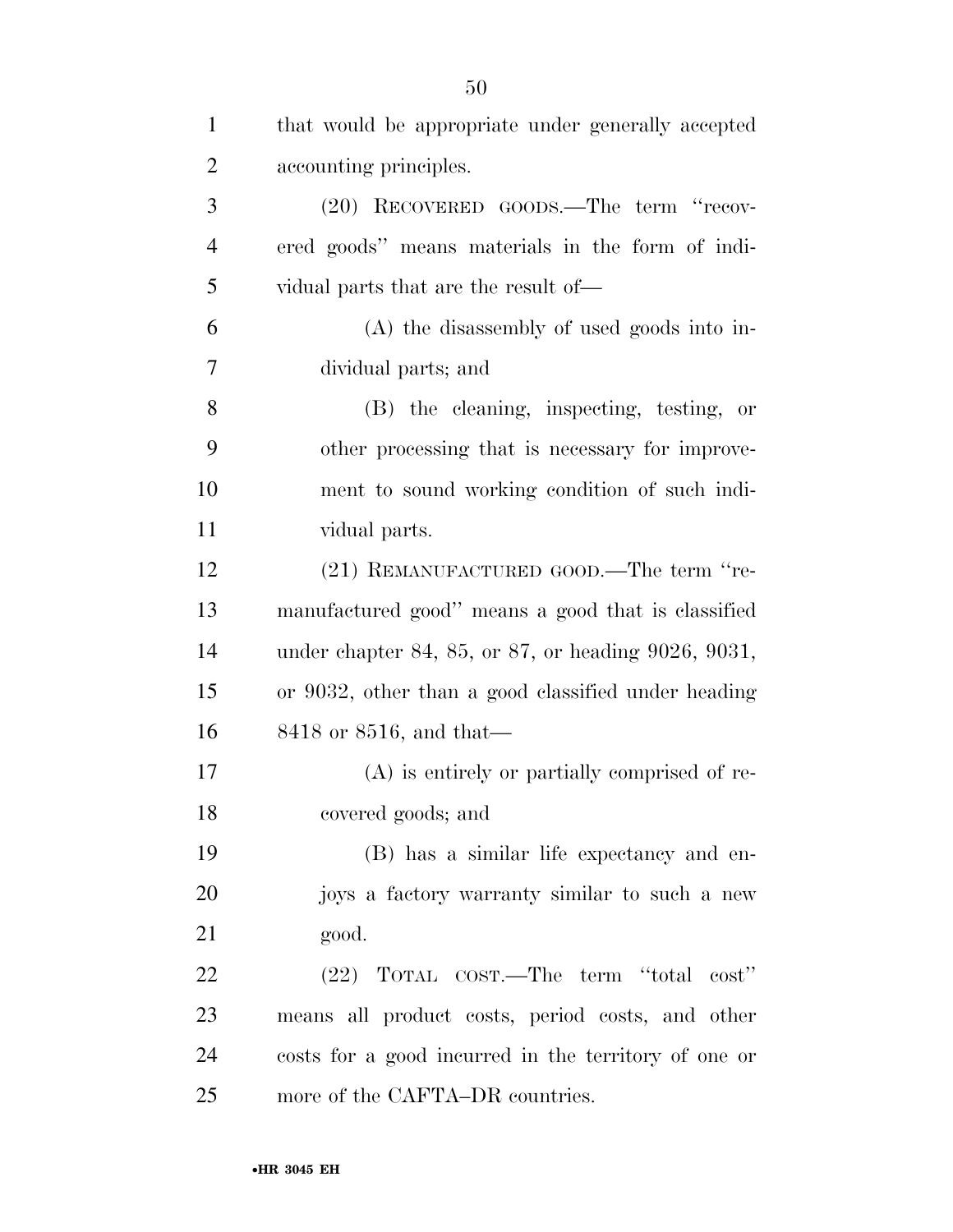| $\mathbf{1}$   | (23) USED.—The term "used" means used or                                    |
|----------------|-----------------------------------------------------------------------------|
| $\overline{2}$ | consumed in the production of goods.                                        |
| 3              | (o) PRESIDENTIAL PROCLAMATION AUTHORITY.-                                   |
| $\overline{4}$ | (1) IN GENERAL.—The President is authorized                                 |
| 5              | to proclaim, as part of the HTS—                                            |
| 6              | $(A)$ the provisions set out in Annex 4.1 of                                |
| 7              | the Agreement; and                                                          |
| 8              | (B) any additional subordinate category                                     |
| 9              | necessary to carry out this title consistent with                           |
| 10             | the Agreement.                                                              |
| 11             | (2) FABRICS AND YARNS NOT AVAILABLE IN                                      |
| 12             | <b>COMMERCIAL</b><br><b>QUANTITIES</b><br><b>THE</b><br>IN<br><b>UNITED</b> |
| 13             | STATES.—The President is authorized to proclaim                             |
| 14             | that a fabric or yarn is added to the list in Annex                         |
| 15             | 3.25 of the Agreement in an unrestricted quantity,                          |
| 16             | as provided in article $3.25.4(e)$ of the Agreement.                        |
| 17             | $(3)$ MODIFICATIONS.—                                                       |
| 18             | (A) IN GENERAL.—Subject to the consulta-                                    |
| 19             | tion and layover provisions of section 104, the                             |
| 20             | President may proclaim modifications to the                                 |
| 21             | provisions proclaimed under the authority of                                |
| 22             | paragraph $(1)(A)$ , other than provisions of                               |
| 23             | chapters 50 through 63, as included in Annex                                |
| 24             | 4.1 of the Agreement.                                                       |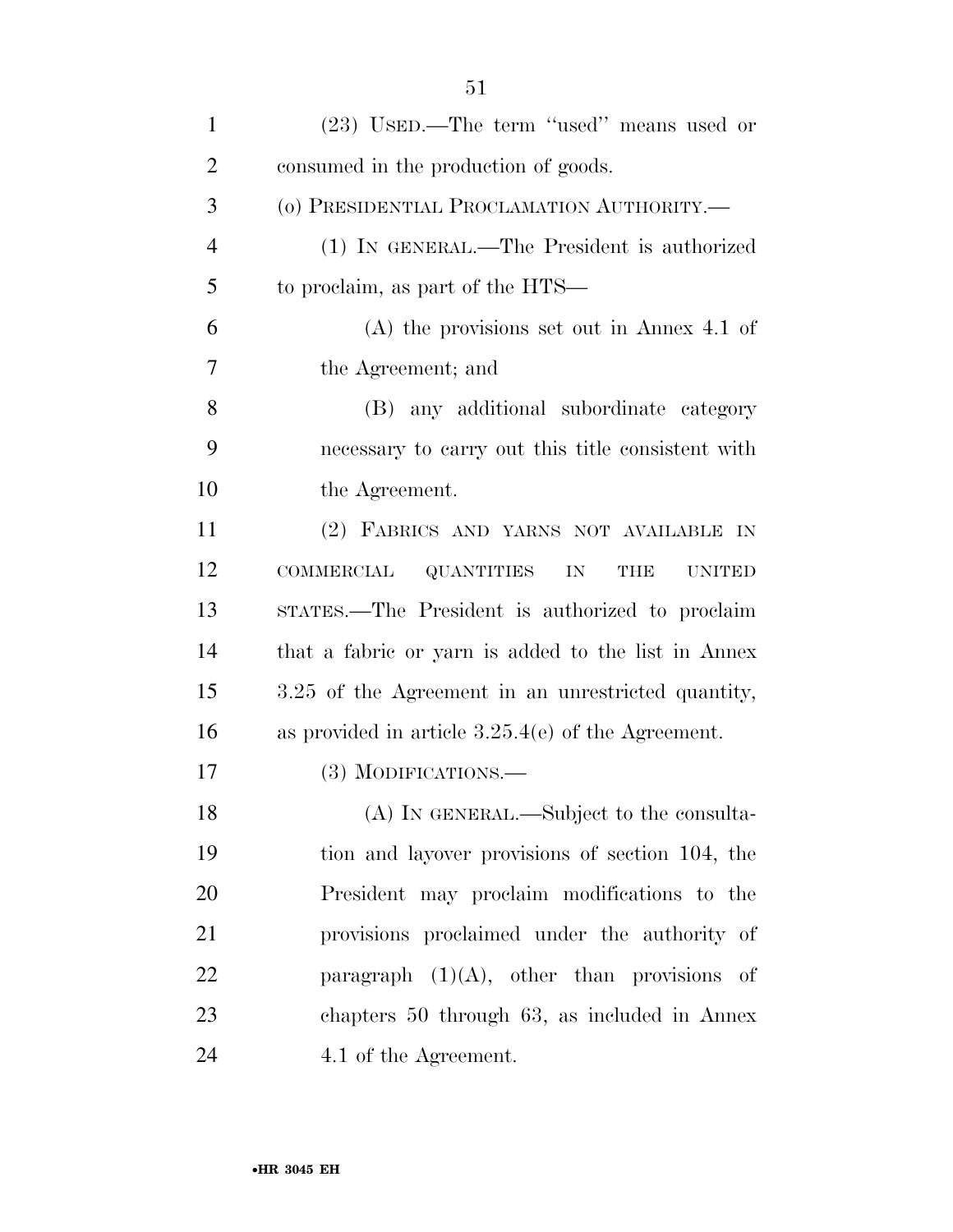(B) ADDITIONAL PROCLAMATIONS.—Not- withstanding subparagraph (A), and subject to the consultation and layover provisions of sec- tion 104, the President may proclaim before the end of the 1-year period beginning on the date of the enactment of this Act, modifications to correct any typographical, clerical, or other non- substantive technical error regarding the provi- sions of chapters 50 through 63, as included in Annex 4.1 of the Agreement. (4) FABRICS, YARNS, OR FIBERS NOT AVAIL-12 ABLE IN COMMERCIAL QUANTITIES IN THE CAFTA- DR COUNTRIES.— (A) IN GENERAL.—Notwithstanding para-15 graph  $3(A)$ , the list of fabrics, yarns, and fibers 16 set out in Annex 3.25 of the Agreement may be modified as provided for in this paragraph. (B) DEFINITIONS.—In this paragraph: (i) The term ''interested entity'' means the government of a CAFTA–DR country other than the United States, a potential or actual purchaser of a textile or apparel good, or a potential or actual sup-24 plier of a textile or apparel good.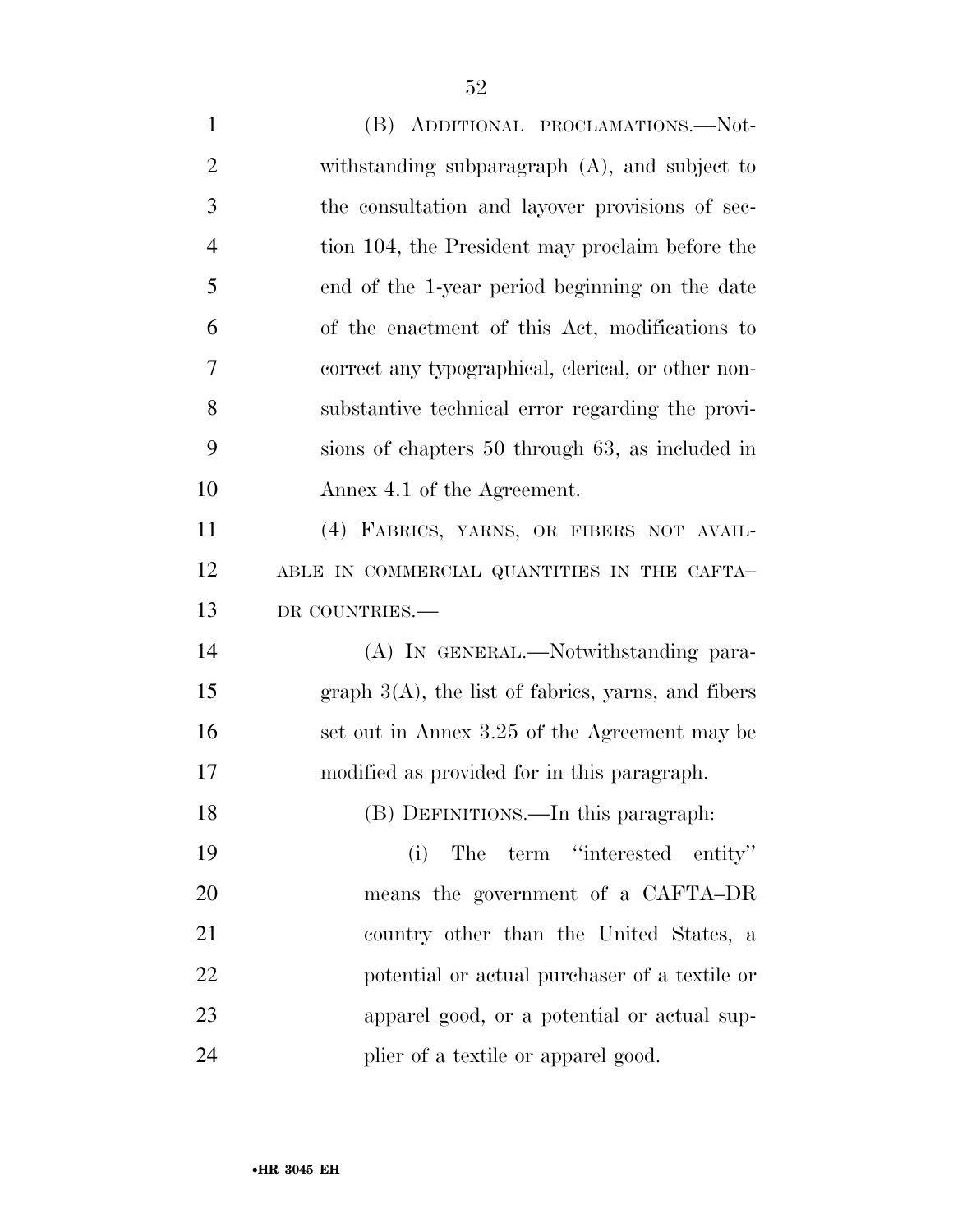| $\mathbf{1}$   | (ii) All references to "day"<br>and                 |
|----------------|-----------------------------------------------------|
| $\overline{2}$ | "days" exclude Saturdays, Sundays, and              |
| 3              | legal holidays.                                     |
| $\overline{4}$ | (C) REQUESTS TO ADD FABRICS, YARNS,                 |
| 5              | OR FIBERS.—(i) An interested entity may re-         |
| 6              | quest the President to determine that a fabric,     |
| $\overline{7}$ | yarn, or fiber is not available in commercial       |
| 8              | quantities in a timely manner in the CAFTA          |
| 9              | DR countries and to add that fabric, yarn, or       |
| 10             | fiber to the list in Annex 3.25 of the Agreement    |
| 11             | in a restricted or unrestricted quantity.           |
| 12             | (ii) After receiving a request under clause         |
| 13             | (i), the President may determine whether—           |
| 14             | (I) the fabric, yarn, or fiber is avail-            |
| 15             | able in commercial quantities in a timely           |
| 16             | manner in the CAFTA–DR countries; or                |
| 17             | (II) any interested entity objects to               |
| 18             | the request.                                        |
| 19             | (iii) The President may, within the time            |
| 20             | periods specified in clause (iv), proclaim that a   |
| 21             | fabric, yarn, or fiber that is the subject of a re- |
| 22             | quest submitted under clause (i) is added to the    |
| 23             | list in Annex 3.25 of the Agreement in an unre-     |
| 24             | stricted quantity, or in any restricted quantity    |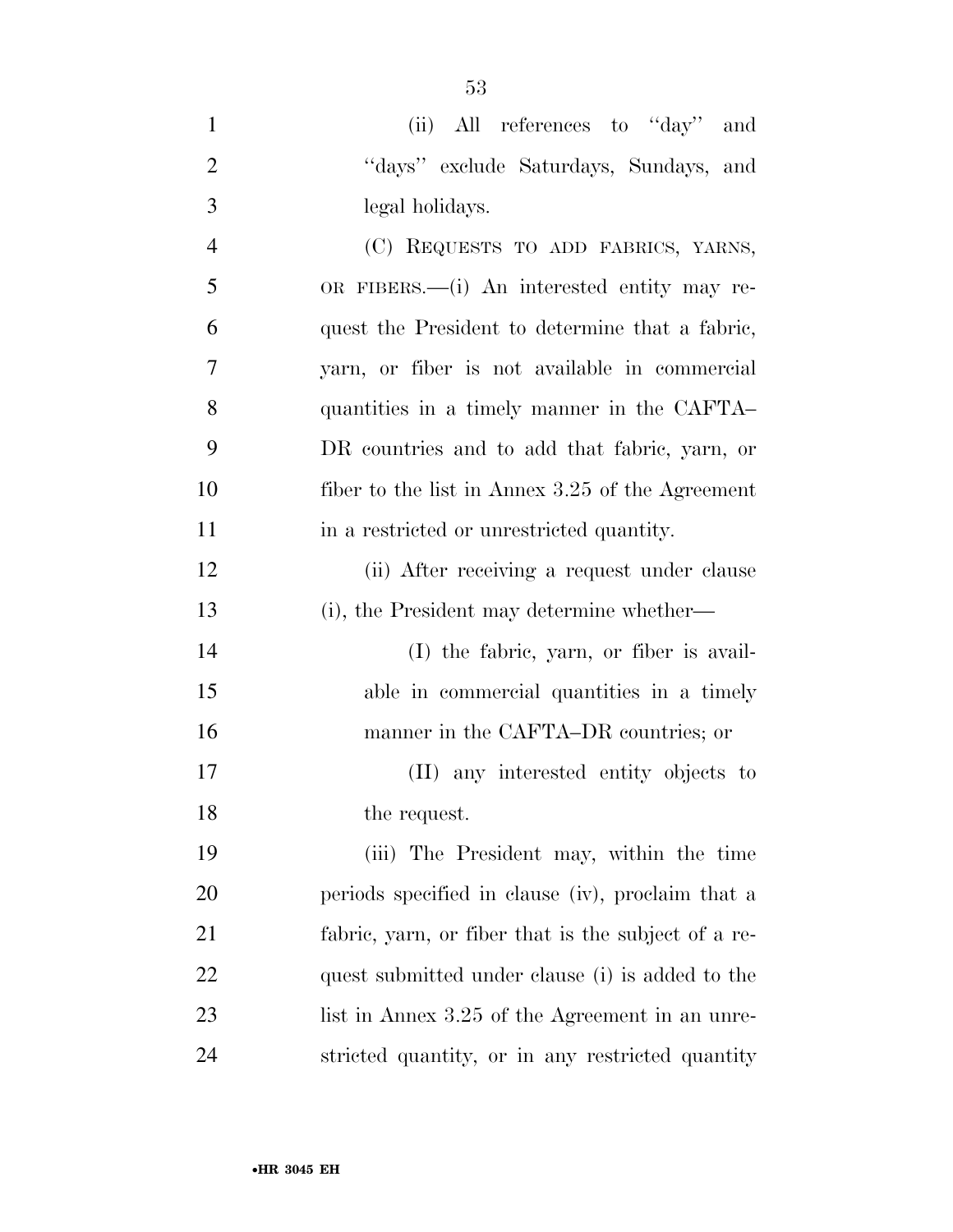| $\mathbf{1}$   | that the President may establish, if the Presi-   |
|----------------|---------------------------------------------------|
| $\overline{2}$ | dent determines under clause (ii) that—           |
| 3              | (I) the fabric, yarn, or fiber is not             |
| $\overline{4}$ | available in commercial quantities in a           |
| 5              | timely manner in the CAFTA-DR coun-               |
| 6              | tries; or                                         |
| $\tau$         | (II) no interested entity has objected            |
| 8              | to the request.                                   |
| 9              | (iv) The time periods within which the            |
| 10             | President may issue a proclamation under          |
| 11             | clause (iii) are—                                 |
| 12             | $(I)$ not later than 30 days after the            |
| 13             | date on which the request is submitted            |
| 14             | under clause (i); or                              |
| 15             | (II) not later than 44 days after the             |
| 16             | request is submitted, if the President de-        |
| 17             | termines, within 30 days after the date on        |
| 18             | which the request is submitted, that the          |
| 19             | President does not have sufficient informa-       |
| 20             | tion to make a determination under clause         |
| 21             | (ii).                                             |
| 22             | (v) Notwithstanding section $103(a)(2)$ , a       |
| 23             | proclamation made under clause (iii) shall take   |
| 24             | effect on the date on which the text of the proc- |
| 25             | lamation is published in the Federal Register.    |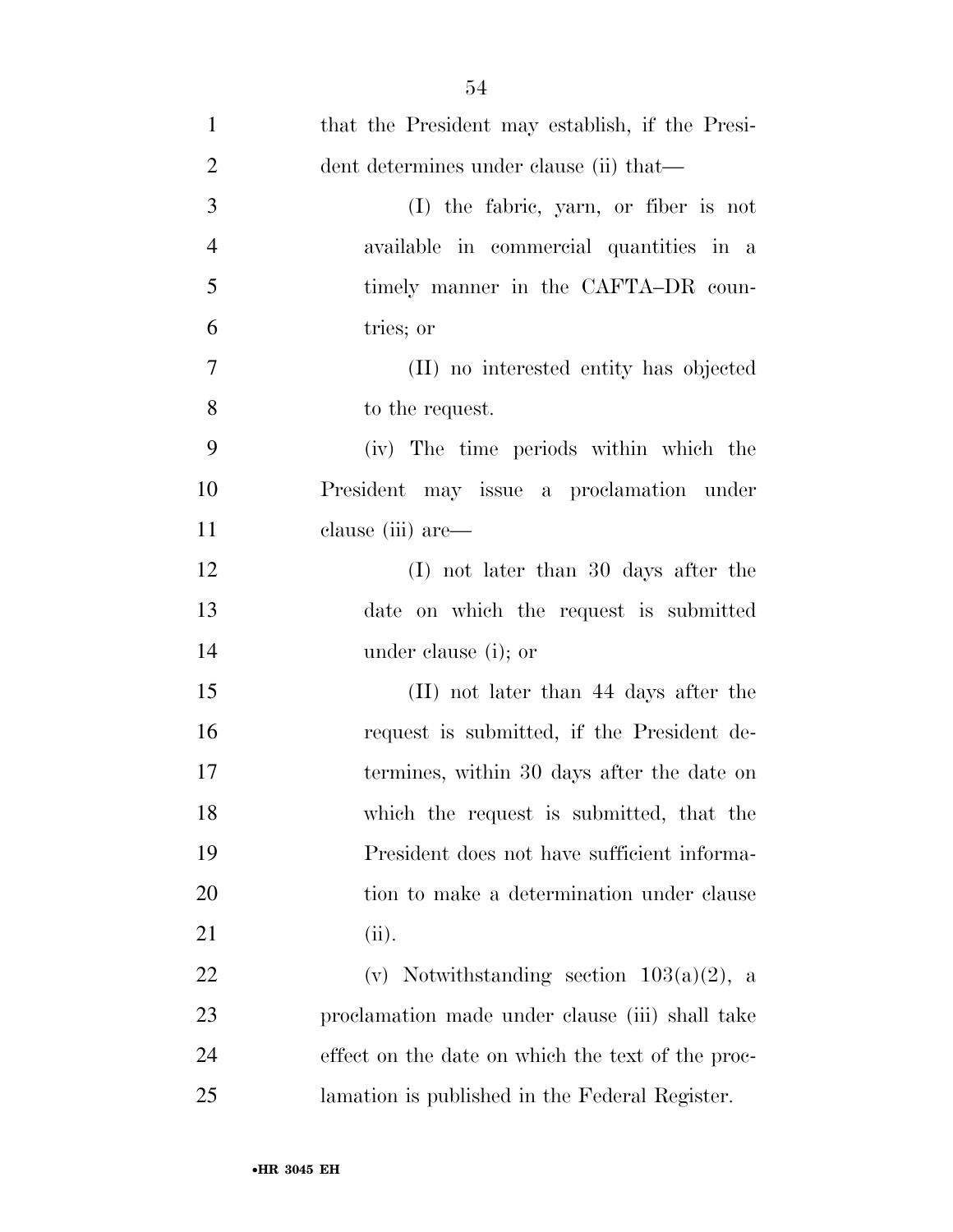| $\mathbf{1}$   | (vi) Not later than 6 months after pro-            |
|----------------|----------------------------------------------------|
| $\overline{2}$ | claiming under clause (iii) that a fabric, yarn,   |
| 3              | or fiber is added to the list in Annex 3.25 of     |
| $\overline{4}$ | the Agreement in a restricted quantity, the        |
| 5              | President may eliminate the restriction if the     |
| 6              | President determines that the fabric, yarn, or     |
| 7              | fiber is not available in commercial quantities in |
| 8              | a timely manner in the CAFTA–DR countries.         |
| 9              | (D) DEEMED APPROVAL OF REQUEST.—If,                |
| 10             | after an interested entity submits a request       |
| 11             | under subparagraph $(C)(i)$ , the President does   |
| 12             | not, within the applicable time period specified   |
| 13             | in subparagraph $(C)(iv)$ , make a determination   |
| 14             | under subparagraph $(C)(ii)$ regarding the re-     |
| 15             | quest, the fabric, yarn, or fiber that is the sub- |
| 16             | ject of the request shall be considered to be      |
| 17             | added, in an unrestricted quantity, to the list in |
| 18             | Annex 3.25 of the Agreement beginning–             |
| 19             | (i) 45 days after the date on which                |
| 20             | the request was submitted; or                      |
| 21             | (ii) 60 days after the date on which               |
| 22             | the request was submitted, if the President        |
| 23             | made a determination under subparagraph            |
| 24             | (C)(iv)(II).                                       |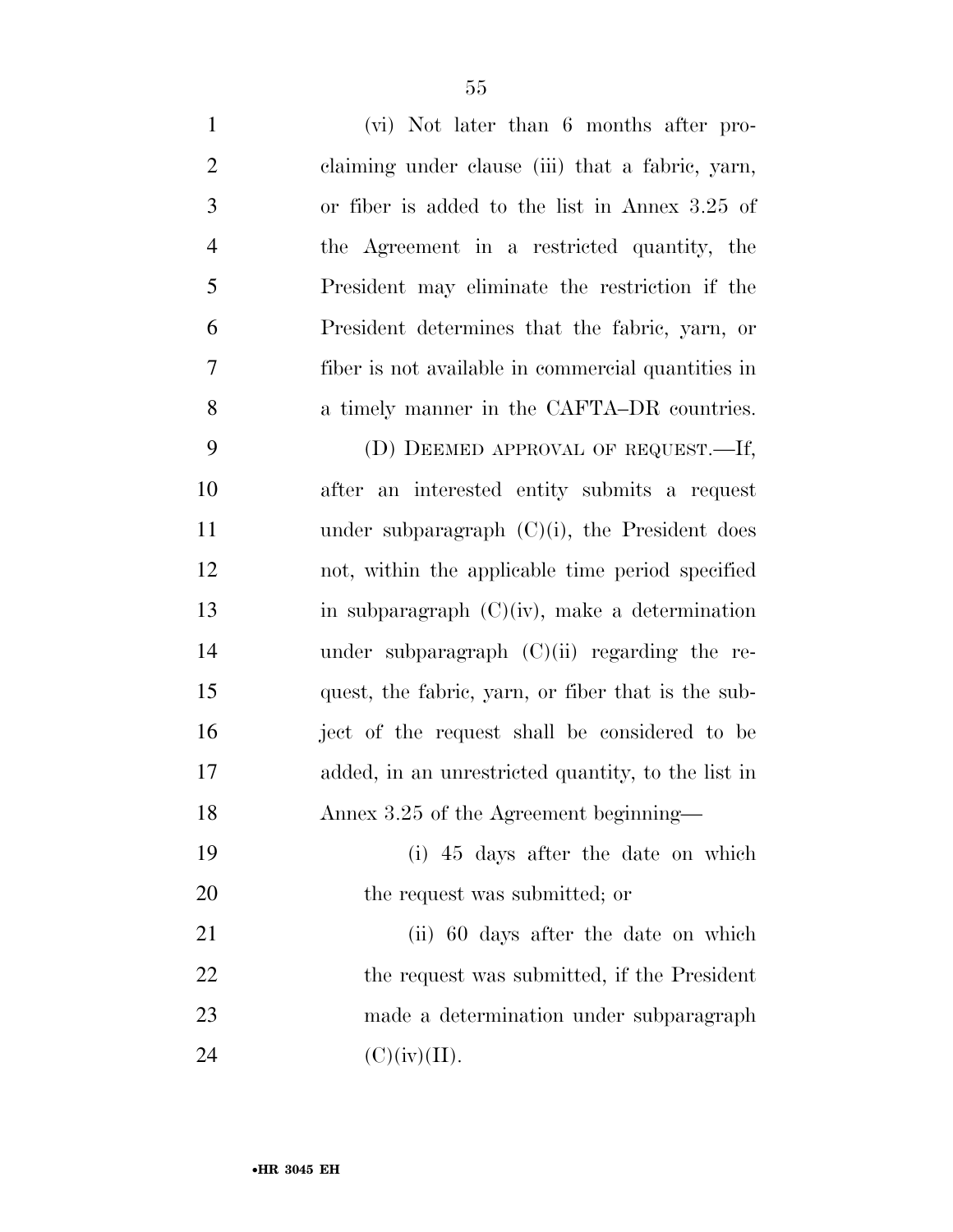| $\mathbf{1}$   | (E) REQUESTS TO RESTRICT OR REMOVE                 |
|----------------|----------------------------------------------------|
| 2              | FABRICS, YARNS, OR FIBERS.—(i) Subject to          |
| 3              | clause (ii), an interested entity may request the  |
| $\overline{4}$ | President to restrict the quantity of, or remove   |
| 5              | from the list in Annex 3.25 of the Agreement,      |
| 6              | any fabric, yarn, or fiber—                        |
| 7              | (I) that has been added to that list in            |
| 8              | an unrestricted quantity pursuant to para-         |
| 9              | graph $(2)$ or subparagraph $(C)(iii)$ or $(D)$ ;  |
| 10             | <b>or</b>                                          |
| 11             | (II) with respect to which the Presi-              |
| 12             | dent has eliminated a restriction under            |
| 13             | subparagraph $(C)(vi)$ .                           |
| 14             | (ii) An interested entity may submit a re-         |
| 15             | quest under clause (i) at any time beginning 6     |
| 16             | months after the date of the action described in   |
| 17             | subclause $(I)$ or $(II)$ of that clause.          |
| 18             | (iii) Not later than 30 days after the date        |
| 19             | on which a request under clause (i) is sub-        |
| 20             | mitted, the President may proclaim an action       |
| 21             | provided for under clause (i) if the President     |
| 22             | determines that the fabric, yarn, or fiber that    |
| 23             | is the subject of the request is available in com- |
| 24             | mercial quantities in a timely manner in the       |
| 25             | CAFTA-DR countries.                                |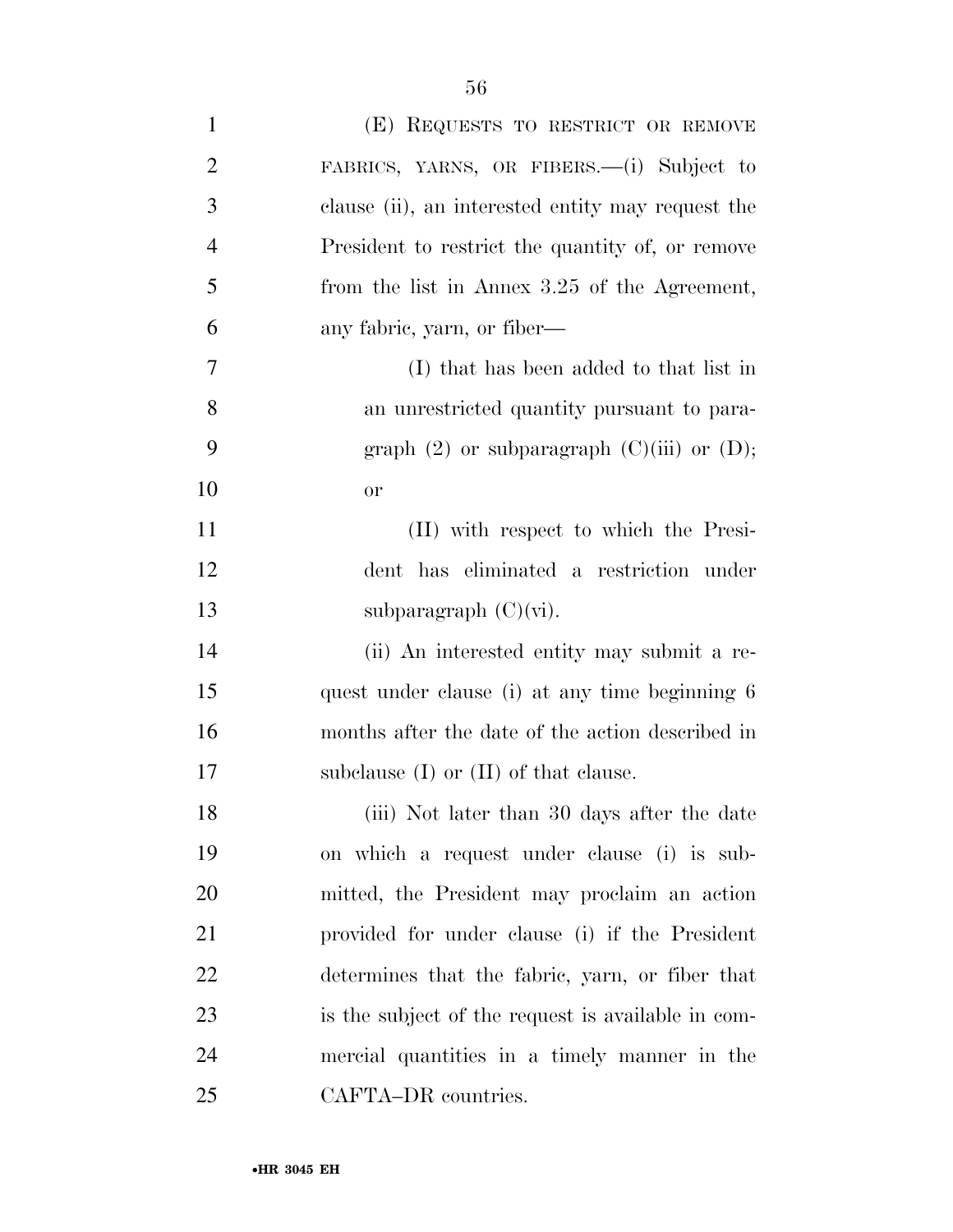| $\mathbf{1}$   | (iv) A proclamation declared under clause                 |
|----------------|-----------------------------------------------------------|
| $\overline{2}$ | (iii) shall take effect no earlier than the date          |
| 3              | that is 6 months after the date on which the              |
| $\overline{4}$ | text of the proclamation is published in the              |
| 5              | Federal Register.                                         |
| 6              | (F) PROCEDURES.—The President shall                       |
| 7              | establish procedures—                                     |
| 8              | (i) governing the submission of a re-                     |
| 9              | quest under subparagraphs $(C)$ and $(E)$ ;               |
| 10             | and                                                       |
| 11             | (ii) providing an opportunity for inter-                  |
| 12             | ested entities to submit comments and sup-                |
| 13             | porting evidence before the President                     |
| 14             | makes a determination under subpara-                      |
| 15             | graph $(C)$ (ii) or $(vi)$ or $(E)$ (iii).                |
| 16             | SEC. 204. CUSTOMS USER FEES.                              |
| 17             | Section 13031(b) of the Consolidated Omnibus Budg-        |
|                | 18 et Reconciliation Act of 1985 (19 U.S.C. 58c(b)) is    |
| 19             | amended by adding after paragraph (14), the following:    |
| 20             | $\degree$ (15) No fee may be charged under subsection     |
| 21             | (a) $(9)$ or $(10)$ with respect to goods that qualify as |
| 22             | originating goods under section 203 of the Domini-        |
| 23             | can Republic-Central America-United States Free           |
| 24             | Trade Agreement Implementation Act. Any service           |
| 25             | for which an exemption from such fee is provided by       |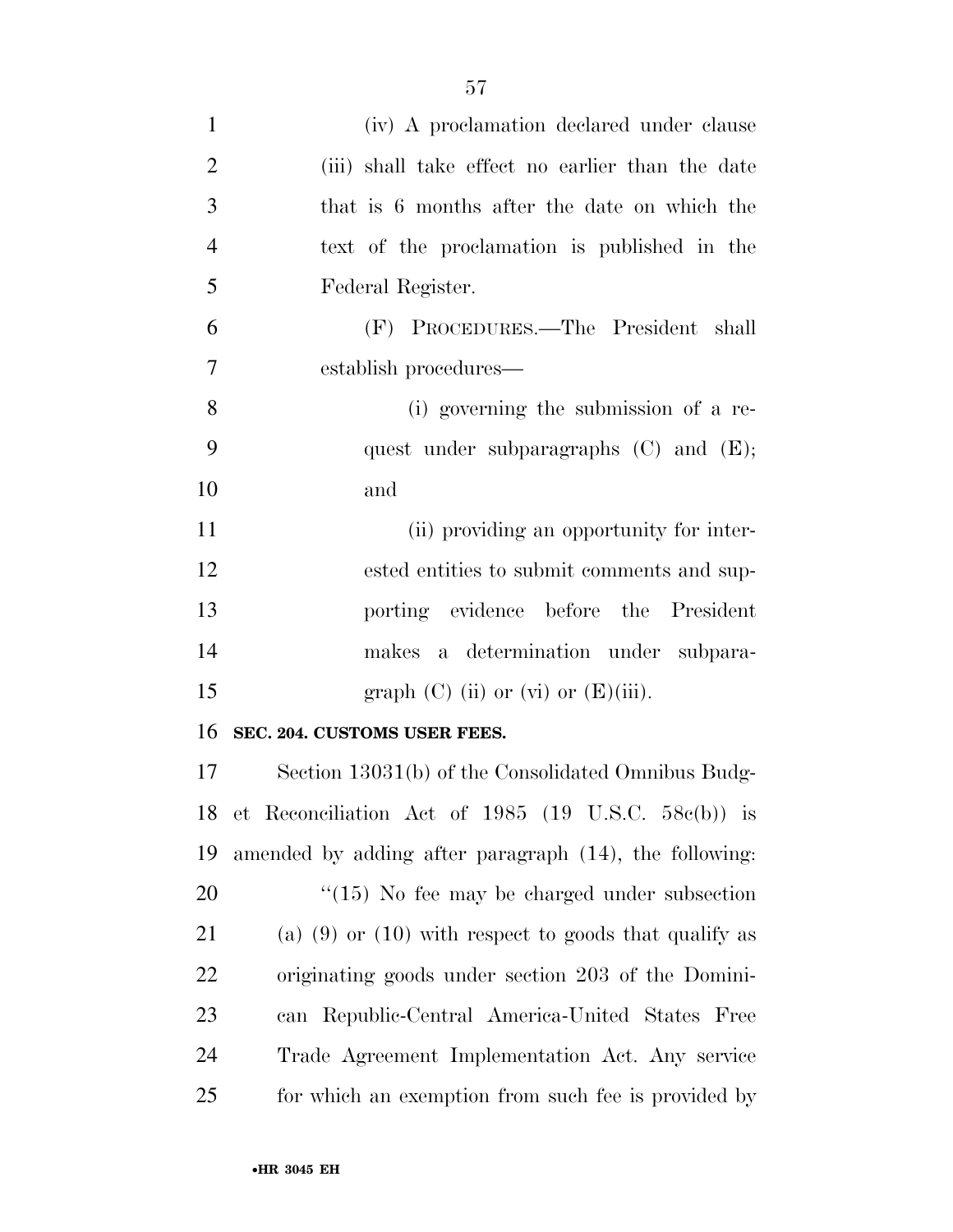| $\mathbf{1}$   | reason of this paragraph may not be funded with            |
|----------------|------------------------------------------------------------|
| $\overline{2}$ | money contained in the Customs User Fee Ac-                |
| 3              | count.".                                                   |
| $\overline{4}$ | SEC. 205. RETROACTIVE APPLICATION FOR CERTAIN LIQ-         |
| 5              | UIDATIONS AND RELIQUIDATIONS OF TEX-                       |
| 6              | TILE OR APPAREL GOODS.                                     |
| 7              | (a) IN GENERAL.—Notwithstanding section 514 of             |
| 8              | the Tariff Act of 1930 (19 U.S.C. 1514) or any other pro-  |
| 9              | vision of law, and subject to subsection $(e)$ , an entry— |
| 10             | $(1)$ of a textile or apparel good—                        |
| 11             | $(A)$ of a CAFTA-DR country that the                       |
| 12             | United States Trade Representative has des-                |
| 13             | ignated as an eligible country under subsection            |
| 14             | $(b)$ , and                                                |
| 15             | (B) that would have qualified as an origi-                 |
| 16             | nating good under section 203 if the good had              |
| 17             | been entered after the date of entry into force            |
| 18             | of the Agreement for that country,                         |
| 19             | $(2)$ that was made on or after January 1, 2004,           |
| 20             | and before the date of the entry into force of the         |
| 21             | Agreement with respect to that country, and                |
| 22             | (3) for which customs duties in excess of the              |
| 23             | applicable rate of duty for that good set out in the       |
| 24             | Schedule of the United States to Annex 3.3 of the          |
| 25             | Agreement were paid,                                       |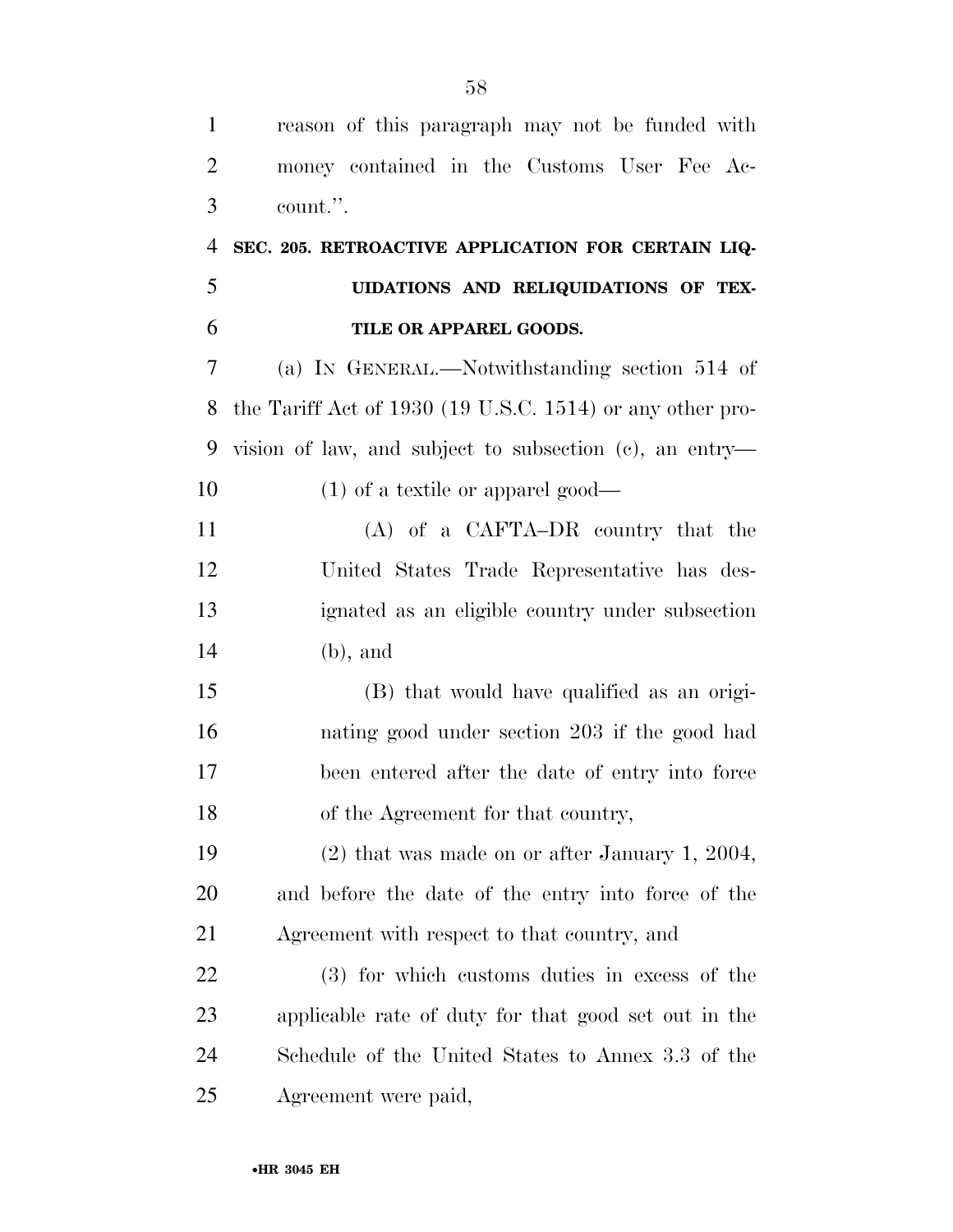shall be liquidated or reliquidated at the applicable rate of duty for that good set out in the Schedule of the United States to Annex 3.3 of the Agreement, and the Secretary of the Treasury shall refund any excess customs duties paid with respect to such entry.

 (b) ELIGIBLE COUNTRY.—The United States Trade Representative shall determine, in accordance with article 3.20 of the Agreement, which CAFTA–DR countries are eligible countries for purposes of this section, and shall publish a list of all such countries in the Federal Register.

 (c) REQUESTS.—Liquidation or reliquidation may be made under subsection (a) with respect to an entry of a textile or apparel good only if a request therefor is filed with the Bureau of Customs and Border Protection, with- in such period as the Bureau of Customs and Border Pro- tection shall establish by regulation in consultation with the Secretary of the Treasury, that contains sufficient in- formation to enable the Bureau of Customs and Border Protection—

20  $(1)(A)$  to locate the entry; or

 (B) to reconstruct the entry if it cannot be lo-cated; and

 (2) to determine that the good satisfies the con-ditions set out in subsection (a).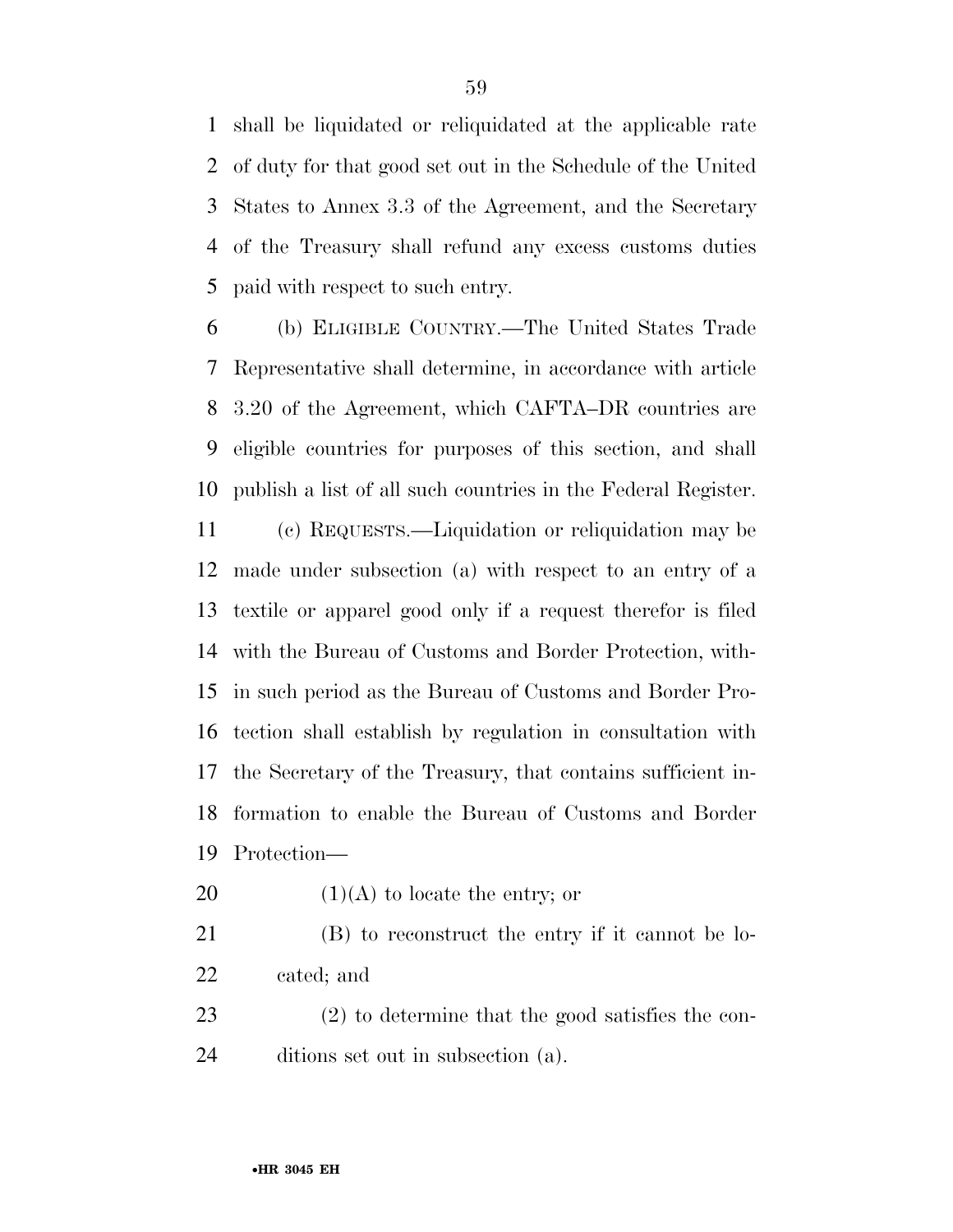(d) DEFINITION.—As used in this section, the term ''entry'' includes a withdrawal from warehouse for con- sumption. **SEC. 206. DISCLOSURE OF INCORRECT INFORMATION; FALSE CERTIFICATIONS OF ORIGIN; DENIAL OF PREFERENTIAL TARIFF TREATMENT.**  (a) DISCLOSURE OF INCORRECT INFORMATION.— Section 592 of the Tariff Act of 1930 (19 U.S.C. 1592) is amended—  $(1)$  in subsection  $(e)$ — (A) by redesignating paragraph (9) as paragraph (10); and (B) by inserting after paragraph (8) the following new paragraph: ''(9) PRIOR DISCLOSURE REGARDING CLAIMS UNDER THE DOMINICAN REPUBLIC-CENTRAL AMER- ICA-UNITED STATES FREE TRADE AGREEMENT.—An importer shall not be subject to penalties under sub- section (a) for making an incorrect claim that a good qualifies as an originating good under section 203 of the Dominican Republic-Central America- United States Free Trade Agreement Implementa- tion Act if the importer, in accordance with regula-tions issued by the Secretary of the Treasury,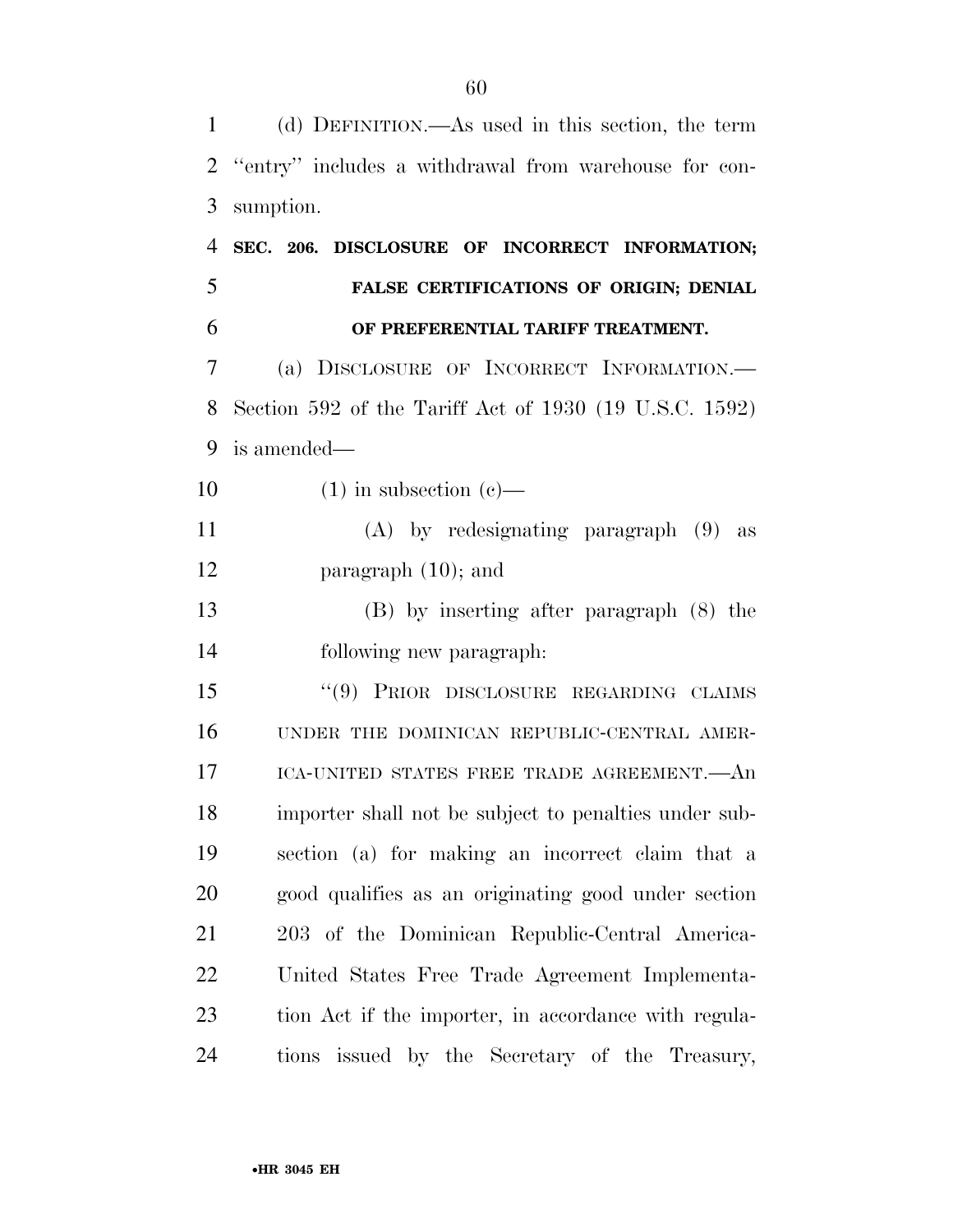promptly and voluntarily makes a corrected declara-2 tion and pays any duties owing."; and

 (2) by adding at the end the following new sub-section:

 ''(h) FALSE CERTIFICATIONS OF ORIGIN UNDER THE DOMINICAN REPUBLIC-CENTRAL AMERICA-UNITED STATES FREE TRADE AGREEMENT.—

8 "(1) In GENERAL.—Subject to paragraph  $(2)$ , it is unlawful for any person to certify falsely, by fraud, gross negligence, or negligence, in a CAFTA– DR certification of origin (as defined in section  $12 \qquad 508(g)(1)(B)$  of this Act) that a good exported from the United States qualifies as an originating good under the rules of origin set out in section 203 of the Dominican Republic-Central America-United States Free Trade Agreement Implementation Act. The procedures and penalties of this section that apply to a violation of subsection (a) also apply to a violation of this subsection.

20 "(2) PROMPT AND VOLUNTARY DISCLOSURE OF INCORRECT INFORMATION.—No penalty shall be im- posed under this subsection if, promptly after an ex-23 porter or producer that issued a CAFTA–DR certifi- cation of origin has reason to believe that such cer-tification contains or is based on incorrect informa-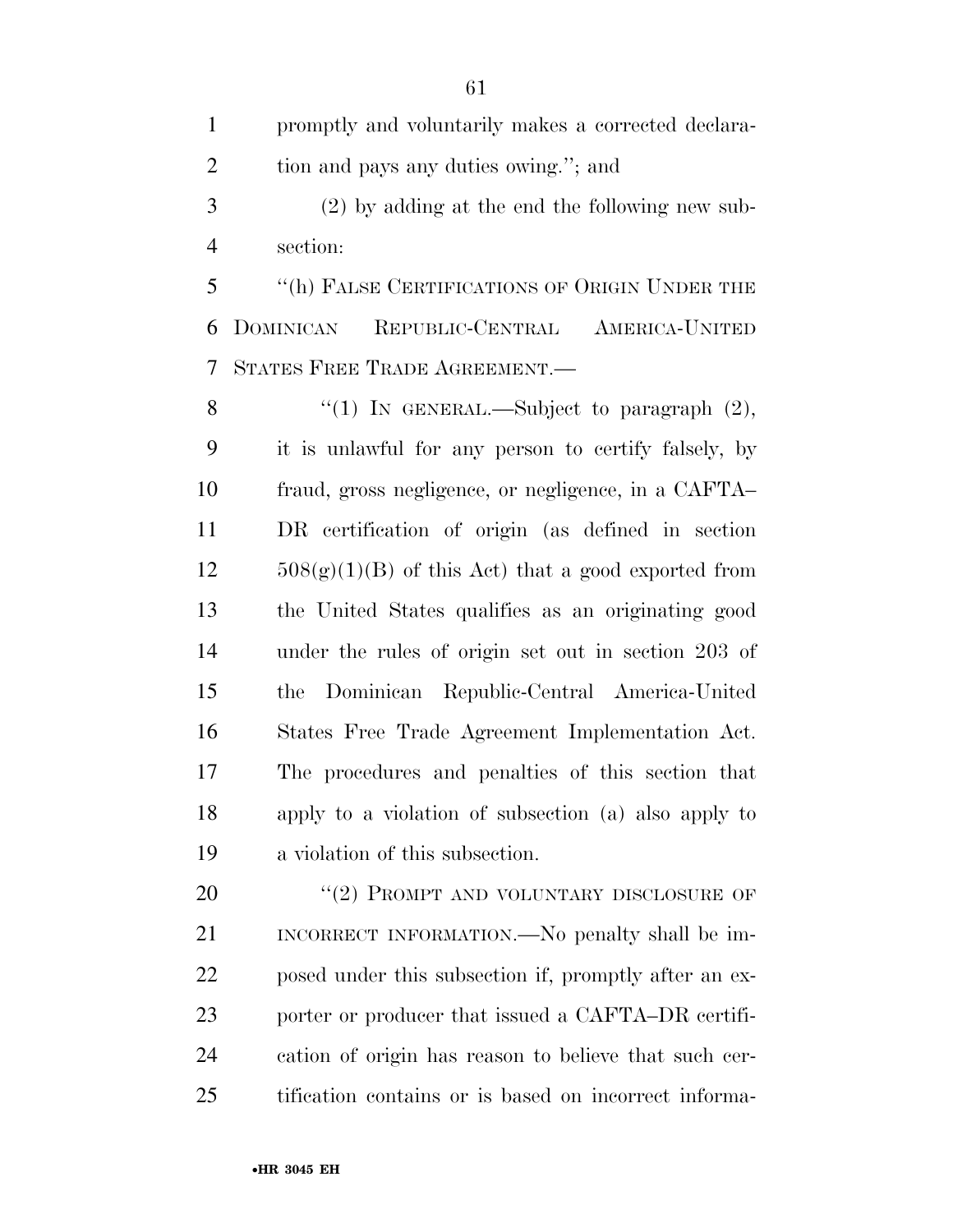| 1              | tion, the exporter or producer voluntarily provides           |
|----------------|---------------------------------------------------------------|
| $\overline{2}$ | written notice of such incorrect information to every         |
| 3              | person to whom the certification was issued.                  |
| $\overline{4}$ | "(3) EXCEPTION.—A person may not be consid-                   |
| 5              | ered to have violated paragraph (1) if—                       |
| 6              | $\lq\lq$ the information was correct at the                   |
| 7              | time it was provided in a CAFTA-DR certifi-                   |
| 8              | cation of origin but was later rendered incorrect             |
| 9              | due to a change in circumstances; and                         |
| 10             | "(B) the person promptly and voluntarily                      |
| 11             | provides written notice of the change in cir-                 |
| 12             | cumstances to all persons to whom the person                  |
| 13             | provided the certification.".                                 |
| 14             | DENIAL OF PREFERENTIAL TARIFF TREAT-<br>(b)                   |
| 15             | MENT.—Section 514 of the Tariff Act of 1930 (19 U.S.C.        |
| 16             | 1514) is amended by adding at the end the following new       |
| 17             | subsection:                                                   |
|                | "(h) DENIAL OF PREFERENTIAL TARIFF TREAT-                     |
| 19             | THE DOMINICAN REPUBLIC-CENTRAL<br><b>MENT</b><br><b>UNDER</b> |
| 20             | AMERICA-UNITED STATES FREE TRADE AGREEMENT.                   |
| 21             | If the Bureau of Customs and Border Protection or the         |
| 22             | Bureau of Immigration and Customs Enforcement finds           |
| 23             | indications of a pattern of conduct by an importer, ex-       |
| 24             | porter, or producer of false or unsupported representa-       |
| 25             | tions that goods qualify under the rules of origin set out    |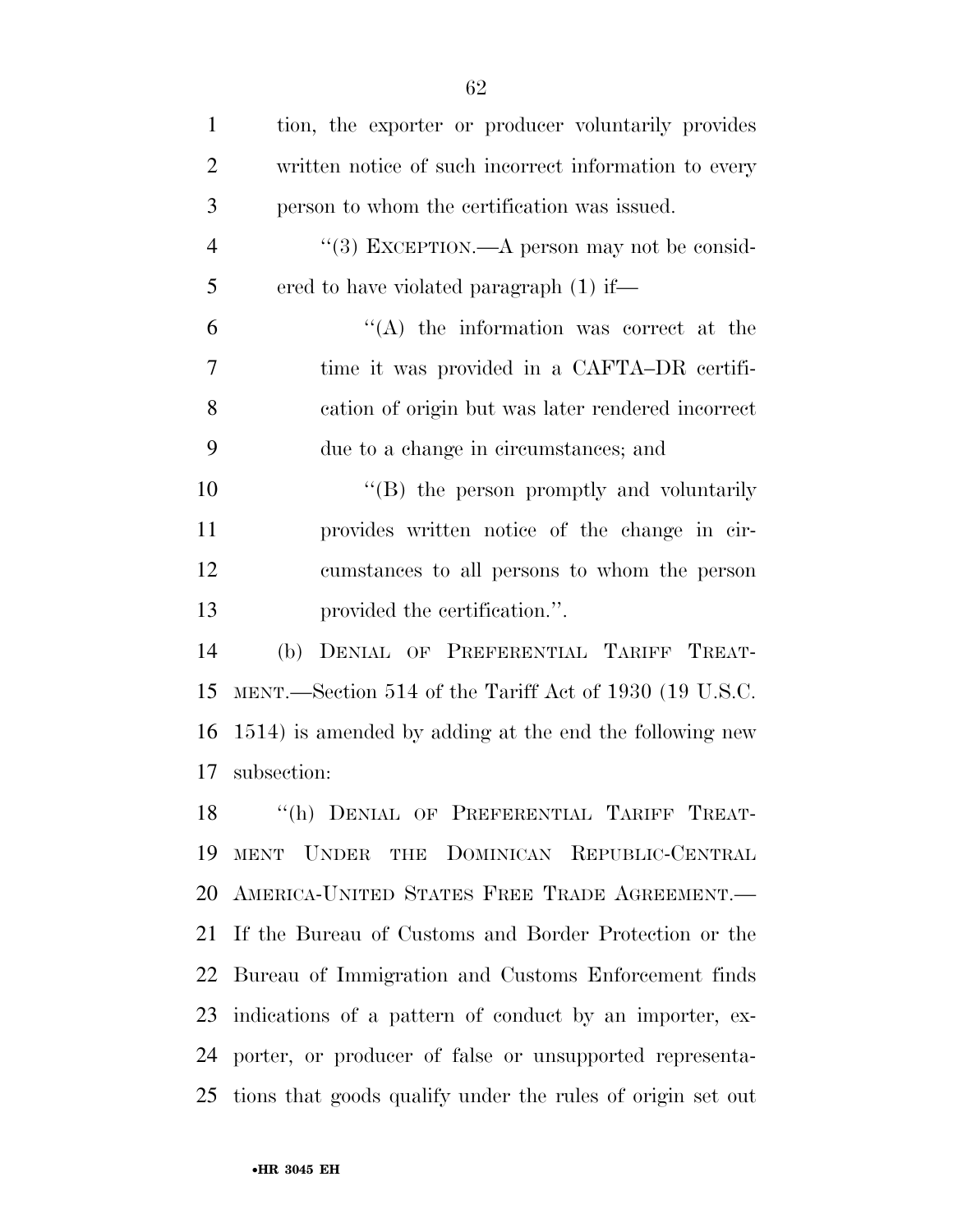in section 203 of the Dominican Republic-Central Amer- ica-United States Free Trade Agreement Implementation Act, the Bureau of Customs and Border Protection, in ac- cordance with regulations issued by the Secretary of the Treasury, may suspend preferential tariff treatment under the Dominican Republic-Central America-United States Free Trade Agreement to entries of identical goods cov- ered by subsequent representations by that importer, ex- porter, or producer until the Bureau of Customs and Bor- der Protection determines that representations of that person are in conformity with such section 203.''.

#### **SEC. 207. RELIQUIDATION OF ENTRIES.**

 Subsection (d) of section 520 of the Tariff Act of 1930 (19 U.S.C. 1520(d)) is amended—

 (1) in the matter preceding paragraph (1), by striking ''or section 202 of the United States-Chile Free Trade Agreement Implementation Act'' and in- serting '', section 202 of the United States-Chile Free Trade Agreement Implementation Act, or sec- tion 203 of the Dominican Republic-Central Amer- ica-United States Free Trade Agreement Implemen-tation Act''; and

 (2) in paragraph (2), by inserting ''or certifi-cations'' after ''other certificates''.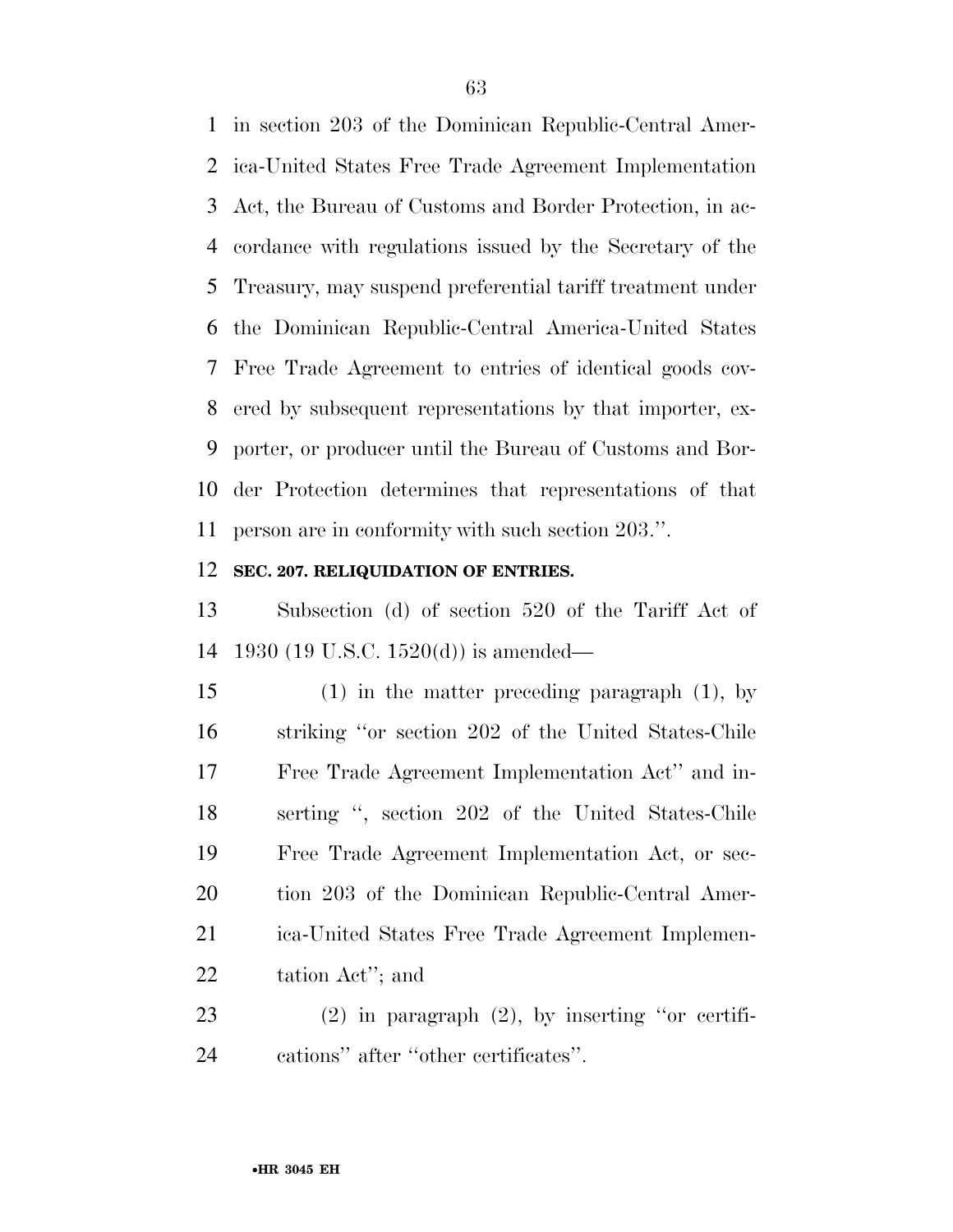### **SEC. 208. RECORDKEEPING REQUIREMENTS.**

 Section 508 of the Tariff Act of 1930 (19 U.S.C. 1508) is amended—

 (1) by redesignating subsection (g) as sub-section (h);

 (2) by inserting after subsection (f) the fol-lowing new subsection:

8 "(g) CERTIFICATIONS OF ORIGIN FOR GOODS EX- PORTED UNDER THE DOMINICAN REPUBLIC-CENTRAL AMERICA-UNITED STATES FREE TRADE AGREEMENT.—

11 "(1) DEFINITIONS.—In this subsection:

12 "(A) RECORDS AND SUPPORTING DOCU- MENTS.—The term 'records and supporting documents' means, with respect to an exported good under paragraph (2), records and docu- ments related to the origin of the good, includ-ing—

18  $\frac{1}{2}$  the purchase, cost, and value of, 19 and payment for, the good;

 $\frac{1}{1}$  the purchase, cost, and value of, and payment for, all materials, including indirect materials, used in the production of the good; and

24 ''(iii) the production of the good in 25 the form in which it was exported.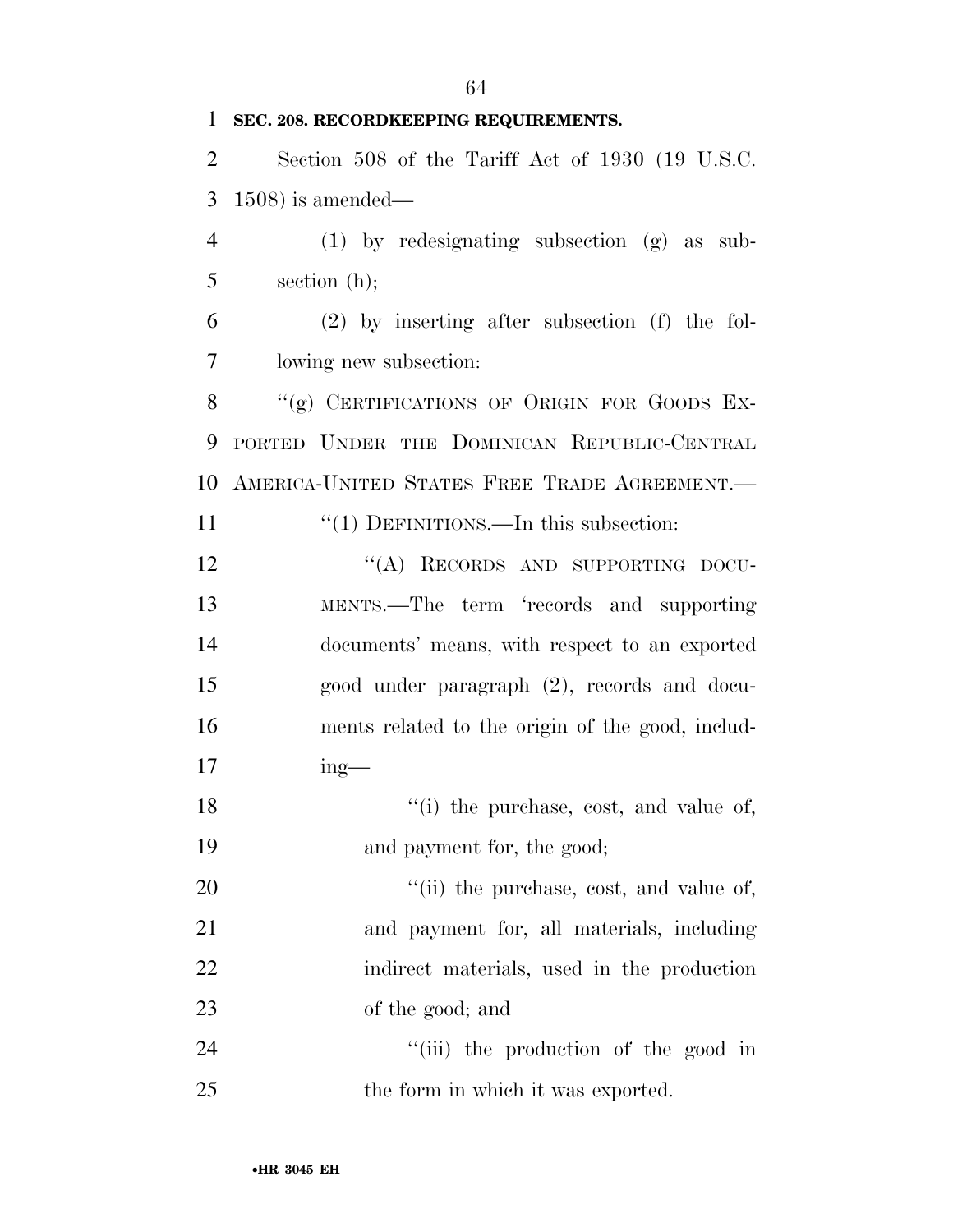1 "(B) CAFTA–DR CERTIFICATION OF ORI- GIN.—The term 'CAFTA–DR certification of origin' means the certification established under article 4.16 of the Dominican Republic-Central America-United States Free Trade Agreement that a good qualifies as an originating good under such Agreement.

8 "(2) EXPORTS TO CAFTA–DR COUNTRIES.—Any person who completes and issues a CAFTA–DR cer- tification of origin for a good exported from the United States shall make, keep, and, pursuant to rules and regulations promulgated by the Secretary of the Treasury, render for examination and inspec- tion all records and supporting documents related to the origin of the good (including the certification or copies thereof).

17 "(3) RETENTION PERIOD.—Records and sup- porting documents shall be kept by the person who issued a CAFTA–DR certification of origin for at least 5 years after the date on which the certifi-cation was issued.''; and

 (3) in subsection (h), as so redesignated— 23 (A) by inserting "or  $(g)$ " after " $(f)$ "; and (B) by striking ''that subsection'' and in-serting ''either such subsection''.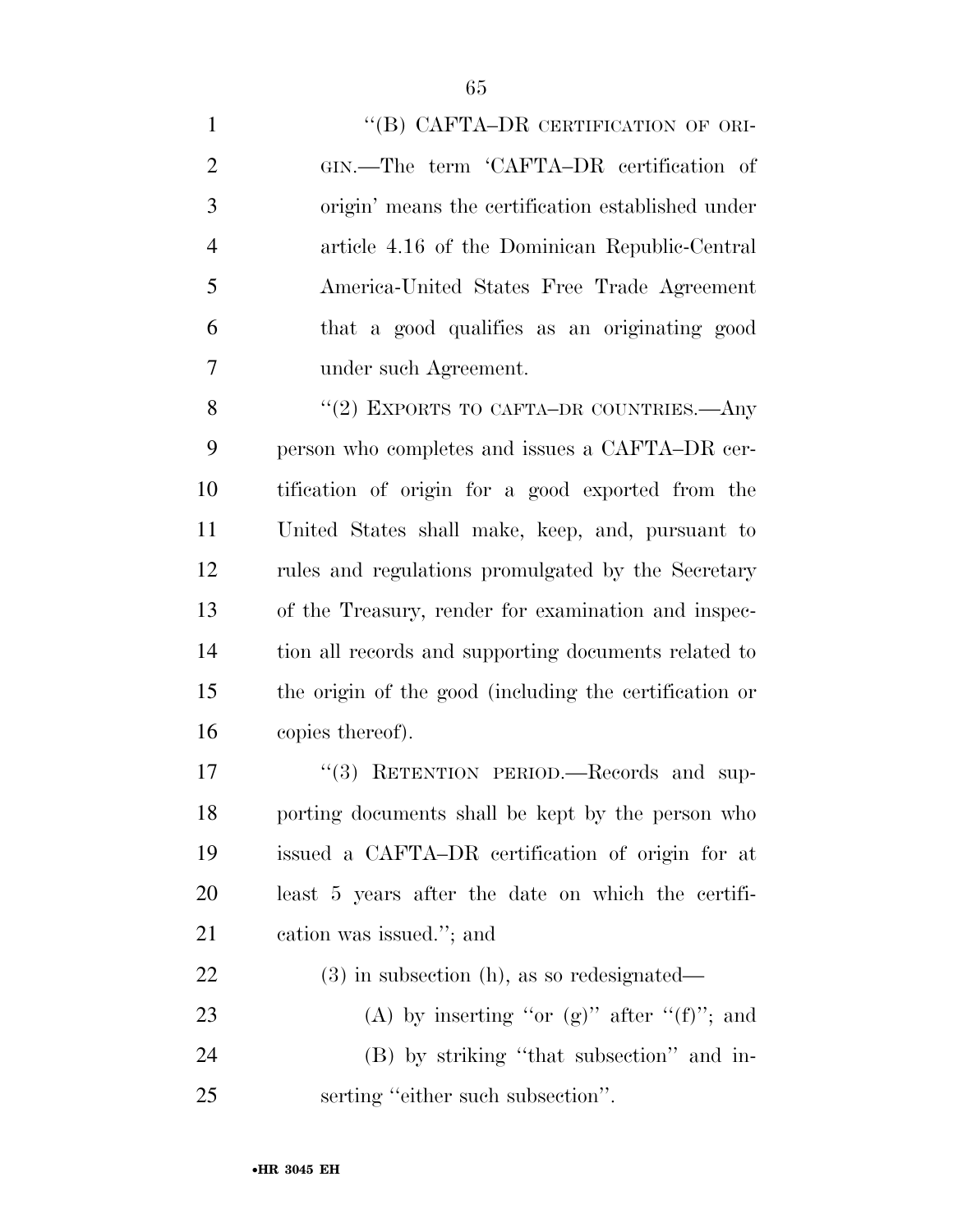**SEC. 209. ENFORCEMENT RELATING TO TRADE IN TEXTILE** 

#### **OR APPAREL GOODS.**

(a) ACTION DURING VERIFICATION.—

 (1) IN GENERAL.—If the Secretary of the Treasury requests the government of a CAFTA–DR country to conduct a verification pursuant to article 3.24 of the Agreement for purposes of making a de- termination under paragraph (2), the President may direct the Secretary to take appropriate action de- scribed in subsection (b) while the verification is being conducted.

 (2) DETERMINATION.—A determination under 13 this paragraph is a determination—

 (A) that an exporter or producer in that country is complying with applicable customs laws, regulations, and procedures regarding trade in textile or apparel goods, or

 (B) that a claim that a textile or apparel good exported or produced by such exporter or producer—

 (i) qualifies as an originating good under section 203 of this Act, or

23 (ii) is a good of a CAFTA–DR coun-

 $24 \text{ try},$ 

is accurate.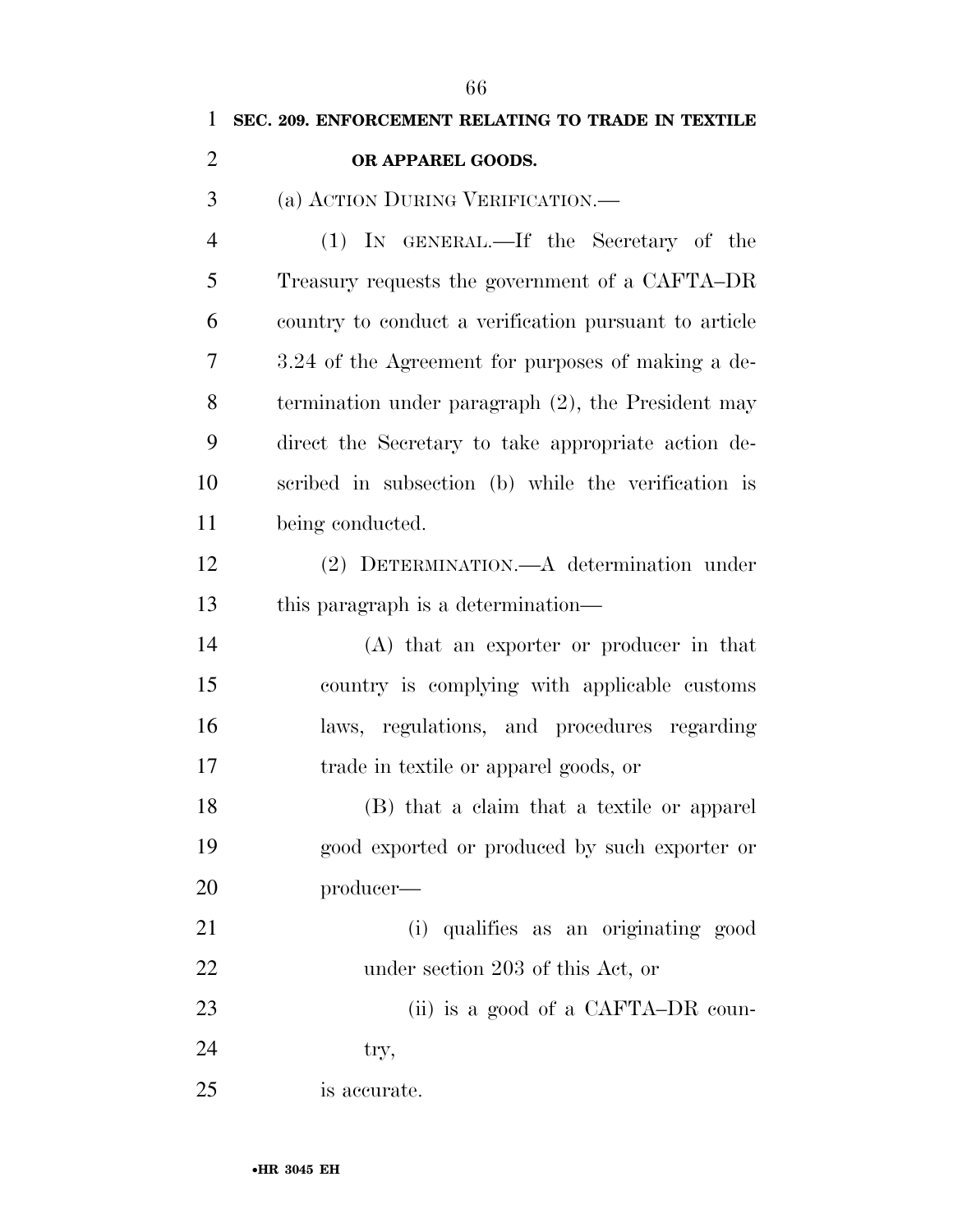| $\mathbf{1}$   | (b) APPROPRIATE ACTION DESCRIBED. - Appropriate     |
|----------------|-----------------------------------------------------|
| $\overline{2}$ | action under subsection $(a)(1)$ includes—          |
| 3              | (1) suspension of preferential tariff treatment     |
| $\overline{4}$ | under the Agreement with respect to-                |
| 5              | (A) any textile or apparel good exported or         |
| 6              | produced by the person that is the subject of a     |
| 7              | verification under subsection $(a)(1)$ regarding    |
| 8              | compliance described in subsection $(a)(2)(A)$ , if |
| 9              | the Secretary determines there is insufficient      |
| 10             | information to support any claim for pref-          |
| 11             | erential tariff treatment that has been made        |
| 12             | with respect to any such good; or                   |
| 13             | (B) the textile or apparel good for which a         |
| 14             | claim of preferential tariff treatment has been     |
| 15             | made that is the subject of a verification under    |
| 16             | subsection $(a)(1)$ regarding a claim described in  |
| 17             | subsection $(a)(2)(B)$ , if the Secretary deter-    |
| 18             | mines there is insufficient information to sup-     |
| 19             | port that claim;                                    |
| 20             | (2) denial of preferential tariff treatment under   |
| 21             | the Agreement with respect to-                      |
| 22             | (A) any textile or apparel good exported or         |
| 23             | produced by the person that is the subject of a     |
| 24             | verification under subsection $(a)(1)$ regarding    |
| 25             | compliance described in subsection $(a)(2)(A)$ , if |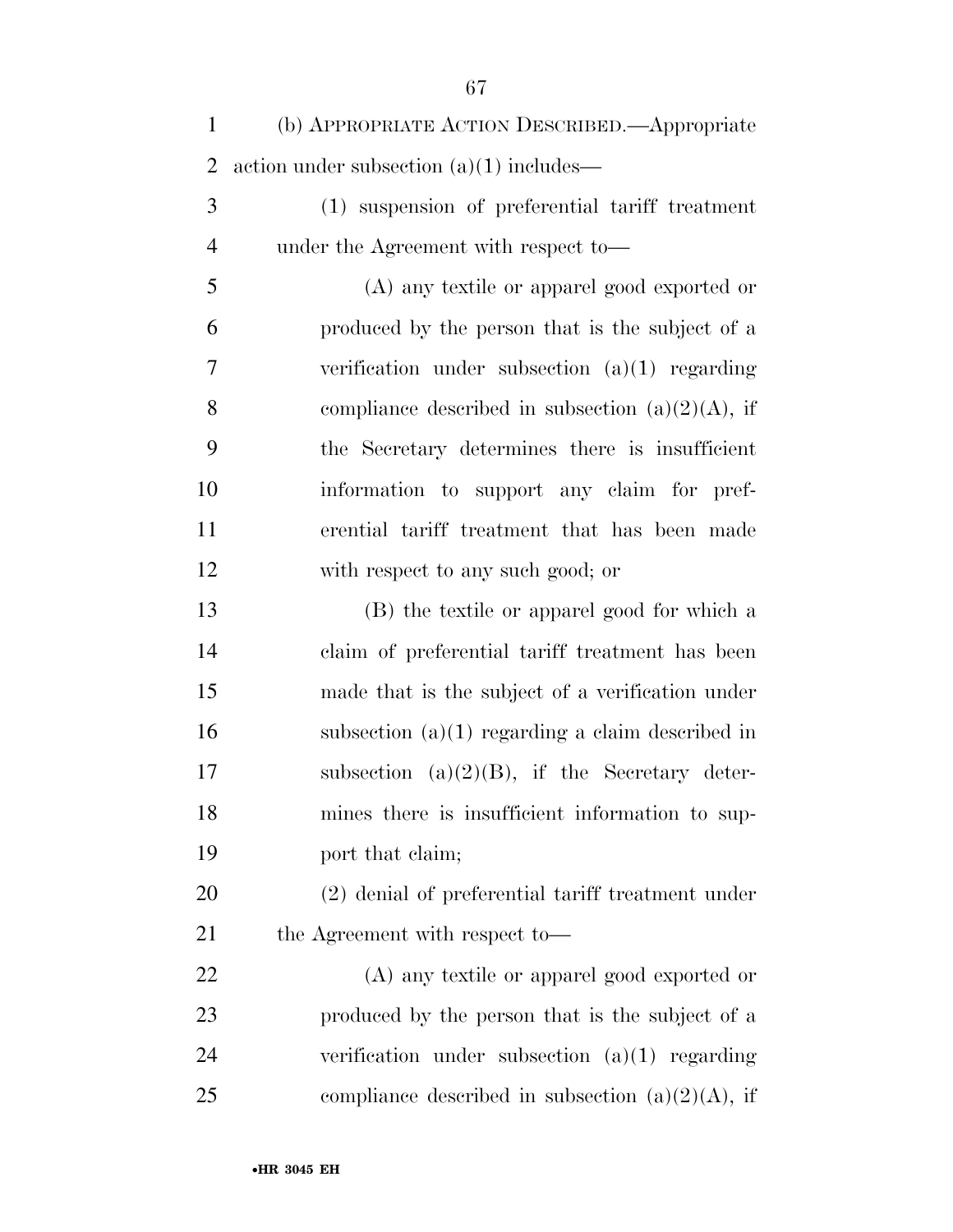the Secretary determines that the person has provided incorrect information to support any claim for preferential tariff treatment that has been made with respect to any such good; or

 (B) the textile or apparel good for which a claim of preferential tariff treatment has been made that is the subject of a verification under subsection (a)(1) regarding a claim described in 9 subsection (a) $(2)(B)$ , if the Secretary deter- mines that a person has provided incorrect in-11 formation to support that claim;

 (3) detention of any textile or apparel good ex- ported or produced by the person that is the subject of a verification under subsection (a)(1) regarding 15 compliance described in subsection  $(a)(2)(A)$  or a 16 claim described in subsection  $(a)(2)(B)$ , if the Sec- retary determines there is insufficient information to determine the country of origin of any such good; and

 (4) denial of entry into the United States of any textile or apparel good exported or produced by 22 the person that is the subject of a verification under subsection (a)(1) regarding compliance described in 24 subsection  $(a)(2)(A)$  or a claim described in sub-25 section  $(a)(2)(B)$ , if the Secretary determines that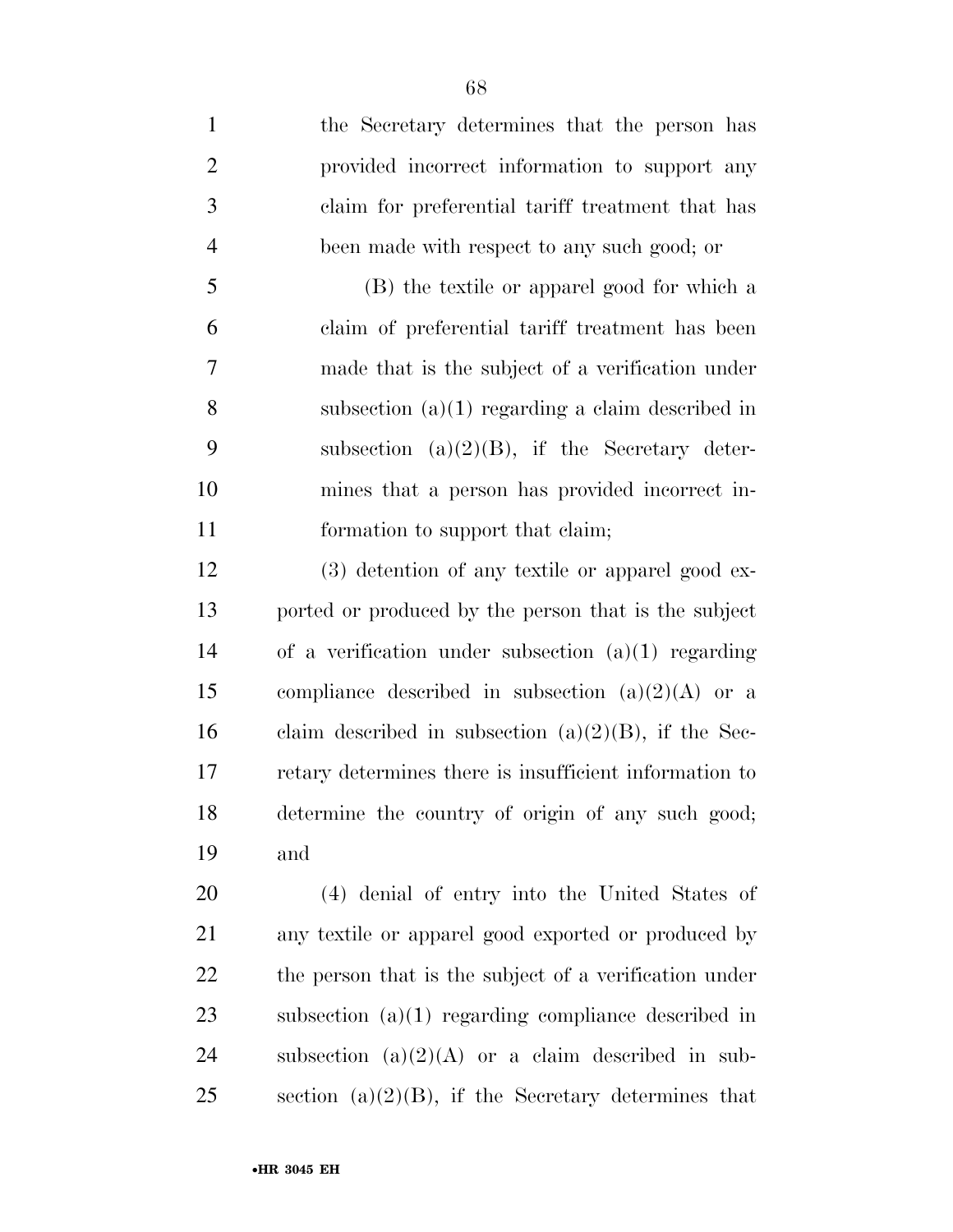| $\mathbf{1}$   | the person has provided incorrect information as to           |
|----------------|---------------------------------------------------------------|
| $\overline{2}$ | the country of origin of any such good.                       |
| 3              | (c) ACTION ON COMPLETION OF A VERIFICATION.—                  |
| 4              | On completion of a verification under subsection (a), the     |
| 5              | President may direct the Secretary to take appropriate ac-    |
| 6              | tion described in subsection (d) until such time as the Sec-  |
| 7              | retary receives information sufficient to make the deter-     |
| 8              | mination under subsection $(a)(2)$ or until such earlier date |
| 9              | as the President may direct.                                  |
| 10             | (d)<br>APPROPRIATE ACTION DESCRIBED.—Appro-                   |
| 11             | priate action under subsection (c) includes—                  |
| 12             | (1) denial of preferential tariff treatment under             |
| 13             | the Agreement with respect to-                                |
| 14             | (A) any textile or apparel good exported or                   |
| 15             | produced by the person that is the subject of a               |
| 16             | verification under subsection $(a)(1)$ regarding              |
| 17             | compliance described in subsection $(a)(2)(A)$ , if           |
| 18             | the Secretary determines there is insufficient                |
| 19             | information to support, or that the person has                |
| 20             | provided incorrect information to support, any                |
| 21             | claim for preferential tariff treatment that has              |
| 22             | been made with respect to any such good; or                   |
| 23             | (B) the textile or apparel good for which a                   |
| 24             | claim of preferential tariff treatment has been               |

made that is the subject of a verification under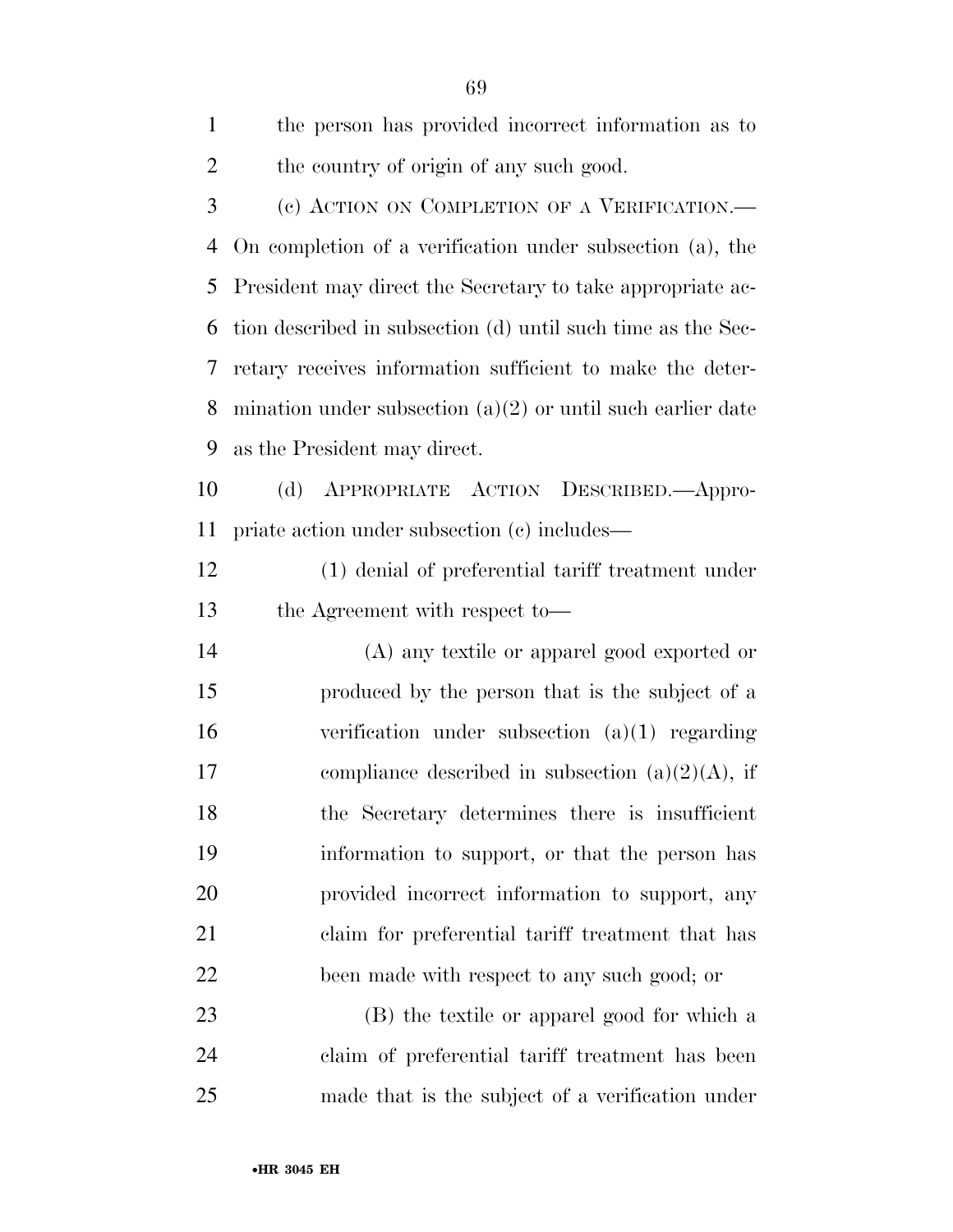| $\mathbf{1}$   | subsection $(a)(1)$ regarding a claim described in       |
|----------------|----------------------------------------------------------|
| $\overline{2}$ | subsection $(a)(2)(B)$ , if the Secretary deter-         |
| 3              | mines there is insufficient information to sup-          |
| 4              | port, or that a person has provided incorrect in-        |
| 5              | formation to support, that claim; and                    |
| 6              | (2) denial of entry into the United States of            |
| $\overline{7}$ | any textile or apparel good exported or produced by      |
| 8              | the person that is the subject of a verification under   |
| 9              | subsection $(a)(1)$ regarding compliance described in    |
| 10             | subsection $(a)(2)(A)$ or a claim described in sub-      |
| 11             | section (a) $(2)(B)$ , if the Secretary determines there |
| 12             | is insufficient information to determine, or that the    |
| 13             | person has provided incorrect information as to, the     |
| 14             | country of origin of any such good.                      |
| 15             | (e) PUBLICATION OF NAME OF PERSON.—The Sec-              |
| 16             | retary may publish the name of any person that the Sec-  |
| 17             | retary has determined—                                   |
| 18             | (1) is engaged in intentional circumvention of           |
| 19             | applicable laws, regulations, or procedures affecting    |
| 20             | trade in textile or apparel goods; or                    |
| 21             | (2) has failed to demonstrate that it produces,          |
| 22             | or is capable of producing, textile or apparel goods.    |
| 23             | SEC. 210. REGULATIONS.                                   |
| 24             | The Secretary of the Treasury shall prescribe such       |
| 25             | regulations as may be necessary to carry out—            |
|                |                                                          |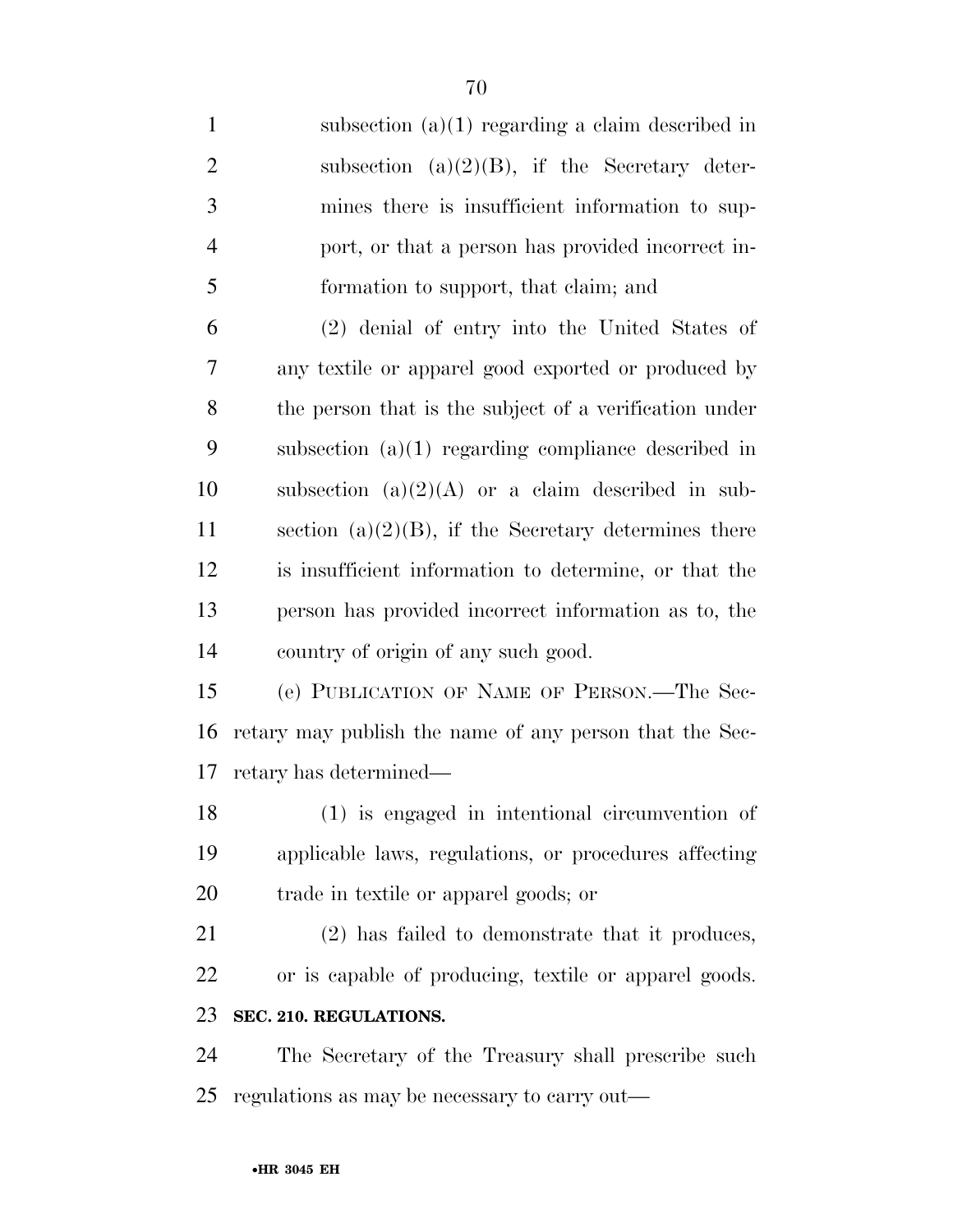(1) subsections (a) through (n) of section 203; (2) the amendment made by section 204; and (3) any proclamation issued under section 4  $203(0)$ . **TITLE III—RELIEF FROM IMPORTS SEC. 301. DEFINITIONS.**  In this title: (1) CAFTA–DR ARTICLE.—The term ''CAFTA–DR article'' means an article that quali- fies as an originating good under section 203(b). (2) CAFTA–DR TEXTILE OR APPAREL ARTI- CLE.—The term ''CAFTA–DR textile or apparel ar- ticle'' means a textile or apparel good (as defined in section 3(5)) that is a CAFTA–DR article. (3) DE MINIMIS SUPPLYING COUNTRY.— (A) Subject to subparagraph (B), the term ''de minimis supplying country'' means a CAFTA–DR country whose share of imports of the relevant CAFTA–DR article into the United States does not exceed 3 percent of the aggre-22 gate volume of imports of the relevant CAFTA– DR article in the most recent 12-month period for which data are available that precedes the 25 filing of the petition under section 311(a).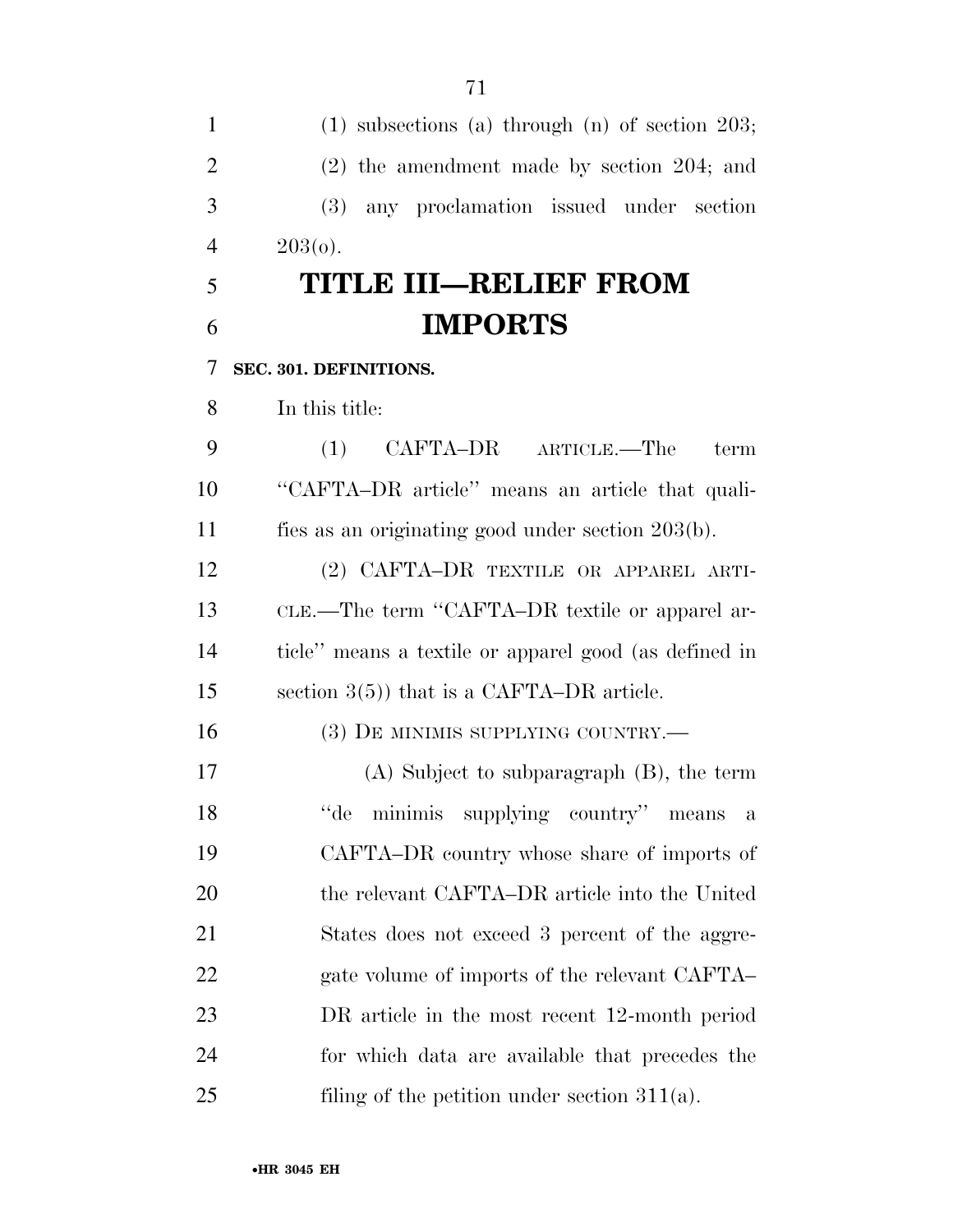(B) A CAFTA–DR country shall not be considered to be a de minimis supplying country if the aggregate share of imports of the relevant CAFTA–DR article into the United States of all CAFTA–DR countries that satisfy the con- ditions of subparagraph (A) exceeds 9 percent of the aggregate volume of imports of the rel- evant CAFTA–DR article during the applicable 12-month period. (4) RELEVANT CAFTA–DR ARTICLE.—The term ''relevant CAFTA–DR article'' means the CAFTA– DR article with respect to which a petition has been

filed under section 311(a).

# **Subtitle A—Relief From Imports**

## **Benefiting From the Agreement**

### **SEC. 311. COMMENCING OF ACTION FOR RELIEF.**

 (a) FILING OF PETITION.—A petition requesting ac- tion under this subtitle for the purpose of adjusting to the obligations of the United States under the Agreement may be filed with the Commission by an entity, including a trade association, firm, certified or recognized union, or group of workers, that is representative of an industry. The Commission shall transmit a copy of any petition filed under this subsection to the United States Trade Rep-resentative.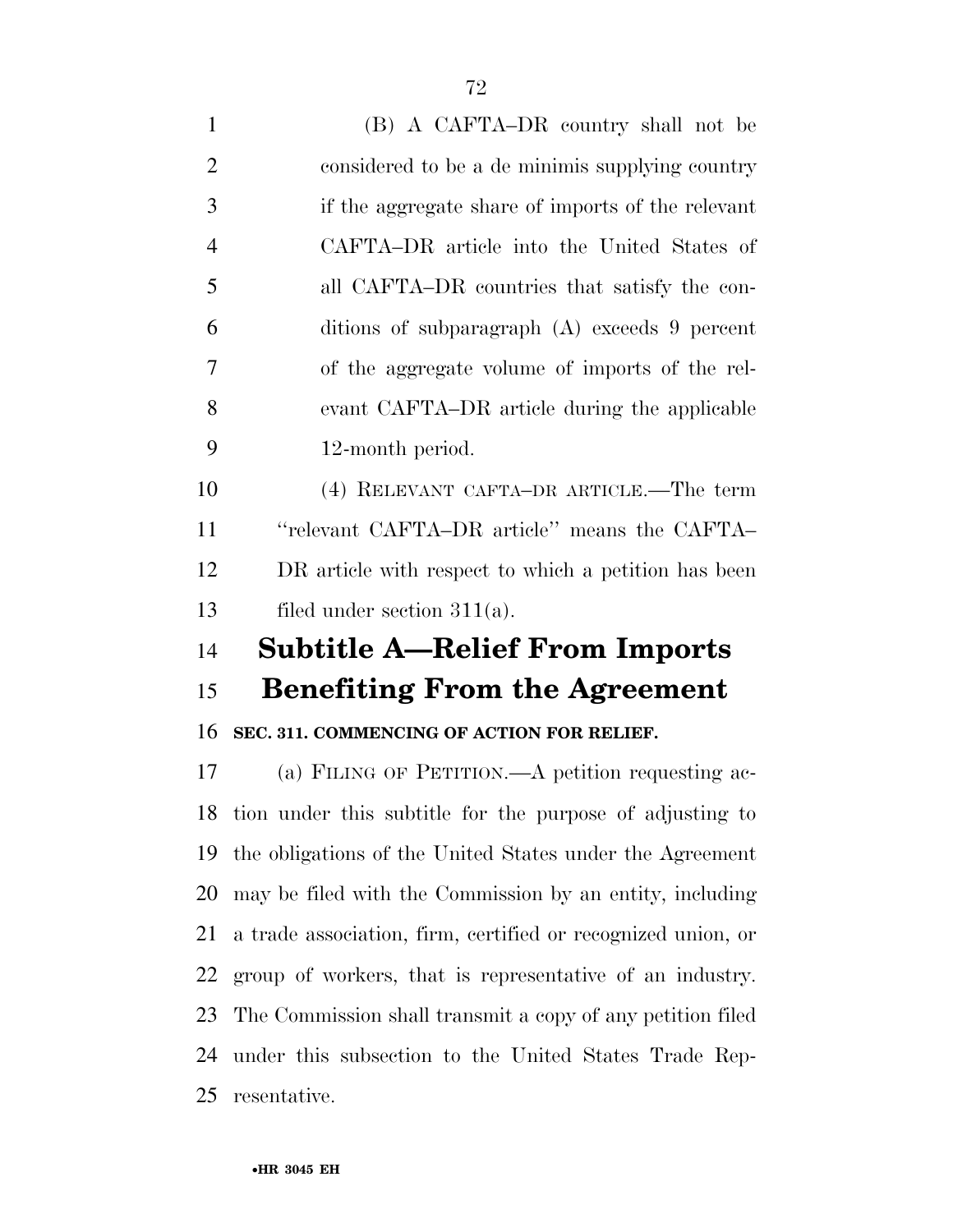(b) INVESTIGATION AND DETERMINATION.—Upon the filing of a petition under subsection (a), the Commis- sion, unless subsection (d) applies, shall promptly initiate an investigation to determine whether, as a result of the reduction or elimination of a duty provided for under the Agreement, a CAFTA–DR article is being imported into the United States in such increased quantities, in absolute terms or relative to domestic production, and under such conditions that imports of the CAFTA–DR article con- stitute a substantial cause of serious injury or threat thereof to the domestic industry producing an article that is like, or directly competitive with, the imported article. (c) APPLICABLE PROVISIONS.—The following provi- sions of section 202 of the Trade Act of 1974 (19 U.S.C. 2252) apply with respect to any investigation initiated under subsection (b):

 (1) Paragraphs (1)(B) and (3) of subsection (b).

(2) Subsection (c).

(3) Subsection (i).

21 (d) ARTICLES EXEMPT FROM INVESTIGATION. No investigation may be initiated under this section with re- spect to any CAFTA–DR article if, after the date that the Agreement enters into force, import relief has been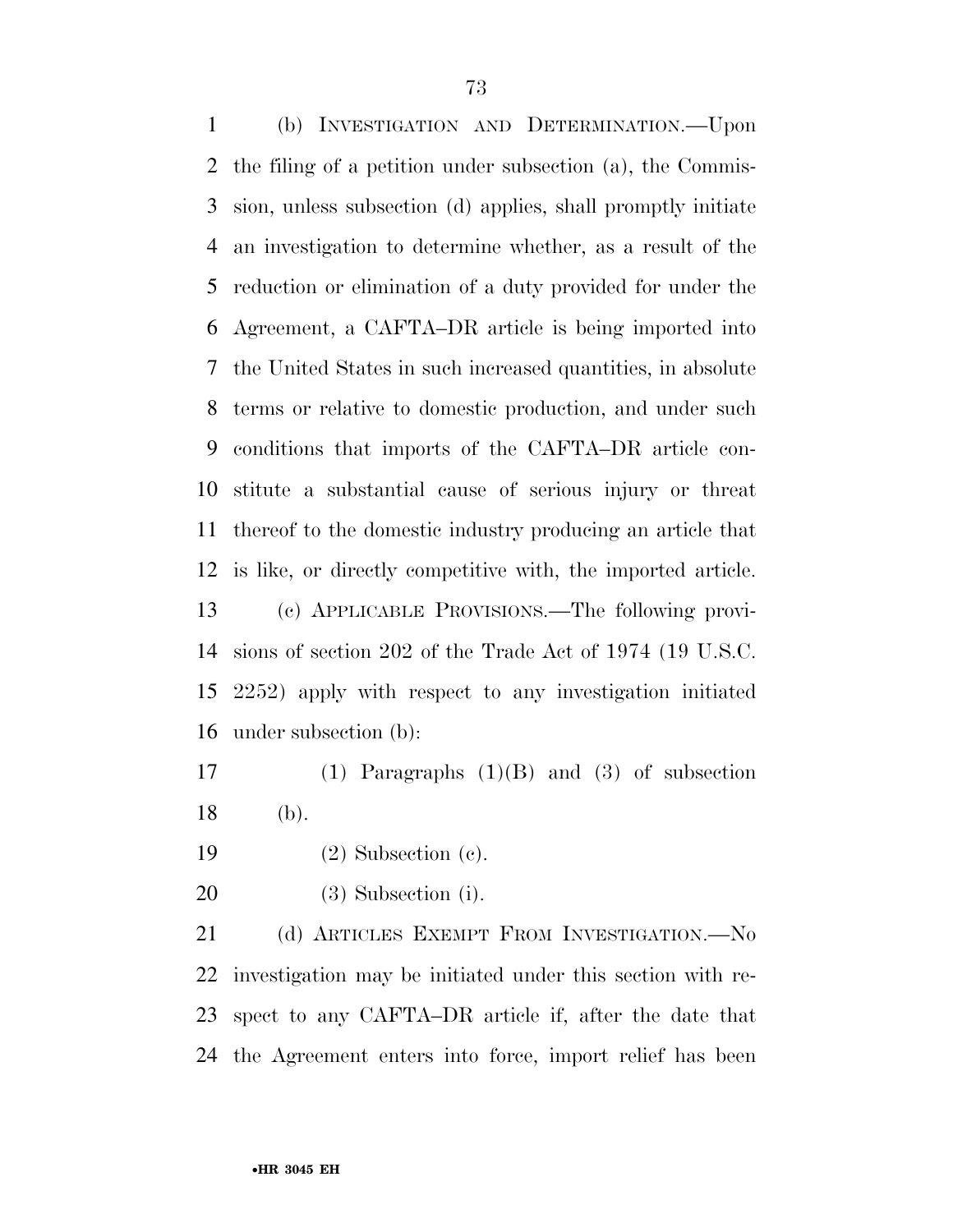provided with respect to that CAFTA–DR article under this subtitle.

#### **SEC. 312. COMMISSION ACTION ON PETITION.**

 (a) DETERMINATION.—Not later than 120 days after the date on which an investigation is initiated under sec- tion 311(b) with respect to a petition, the Commission shall make the determination required under that section. At that time, the Commission shall also determine whether any CAFTA–DR country is a de minimis supplying coun-try.

 (b) APPLICABLE PROVISIONS.—For purposes of this subtitle, the provisions of paragraphs (1), (2), and (3) of section 330(d) of the Tariff Act of 1930 (19 U.S.C.  $1330(d)$  (1), (2), and (3)) shall be applied with respect to determinations and findings made under this section as if such determinations and findings were made under section 202 of the Trade Act of 1974 (19 U.S.C. 2252). (c) ADDITIONAL FINDING AND RECOMMENDATION IF DETERMINATION AFFIRMATIVE.—If the determination made by the Commission under subsection (a) with respect to imports of an article is affirmative, or if the President may consider a determination of the Commission to be an

affirmative determination as provided for under paragraph

(1) of section 330(d) of the Tariff Act of 1930 (19 U.S.C.

 $25 \text{ } 1330(d)$ , the Commission shall find, and recommend to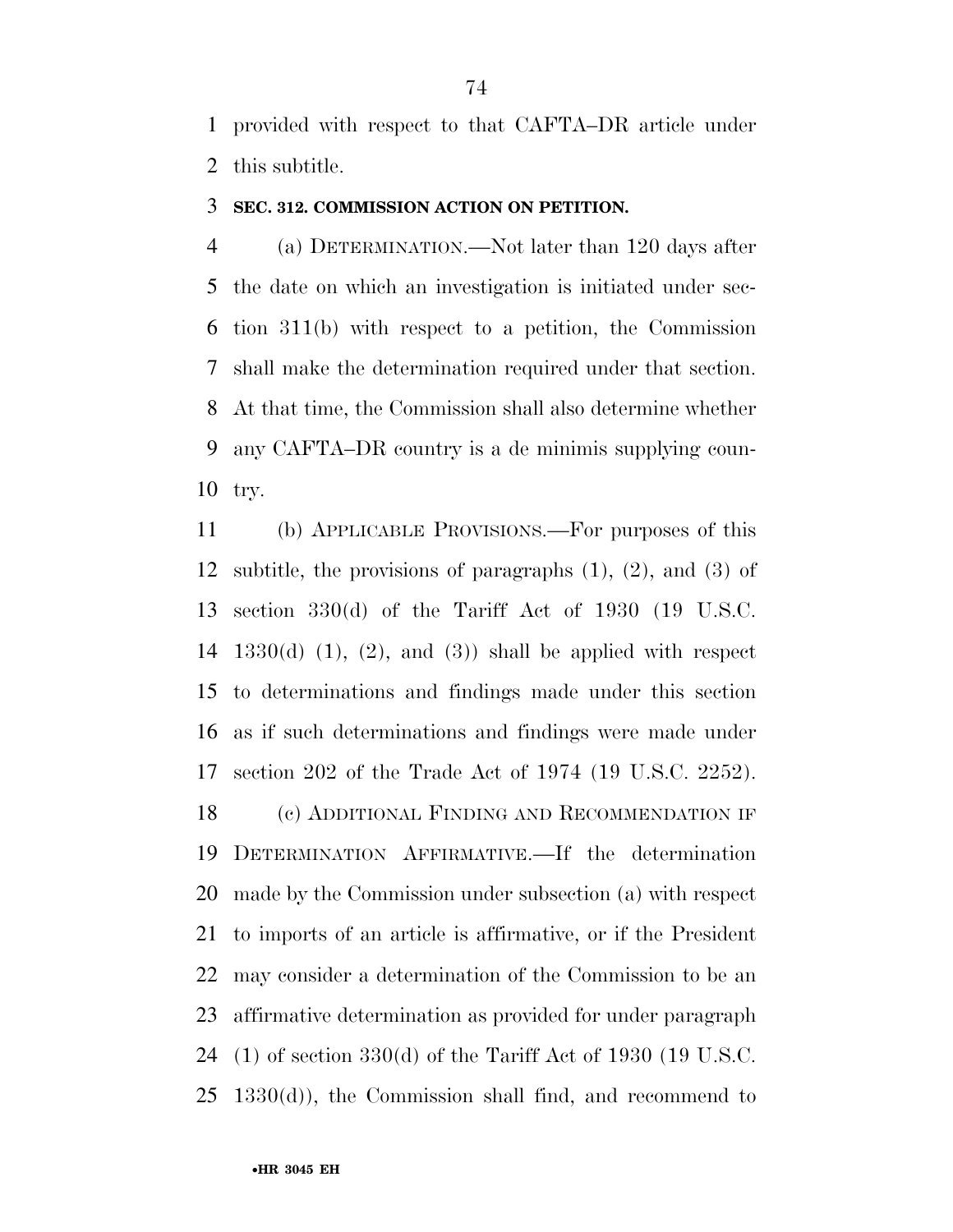the President in the report required under subsection (d), the amount of import relief that is necessary to remedy or prevent the injury found by the Commission in the de- termination and to facilitate the efforts of the domestic industry to make a positive adjustment to import competi- tion. The import relief recommended by the Commission under this subsection shall be limited to the relief de- scribed in section 313(c). Only those members of the Com- mission who voted in the affirmative under subsection (a) are eligible to vote on the proposed action to remedy or prevent the injury found by the Commission. Members of the Commission who did not vote in the affirmative may submit, in the report required under subsection (d), sepa- rate views regarding what action, if any, should be taken to remedy or prevent the injury.

 (d) REPORT TO PRESIDENT.—Not later than the date that is 30 days after the date on which a determina- tion is made under subsection (a) with respect to an inves- tigation, the Commission shall submit to the President a report that includes—

 (1) the determination made under subsection (a) and an explanation of the basis for the deter-mination;

 (2) if the determination under subsection (a) is affirmative, any findings and recommendations for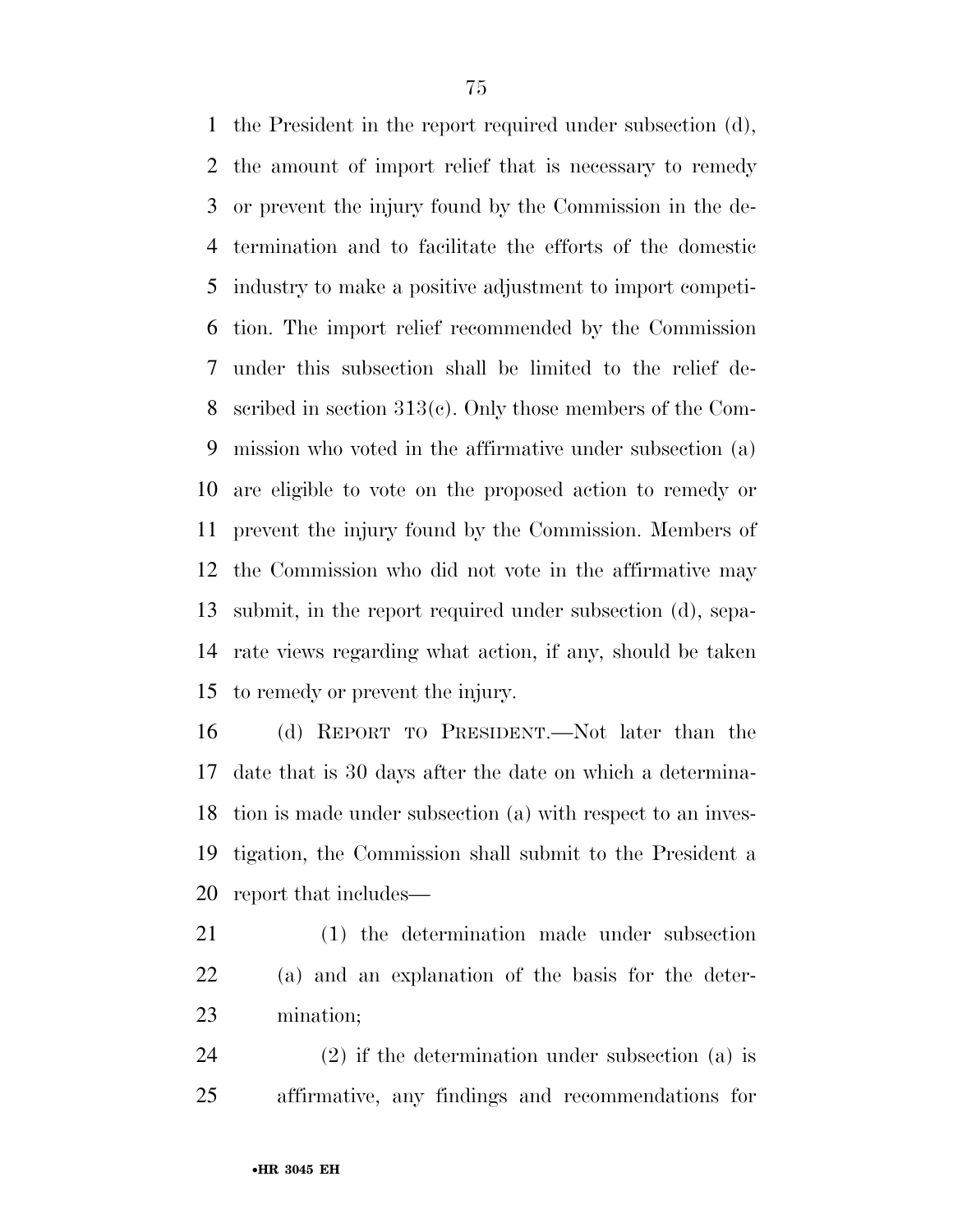import relief made under subsection (c) and an ex- planation of the basis for each recommendation; and (3) any dissenting or separate views by mem- bers of the Commission regarding the determination and recommendation referred to in paragraphs (1) and (2).

 (e) PUBLIC NOTICE.—Upon submitting a report to the President under subsection (d), the Commission shall promptly make public such report (with the exception of information which the Commission determines to be con- fidential) and shall cause a summary thereof to be pub-lished in the Federal Register.

#### **SEC. 313. PROVISION OF RELIEF.**

 (a) IN GENERAL.—Not later than the date that is 30 days after the date on which the President receives the report of the Commission in which the Commission's de-17 termination under section  $312(a)$  is affirmative, or which contains a determination under section 312(a) that the President considers to be affirmative under paragraph (1) of section 330(d) of the Tariff Act of 1930 (19 U.S.C.  $1330(d)(1)$ , the President, subject to subsection (b), shall provide relief from imports of the article that is the subject of such determination to the extent that the President de- termines necessary to remedy or prevent the injury found by the Commission and to facilitate the efforts of the do-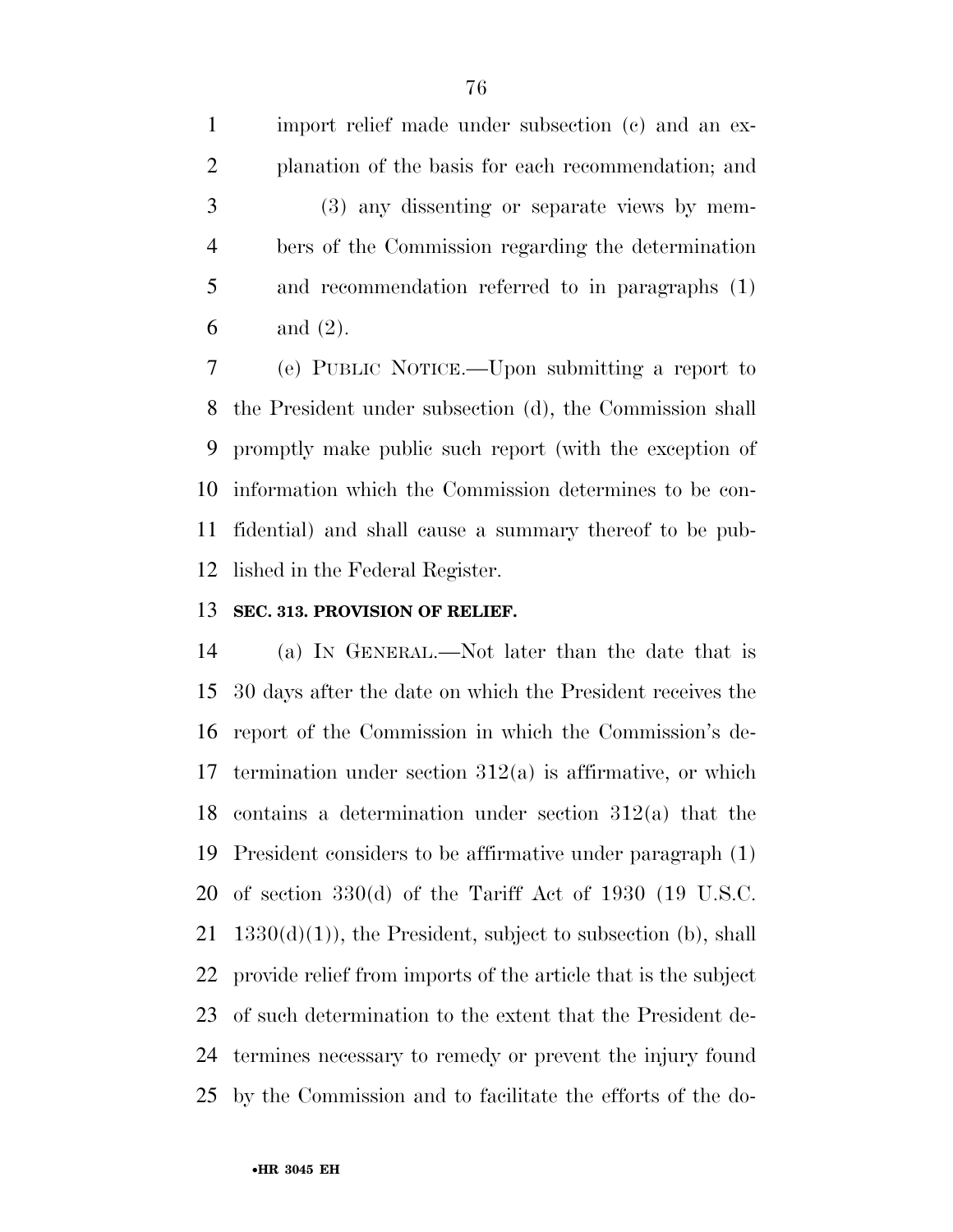| 3  | (b) EXCEPTION.—The President is not required to             |
|----|-------------------------------------------------------------|
| 4  | provide import relief under this section if the President   |
| 5  | determines that the provision of the import relief will not |
| 6  | provide greater economic and social benefits than costs.    |
| 7  | (c) NATURE OF RELIEF.                                       |
| 8  | (1) IN GENERAL.—The import relief that the                  |
| 9  | President is authorized to provide under this section       |
| 10 | with respect to imports of an article is as follows:        |
| 11 | (A) The suspension of any further reduc-                    |
| 12 | tion provided for under Annex 3.3 of the Agree-             |
| 13 | ment in the duty imposed on such article.                   |
| 14 | (B) An increase in the rate of duty im-                     |
| 15 | posed on such article to a level that does not              |
| 16 | exceed the lesser of-                                       |
| 17 | (i) the column 1 general rate of duty                       |
| 18 | imposed under the HTS on like articles at                   |
| 19 | the time the import relief is provided; or                  |
| 20 | (ii) the column 1 general rate of duty                      |
| 21 | imposed under the HTS on like articles on                   |
| 22 | the day before the date on which the                        |
| 23 | Agreement enters into force.                                |
| 24 | (2) PROGRESSIVE LIBERALIZATION.—If the pe-                  |
| 25 | riod for which import relief is provided under this         |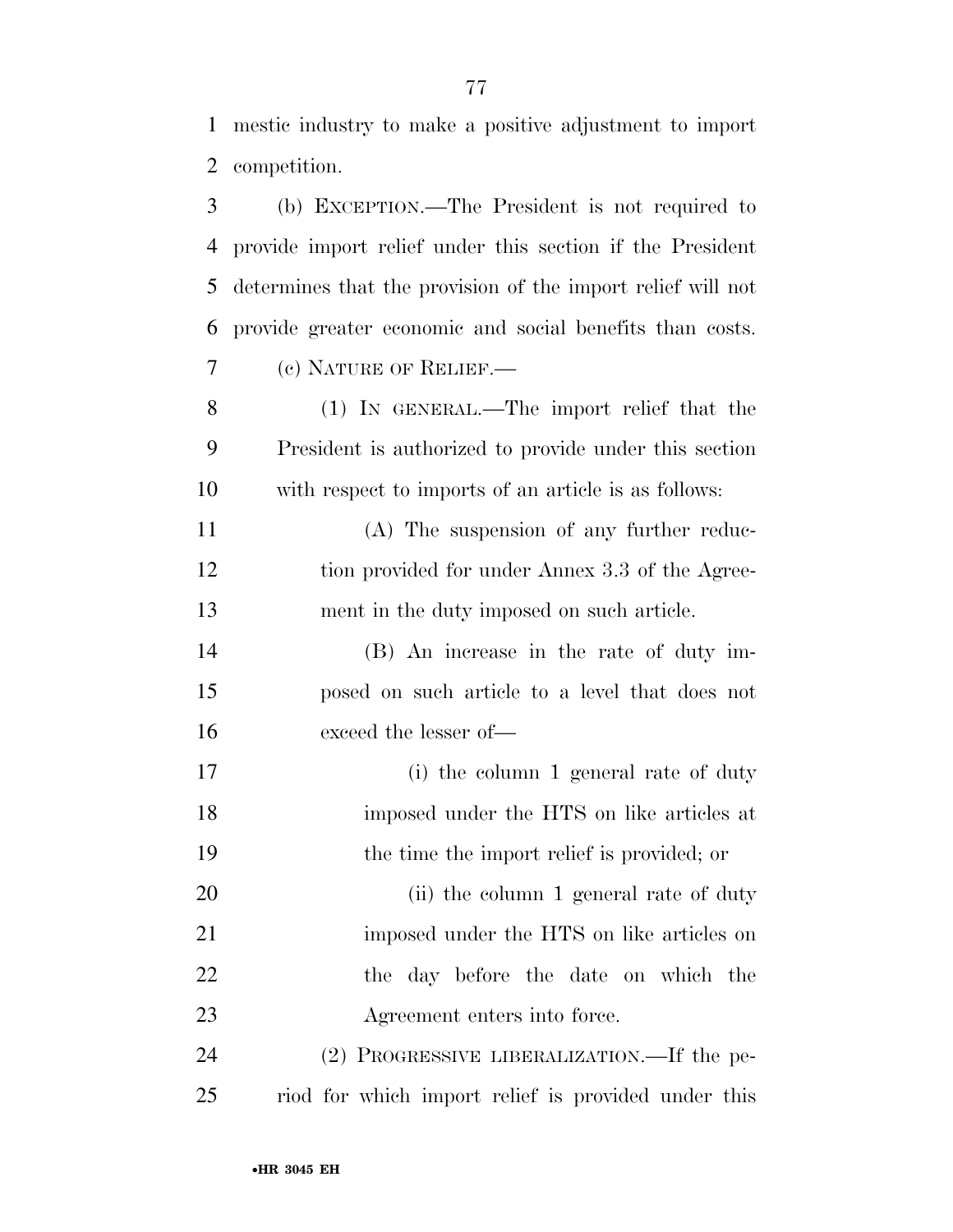| $\mathbf{1}$   | section is greater than 1 year, the President shall     |
|----------------|---------------------------------------------------------|
| $\overline{2}$ | provide for the progressive liberalization (described   |
| 3              | in article 8.2.3 of the Agreement) of such relief at    |
| $\overline{4}$ | regular intervals during the period of its application. |
| 5              | (d) PERIOD OF RELIEF.—                                  |
| 6              | (1) IN GENERAL.—Subject to paragraph $(2)$ ,            |
| 7              | any import relief that the President is authorized to   |
| 8              | provide under this section may not, in the aggregate,   |
| 9              | be in effect for more than 4 years.                     |
| 10             | $(2)$ EXTENSION.—                                       |
| 11             | $(A)$ IN GENERAL.—If the initial period for             |
| 12             | any import relief provided under this section is        |
| 13             | less than 4 years, the President, after receiving       |
| 14             | a determination from the Commission under               |
| 15             | subparagraph (B) that is affirmative, or which          |
| 16             | the President considers to be affirmative under         |
| 17             | paragraph $(1)$ of section 330 $(d)$ of the Tariff      |
| 18             | Act of 1930 (19 U.S.C. 1330(d)(1)), may ex-             |
| 19             | tend the effective period of any import relief          |
| 20             | provided under this section, subject to the limi-       |
| 21             | tation under paragraph (1), if the President de-        |
| 22             | termines that—                                          |
| 23             | (i) the import relief continues to be                   |
| 24             | necessary to remedy or prevent serious in-              |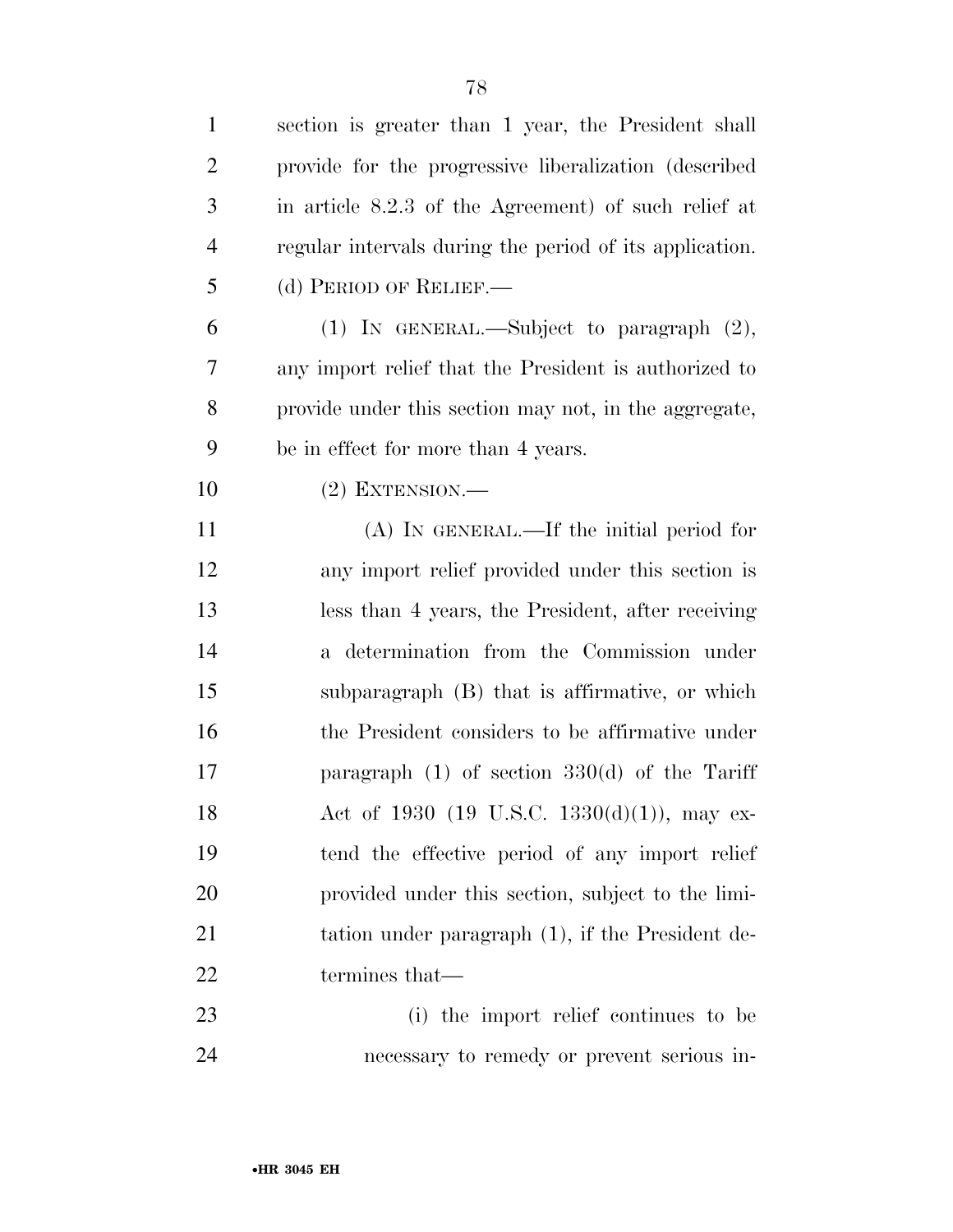| $\mathbf{1}$   | jury and to facilitate adjustment by the do-    |
|----------------|-------------------------------------------------|
| $\overline{2}$ | mestic industry to import competition; and      |
| 3              | (ii) there is evidence that the industry        |
| $\overline{4}$ | is making a positive adjustment to import       |
| 5              | competition.                                    |
| 6              | (B) ACTION BY COMMISSION.—(i) Upon a            |
| 7              | petition on behalf of the industry concerned    |
| 8              | that is filed with the Commission not earlier   |
| 9              | than the date which is 9 months, and not later  |
| 10             | than the date which is 6 months, before the     |
| 11             | date on which any action taken under sub-       |
| 12             | section (a) is to terminate, the Commission     |
| 13             | shall conduct an investigation to determine     |
| 14             | whether action under this section continues to  |
| 15             | be necessary to remedy or prevent serious in-   |
| 16             | jury and whether there is evidence that the in- |
| 17             | dustry is making a positive adjustment to im-   |
| 18             | port competition.                               |
| 19             | (ii) The Commission shall publish notice of     |
| 20             | commencement of any proceeding under<br>the     |
| 21             | this subparagraph in the Federal Register and   |

shall, within a reasonable time thereafter, hold

a public hearing at which the Commission shall

afford interested parties and consumers an op-

portunity to be present, to present evidence,

•**HR 3045 EH**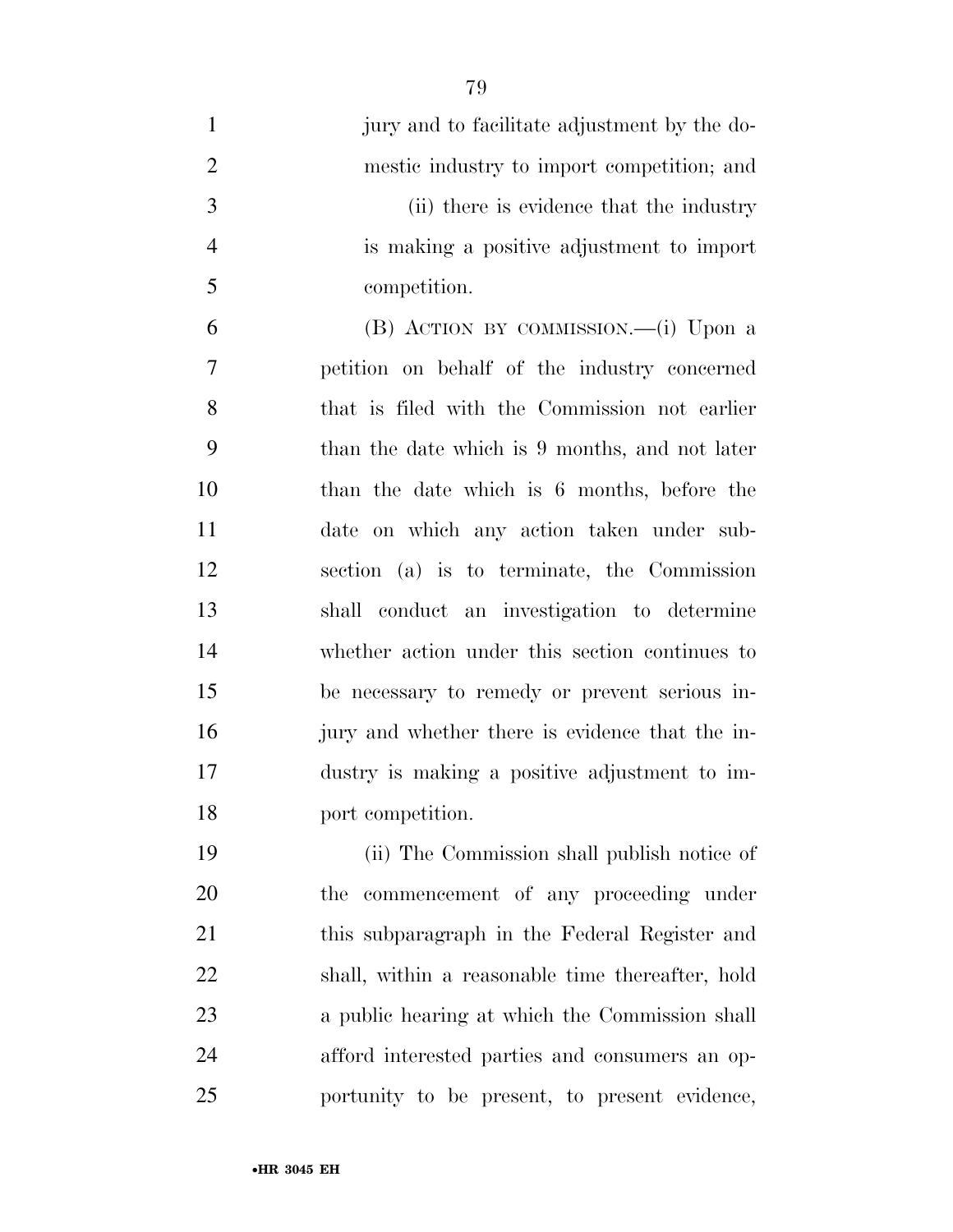| $\mathbf{1}$   | and to respond to the presentations of other          |
|----------------|-------------------------------------------------------|
| $\overline{2}$ | parties and consumers, and otherwise to be            |
| 3              | heard.                                                |
| $\overline{4}$ | (iii) The Commission shall transmit to the            |
| 5              | President a report on its investigation and de-       |
| 6              | termination under this subparagraph not later         |
| 7              | than 60 days before the action under subsection       |
| 8              | (a) is to terminate, unless the President speci-      |
| 9              | fies a different date.                                |
| 10             | RATE AFTER TERMINATION OF IMPORT RE-<br>(e)           |
| 11             | LIEF.—When import relief under this section is termi- |
| 12             | nated with respect to an article—                     |
| 13             | (1) the rate of duty on that article after such       |
| 14             | termination and on or before December 31 of the       |
| 15             | year in which such termination occurs shall be the    |
| 16             | rate that, according to the Schedule of the United    |
| 17             | States to Annex 3.3 of the Agreement would have       |
| 18             | been in effect 1 year after the provision of relief   |
| 19             | under subsection (a); and                             |
| 20             | $(2)$ the rate of duty for that article after De-     |
| 21             | cember 31 of the year in which termination occurs     |
| 22             | shall be, at the discretion of the President, either— |
| 23             | $(A)$ the applicable rate of duty for that ar-        |
| 24             | ticle set out in the Schedule of the United           |
| 25             | States to Annex 3.3 of the Agreement; or              |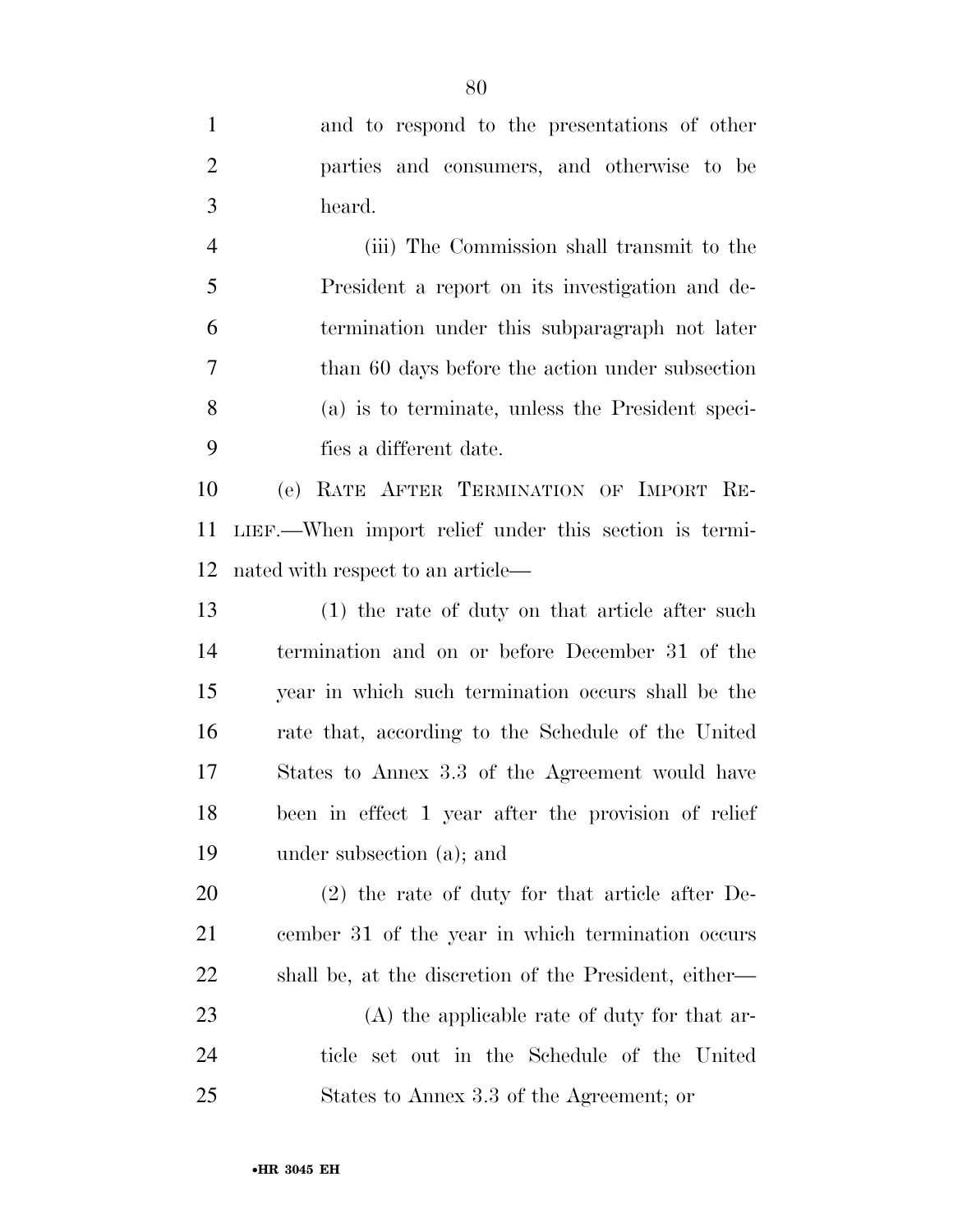| $\mathbf{1}$   | (B) the rate of duty resulting from the                       |
|----------------|---------------------------------------------------------------|
| $\overline{2}$ | elimination of the tariff in equal annual stages              |
| 3              | ending on the date set out in the Schedule of                 |
| $\overline{4}$ | the United States to Annex 3.3 of the Agree-                  |
| 5              | ment for the elimination of the tariff.                       |
| 6              | (f) ARTICLES EXEMPT FROM RELIEF. No import                    |
| 7              | relief may be provided under this section on—                 |
| 8              | (1) any article subject to import relief under                |
| 9              | chapter 1 of title II of the Trade Act of $1974$ (19          |
| 10             | U.S.C. $2251$ et seq.); or                                    |
| 11             | $(2)$ imports of a CAFTA-DR article of a                      |
| 12             | CAFTA–DR country that is a de minimis supplying               |
|                |                                                               |
|                | country with respect to that article.                         |
|                | SEC. 314. TERMINATION OF RELIEF AUTHORITY.                    |
| 13<br>14<br>15 | (a) GENERAL RULE.—Subject to subsection (b), no               |
| 16             | import relief may be provided under this subtitle after the   |
| 17             | date that is 10 years after the date on which the Agree-      |
|                | 18 ment enters into force.                                    |
| 19             | (b) EXCEPTION.—If an article for which relief is pro-         |
| 20             | vided under this subtitle is an article for which the period  |
| 21             | for tariff elimination, set out in the Schedule of the United |
| 22             | States to Annex 3.3 of the Agreement, is greater than 10      |
| 23             | years, no relief under this subtitle may be provided for      |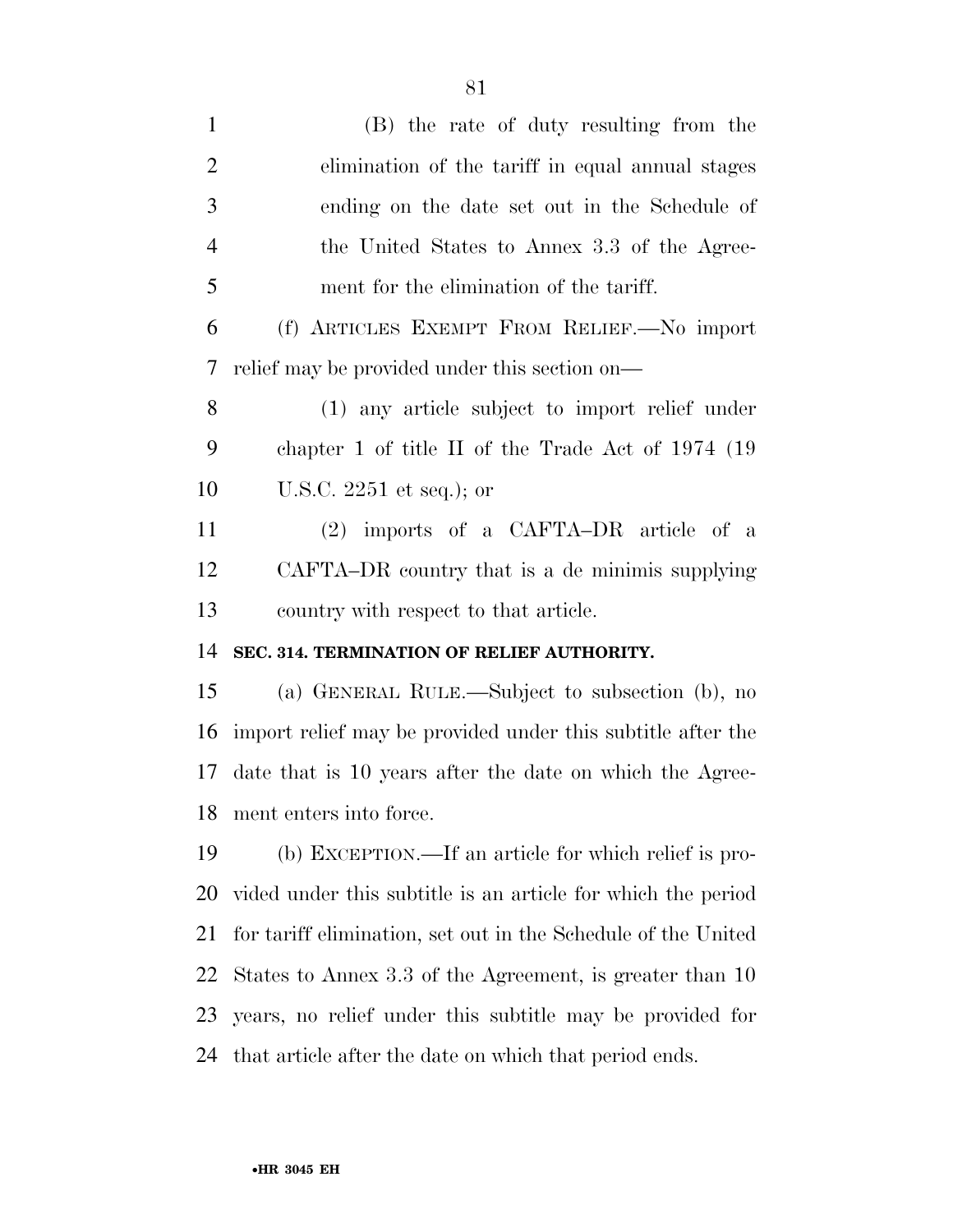#### **SEC. 315. COMPENSATION AUTHORITY.**

 For purposes of section 123 of the Trade Act of 1974 (19 U.S.C. 2133), any import relief provided by the Presi- dent under section 313 shall be treated as action taken under chapter 1 of title II of such Act.

#### **SEC. 316. CONFIDENTIAL BUSINESS INFORMATION.**

 Section 202(a)(8) of the Trade Act of 1974 (19 8 U.S.C.  $2252(a)(8)$  is amended in the first sentence—

(1) by striking ''and''; and

 (2) by inserting before the period at the end '', and title III of the Dominican Republic-Central America-United States Free Trade Agreement Im-plementation Act''.

## **Subtitle B—Textile and Apparel Safeguard Measures**

#### **SEC. 321. COMMENCEMENT OF ACTION FOR RELIEF.**

 (a) IN GENERAL.—A request under this subtitle for the purpose of adjusting to the obligations of the United States under the Agreement may be filed with the Presi- dent by an interested party. Upon the filing of a request, the President shall review the request to determine, from information presented in the request, whether to com-mence consideration of the request.

 (b) PUBLICATION OF REQUEST.—If the President de- termines that the request under subsection (a) provides the information necessary for the request to be considered,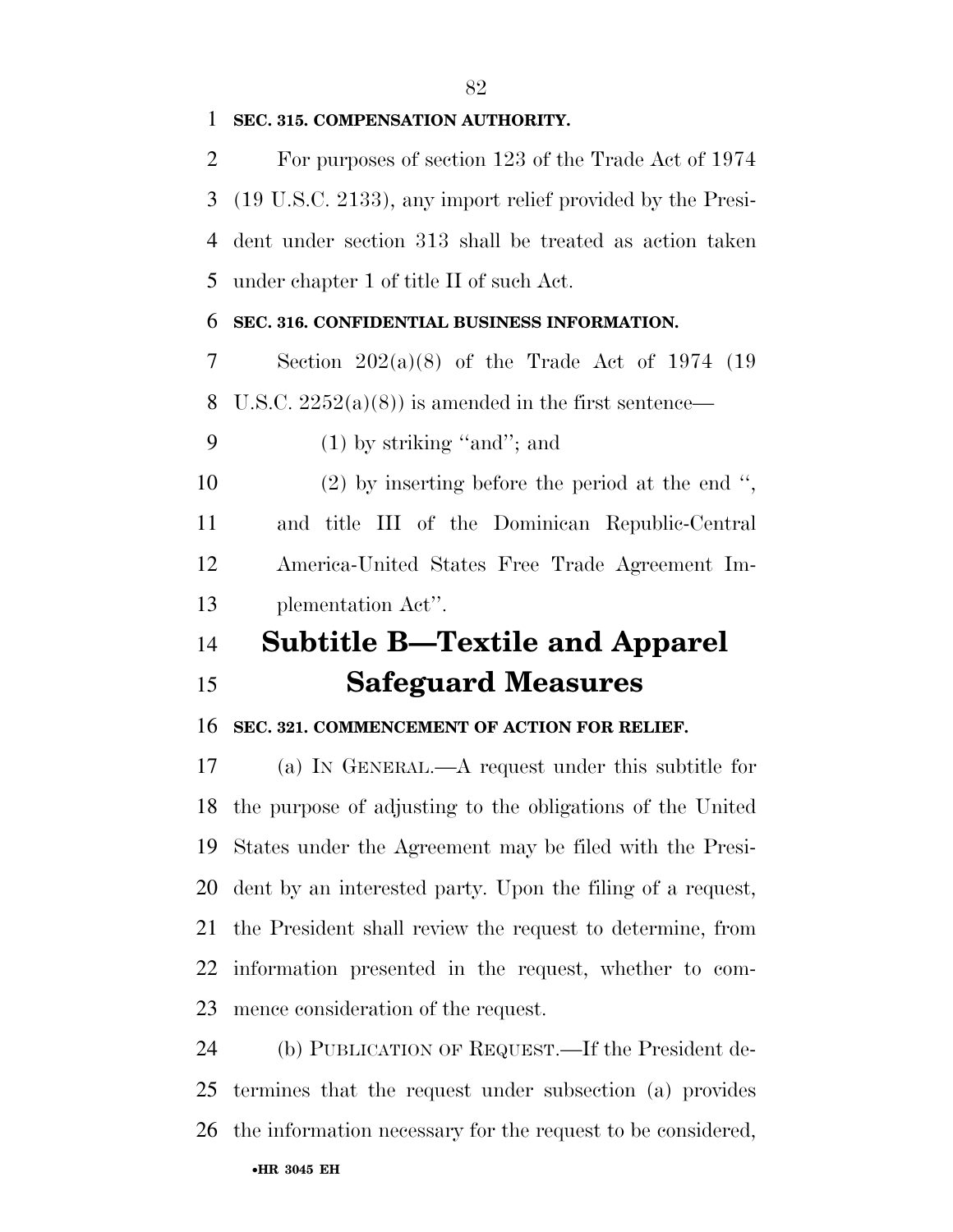the President shall cause to be published in the Federal Register a notice of commencement of consideration of the request, and notice seeking public comments regarding the request. The notice shall include a summary of the request and the dates by which comments and rebuttals must be received.

#### **SEC. 322. DETERMINATION AND PROVISION OF RELIEF.**

(a) DETERMINATION.—

 (1) IN GENERAL.—If a positive determination is made under section 321(b), the President shall de- termine whether, as a result of the elimination of a duty under the Agreement, a CAFTA–DR textile or apparel article of a specified CAFTA–DR country is being imported into the United States in such in- creased quantities, in absolute terms or relative to 16 the domestic market for that article, and under such conditions as to cause serious damage, or actual threat thereof, to a domestic industry producing an article that is like, or directly competitive with, the imported article.

 (2) SERIOUS DAMAGE.—In making a deter-mination under paragraph (1), the President—

 (A) shall examine the effect of increased imports on the domestic industry, as reflected in changes in such relevant economic factors as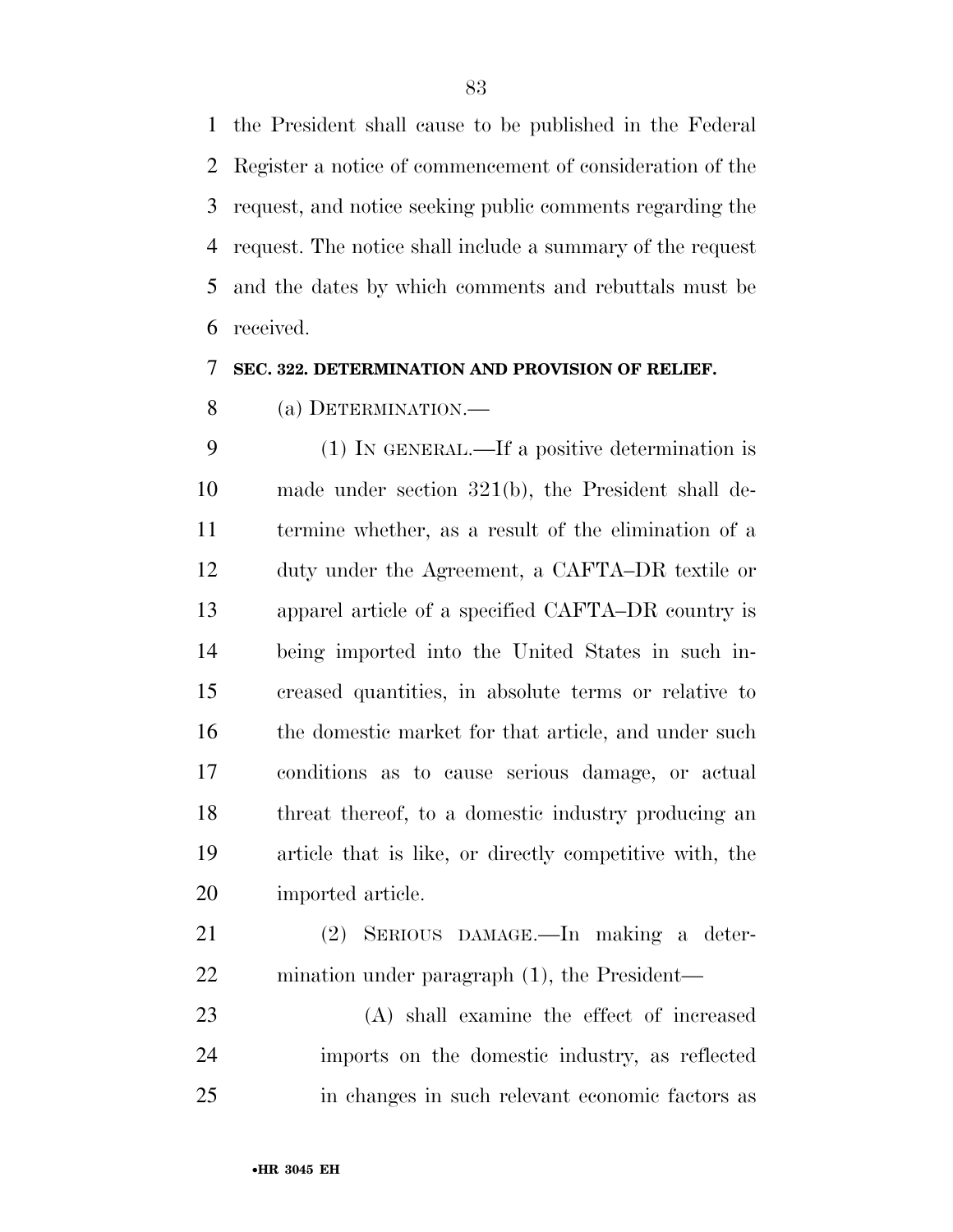output, productivity, utilization of capacity, in- ventories, market share, exports, wages, em- ployment, domestic prices, profits, and invest-ment, none of which is necessarily decisive; and

 (B) shall not consider changes in tech- nology or consumer preference as factors sup- porting a determination of serious damage or actual threat thereof.

 (3) DEADLINE FOR DETERMINATION.—The President shall make the determination under para- graph (1) no later than 30 days after the completion of any consultations held pursuant to article 3.23.4 of the Agreement.

(b) PROVISION OF RELIEF.—

 (1) IN GENERAL.—If a determination under subsection (a) is affirmative, the President may pro- vide relief from imports of the article that is the subject of such determination, as provided in para- graph (2), to the extent that the President deter- mines necessary to remedy or prevent the serious damage and to facilitate adjustment by the domestic industry.

 (2) NATURE OF RELIEF.—The relief that the President is authorized to provide under this sub-section with respect to imports of an article is an in-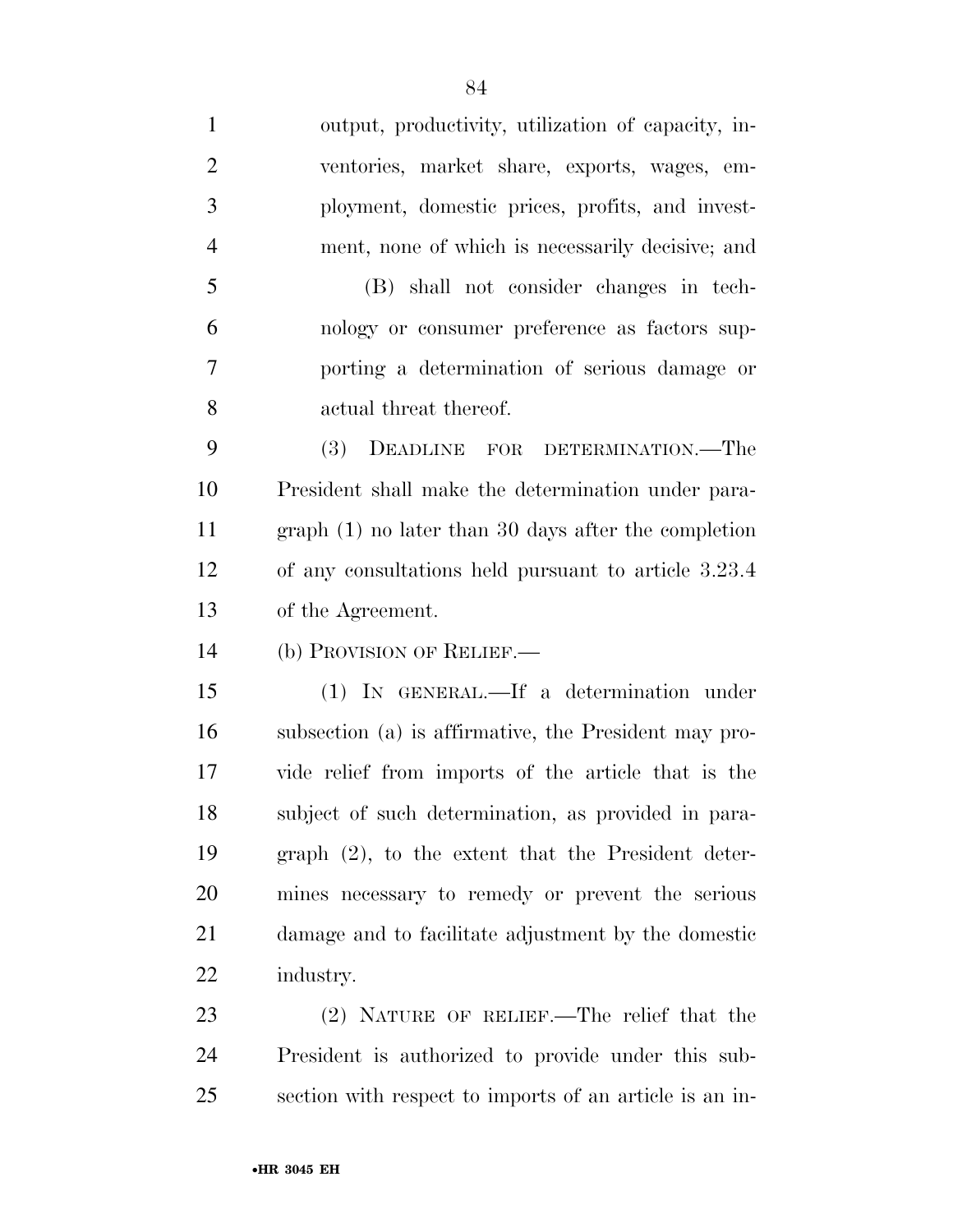| $\mathbf{1}$   | crease in the rate of duty imposed on the article to          |
|----------------|---------------------------------------------------------------|
| $\overline{2}$ | a level that does not exceed the lesser of—                   |
| 3              | $(A)$ the column 1 general rate of duty im-                   |
| $\overline{4}$ | posed under the HTS on like articles at the                   |
| 5              | time the import relief is provided; or                        |
| 6              | (B) the column 1 general rate of duty im-                     |
| 7              | posed under the HTS on like articles on the                   |
| 8              | day before the date on which the Agreement en-                |
| 9              | ters into force.                                              |
| 10             | SEC. 323. PERIOD OF RELIEF.                                   |
| 11             | (a) IN GENERAL.—Subject to subsection (b), any im-            |
| 12             | port relief that the President provides under subsection      |
| 13             | $(b)$ of section 322 may not, in the aggregate, be in effect  |
| 14             | for more than 3 years.                                        |
| 15             | (b) EXTENSION.—If the initial period for any import           |
| 16             | relief provided under section 322 is less than 3 years, the   |
| 17             | President may extend the effective period of any import       |
| 18             | relief provided under that section, subject to the limitation |
| 19             | set forth in subsection (a), if the President determines      |
| 20             | $that-$                                                       |
| 21             | $(1)$ the import relief continues to be necessary             |
| <u>22</u>      | to remedy or prevent serious damage and to facili-            |
| 23             | tate adjustment by the domestic industry to import            |
| 24             | competition; and                                              |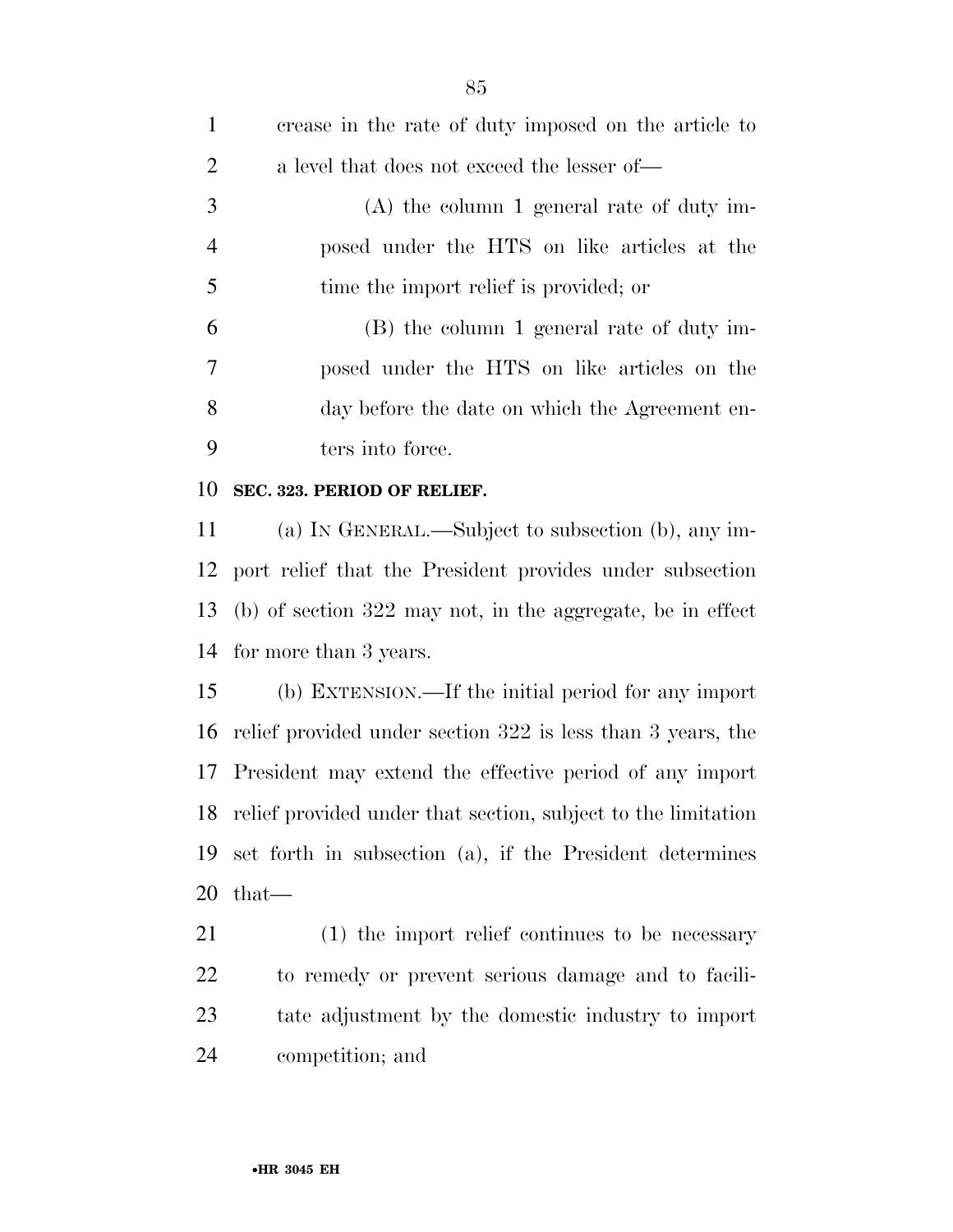| $\mathbf{1}$   | $(2)$ there is evidence that the industry is mak-            |
|----------------|--------------------------------------------------------------|
| $\overline{2}$ | ing a positive adjustment to import competition.             |
| 3              | SEC. 324. ARTICLES EXEMPT FROM RELIEF.                       |
| $\overline{4}$ | The President may not provide import relief under            |
| 5              | this subtitle with respect to any article if—                |
| 6              | (1) import relief previously has been provided               |
| 7              | under this subtitle with respect to that article; or         |
| 8              | $(2)$ the article is subject to import relief                |
| 9              | under—                                                       |
| 10             | $(A)$ subtitle A; or                                         |
| 11             | (B) chapter 1 of title II of the Trade Act                   |
| 12             | of 1974.                                                     |
| 13             | SEC. 325. RATE AFTER TERMINATION OF IMPORT RELIEF.           |
| 14             | When import relief under this subtitle is terminated         |
| 15             | with respect to an article, the rate of duty on that article |
| 16             | shall be the rate that would have been in effect, but for    |
| 17             | the provision of such relief.                                |
| 18             | SEC. 326. TERMINATION OF RELIEF AUTHORITY.                   |
| 19             | No import relief may be provided under this subtitle         |
| 20             | with respect to any article after the date that is 5 years   |
| 21             | after the date on which the Agreement enters into force.     |
| 22             | SEC. 327. COMPENSATION AUTHORITY.                            |
| 23             | For purposes of section 123 of the Trade Act of 1974         |
| 24             | (19 U.S.C. 2133), any import relief provided by the Presi-   |
|                |                                                              |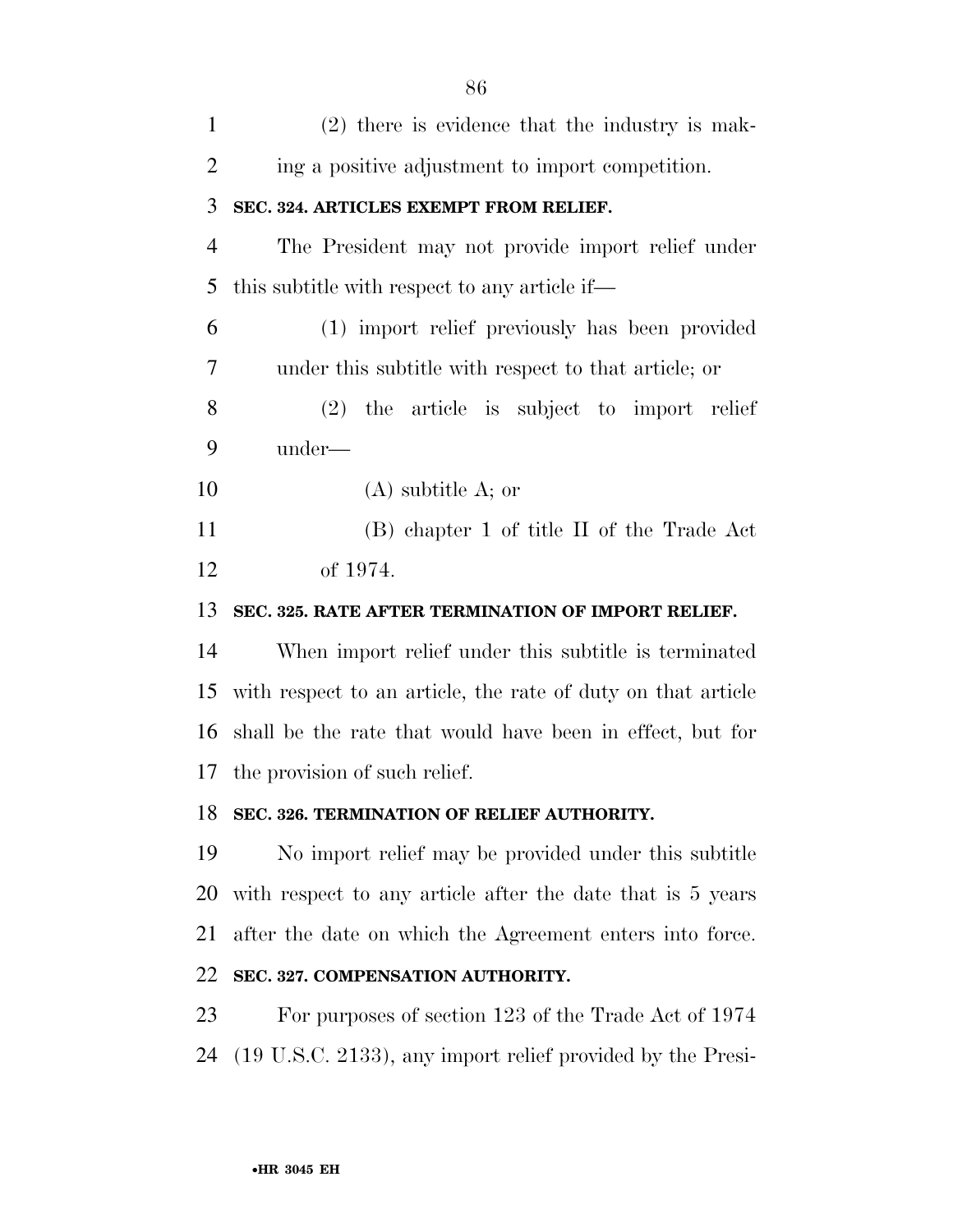dent under this subtitle shall be treated as action taken under chapter 1 of title II of that Act.

#### **SEC. 328. CONFIDENTIAL BUSINESS INFORMATION.**

 The President may not release information received in connection with a review under this subtitle which the President considers to be confidential business informa- tion unless the party submitting the confidential business information had notice, at the time of submission, that such information would be released by the President, or such party subsequently consents to the release of the in- formation. To the extent a party submits confidential busi- ness information, it shall also provide a nonconfidential version of the information in which the confidential busi-ness information is summarized or, if necessary, deleted.

## **Subtitle C—Cases Under Title II of the Trade Act of 1974**

### **SEC. 331. FINDINGS AND ACTION ON GOODS OF CAFTA–DR COUNTRIES.**

 (a) EFFECT OF IMPORTS.—If, in any investigation initiated under chapter 1 of title II of the Trade Act of 1974, the Commission makes an affirmative determination (or a determination which the President may treat as an affirmative determination under such chapter by reason of section 330(d) of the Tariff Act of 1930), the Commis-sion shall also find (and report to the President at the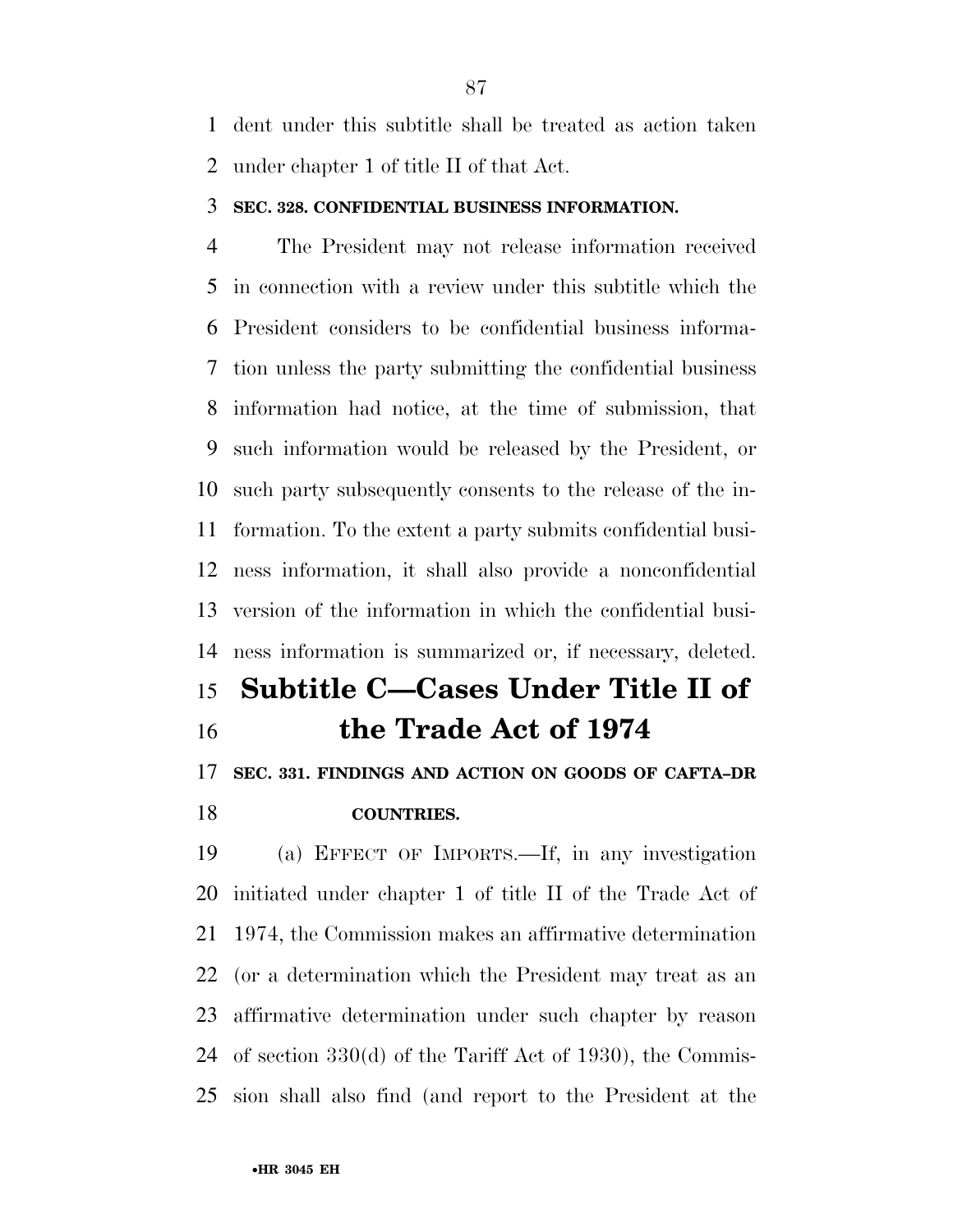time such injury determination is submitted to the Presi- dent) whether imports of the article of each CAFTA–DR country that qualify as originating goods under section 203(b) are a substantial cause of serious injury or threat thereof.

 (b) PRESIDENTIAL DETERMINATION REGARDING IM- PORTS OF CAFTA–DR COUNTRIES.—In determining the nature and extent of action to be taken under chapter 1 of title II of the Trade Act of 1974, the President may exclude from the action goods of a CAFTA–DR country with respect to which the Commission has made a negative finding under subsection (a).

## **TITLE IV—MISCELLANEOUS**

#### **SEC. 401. ELIGIBLE PRODUCTS.**

 Section 308(4)(A) of the Trade Agreements Act of 1979 (19 U.S.C. 2518(4)(A)) is amended—

17 (1) by striking "or" at the end of clause (ii); (2) by striking the period at the end of clause 19 (iii) and inserting "; or"; and

 (3) by adding at the end the following new clause:

22 ''(iv) a party to the Dominican Re- public-Central America-United States Free Trade Agreement, a product or service of that country or instrumentality which is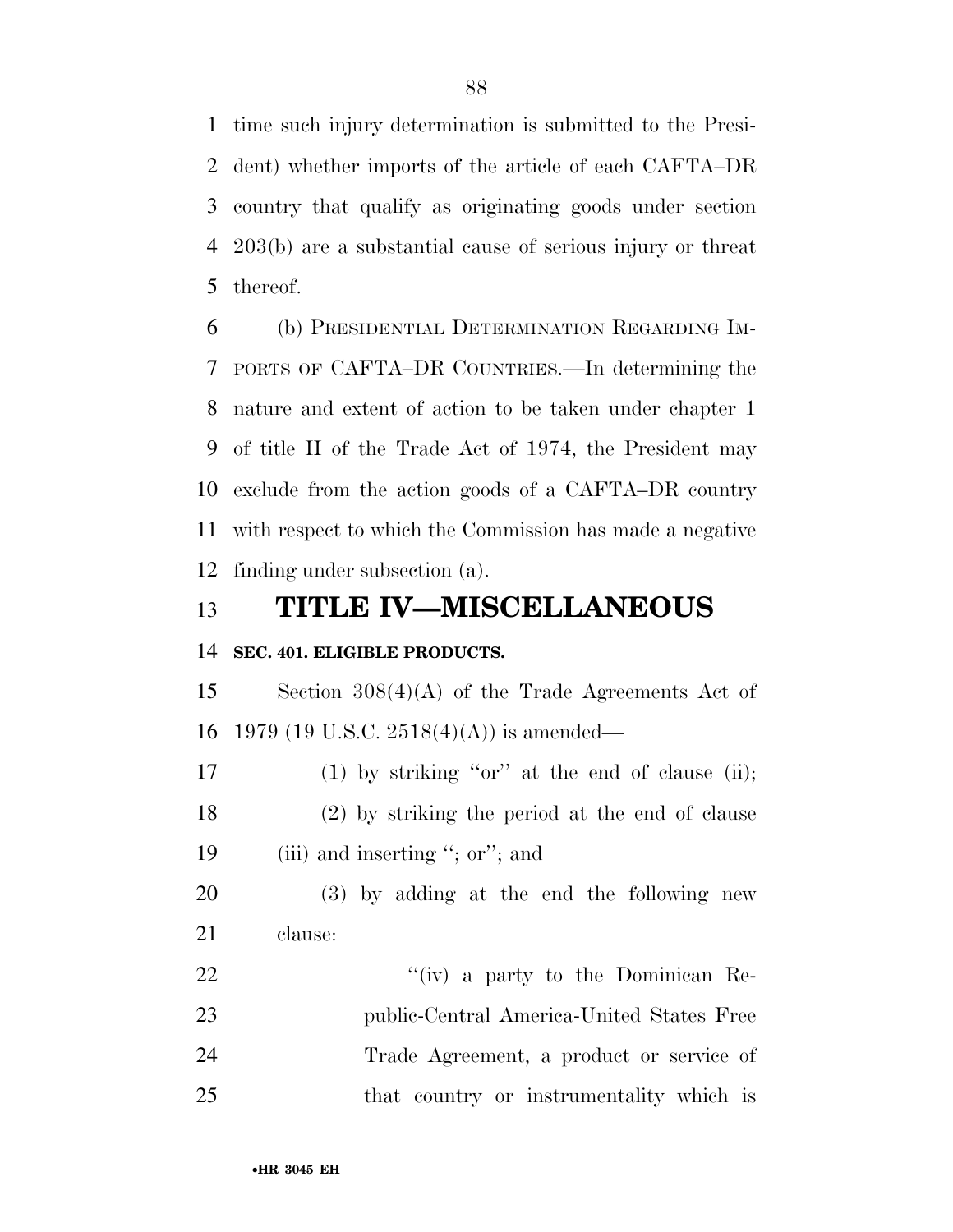| $\mathbf{1}$   | covered under that Agreement for procure-                         |
|----------------|-------------------------------------------------------------------|
| $\overline{2}$ | ment by the United States.".                                      |
| 3              | SEC. 402. MODIFICATIONS TO THE CARIBBEAN BASIN ECO-               |
| $\overline{4}$ | NOMIC RECOVERY ACT.                                               |
| 5              | (a) FORMER BENEFICIARY COUNTRIES.-Section                         |
| 6              | $212(a)(1)$ of the Caribbean Basin Economic Recovery Act          |
| 7              | $(19 \text{ U.S.C. } 2702(a)(1))$ is amended by adding at the end |
| 8              | the following new subparagraph:                                   |
| 9              | " $(F)$ The term 'former beneficiary country'                     |
| 10             | means a country that ceases to be designated as                   |
| 11             | a beneficiary country under this title because                    |
| 12             | the country has become a party to a free trade                    |
| 13             | agreement with the United States.".                               |
| 14             | (b) COUNTRIES ELIGIBLE FOR DESIGNATION AS                         |
| 15             | BENEFICIARY COUNTRIES.—Section 212(b) of the Carib-               |
| 16             | bean Basin Economic Recovery Act (19 U.S.C. 2702(b))              |
| 17             | is amended by striking from the list of countries eligible        |
| 18             | for designation as beneficiary countries—                         |
| 19             | (1) "Costa Rica", effective on the date the                       |
| 20             | President terminates the designation of Costa Rica                |
| 21             | beneficiary country pursuant to<br>section<br>$\mathbf{a}$<br>as  |
| 22             | 201(a)(3);                                                        |
| 23             | (2) "Dominican Republic", effective on the date                   |
| 24             | the President terminates the designation of the Do-               |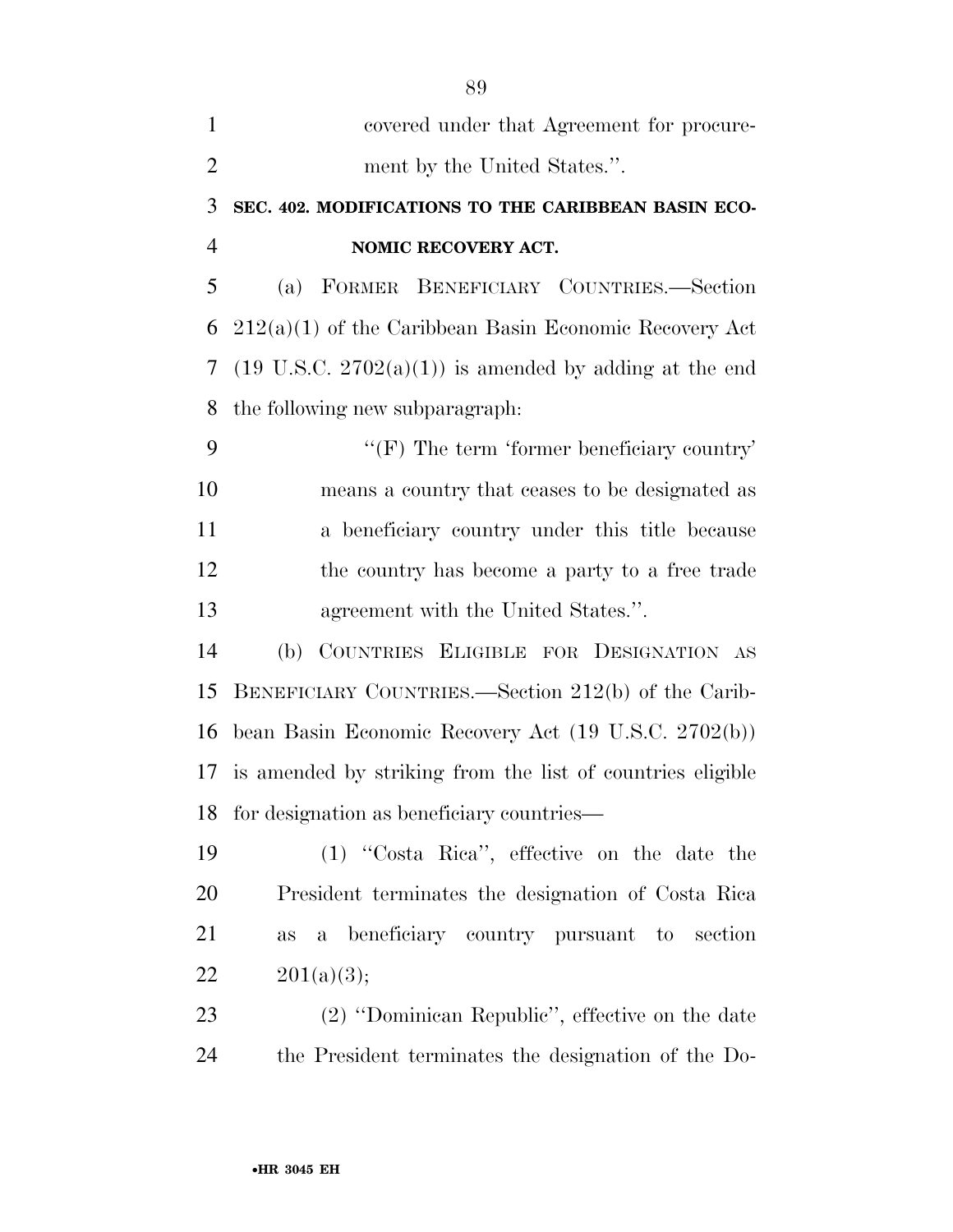minican Republic as a beneficiary country pursuant 2 to section  $201(a)(3)$ ;

 (3) ''El Salvador'', effective on the date the President terminates the designation of El Salvador as a beneficiary country pursuant to section  $201(a)(3);$ 

 (4) ''Guatemala'', effective on the date the President terminates the designation of Guatemala as a beneficiary country pursuant to section  $10 \qquad 201(a)(3);$ 

 (5) ''Honduras'', effective on the date the Presi- dent terminates the designation of Honduras as a beneficiary country pursuant to section 201(a)(3); and

 (6) ''Nicaragua'', effective on the date the President terminates the designation of Nicaragua as a beneficiary country pursuant to section  $201(a)(3)$ .

 (c) MATERIALS OF, OR PROCESSING IN, FORMER BENEFICIARY COUNTRIES.—Section 213(a)(1) of the Car- ibbean Basin Economic Recovery Act (19 U.S.C.  $2703(a)(1)$  is amended by striking "the Commonwealth" of Puerto Rico and the United States Virgin Islands'' and inserting ''the Commonwealth of Puerto Rico, the United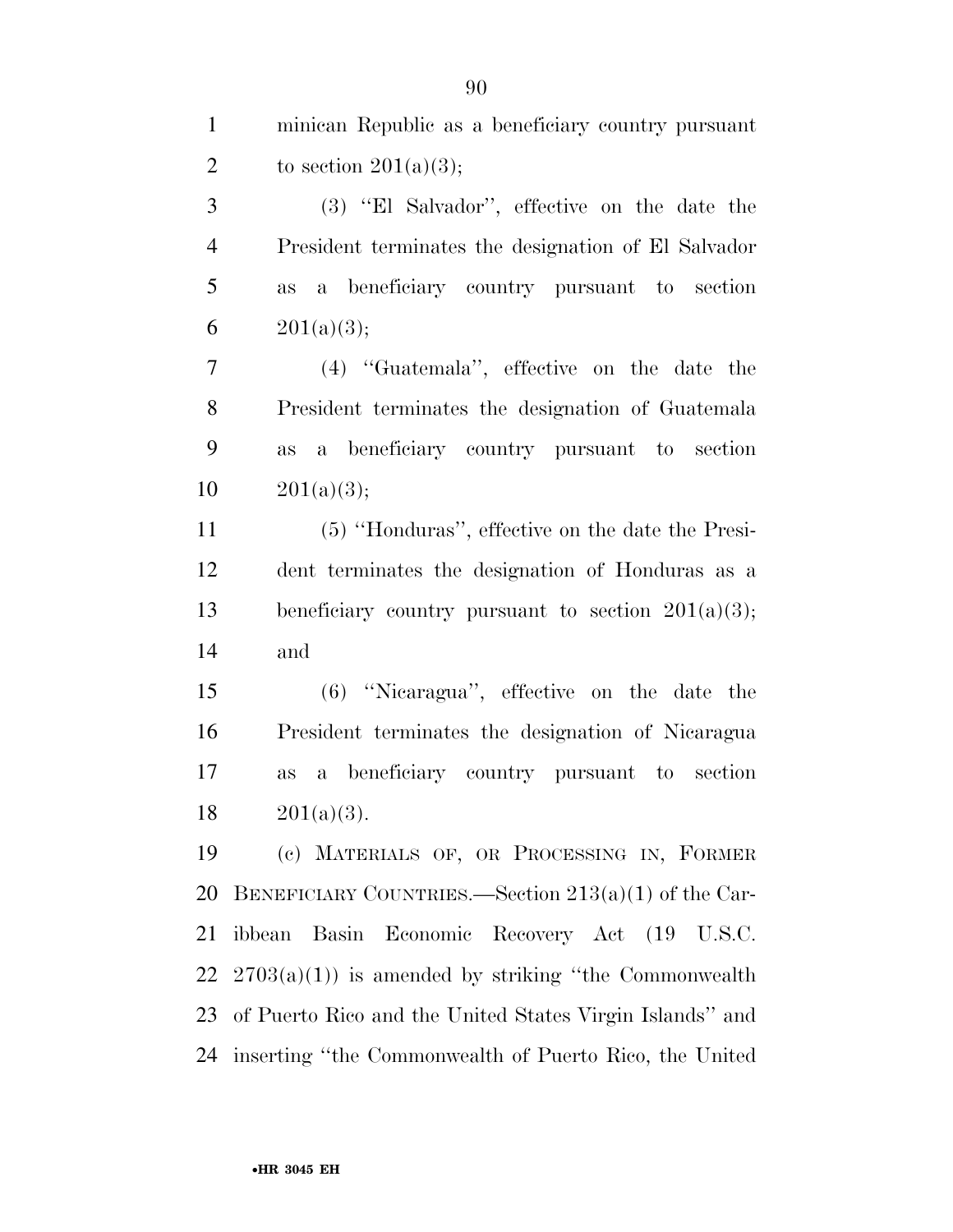States Virgin Islands, and any former beneficiary coun-try''.

 (d) DEFINITIONS AND SPECIAL RULES.—Section 213(b)(5) of the Caribbean Basin Economic Recovery Act (19 U.S.C. 2703(b)(5)) is amended by adding at the end the following new subparagraphs:

7 ""(G) FORMER CBTPA BENEFICIARY COUN- TRY.—The term 'former CBTPA beneficiary country' means a country that ceases to be des- ignated as a CBTPA beneficiary country under this title because the country has become a party to a free trade agreement with the United States.

14 "(H) ARTICLES THAT UNDERGO PRODUC- TION IN A CBTPA BENEFICIARY COUNTRY AND 16 A FORMER CBTPA BENEFICIARY COUNTRY.—(i) For purposes of determining the eligibility of an article for preferential treatment under para- graph (2) or (3), references in either such para- graph, and in subparagraph (C) of this para-21 graph to

22 "'(I) a 'CBTPA beneficiary country' shall be considered to include any former CPTPA beneficiary country, and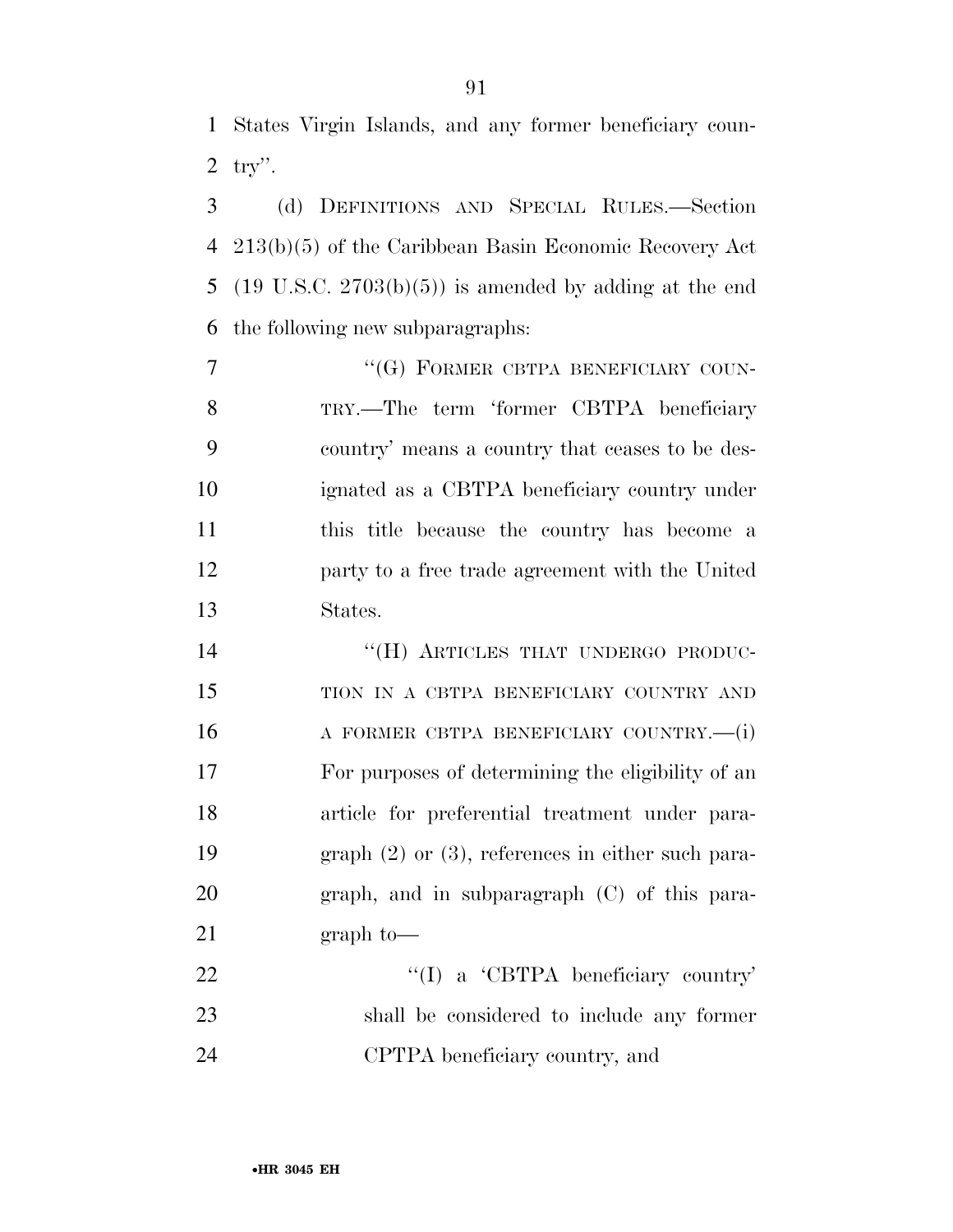| $\mathbf{1}$   | "(II) 'CBTPA beneficiary countries'                         |
|----------------|-------------------------------------------------------------|
| $\overline{2}$ | shall be considered to include former                       |
| 3              | CBTPA beneficiary countries,                                |
| $\overline{4}$ | if the article, or a good used in the production            |
| 5              | of the article, undergoes production in a                   |
| 6              | CBTPA beneficiary country.                                  |
| $\overline{7}$ | "(ii) An article that is eligible for pref-                 |
| 8              | erential treatment under clause (i) shall not be            |
| 9              | ineligible for such treatment because the article           |
| 10             | is imported directly from a former CBTPA ben-               |
| 11             | eficiary country.                                           |
| 12             | "(iii) Notwithstanding clauses (i) and (ii),                |
| 13             | an article that is a good of a former CBTPA                 |
| 14             | beneficiary country for purposes of section 304             |
| 15             | of the Tariff Act of $1930$ (19 U.S.C. 1304) or             |
| 16             | section 334 of the Uruguay Round Agreements                 |
| 17             | Act $(19 \text{ U.S.C. } 3592)$ , as the case may be, shall |
| 18             | not be eligible for preferential treatment under            |
| 19             | paragraph $(2)$ or $(3)$ , unless—                          |
| 20             | $\lq(1)$ it is an article that is a good of                 |
| 21             | the Dominican Republic under either such                    |
| 22             | section $304$ or $334$ ; and                                |
| 23             | $\lq$ (II) the article, or a good used in the               |
| 24             | production of the article, undergoes pro-                   |
| 25             | duction in Haiti.".                                         |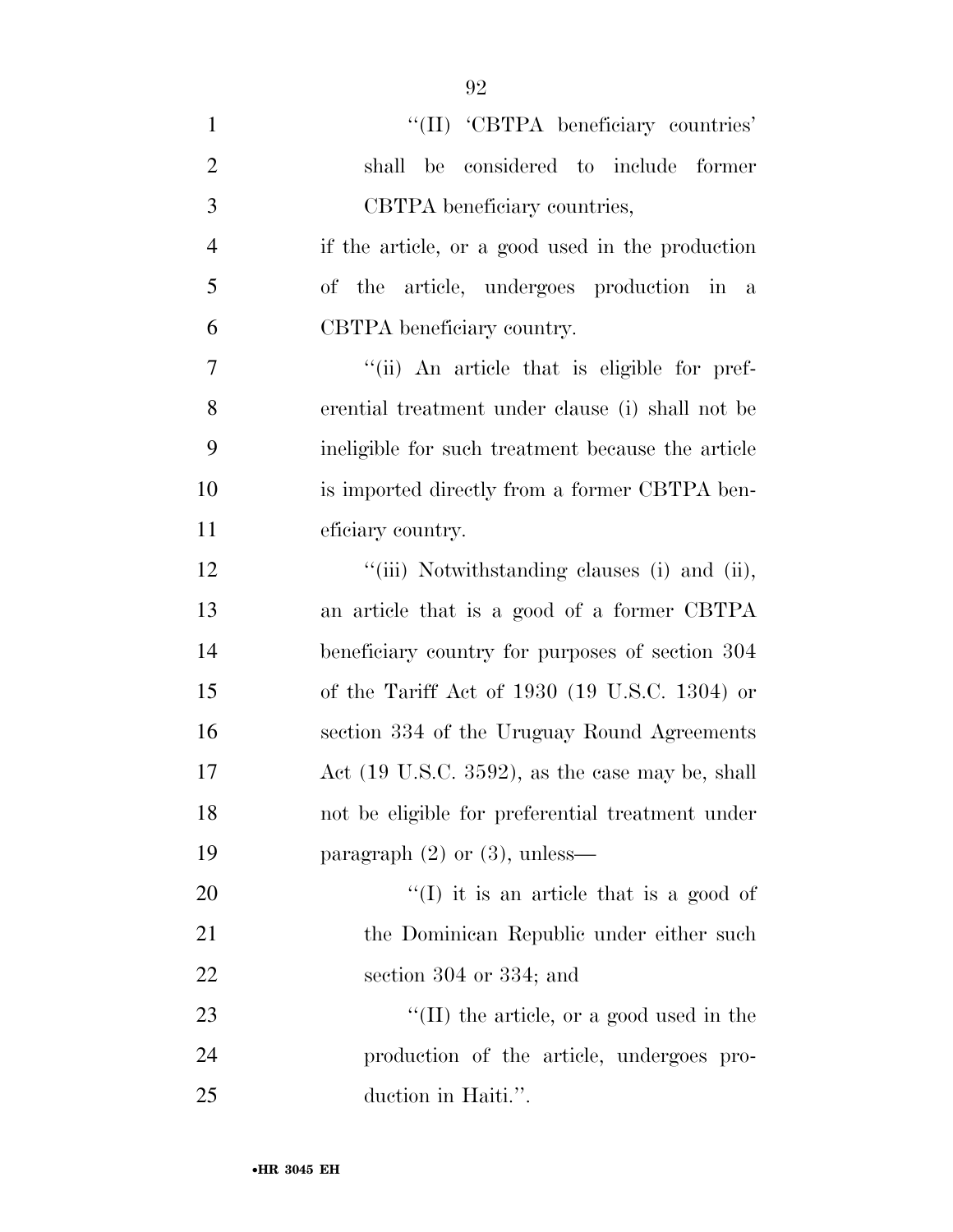| $\mathbf{1}$   | SEC. 403. PERIODIC REPORTS AND MEETINGS ON LABOR      |
|----------------|-------------------------------------------------------|
| $\overline{2}$ | OBLIGATIONS AND LABOR CAPACITY-BUILD-                 |
| 3              | ING PROVISIONS.                                       |
| $\overline{4}$ | (a) REPORTS TO CONGRESS.                              |
| 5              | $(1)$ IN GENERAL.—Not later than the end of           |
| 6              | the 2-year period beginning on the date the Agree-    |
| 7              | ment enters into force, and not later than the end    |
| 8              | of each 2-year period thereafter during the suc-      |
| 9              | ceeding 14-year period, the President shall report to |
| 10             | the Congress on the progress made by the CAFTA        |
| 11             | DR countries in—                                      |
| 12             | (A) implementing Chapter Sixteen and                  |
| 13             | Annex 16.5 of the Agreement; and                      |
| 14             | (B) implementing the White Paper.                     |
| 15             | $(2)$ WHITE PAPER.—In this section, the term          |
| 16             | "White Paper" means the report of April 2005 of       |
| 17             | the Working Group of the Vice Ministers Respon-       |
| 18             | sible for Trade and Labor in the Countries of Cen-    |
| 19             | tral America and the Dominican Republic entitled      |
| 20             | "The Labor Dimension in Central America and the       |
| 21             | Dominican Republic - Building on Progress:            |
| <u>22</u>      | Strengthening Compliance and Enhancing Capac-         |
| 23             | ity".                                                 |
| 24             | (3) CONTENTS OF REPORTS.-Each report                  |
| 25             | under paragraph (1) shall include the following:      |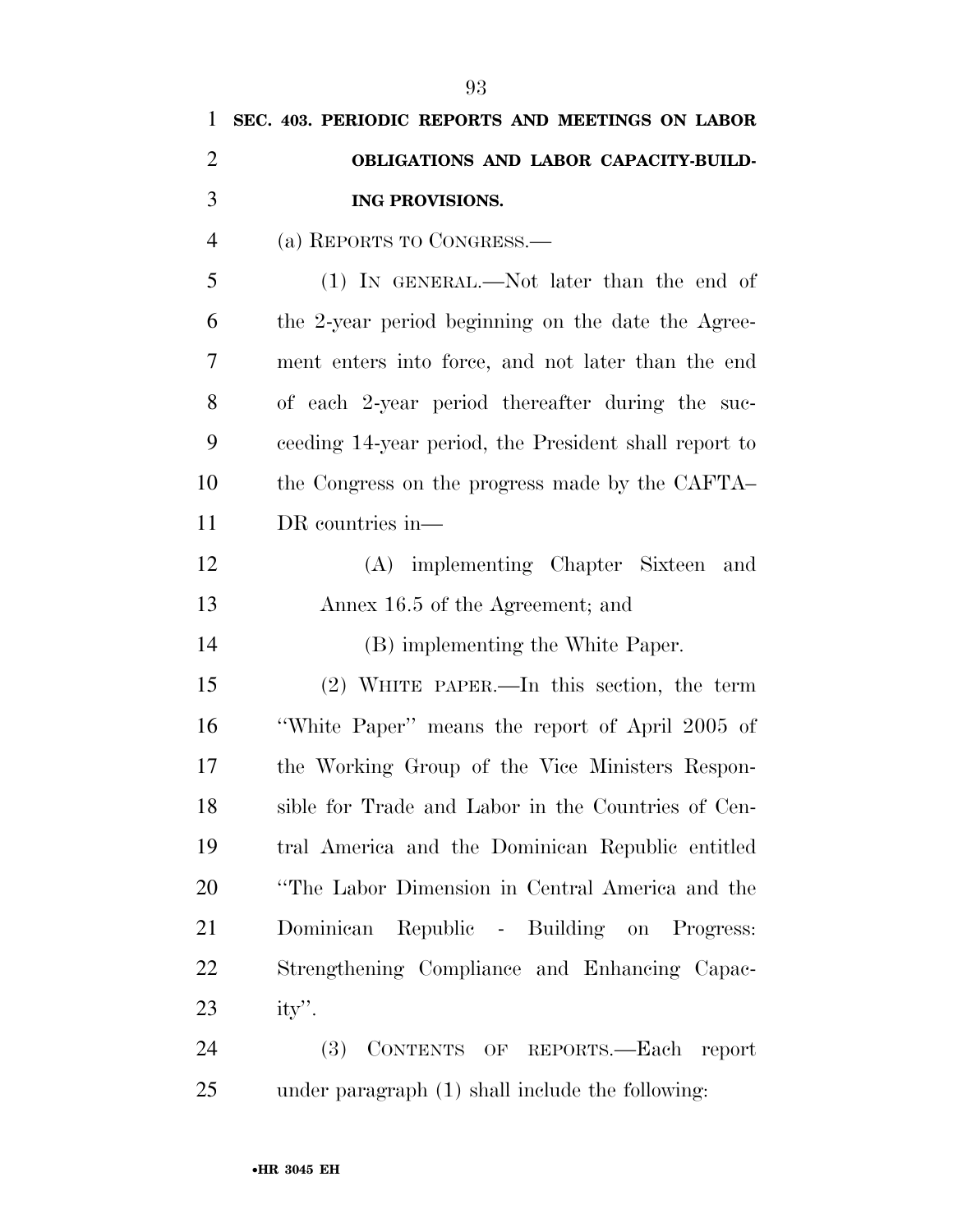| $\mathbf{1}$   | $(A)$ A description of the progress made by      |
|----------------|--------------------------------------------------|
| $\overline{2}$ | the Labor Cooperation and Capacity Building      |
| 3              | Mechanism established by article 16.5 and        |
| $\overline{4}$ | Annex 16.5 of the Agreement, and the Labor       |
| 5              | Affairs Council established by article 16.4 of   |
| 6              | the Agreement, in achieving their stated goals,  |
| 7              | including a description of the capacity-building |
| 8              | projects undertaken, funds received, and results |
| 9              | achieved, in each CAFTA-DR country.              |
| 10             | (B) Recommendations on how the United            |
| 11             | States can facilitate full implementation of the |
| 12             | recommendations contained in the White Paper.    |
| 13             | (C) A description of the work done by the        |
| 14             | CAFTA-DR countries with the International        |
| 15             | Labor Organization to implement the rec-         |
| 16             | ommendations contained in the White Paper,       |
| 17             | and the efforts of the CAFTA-DR countries        |
| 18             | with international organizations, through the    |
| 19             | Labor Cooperation and Capacity Building          |
| 20             | Mechanism referred to in subparagraph $(A)$ , to |
| 21             | advance common commitments regarding labor       |
| 22             | matters.                                         |
| 23             | (D) A summary of public comments re-             |
|                |                                                  |

ceived on—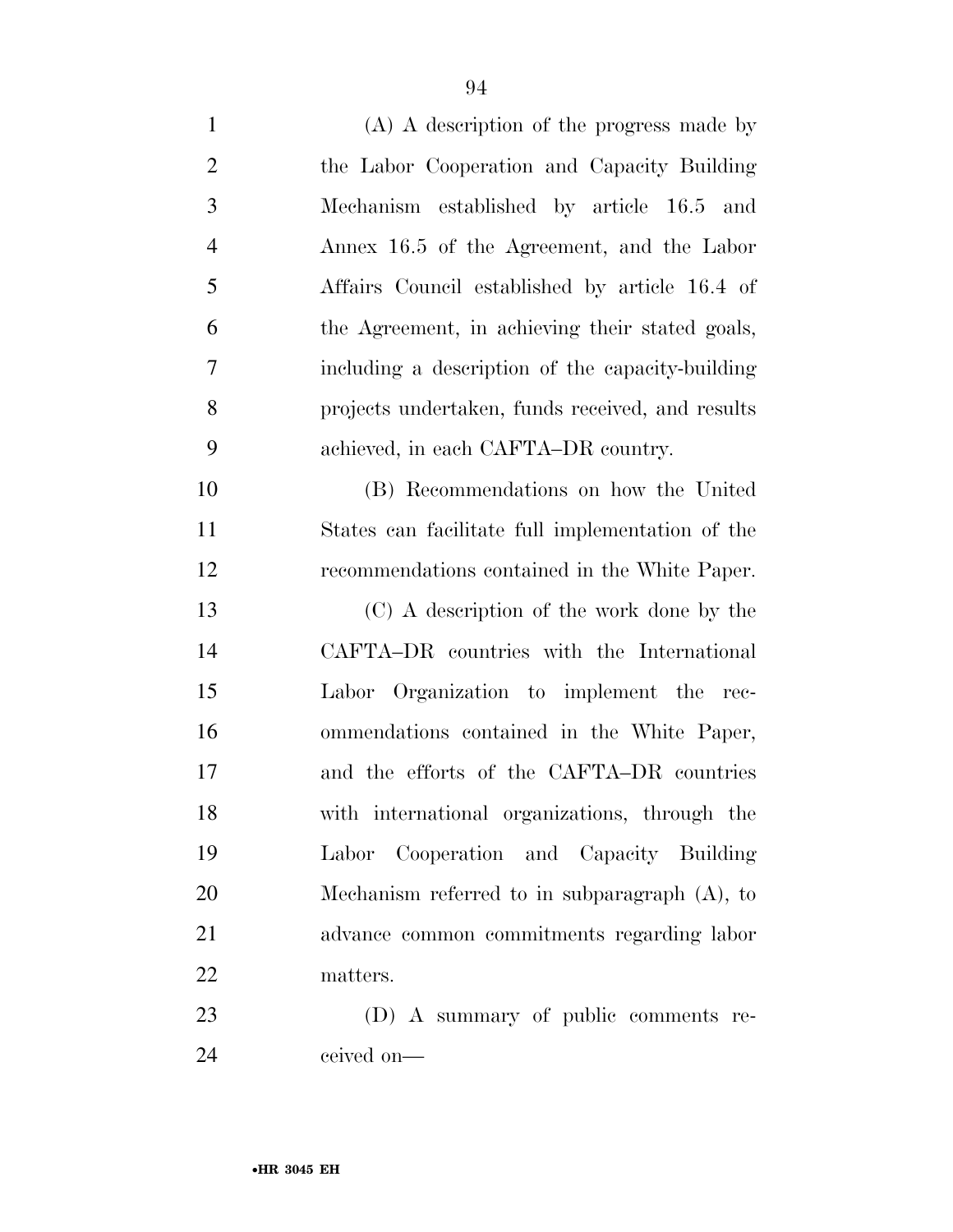(i) capacity-building efforts by the United States envisaged by article 16.5 3 and Annex 16.5 of the Agreement; (ii) efforts by the United States to fa- cilitate full implementation of the White Paper recommendations; and (iii) the efforts made by the CAFTA– 8 DR countries to comply with article 16.5 and Annex 16.5 of the Agreement and to fully implement the White Paper rec- ommendations, including the progress 12 made by the CAFTA–DR countries in af- fording to workers internationally-recog- nized worker rights through improved ca- pacity. (4) SOLICITATION OF PUBLIC COMMENTS.—The

 President shall establish a mechanism to solicit pub-18 lic comments for purposes of paragraph  $(3)(D)$ .

 (b) PERIODIC MEETINGS OF SECRETARY OF LABOR WITH LABOR MINISTERS OF CAFTA–DR COUNTRIES.—

 (1) PERIODIC MEETINGS.—The Secretary of Labor should take the necessary steps to meet peri- odically with the labor ministers of the CAFTA–DR countries to discuss—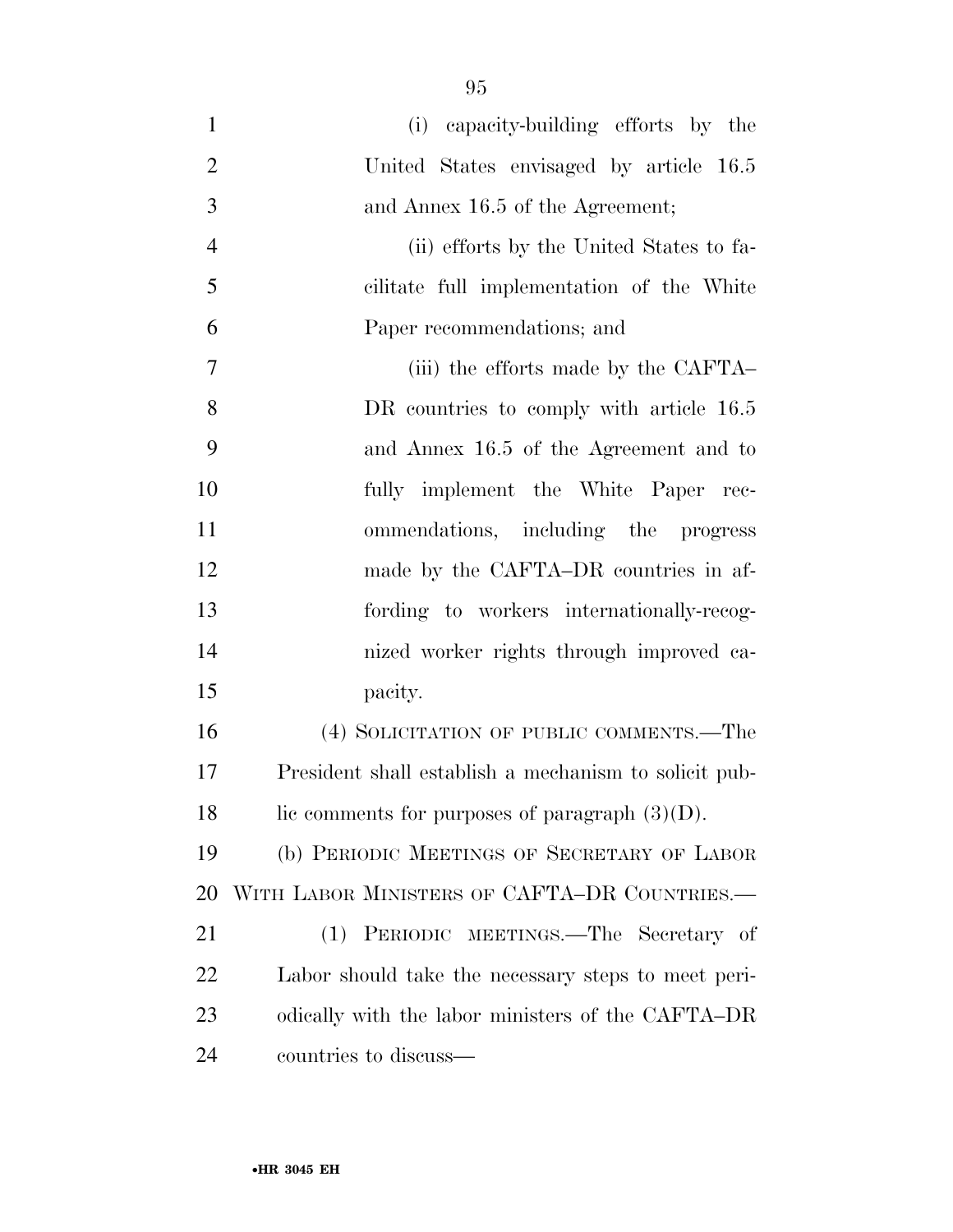| $(A)$ the operation of the labor provisions of      |
|-----------------------------------------------------|
| the Agreement;                                      |
| (B) progress on the commitments made by             |
| the CAFTA-DR countries to implement the             |
| recommendations contained in the White Paper;       |
| (C) the work of the International Labor             |
| Organization in the CAFTA–DR countries, and         |
| other cooperative efforts, to afford to workers     |
| internationally-recognized worker rights; and       |
| (D) such other matters as the Secretary of          |
| Labor and the labor ministers consider appro-       |
| priate.                                             |
| (2) INCLUSION IN BIENNIAL REPORTS.—The              |
| President shall include in each report under sub-   |
| section (a), as the President deems appropriate,    |
| summaries of the meetings held pursuant to para-    |
| $graph(1)$ .                                        |
| Passed the House of Representatives July 28 (legis- |
|                                                     |

lative day, July 27), 2005.

Attest:

*Clerk.*